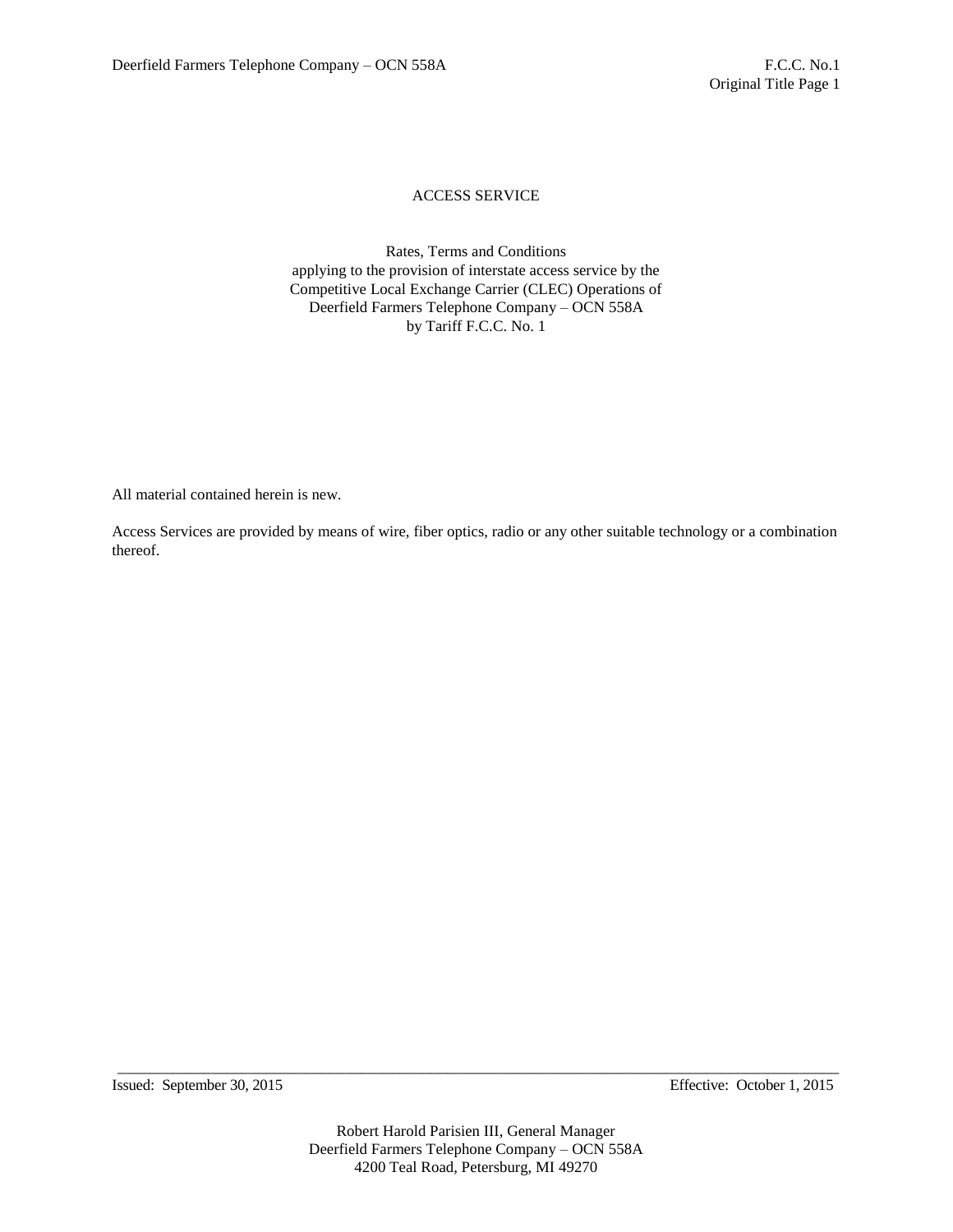### **CHECK SHEET**

The title page and pages 1 through 12-5 inclusive of this Tariff are effective as of the dates shown. Original and revised pages, as named below, comprise all changes from the original Tariff in effect on the date indicated.

| <b>Page</b>             | <b>Revision</b> |          | Page     | <b>Revision</b> |          | <b>Revision</b> |  |
|-------------------------|-----------------|----------|----------|-----------------|----------|-----------------|--|
| Title Page 1            |                 | Original | $2 - 24$ | Original        | $5 - 5$  | Original        |  |
| 1                       |                 | Original | $2 - 25$ | Original        | $5 - 6$  | Original        |  |
| $\overline{c}$          |                 | Original | $2 - 26$ | Original        | $6-1$    | Original        |  |
| 3                       |                 | Original | $2 - 27$ | Original        | $6 - 2$  | Original        |  |
| $\overline{\mathbf{4}}$ |                 | Original | $3-1$    | Original        | $6 - 3$  | Original        |  |
| 5                       |                 | Original | $3-2$    | Original        | $7-1$    | Original        |  |
| 6                       |                 | Original | $3 - 3$  | Original        | $8 - 1$  | Original        |  |
| $\overline{7}$          |                 | Original | $3-4$    | Original        | $8 - 2$  | Original        |  |
| 8                       |                 | Original | $3 - 5$  | Original        | $8-3$    | Original        |  |
| 9                       |                 | Original | $3 - 6$  | Original        | $8 - 4$  | Original        |  |
| $1 - 1$                 |                 | Original | $3 - 7$  | Original        | $8 - 5$  | Original        |  |
| $1 - 2$                 |                 | Original | $3 - 8$  | Original        | $8 - 6$  | Original        |  |
| $1 - 3$                 |                 | Original | $3-9$    | Original        | $8 - 7$  | Original        |  |
| $1-4$                   |                 | Original | $3 - 10$ | Original        | $8 - 8$  | Original        |  |
| $1 - 5$                 |                 | Original | $4 - 1$  | Original        | $8-9$    | Original        |  |
| $2 - 1$                 |                 | Original | $4 - 2$  | Original        | $8 - 10$ | Original        |  |
| $2 - 2$                 |                 | Original | $4 - 3$  | Original        | $8 - 11$ | Original        |  |
| $2 - 3$                 |                 | Original | $4 - 4$  | Original        | $8 - 12$ | Original        |  |
| $2 - 4$                 |                 | Original | $4 - 5$  | Original        | $8 - 13$ | Original        |  |
| $2 - 5$                 |                 | Original | $4 - 6$  | Original        | $9-1$    | Original        |  |
| $2 - 6$                 |                 | Original | $4 - 7$  | Original        | $10-1$   | Original        |  |
| $2 - 7$                 |                 | Original | $4 - 8$  | Original        | $11 - 1$ | Original        |  |
| $2 - 8$                 |                 | Original | $4-9$    | Original        | $12 - 1$ | Original        |  |
| $2-9$                   |                 | Original | $4 - 10$ | Original        | $12 - 2$ | Original        |  |
| $2 - 10$                |                 | Original | $4 - 11$ | Original        | $12-3$   | Original        |  |
| $2 - 11$                |                 | Original | $4 - 12$ | Original        | $12 - 4$ | Original        |  |
| $2 - 12$                |                 | Original | $4 - 13$ | Original        | $12 - 5$ | Original        |  |
| $2 - 13$                |                 | Original | $4 - 14$ | Original        |          |                 |  |
| $2 - 14$                |                 | Original | $4 - 15$ | Original        |          |                 |  |
| $2 - 15$                |                 | Original | $4 - 16$ | Original        |          |                 |  |
| $2 - 16$                |                 | Original | $4 - 17$ | Original        |          |                 |  |
| $2 - 17$                |                 | Original | $4 - 18$ | Original        |          |                 |  |
| $2 - 18$                |                 | Original | $4 - 19$ | Original        |          |                 |  |
| $2 - 19$                |                 | Original | $4 - 20$ | Original        |          |                 |  |
| $2 - 20$                |                 | Original | $5 - 1$  | Original        |          |                 |  |
| $2 - 21$                |                 | Original | $5 - 2$  | Original        |          |                 |  |
| $2 - 22$                |                 | Original | $5 - 3$  | Original        |          |                 |  |
| $2 - 23$                |                 | Original | $5 - 4$  | Original        |          |                 |  |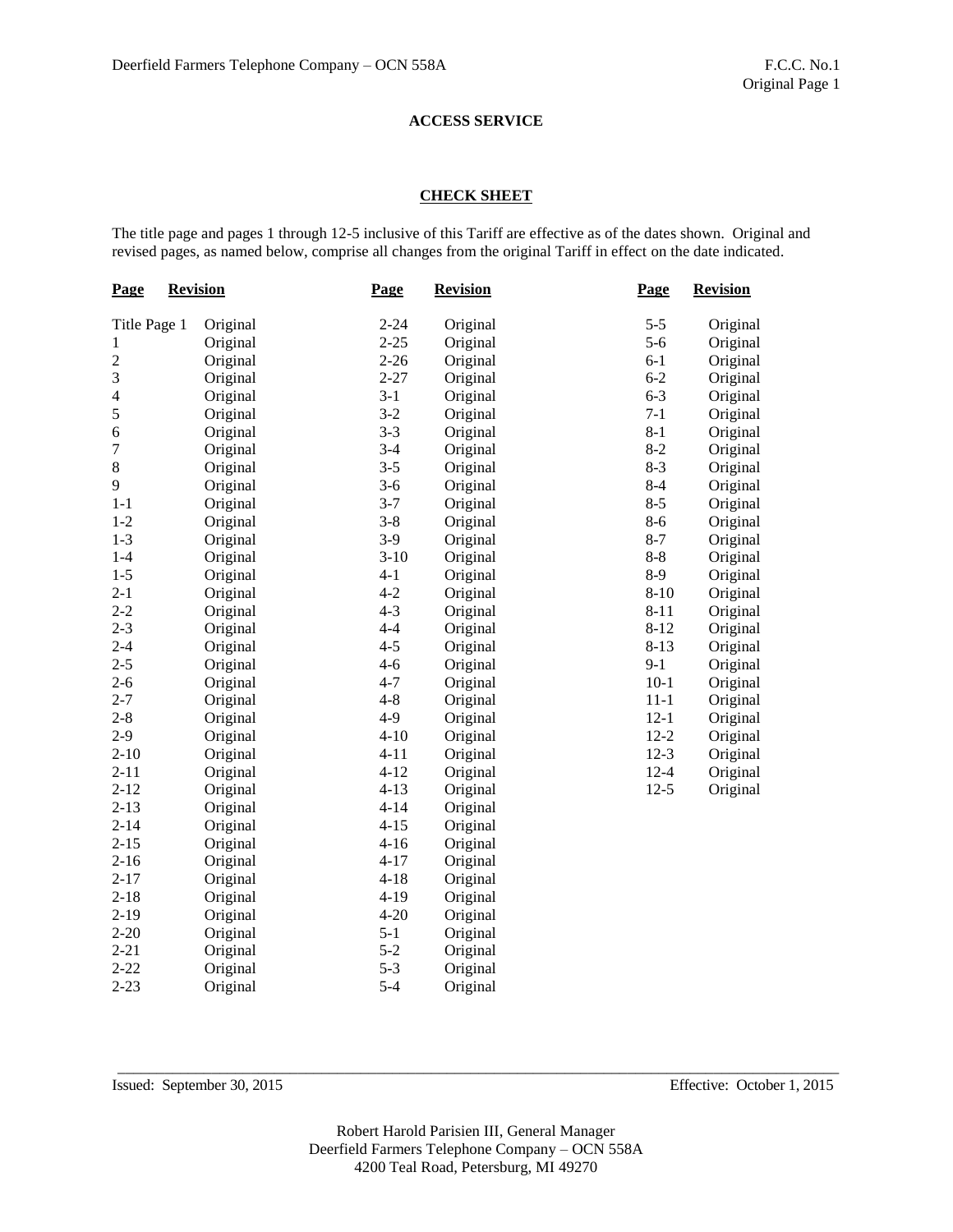# **TABLE OF CONTENTS**

| 1. |     |                                                                               |  |  |
|----|-----|-------------------------------------------------------------------------------|--|--|
| 2. |     |                                                                               |  |  |
|    | 2.1 |                                                                               |  |  |
|    |     | 2.1.1<br>2.1.2<br>2.1.3<br>2.1.4<br>2.1.5<br>2.1.6<br>2.1.7<br>2.1.8<br>2.1.9 |  |  |
|    | 2.2 |                                                                               |  |  |
|    | 2.3 |                                                                               |  |  |
|    |     | 2.3.1<br>2.3.2<br>2.3.3                                                       |  |  |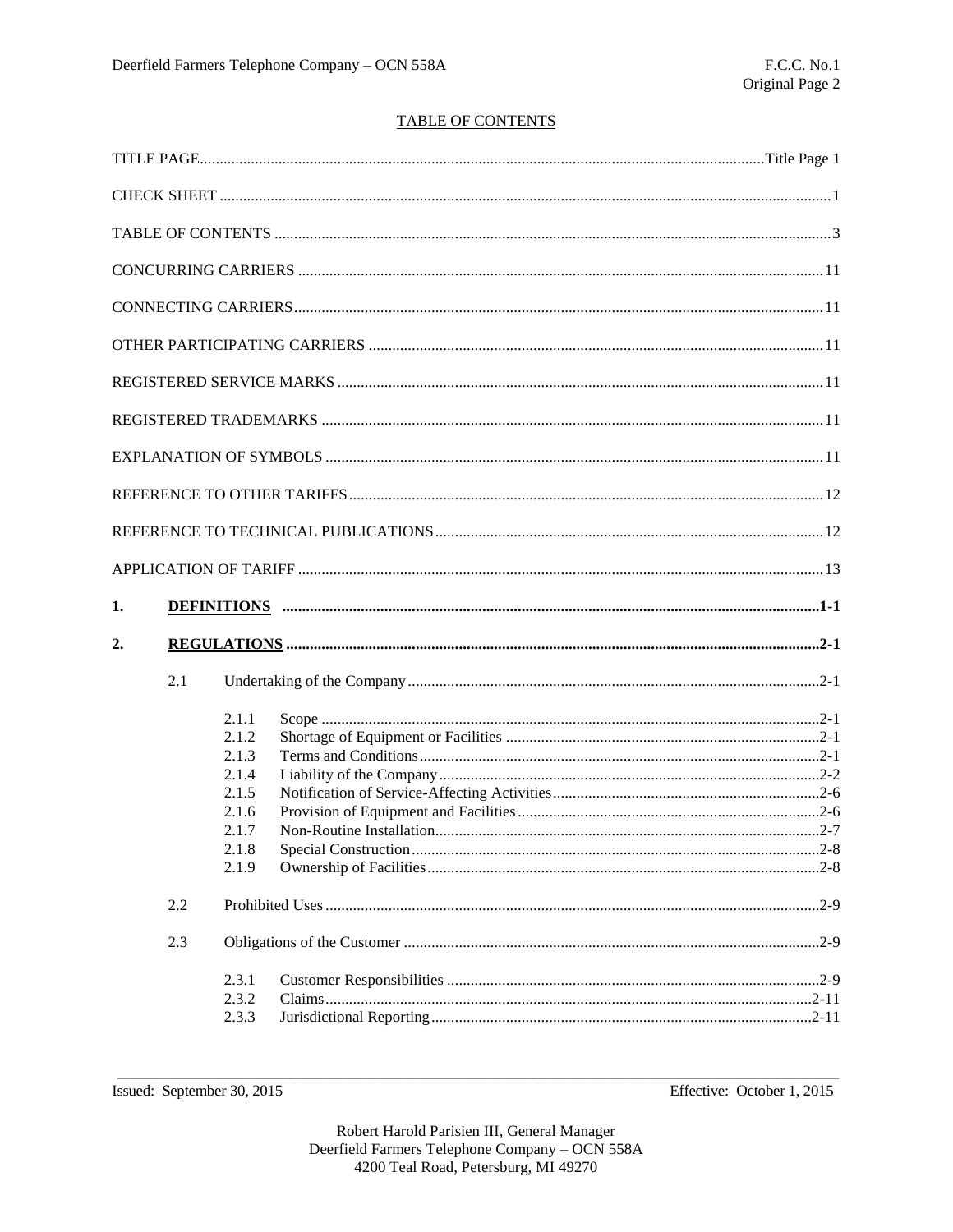| 2.4 |       |  |
|-----|-------|--|
|     | 2.4.1 |  |
|     | 2.4.2 |  |
| 2.5 |       |  |
|     | 2.5.1 |  |
|     | 2.5.2 |  |
|     | 2.5.3 |  |
|     | 2.5.4 |  |
|     | 2.5.5 |  |
|     | 2.5.6 |  |
|     | 2.5.7 |  |
| 2.6 |       |  |
|     | 2.6.1 |  |
|     | 2.6.2 |  |
|     | 2.6.3 |  |
| 2.7 |       |  |
| 2.8 |       |  |
| 2.9 |       |  |
|     |       |  |
| 3.1 |       |  |
|     | 3.1.1 |  |
|     | 3.1.2 |  |
|     | 3.1.3 |  |
| 3.2 |       |  |
|     |       |  |
|     | 3.2.2 |  |
|     | 3.2.3 |  |
|     | 3.2.4 |  |
|     | 3.2.5 |  |
|     | 3.2.6 |  |
| 3.3 |       |  |
|     |       |  |

 $3.$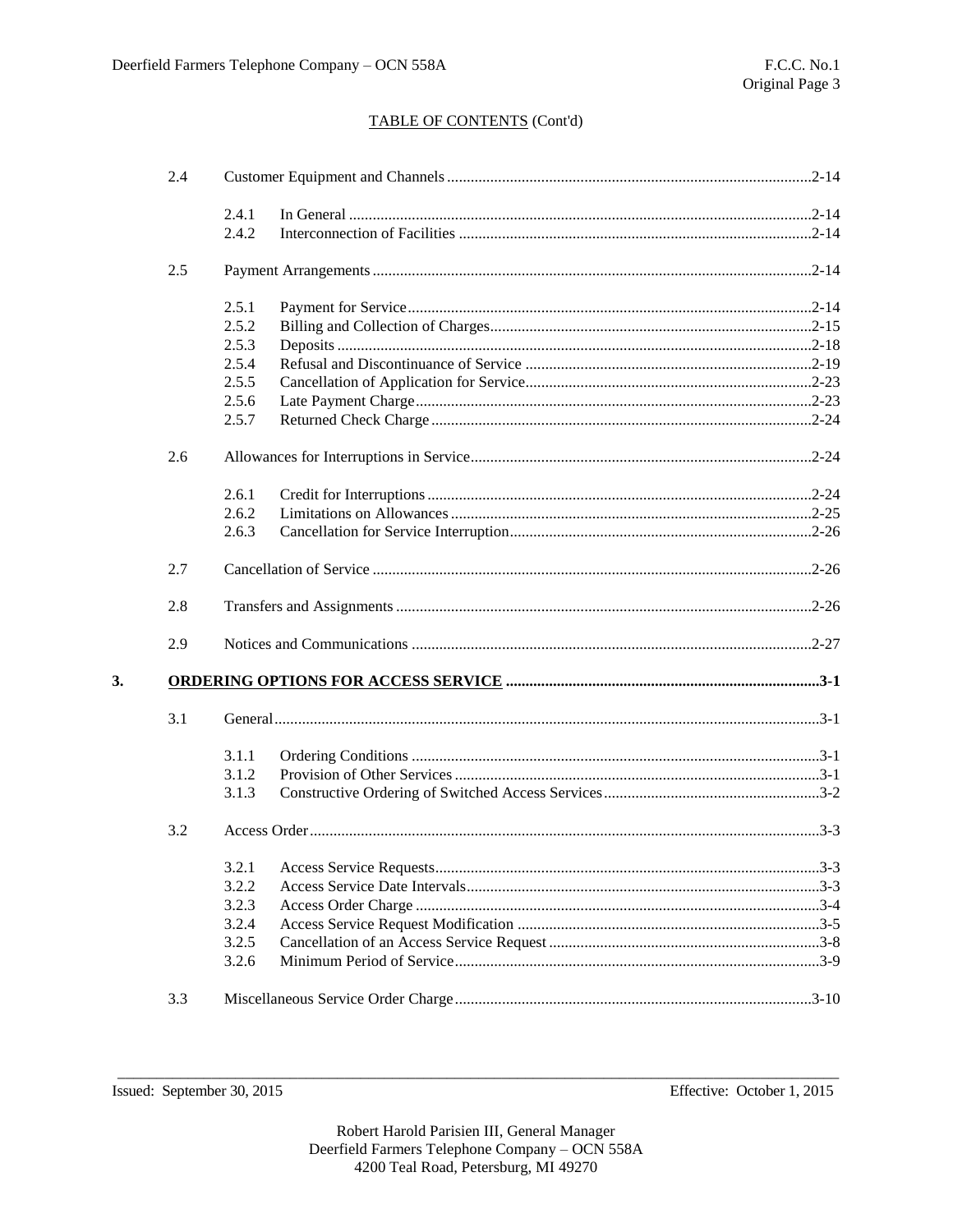| 4.1 |       |                                                                                  |  |
|-----|-------|----------------------------------------------------------------------------------|--|
| 4.2 |       |                                                                                  |  |
|     | 4.2.1 |                                                                                  |  |
|     | 4.2.2 |                                                                                  |  |
|     | 4.2.3 |                                                                                  |  |
|     | 4.2.4 |                                                                                  |  |
|     | 4.2.5 |                                                                                  |  |
|     | 4.2.6 |                                                                                  |  |
|     | 4.2.7 |                                                                                  |  |
| 4.3 |       |                                                                                  |  |
|     | 4.3.1 |                                                                                  |  |
| 4.4 |       |                                                                                  |  |
|     | 4.4.1 |                                                                                  |  |
|     | 4.4.2 |                                                                                  |  |
| 4.5 |       |                                                                                  |  |
|     | 4.5.1 |                                                                                  |  |
|     | 4.5.2 |                                                                                  |  |
|     |       | END USER ACCESS SERVICE, FEDERAL UNIVERSAL SERVICE CHARGE                        |  |
| 5.1 |       |                                                                                  |  |
|     |       |                                                                                  |  |
|     | 5.1.1 |                                                                                  |  |
|     | 5.1.2 |                                                                                  |  |
|     | 5.1.3 |                                                                                  |  |
|     | 5.1.4 |                                                                                  |  |
| 5.2 |       |                                                                                  |  |
|     | 5.2.1 |                                                                                  |  |
|     |       |                                                                                  |  |
|     | 5.2.2 | Reference of Federal Universal Service Charges for End User Common Line and ISDN |  |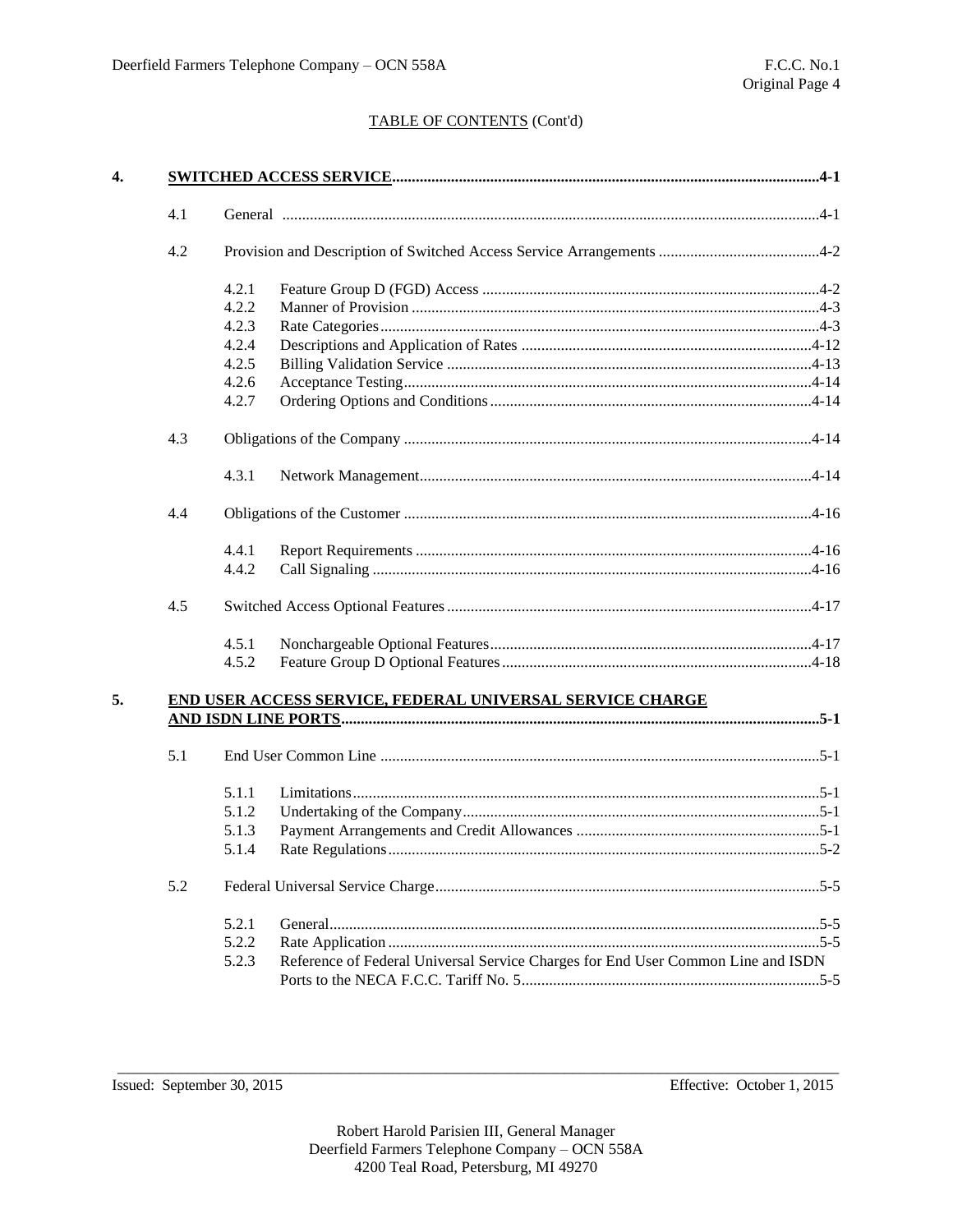|    | 5.3 |                |  |  |  |  |
|----|-----|----------------|--|--|--|--|
|    |     | 5.3.1<br>5.3.2 |  |  |  |  |
| 6. |     |                |  |  |  |  |
|    | 6.1 |                |  |  |  |  |
|    | 6.2 |                |  |  |  |  |
|    |     | 6.2.1          |  |  |  |  |
|    | 6.3 |                |  |  |  |  |
|    |     | 6.3.1          |  |  |  |  |
|    |     | 6.3.2          |  |  |  |  |
|    | 6.4 |                |  |  |  |  |
|    |     | 6.4.1          |  |  |  |  |
|    |     | 6.4.2          |  |  |  |  |
|    | 6.5 |                |  |  |  |  |
|    |     | 6.5.1          |  |  |  |  |
|    | 6.6 |                |  |  |  |  |
|    |     | 6.6.1          |  |  |  |  |
|    |     | 6.6.2          |  |  |  |  |
|    |     | 6.6.3          |  |  |  |  |
|    | 6.7 |                |  |  |  |  |
|    |     | 6.7.1          |  |  |  |  |
|    |     | 6.7.2          |  |  |  |  |
| 7. |     |                |  |  |  |  |
|    | 7.1 |                |  |  |  |  |
|    |     | 7.1.1          |  |  |  |  |
|    |     | 7.1.2          |  |  |  |  |
|    | 7.2 |                |  |  |  |  |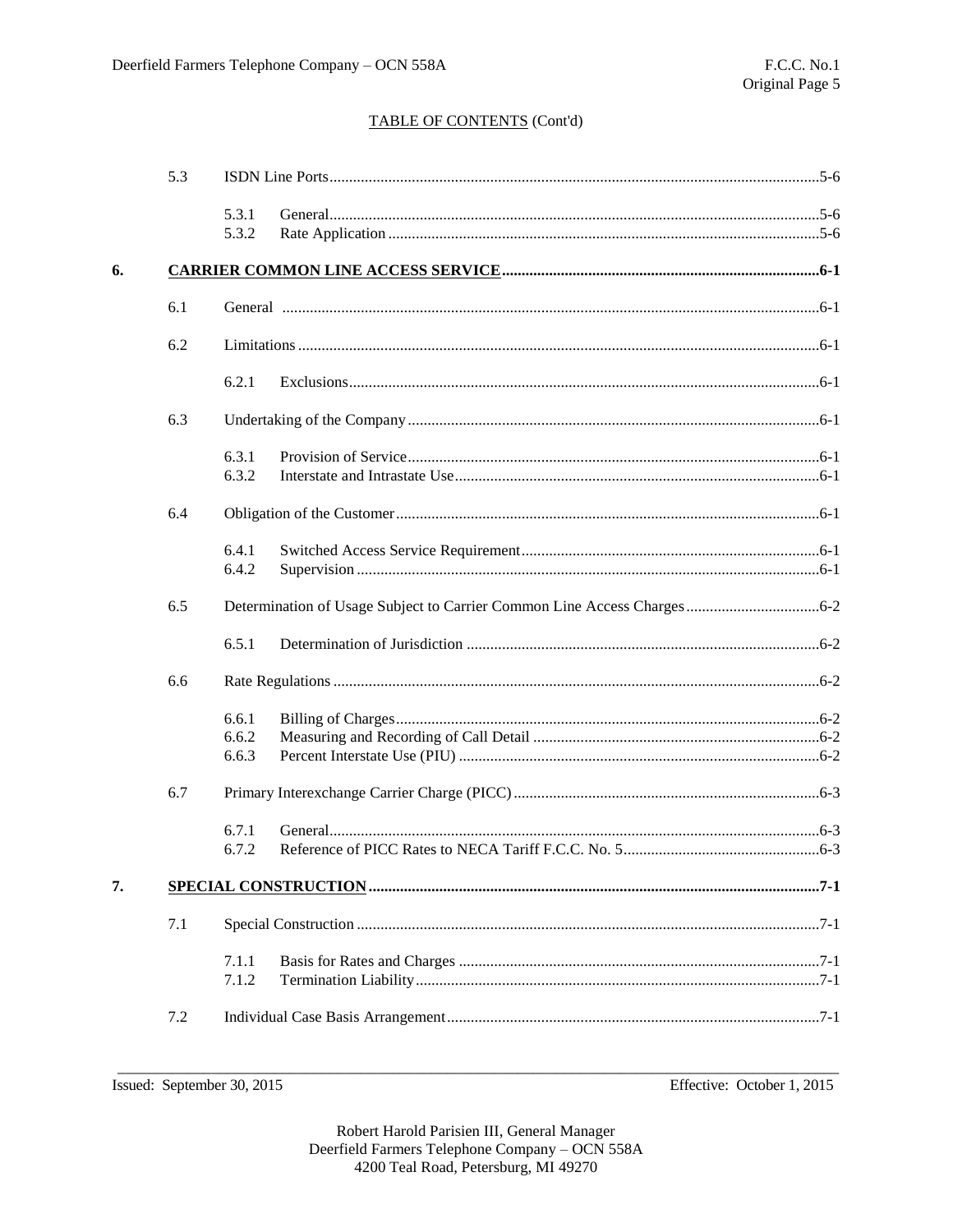| 8.  |     |                         |
|-----|-----|-------------------------|
|     | 8.1 |                         |
|     | 8.2 |                         |
|     | 8.3 |                         |
|     |     | 8.3.1<br>8.3.2          |
|     | 8.4 |                         |
|     | 8.5 |                         |
|     | 8.6 |                         |
|     | 8.7 |                         |
|     |     | 8.7.1<br>8.7.2<br>8.7.3 |
|     | 8.8 |                         |
|     | 8.9 |                         |
| 9.  |     |                         |
| 10. |     |                         |
| 11. |     |                         |
| 12. |     |                         |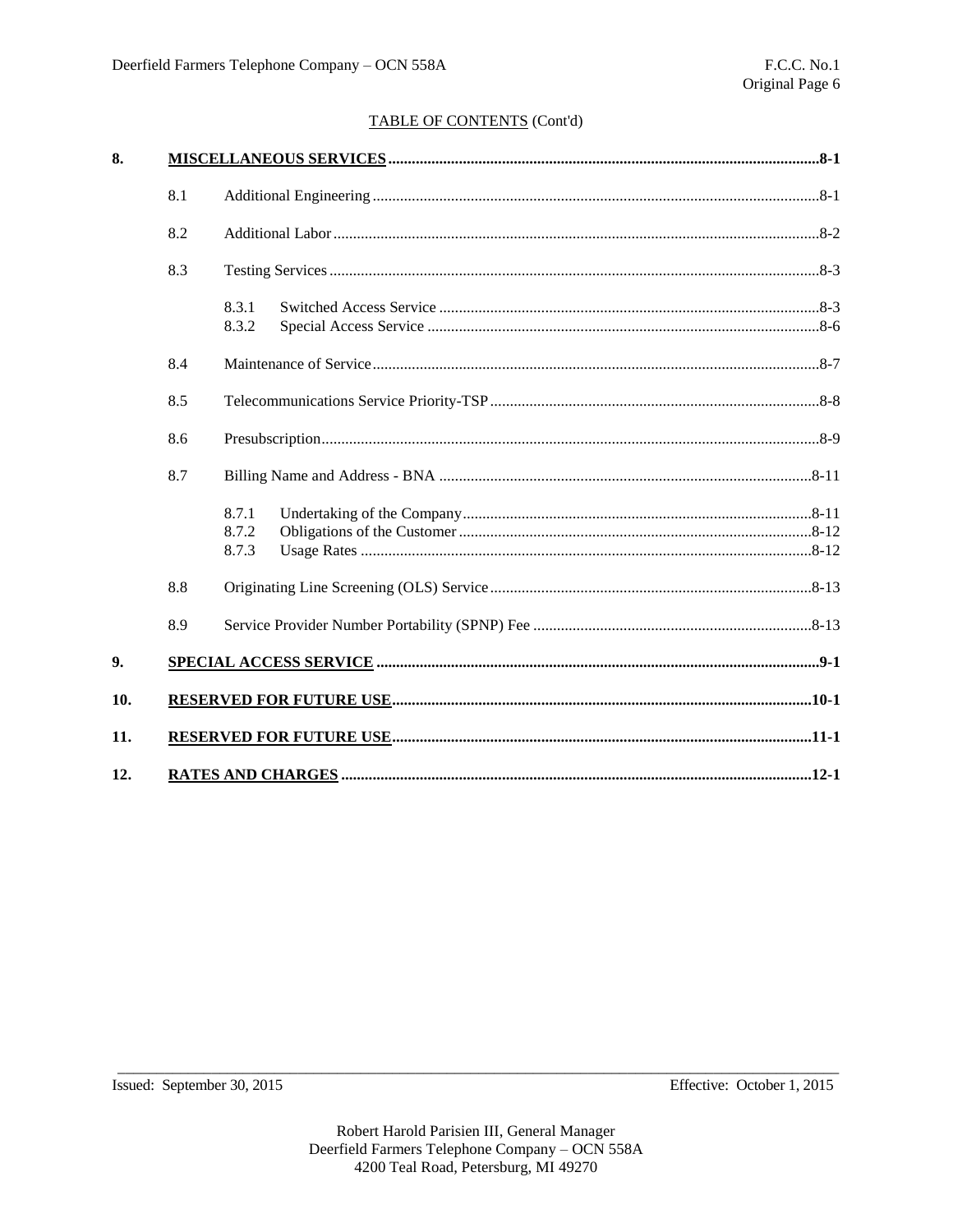# **ACCESS SERVICE**

### CONCURRING CARRIERS

None

### CONNECTING CARRIERS

#### None

### OTHER PARTICIPATING CARRIERS

None

REGISTERED SERVICE MARKS REGISTERED TRADEMARKS

None None

## **EXPLANATION OF SYMBOLS**

The following symbols shall be used in this tariff for the purpose indicated below:

- (C) To signify changed regulation
- (D) To signify discontinued rate or regulation
- (I) To signify increase
- (M) To signify matter relocated without change
- (N) To signify new rate or regulation
- (R) To signify reduction
- (S) To signify reissued matter
- (T) To signify a change in text but no change in rate or regulation
- (Z) To signify a correction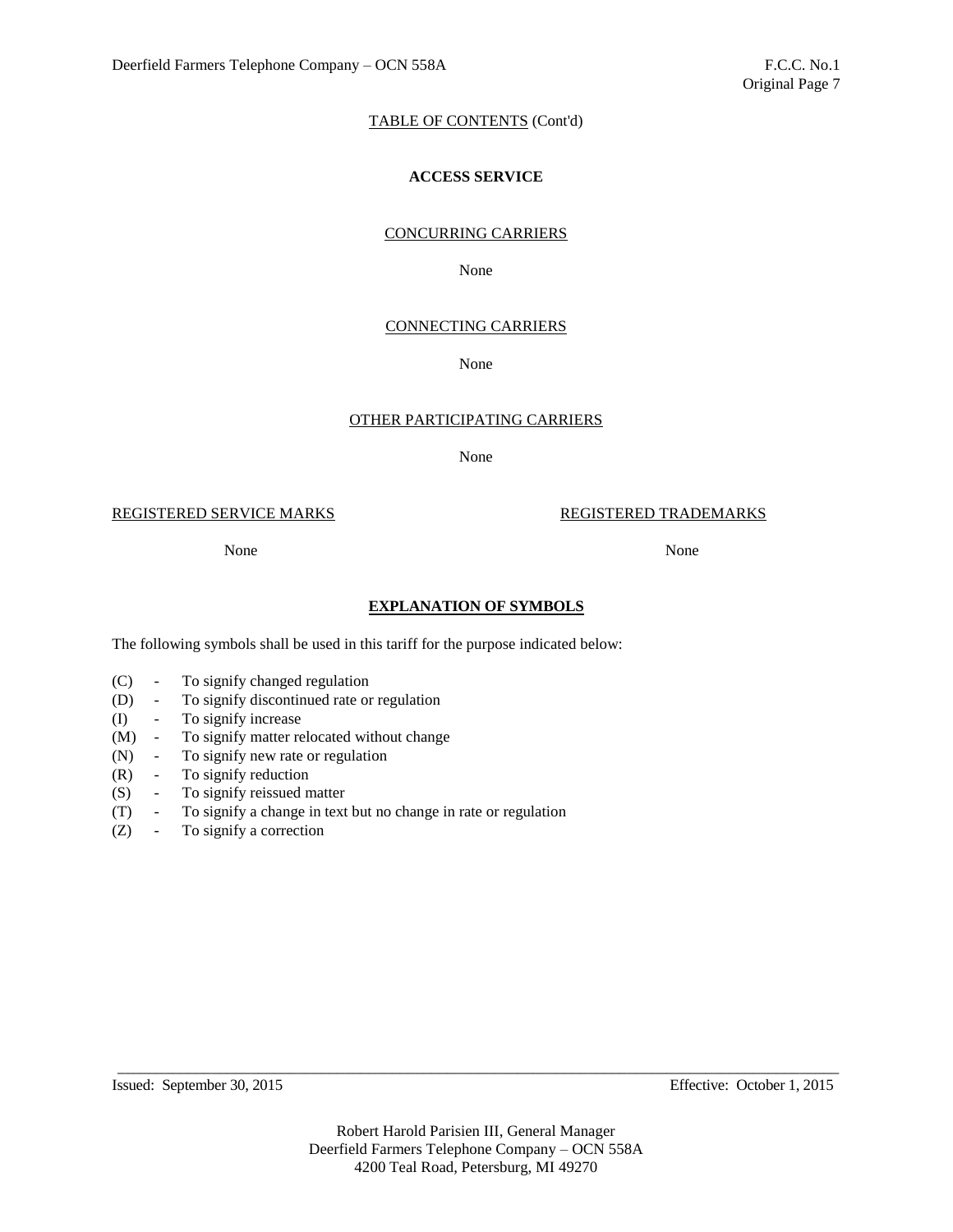# REFERENCE TO OTHER TARIFFS

Whenever reference is made in this tariff to other tariffs, the reference is to the tariffs in force as of the effective date of this tariff, and to amendments thereto and successive issues thereof.

The following tariffs are referenced in this tariff and may be obtained from the Federal Communications Commission's commercial contractor or from the Commission's Electronic Tariff Filing System (ETFS) at fcc.gov:

National Exchange Carrier Association, Inc. Access Service Tariff F.C.C. No. 5

National Exchange Carrier Association, Inc. Access Service Tariff F.C.C. No. 4

#### REFERENCE TO TECHNICAL PUBLICATIONS

The following technical publications are referenced in this tariff and may be obtained from the Alliance for Telecommunications Industry Solutions (ATIS), 1200 G Street N.W., Suite 500, Washington, DC 20005 (www.atis.org).

> Multiple Exchange Carrier Access Billing (MECAB) Guidelines Issued: February 2010 (1)

Multiple Exchange Carrier Ordering and Design (MECOD) Guidelines Issued: March 2009 (1)

Access Service Order Guidelines (ASOG), ATIS Ordering and Billing Forum (OBF) (2)

(1) Dates represent most recent version of guidelines as of the date of issue for this tariff page. In the event ATIS updates a publication, the then current successor publication shall apply.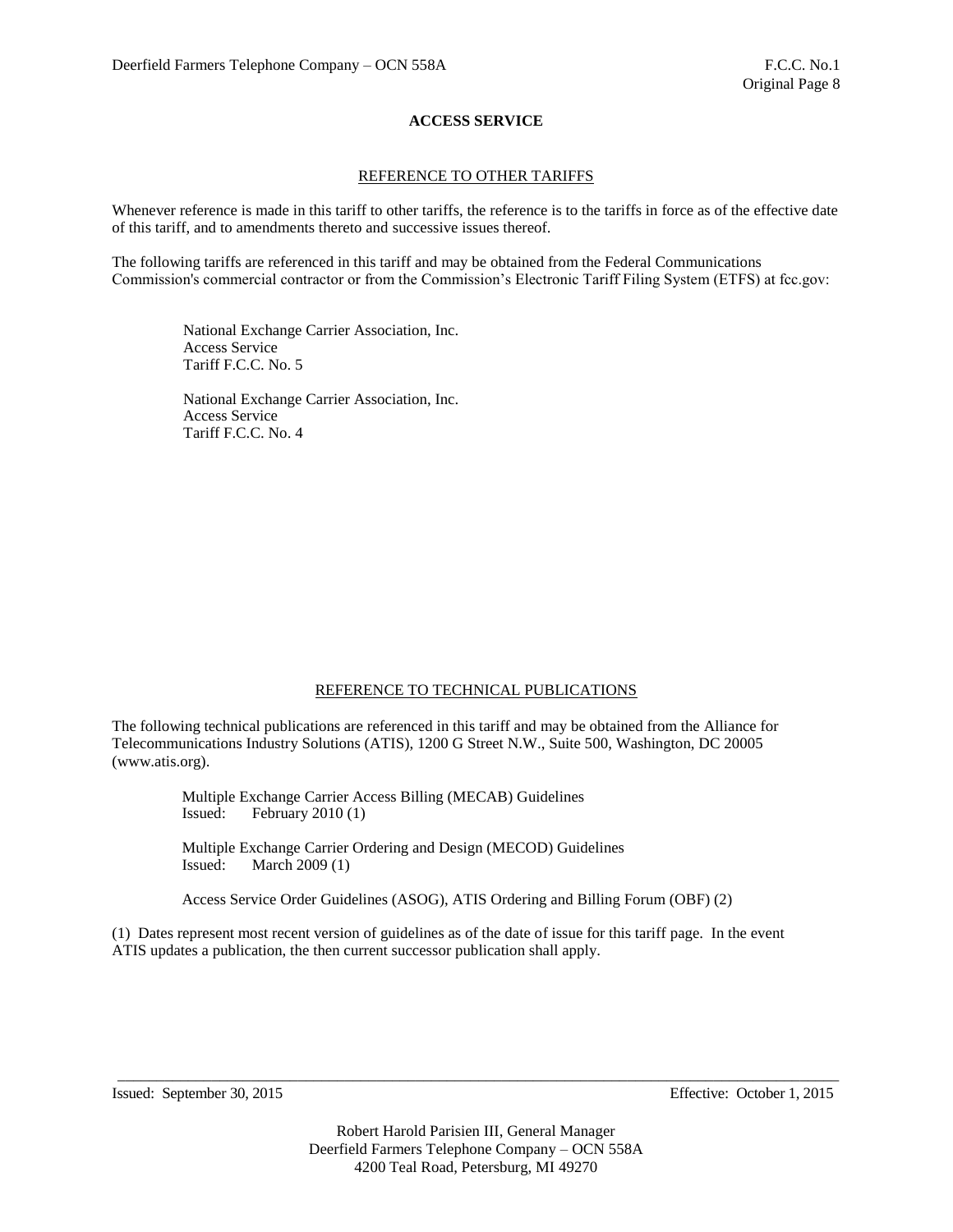#### APPLICATION OF TARIFF

This tariff sets forth the service offerings, rates, terms and conditions applicable to the furnishing of interstate Switched Access service, interstate Special Access Service and miscellaneous services related to the provision of facilities-based Switched Access Service or Special Access Service by the Competitive Local Exchange Carrier (CLEC) operations of Deerfield Farmers Telephone Company – OCN 588A (hereinafter "the Company").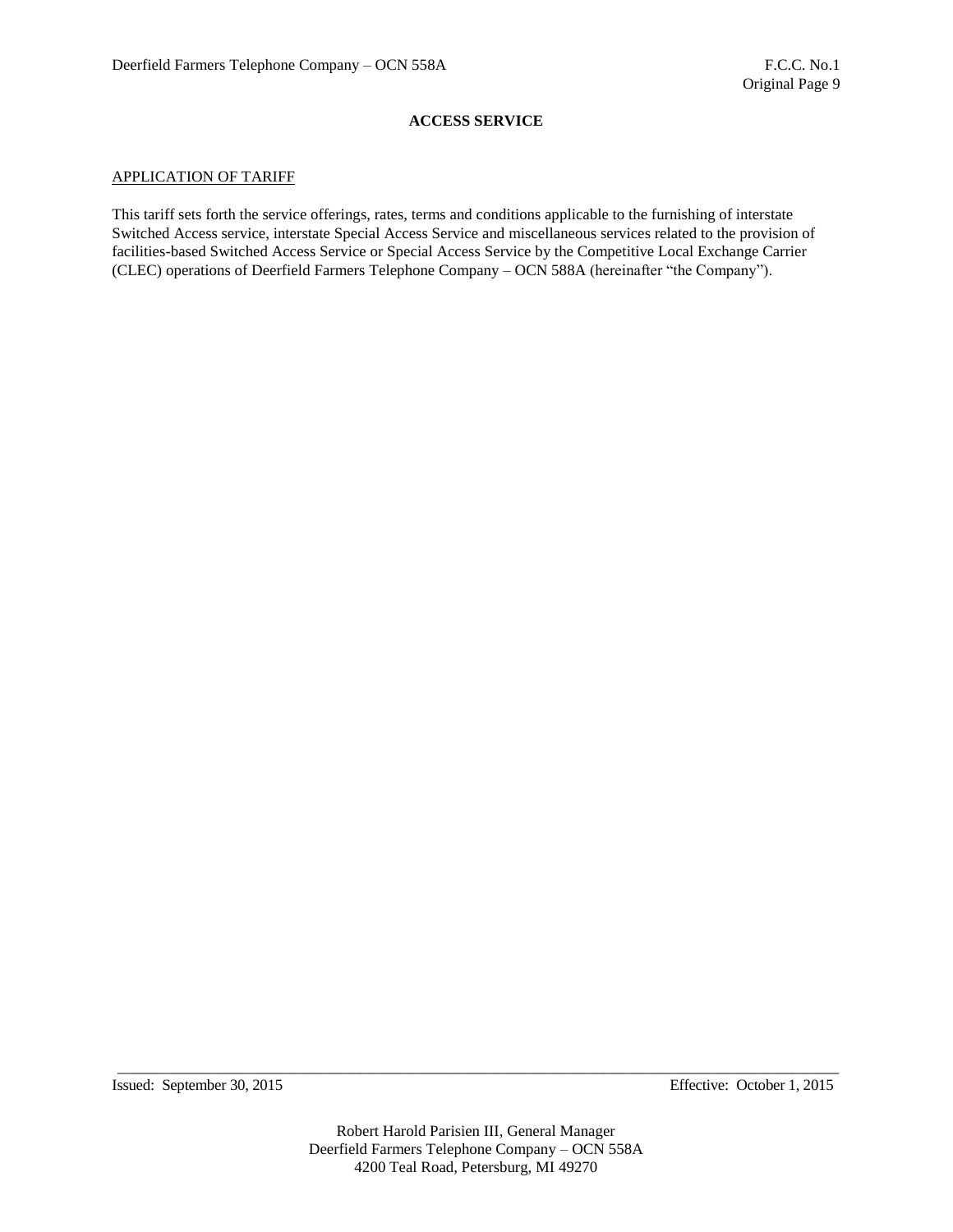# **1. DEFINITIONS**

Certain terms used generally throughout this tariff for the Access services of this Company are defined below.

Access Code: A uniform seven-digit code assigned by the Company to an individual customer. The seven-digit code has the form 950-XXXX or 101XXXX.

Access Service: Switched Access to the network of an Interexchange Carrier for the purpose of originating or terminating communications.

Access Service Request (ASR): The industry Service Order format used by Access Service customers and access providers as agreed to by the Ordering and Billing Forum.

Access Tandem: An Exchange Carrier's switching system that provides a concentration and distribution function for originating or terminating traffic between local switching centers and customers' premises.

Advance Payment: Payment for all or part of a charge required before the start of service.

Alternate Access: Alternate Access has the same meaning as Local Access except that the provider of the service is an entity other than the Local Exchange Carrier authorized or permitted to provide such service. The charges for Alternate Access may be specified in a private agreement rather than in a published or special tariff if private agreements are permitted by applicable governmental rules.

Authorized User: A person firm, corporation or other entity that either is authorized by the Customer to use Access Service or is placed in a position by the Customer, either through acts or omissions, to use Access Services.

Automatic Number Identification (ANI): The term "Automatic Number Identification" denotes the Multi-Frequency (MF) signaling parameter that identifies the billing number of the calling party.

Bit: The smallest unit of information in the binary system of notation.

Calling Party Number (CPN): The term "Calling Party Number" denotes the SS7 signaling parameter that identifies the subscriber line number or directory number of the calling party.

Carrier or Common Carrier: see Interexchange Carrier or Exchange Carrier.

Channel(s): An electrical, or in the case of fiber optic-based transmission systems, a photonic communications path between two or more points of termination.

Charge Number (CN): The term "Charge Number" denotes the SS7 signaling parameter that identifies the billing telephone number of the calling party.

Common Channel Signaling (CCS): A high-speed packet switched communications network which is separate (out of band) from the public packets switched and message networks. It is used to carry addressed signaling messages for individual trunk circuits and/or database related services between signaling points in the CCS network.

Issued: September 30, 2015 Effective: October 1, 2015

Robert Harold Parisien III, General Manager Deerfield Farmers Telephone Company – OCN 558A 4200 Teal Road, Petersburg, MI 49270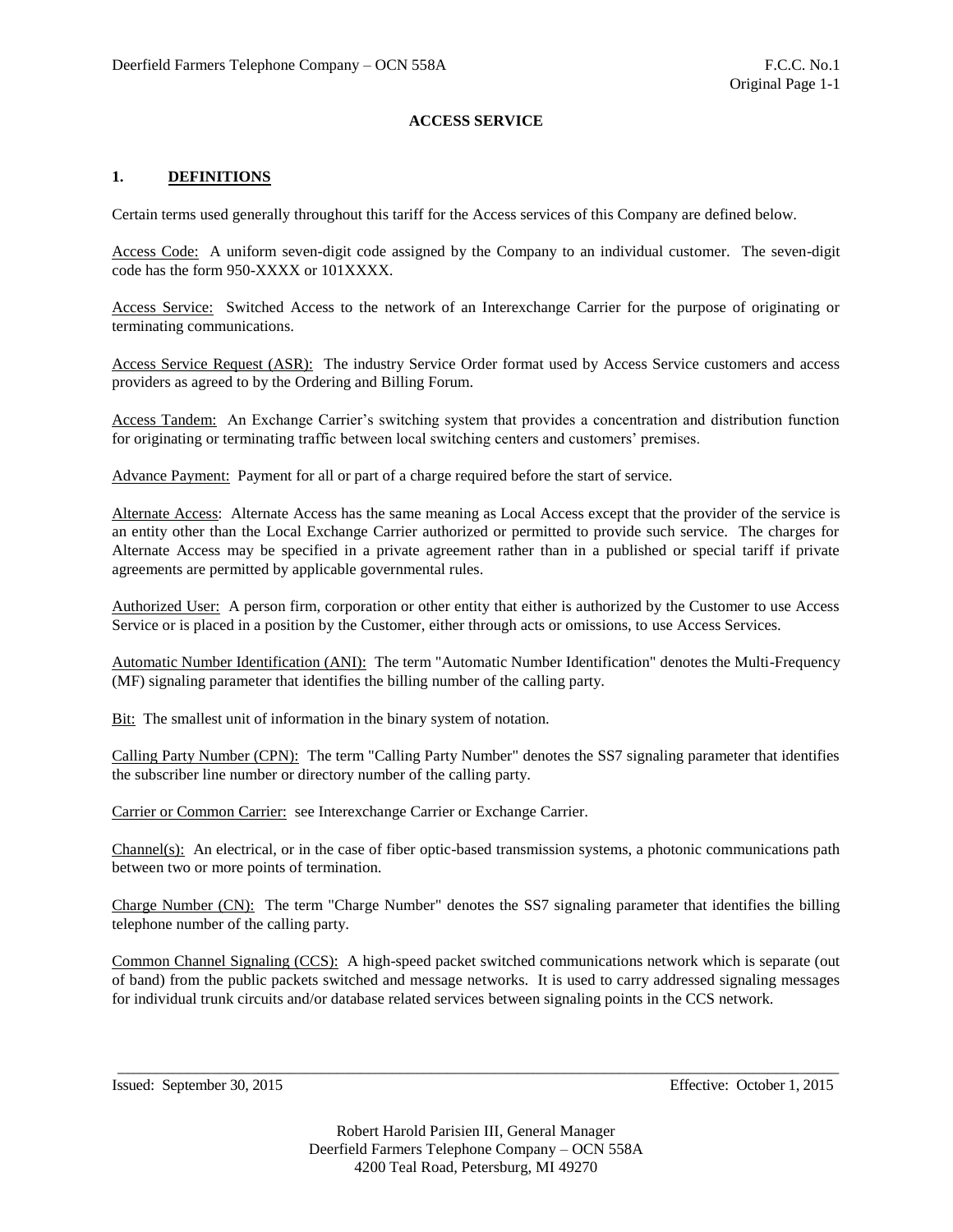# **1. DEFINITIONS** (Cont'd)

Company: As used in this Tariff, Company shall refer to the facilities-based offerings of the Competitive Local Exchange Carrier (CLEC) operations of Deerfield Farmers Telephone Company – OCN 558A which is the issuer of this tariff.

Conventional Signaling: The inter-machine signaling system has been traditionally used in North America for the purpose of transmitting the called number's address digits from the originating Local Switching Center which terminates the call. In this system, all of the dialed digits are received by the originating switching machine, a path is selected, and the sequence of supervisory signals and outpulsed digits is initiated. No overlap outpulsing ten-digit ANI, ANI information digits, or acknowledgment link are included in this signaling sequence.

Customer: The term "Customer(s)" denotes any individual, partnership, association, joint-stock company, trust, corporation, or governmental entity or other entity which subscribes to the services offered under this tariff, including but not limited to End Users, Interexchange Carriers (ICs) and other telecommunications carriers or providers originating or terminating Toll VoIP-PSTN Traffic.

Dedicated: A facility or equipment system or subsystem set aside for the sole use of a specific customer.

Duplex Service: Service which provides for simultaneous transmission in both directions.

8YY Toll Free Database Service: The term "8YY Toll Free Database Service" denotes a toll-free originating Trunkside Access Service when the 8YY service Access Code (i.e. 800, 822, 833, 844, 855, 866, 877 or 888 as available) is used.

End-user: Any individual, association, corporation, governmental agency or any other entity other than an Interexchange Carrier which subscribes to intrastate service provided by an Exchange Carrier.

Exchange Carrier: Any individual, partnership, association, joint-stock company, trust, governmental entity or corporation engaged in the provision of local exchange telephone service.

Fiber Optic Cable: A thin filament of glass with a protective outer coating through which a light beam carrying communications signals may be transmitted by means of multiple internal reflections to a receiver, which translates the message.

Firm Order Confirmation (FOC): Acknowledgment by the Company of receipt of an Access service Request from the Customer and commitment by the Company of a Service Date.

Hub: The Company office where all customer facilities are terminated for purposes of interconnection to trunks and/or cross-connection to distant ends.

Individual Case Basis: A service arrangement in which the regulations, rates and charges are developed based on the specific circumstances of the Customer's situation.

Interexchange Carrier (IC) or Interexchange Common Carrier: Any individual, partnership, association, joint-stock company, trust governmental entity or corporation engaged in state or foreign communication for hire by wire or radio, between two or more exchanges.

\_\_\_\_\_\_\_\_\_\_\_\_\_\_\_\_\_\_\_\_\_\_\_\_\_\_\_\_\_\_\_\_\_\_\_\_\_\_\_\_\_\_\_\_\_\_\_\_\_\_\_\_\_\_\_\_\_\_\_\_\_\_\_\_\_\_\_\_\_\_\_\_\_\_\_\_\_\_\_\_\_\_\_\_\_\_\_\_\_\_\_\_

Issued: September 30, 2015 Effective: October 1, 2015

Robert Harold Parisien III, General Manager Deerfield Farmers Telephone Company – OCN 558A 4200 Teal Road, Petersburg, MI 49270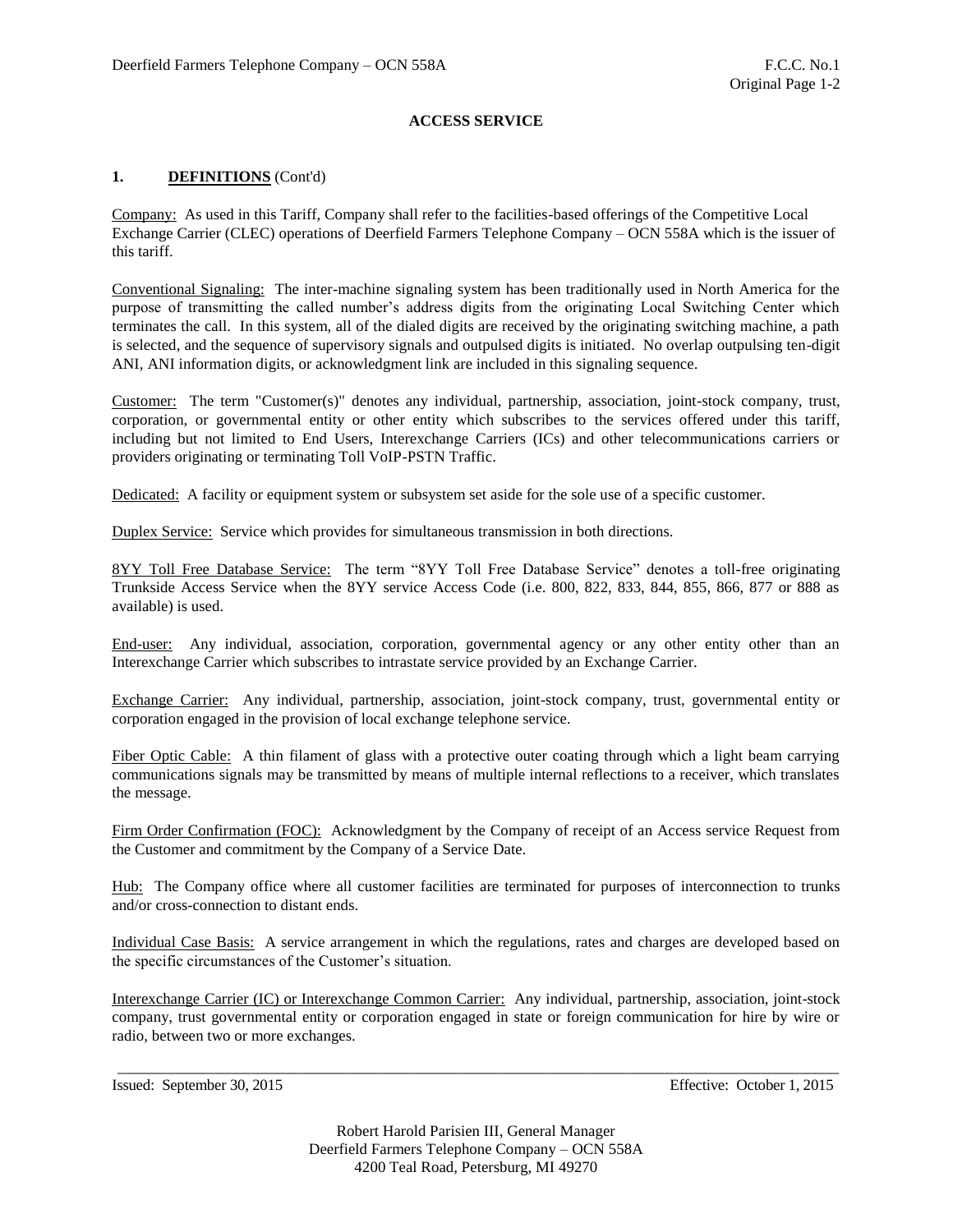# **1. DEFINITIONS** (Cont'd)

Internet Protocol (IP) Signaling: The term "Internet Protocol (IP) Signaling" denotes a packet data-oriented protocol used for communicating call signaling information.

Joint User: A person, firm or corporation designated by the Customer as a user of access facilities furnished to the Customer by the Company, and to whom a portion of the charges for such facilities are billed under a joint use arrangement.

Kbps: Kilobits, or thousands of Bits, per second.

LATA: A local access and transport area established pursuant to the Modification of Final Judgment entered by the United States District Court for the District of Columbia in Civil Action No. 82-0192 for the provision and administration of communications services.

Line Information Database (LIDB): The database which contains billing information such as telephone numbers, calling card numbers and associated billed number restriction data used in connection with the validation and billing of calls.

Local Access: The connection between a customer's premises and a point of presence of the Exchange Carrier.

Local Switching Center: The switching center where telephone exchange service customer station Channels are terminated for purposes of interconnection to each other and to interoffice Trunks.

Mbps: Megabits, or millions of bits, per second.

Meet Point Billing: The arrangement through which multiple Exchange Carriers involved in providing Access Services, divide the ordering, rating, and billing of such services on a proportional basis, so that each Exchange Carrier involved in providing a portion of the Access Service agrees to bill under its respective tariff.

Multi-Frequency (MF) Signaling: The term "Multi-Frequency (MF) Signaling" denotes an in-band signaling method in which call signaling information is transmitted between network switches using the same voiceband channel used for voice.

Network Services: The Company's telecommunications Access Services offered on the Company's network.

Non-Recurring Charges: The one-time initial charges for services or facilities, including, but not limited to charges for construction, installation, or specific fees, for which the Customer becomes liable at the time the Service Order is executed.

Off-Hook: The active condition of Switched Access or a telephone exchange service line.

On-Hook: The idle condition of Switched Access or a telephone exchange service line.

Originating Direction: The term "Originating Direction" denotes the use of Access Service for the origination of calls from an End User Premises to a Customer's Premises.

\_\_\_\_\_\_\_\_\_\_\_\_\_\_\_\_\_\_\_\_\_\_\_\_\_\_\_\_\_\_\_\_\_\_\_\_\_\_\_\_\_\_\_\_\_\_\_\_\_\_\_\_\_\_\_\_\_\_\_\_\_\_\_\_\_\_\_\_\_\_\_\_\_\_\_\_\_\_\_\_\_\_\_\_\_\_\_\_\_\_\_\_

Issued: September 30, 2015 Effective: October 1, 2015

Robert Harold Parisien III, General Manager Deerfield Farmers Telephone Company – OCN 558A 4200 Teal Road, Petersburg, MI 49270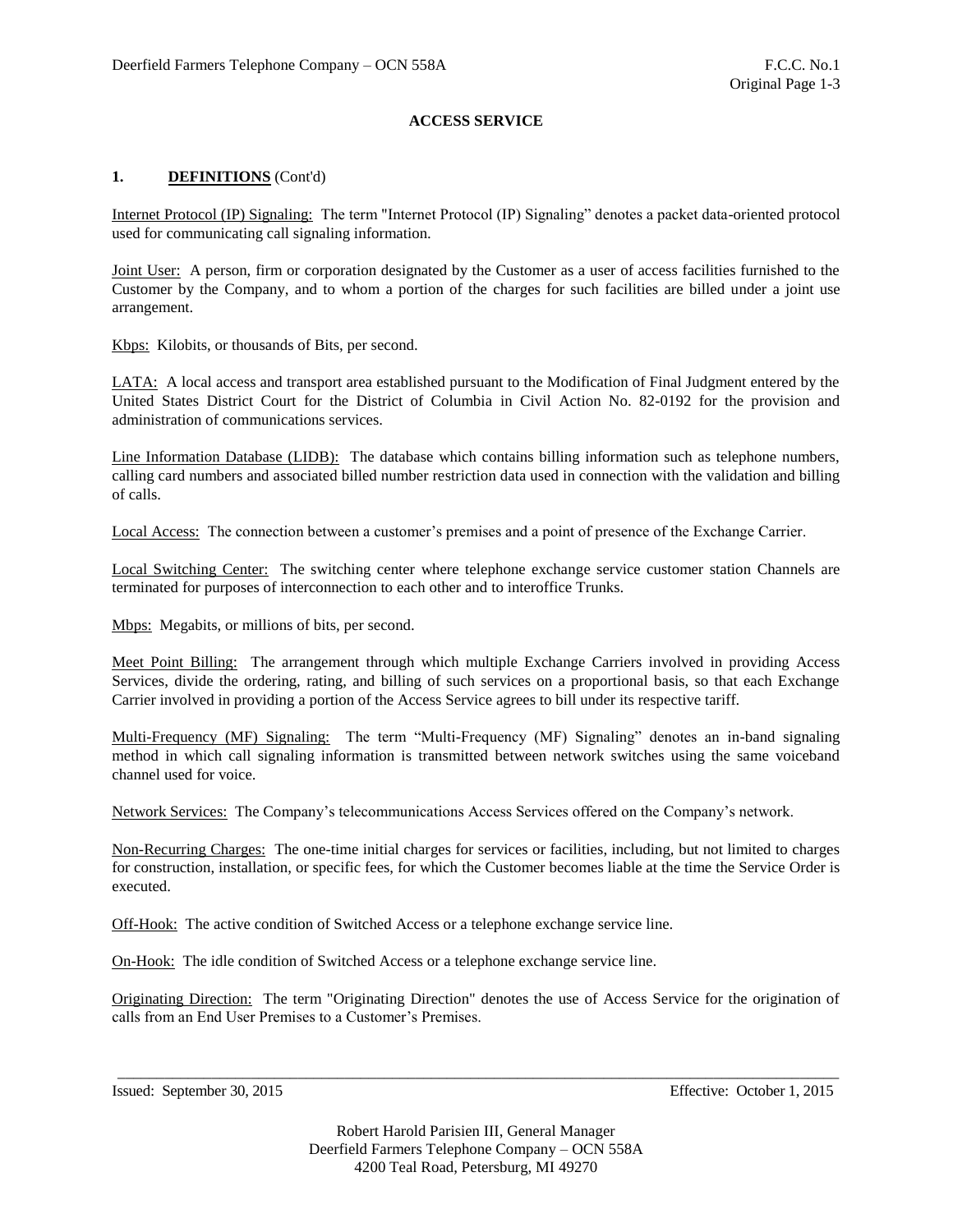# **1. DEFINITIONS** (Cont'd)

Out of Band Signaling: An exchange access signaling feature which allows customers to exchange call control and signaling information over a communications path which is separate from the message path.

Point of Presence: Location where the Customer maintains a facility for purposes of interconnecting to the Company's network.

Point to Point Service: An unswitched full time transmission service utilizing the Company's facilities to connect two or more Customer designated locations.

Premises: The space occupied by a Customer or Authorized User in a building or buildings or on contiguous property (except railroad rights-of-way, etc.).

Presubscription: An arrangement whereby an end user may select and designate to the Company an Interexchange Carrier (IXC) or Carriers it wishes to access, without an Access Code, for completing interLATA and intraLATA calls. The selected IXC(s) are referred to as the end user's Primary Interexchange Carrier (PIC). The end user may select any IXC that orders FGD Switched Access Service at the Local Switching Center that serves the end user.

Recurring Charges: The monthly charges to the Customer for services, facilities and equipment, which continue for the agreed upon duration of the service.

Service Commencement Date: For Switched Access Service, the first day following the date on which the Company notifies the Customer that the requested service or facility is available for use, unless extended by the Customer's refusal to accept service which does not conform to standards set forth in the Service Order or this tariff, in which case the Service Commencement Date is the date of the Customer's acceptance of service. The parties may mutually agree on a substitute Service Commencement Date. If the Company does not have an executed service Order from a Customer, the Service Commencement Date will be the first date on which the service or facility was used by the Customer.

Service Order: The written request for network services executed by the Customer and the Company in a format devised by the Company; or, in the alternative, the submission of an Access Service Request by the Customer in the manner specified in this tariff. The signing of a Service Order to submission of an ASR by the Customer and acceptance thereof by the Company initiates the respective obligations of the parties as set forth therein and pursuant to this tariff, but the duration of the service is calculated from the Service Commencement Date.

Service(s): The Company's telecommunications Access Services offered by the Company.

Shared Facilities: A facility or equipment system or subsystem which can be used simultaneously by several customers.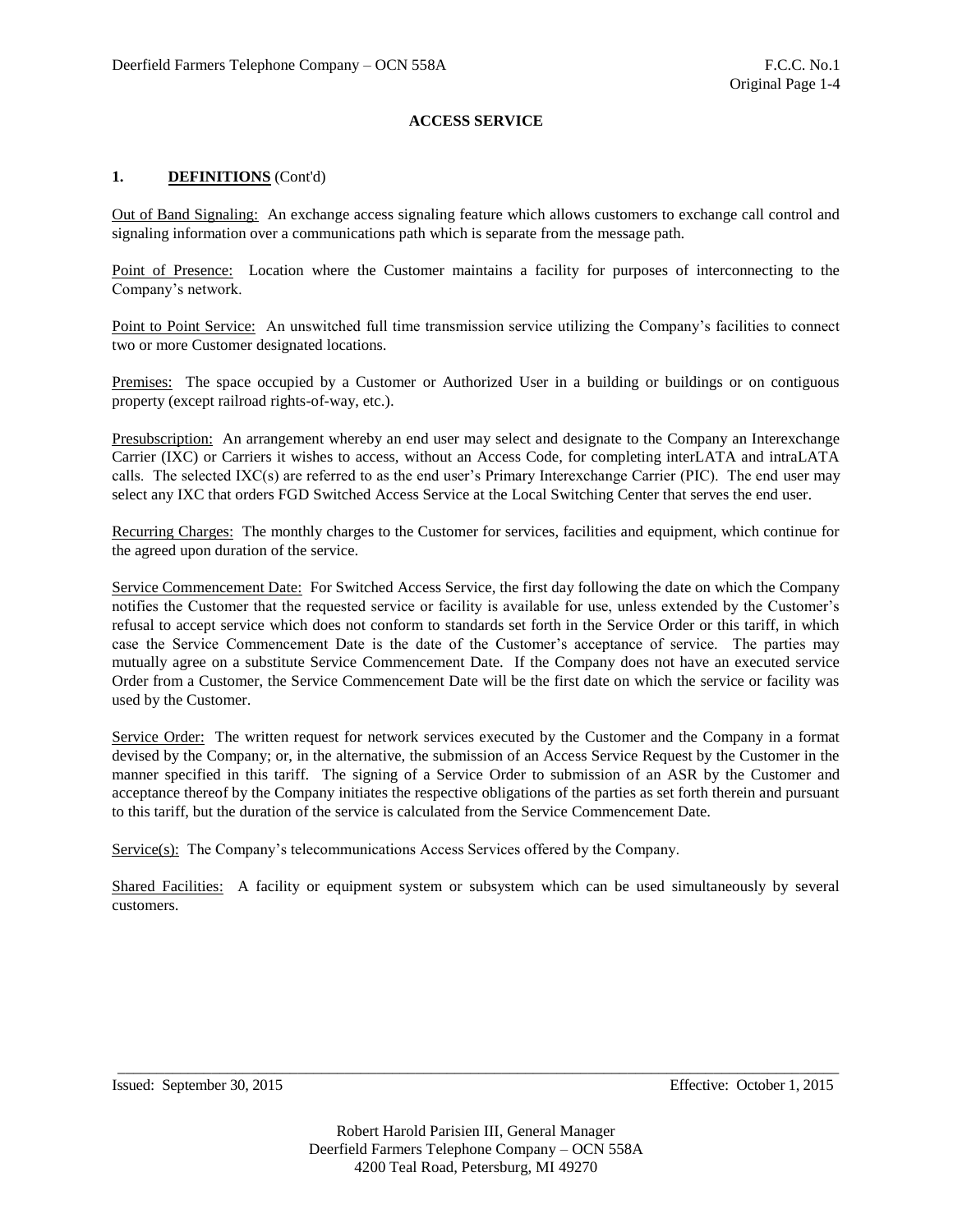# **1. DEFINITIONS** (Cont'd)

Signaling Point of Interface: The customer designated location where the SS7 signaling information is exchanged between the Company and the Customer.

Signaling System 7 (SS7): The common Channel Out of Band Signaling protocol developed by the Consultative Committee for International Telephone and Telegraph (CCITT) and the American National Standards Institute (ANSI).

Signaling Transfer Point Access: Allows the Customer to access a specialized switch which provides SS7 network access and performs SS7 messaging routing and screening.

Special Access Service: Dedicated access between a Customer's premises and another Point of Presence for the purpose of originating or terminating communications. Special Access is available to both carriers and end-users on an individual contract basis.

Switched Access Service: Access to the switched network of an Exchange Carrier for the purpose of originating or terminating communications. Switched Access is available to carriers, as defined in this tariff.

Terminating Direction: The term "Terminating Direction" denotes the use of Access Service for the completion of calls from a Customer's premises to an End User Premises.

Toll VoIP PSTN Traffic: The term "Toll VoIP-PSTN Traffic" denotes a customer's interexchange voice traffic exchanged with the Telephone Company in Time Division Multiplexing format over PSTN facilities, which originates and/or terminates in Internet Protocol (IP) format. "Toll VoIP-PSTN Traffic" originates and/or terminates in IP format when it originates from and/or terminates to an end user customer of a service that requires IPcompatible customer premises equipment.

Trunk: A communications path connecting two switching systems in a network, used in the establishment of an end-to-end connection.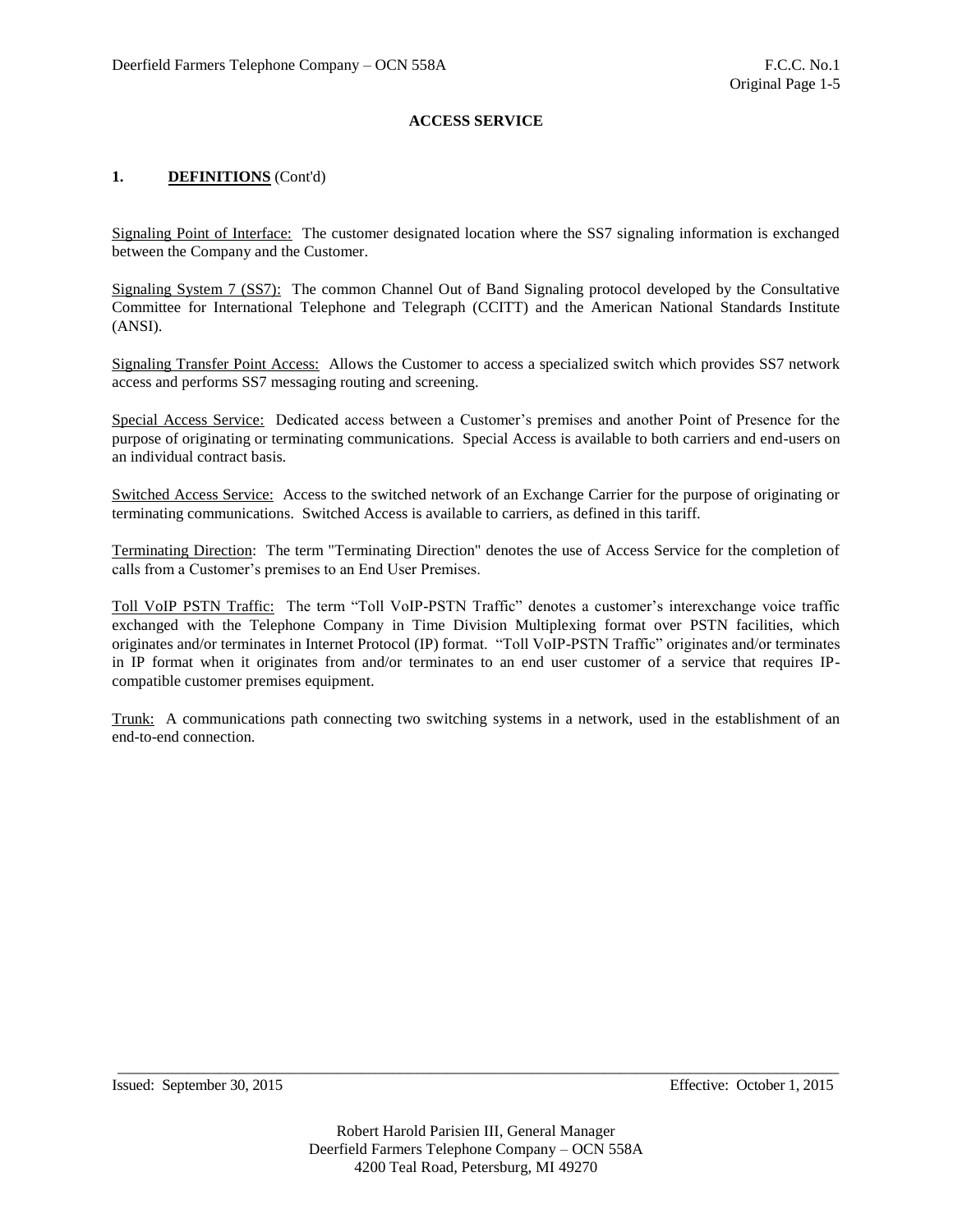# **2. REGULATIONS**

#### 2.1 Undertaking of the Company

### 2.1.1 Scope

Access Services consist of furnishing communications service in connection with oneway or two-way information transmission between points within the United States under the terms of this tariff. Access Services provided under this tariff include Switched Access Services described in Section 4 following and Special Access Services described in Section 9 following.

#### 2.1.2 Shortage of Equipment or Facilities

- (A) The Company reserves the right to limit or to allocate the use of existing facilities, or of additional facilities offered by the Company when necessary because of lack of facilities or due to some other cause beyond the Company's control.
- (B) The furnishing of service under this tariff is subject to the availability on a continuing basis of all the necessary facilities and is limited to the capacity of the Company's facilities as well as facilities the Company may obtain from other carriers from time to time, to furnish service as required at the sole discretion of the Company.
- (C) The provisioning and restoration of service in emergencies shall be in accordance with Part 64, Subpart D, Appendix A of the Federal Communication Commission's Rules and Regulations, which specifies the priority system for such activities.

# 2.1.3 Terms and Conditions

- (A) Except as otherwise provided herein, service is provided and billed on the basis of a minimum period of at least one month, and shall continue to be provided until canceled by the Customer, in writing, in not less than 30 days notice. Unless otherwise specified herein, for the purpose of computing charges in this tariff, a month is considered to have 30 days.
- (B) Customers may be required to enter in written Service Orders which shall contain or reference the name of the Customer, a specific description of the Service Ordered; the rates to be charged, the duration of the services, and the terms and conditions in this tariff. The Customer will also be required to execute any other documents as may be reasonably requested by the Company.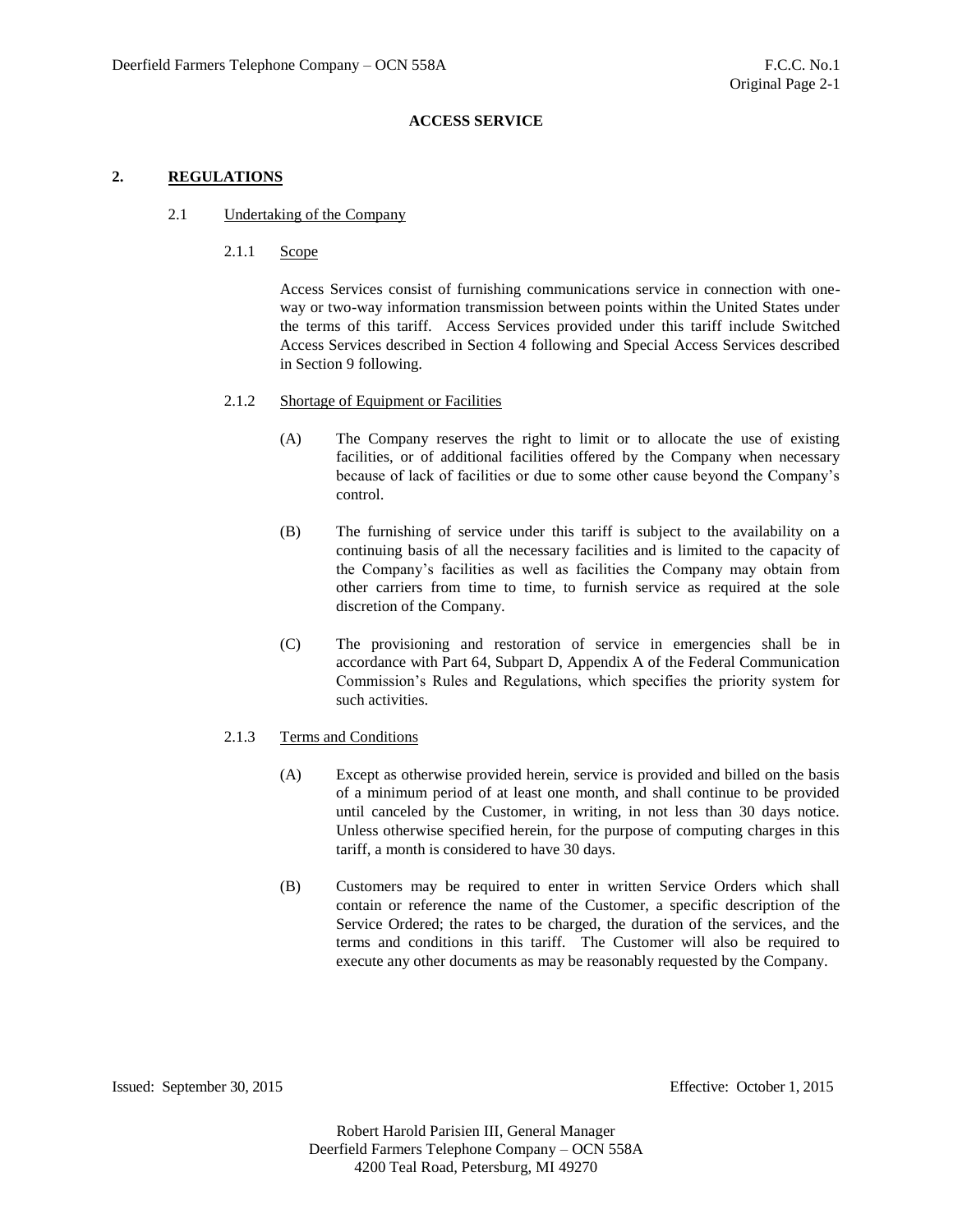#### **2. REGULATIONS** (Cont'd)

- 2.1 Undertaking of the Company (Cont'd)
	- 2.1.3 Terms and Conditions (Cont'd)
		- (C) At the expiration of the initial term specified in each Service Order, or in any extension thereof, service shall continue on a month to month basis at the then current rates unless terminated by either party upon 30 days written notice. Any termination shall not relieve the Customer of its obligation to pay any charges incurred under the Service Order and this tariff prior to termination. The rights and obligations which by their nature extend beyond the termination of the term of the Service Order shall survive such termination.

#### 2.1.4 Liability of the Company

- (A) The liability of the Company for damages arising out of the furnishing of its Services, including but not limited to mistakes, omissions, interruptions, delays, errors, other defects, or representations by the Company, or use of these services or damages arising out of the failure to furnish the service whether caused by act or omission, shall be limited to the extension of allowances for interruption as set forth in Section 2.6 below. The extension of such allowances for interruption shall be the sole remedy of the Customer and the sole liability of the Company. The Company will not be liable for any direct, indirect, incidental, special, consequential, exemplary or punitive damages to Customer as a result of any Company service, equipment or facilities, or the sets or omissions or negligence of the Company's employees or agents.
- (B) The Company shall not be liable for any delay or failure of performance or equipment due to causes beyond its control, including but not limited to: acts of God, fire, flood, explosion or other catastrophes; any law, order, regulation, direction action, or request of The United States government or of any other government, including state and local governments having or claiming jurisdiction over the Company, or of any department, agency, commission, bureau, corporation, or of any military authority; preemption of existing service in compliance with national emergencies; insurrections, riots; wars; unavailability of rights-of-way or materials; or strikes, lockouts work stoppages, or other labor difficulties.
- (C) The Company shall not be liable for (a) any act or omission of any entity furnishing the Company or the Company's Customers facilities or equipment used for the interconnection with Access Services; or (b) for the acts or omissions of other Common Carrier or warehousemen.

Issued: September 30, 2015 Effective: October 1, 2015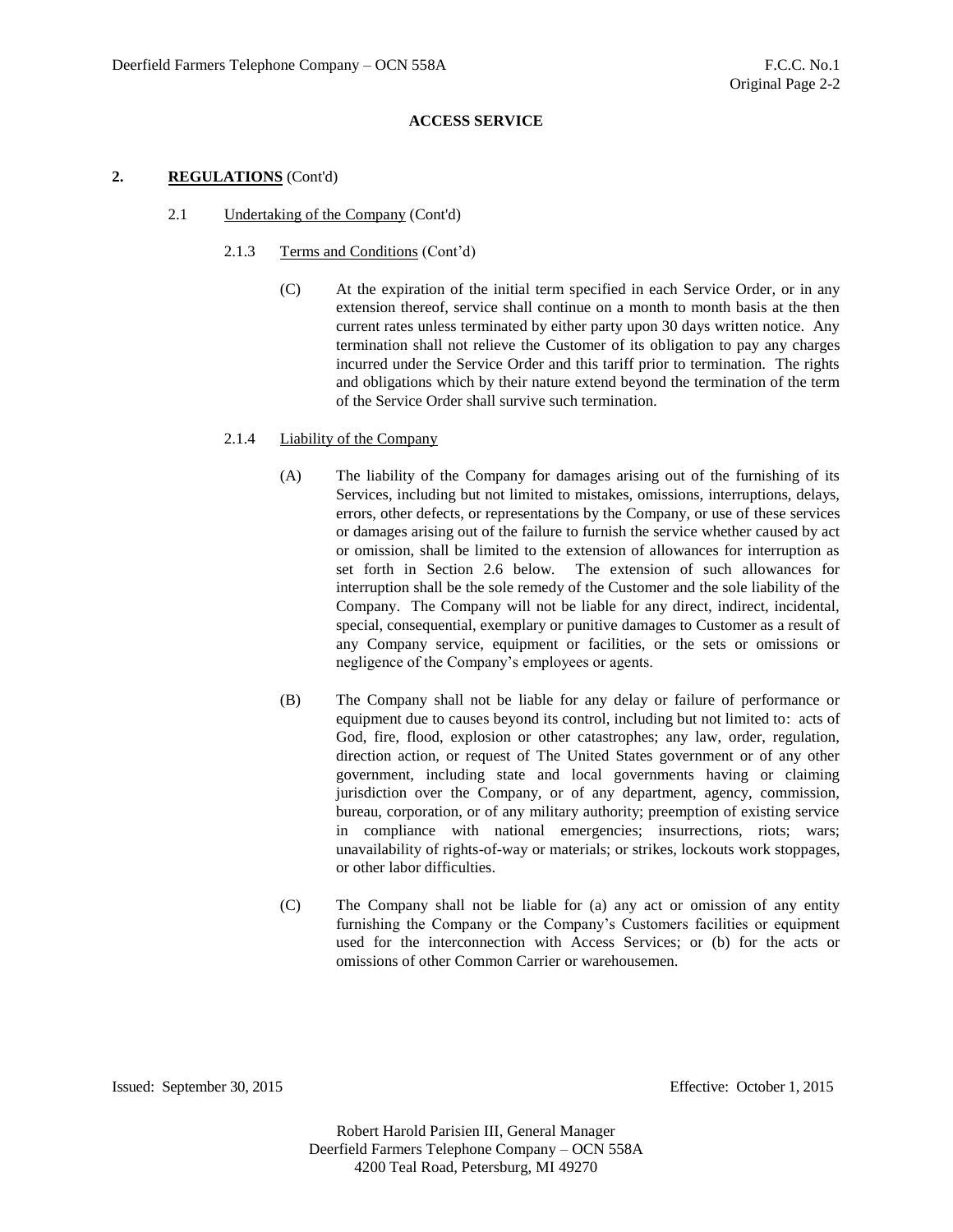#### **2. REGULATIONS** (Cont'd)

- 2.1 Undertaking of the Company (Cont'd)
	- 2.1.4 Liability of the Company (Cont'd)
		- (D) The Company shall not be liable for any damages or losses due to the fault or negligence of the Customer or due to the failure or malfunction of Customerprovided equipment or facilities.
		- (E) The Customer shall indemnify and hold the Company harmless from any and all losses, claims, demands, suits, or other actions, or any liabilities whatsoever, whether suffered, made instituted, or asserted by any other party or person(s), and for any loss, damage, or destruction of any property, whether owned by the Customer or others, caused or claimed to have been caused directly or indirectly by the installation, operation, failure to operate, maintenance, removal, condition, location, or use of any installation or equipment provided by the Company. The Company reserves the right to require each Customer to sign an agreement acknowledging acceptance of the provisions of this Section 2.1.4.(E) as a condition precedent to such installations.
		- (F) The Company shall not be liable for any defacement of or damage to Customer's premises resulting from the furnishing of services or equipment on such premises or the installation or removal thereof, unless such defacement or damage is caused by the gross negligence or willful misconduct of the Company's agents or employees. No agents or employees of other participating Carriers shall be deemed to be agents or employees of the Company.
		- (G) The Company shall be indemnified and held harmless by the end user against any claim, loss or damage arising from the end user's use of services offered under this tariff including: claims for libel, slander, invasion of privacy or infringement of copyright arising from the end user's own communications; patent infringement claims arising from the end user's combining or connecting the service offered by the Company with facilities or equipment furnished by the end user or another carrier; or all other claims arising out of any act or omission of the end user in connection with any service provided pursuant to this tariff.
		- (H) The entire liability of the Company for any claim, loss, damage or expense from any cause whatsoever shall in no event exceed sums actually paid to the Company by the Customer for the specific services giving rise to the claim, and no action or proceeding against the Company shall be commenced more than one (1) year after the service is rendered.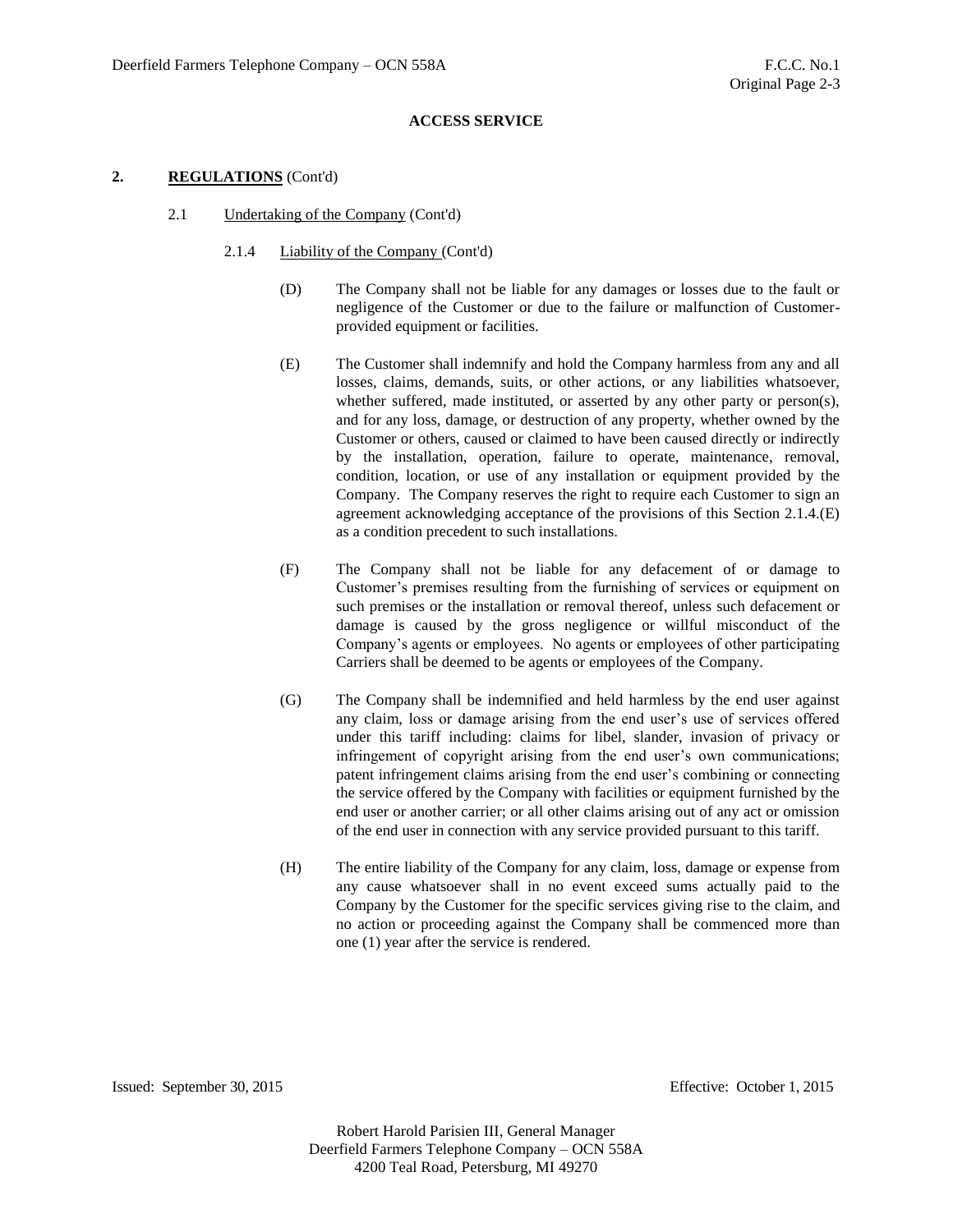### **2. REGULATIONS** (Cont'd)

- 2.1 Undertaking of the Company (Cont'd)
	- 2.1.4 Liability of the Company (Cont'd)
		- (I) The Company makes no warranties or representation, express or implied, including warranties or merchantability or fitness for a particular use, except those expressly set forth herein.
		- (J) The Company shall not be liable for any act or omission of any other company or companies furnishing a portion of the service, or for damages associated with service, Channels, or equipment which result from the operation of Customerprovided systems, equipment, facilities or services which are interconnected with Company services.
		- (K) The Company does not guarantee nor make any warranty with respect to service installations at locations at which there is present an atmosphere that is explosive, prone to fire, dangerous or otherwise unsuitable for such installations. The Customer and end user shall indemnify and hold the Company harmless from any and all losses, claims, demands, suits, or other actions, or any liability whatsoever, whether suffered, made, instituted or asserted by the Customer or by another party, for any personal injury, to, or death of, any person or persons, or for any loss, damage or destruction of any property, whether owned by the Customer or others, caused or claimed to have been caused directly or indirectly, by the installation, operation, failure to operate, maintenance, removal, presence, condition, locations or use of service furnished by the Company at such locations.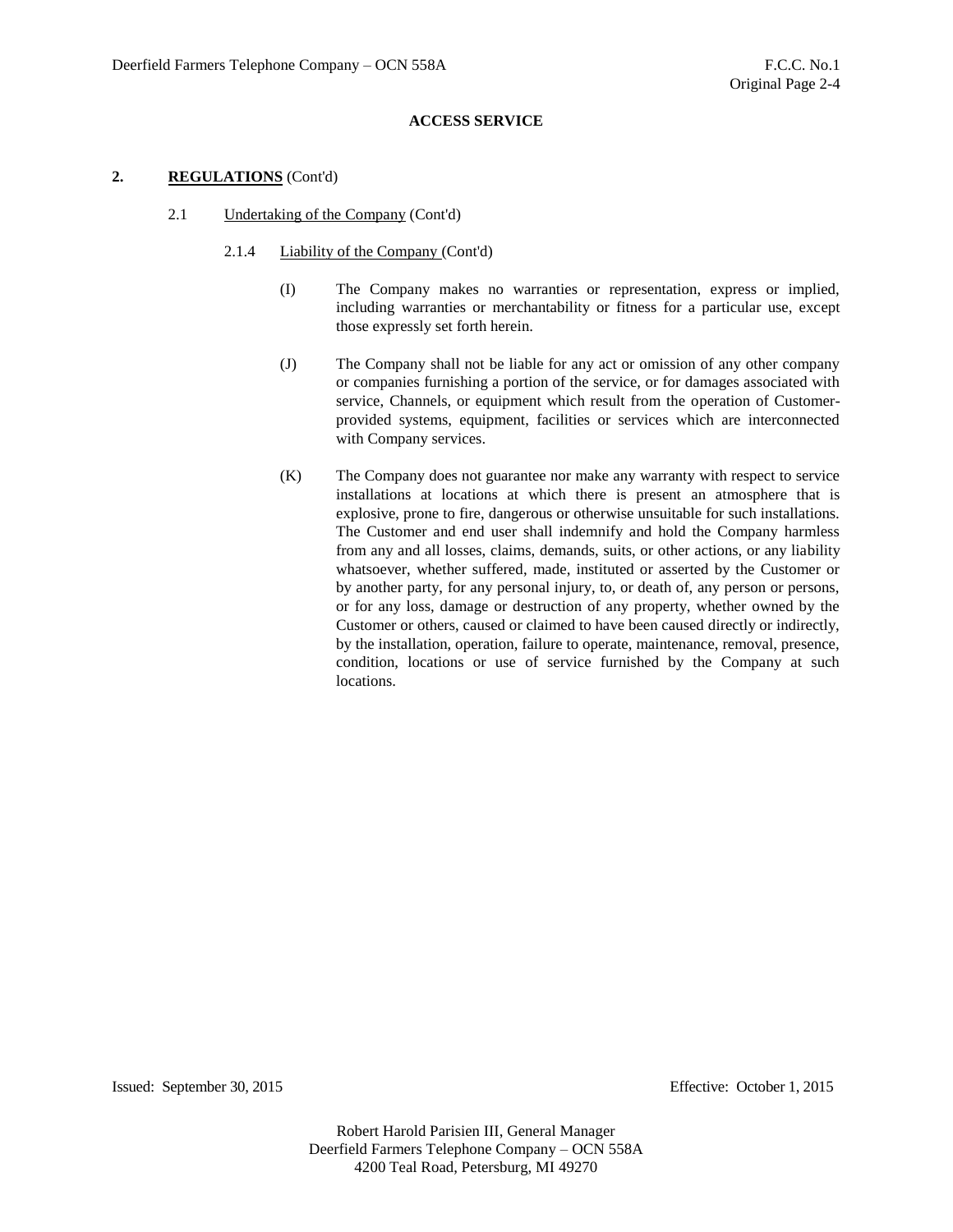### **2. REGULATIONS** (Cont'd)

- 2.1 Undertaking of the Company (Cont'd)
	- 2.1.4 Liability of the Company (Cont'd)
		- (L) The Company shall not be liable for the Customer's failure to fulfill its obligations to take all necessary steps including, without limitation, obtaining, installing and maintaining all necessary equipment, materials and supplies, for interconnecting the terminal equipment or communications system of the Customer, or any third party acting as its agent, to the Company's network. The Customer shall secure all licenses, permits, rights-of-way, and other arrangements necessary for such interconnection. In addition, the Customer shall ensure that its equipment and/or system or that of its agent is properly interfaced with the Company's service, that the signals emitted into the Company's network are of the proper mode, bandwidth, power, data speed, and signal level for the intended use of the Customer and in compliance with the criteria set forth in Section 2.1.6 following, and that the signals do not damage Company equipment, insure its personnel or degrade service to other Customers. If the Customer or its agent fails to maintain and operate its equipment and/or system or that of its agent properly, with resulting imminent harm to Company equipment, personnel, or the quality of service to other Customer, the Company, may, upon written notice require the use of protective equipment at the Customer's expense. If this fails to produce satisfactory quality and safety, the Company may, upon written notice, terminate the Customer's service without liability.
		- (M) The Company shall not be liable for any act or omission concerning the implementation of Presubscription, as defined herein.

Issued: September 30, 2015 Effective: October 1, 2015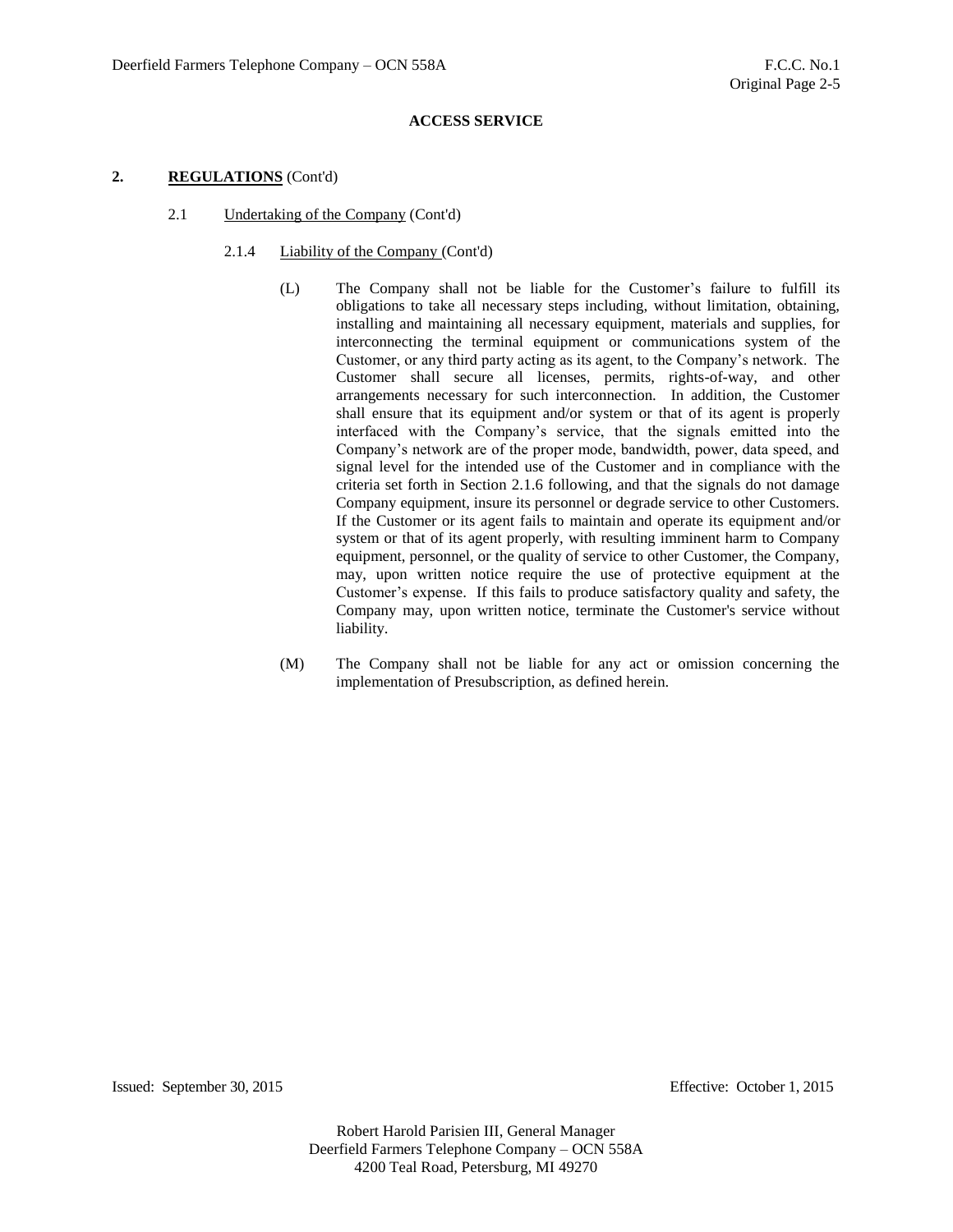### **2. REGULATIONS** (Cont'd)

2.1 Undertaking of the Company (Cont'd)

# 2.1.5 Notification of Service-Affecting Activities

The Company will provide the Customer reasonable notification of service-affecting activities that may occur in normal operation of its business. Such activities may include, but are not limited to, equipment or facilities additions, removals or rearrangements and routine preventative maintenance. Generally, such activities are not specific to an individual Customer but affect many Customer's services. No specific advance notification period is applicable to all service activities. The Company will work cooperatively with the Customer to determine the reasonable notification requirements. With some emergency or unplanned service-affecting conditions, such as an outage resulting from cable damage, notification to the Customer may not be possible.

### 2.1.6 Provision of Equipment and Facilities

- (A) The Company shall use reasonable efforts to make available services to a Customer on or before a particular date, subject to the provisions of and compliance by the Customers with, the regulations contained in this tariff. The Company does not guarantee availability by any such date and shall not be liable for any delays in commencing service to any Customer.
- (B) The Company shall use reasonable efforts to maintain facilities and equipment that it furnishes to the Customer. The Customer may not, nor may the Customer permit others to, rearrange, disconnect, remove, attempt to repair or otherwise interfere with any of the facilities or equipment installed by the Company, except upon the written consent of the Company.
- (C) The Company may substitute, change or rearrange any equipment or facility at any time and from time to time, but shall not thereby alter the technical parameters of the service provided to the Customer.
- (D) Equipment the Company provides or installs at the Customer's premises for use in connection with the services the Company offers shall not be used for any purpose other than that for which the Company provided it.
- (E) The Customer shall be responsible for the payment of service charges imposed on the Company by another entity, for visits to the Customer's premises when the service difficulty or trouble report results from the use of equipment or facilities provided by any party other than the Company, including, but not limited to the Customer.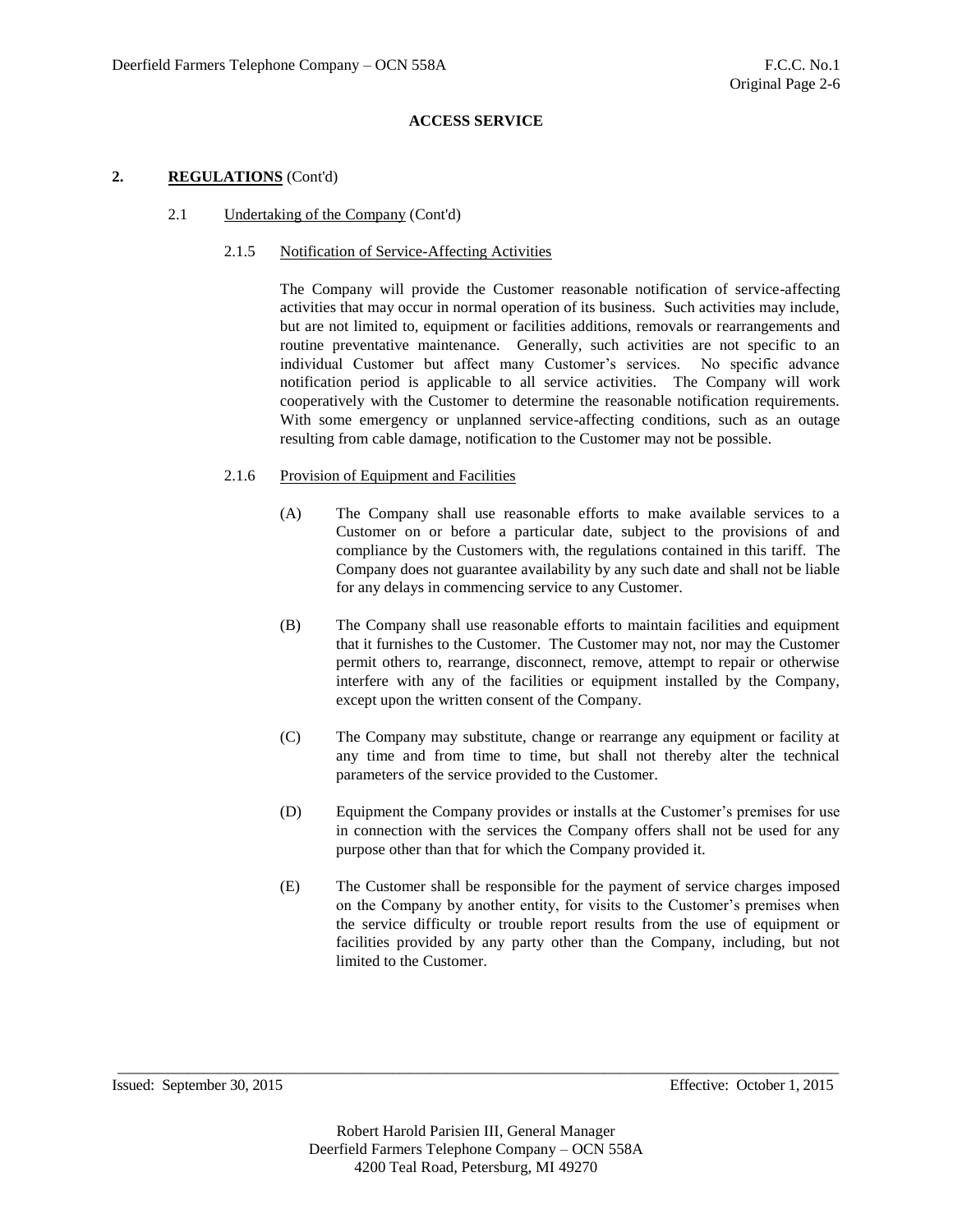### **2. REGULATIONS** (Cont'd)

- 2.1 Undertaking of the Company (Cont'd)
	- 2.1.6 Provision of Equipment and Facilities (Cont'd)
		- (F) The Company shall not be responsible for the installation, operation, or maintenance of any Customer-provided communications equipment. Where such equipment is connected to the facilities furnished pursuant to this tariff, the responsibility of the Company shall be limited to the furnishing of facilities offered under this tariff and to the maintenance and operation of such facilities. Notwithstanding the above, the Company shall not be responsible for:
			- (1) the transmission of signals by Customer-provided equipment or for the quality of, or defects in, such transmission;
			- (2) the reception of signals by Customer-provided equipment; or
			- (3) network control signaling where such signaling is performed by Customer-provided network control signaling equipment.
		- (G) The Company intends to work cooperatively with the Customer to develop network contingency plans in order to maintain maximum network capability following natural or man-made disasters which affect telecommunications services.
		- (H) The Company reserves the reasonable right to assign, designate or change telephone numbers, any other call number designations associated with Access Services, or the Company serving central office prefixes associated with such numbers, when necessary in the conduct of its business.

#### 2.1.7 Non-Routine Installation

At the Customer's request, installation and/or maintenance may be performed outside the Company's regular business hours or in unusual locations. In such cases, charges based on cost of the actual labor, material, or other costs incurred by or charged to the Company will apply. If installation is started during regular business hours, but at the Customer's request, extends beyond regular business hours into time periods including, but not limited, to, weekends, holidays, and/or night hours, additional charges may apply.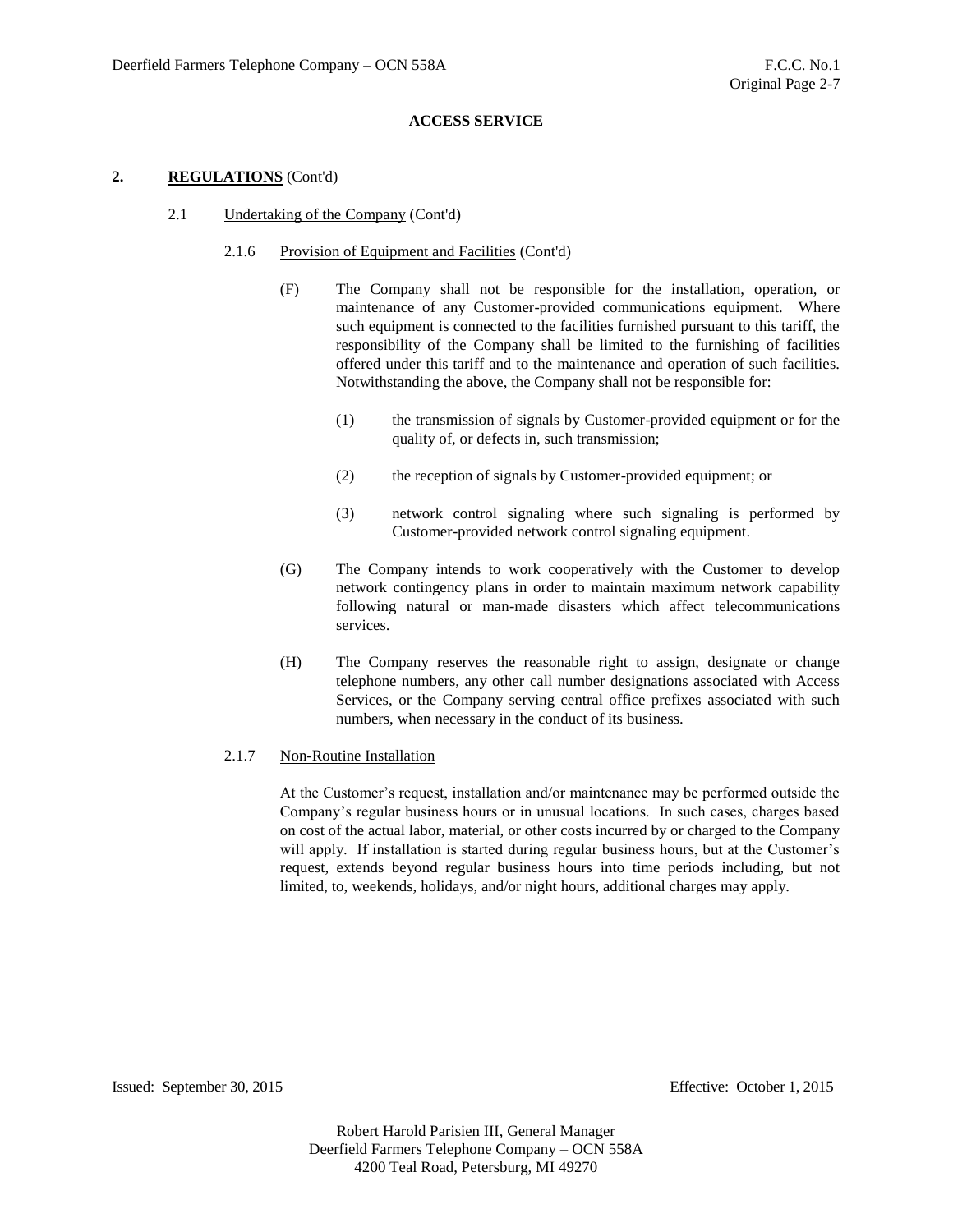### **2. REGULATIONS** (Cont'd)

2.1 Undertaking of the Company (Cont'd)

#### 2.1.8 Special Construction

Subject to the arrangement of the Company and to all of the regulations contained in this tariff, special construction of facilities may be undertaken on a reasonable efforts basis at the request of the Customer. Special construction is that construction undertaken and characterized by one or more of the following:

- (A) where facilities are not presently available and there is no other requirement for the facilities so constructed;
- (B) of a type other than that which the Company would normally utilize in the furnishing of its services;
- (C) where facilities are to be installed over a route other than that which the Company would normally utilize in the furnishing of its services;
- (D) where facilities are requested in a quantity greater than that which the Company would normally construct;
- (E) where installation is on an expedited basis;
- (F) on a temporary basis until permanent facilities are available;
- (G) installation involving abnormal costs; or
- (H) in advance of its normal construction schedules.

#### 2.1.9 Ownership of Facilities

Title to all facilities provided in accordance with this tariff remains in the Company, its agents, contractors or suppliers.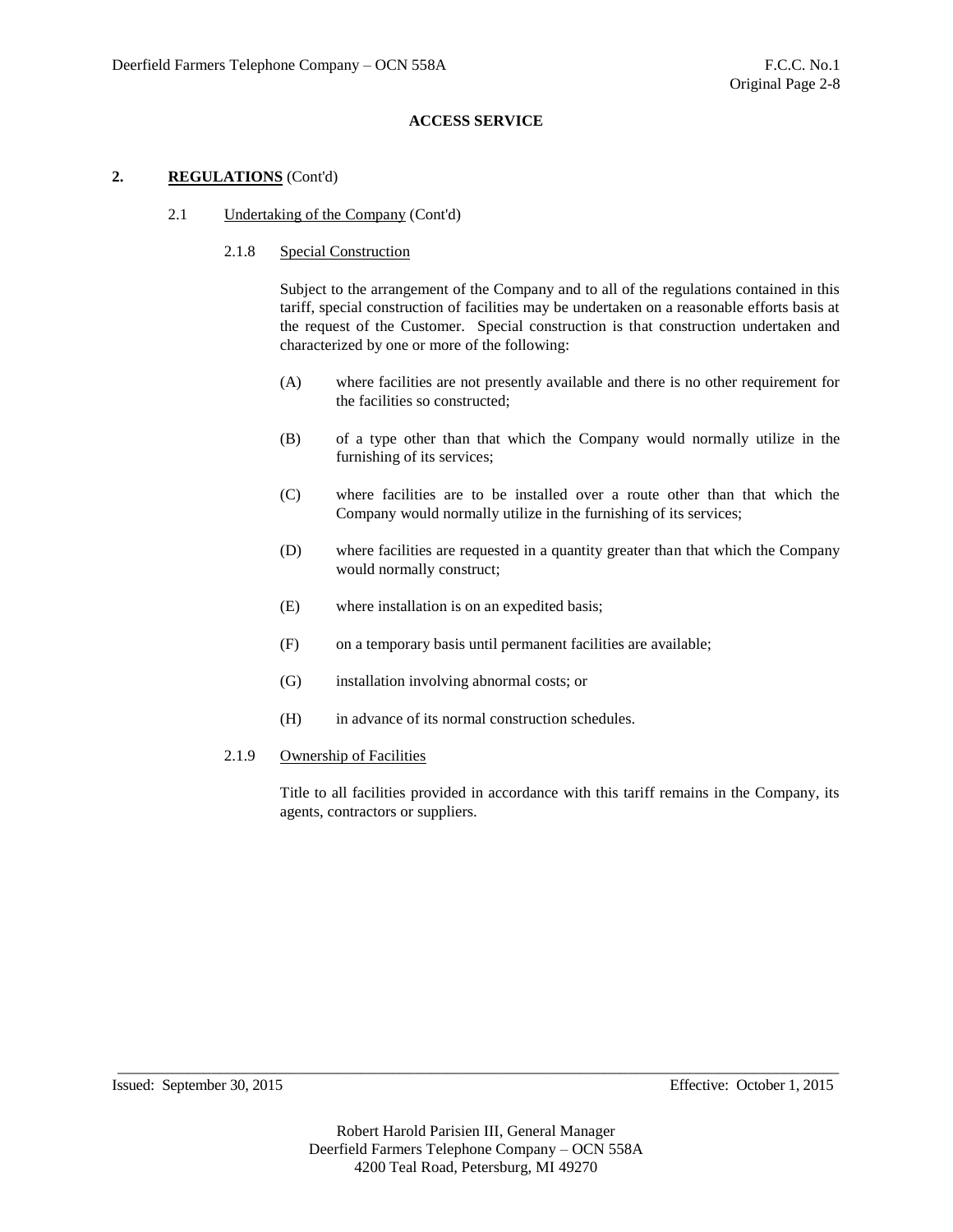### **2. REGULATIONS** (Cont'd)

### 2.2 Prohibited Uses

- 2.2.1 The services the Company offers shall not be used for any unlawful purpose or for any use as to which the Customer has not obtained all required governmental approvals, authorizations, licenses, consents and permits.
- 2.2.2 The Company may require applicants for service who intend to use the Company's offerings for resale and/or for shared use to file a request with the Company confirming that their use of the Company's offerings complies with relevant laws and Federal Communications Commission regulations, policies, orders, and decisions; and if the reseller intends to provide intrastate services, is certified with the State Regulatory Authority.
- 2.2.3 The Company may require a Customer to immediately shut down its transmission of signals if said transmission is causing interference to others.

#### 2.3 Obligations of the Customer

- 2.3.1 Customer Responsibilities
	- (A) The Customer shall be responsible for the payment of all applicable charges pursuant to this tariff;
	- (B) reimbursing the Company for damage to, or loss of, the Company's facilities or equipment caused by the acts or omissions of the Customer; or the noncompliance by the Customer with these regulations; or by fire or theft or other casualty on the Customer premises, unless caused by the negligence or willful misconduct of the employees or agents of the Company. The Company will, upon reimbursement for damages to its facilities or equipment, cooperate with the Customer in prosecuting a claim against the person causing such damage and the Customer shall be subrogated in the Company's right of recovery of damages to the extent of such payment;
	- (C) providing at no charge, as specified from time to time by the Company, as needed, personnel, equipment, space, and power to operate Company facilities and equipment installed on the Customer premises, and the level of heating and air conditioning necessary to maintain the proper operating environment on such premises;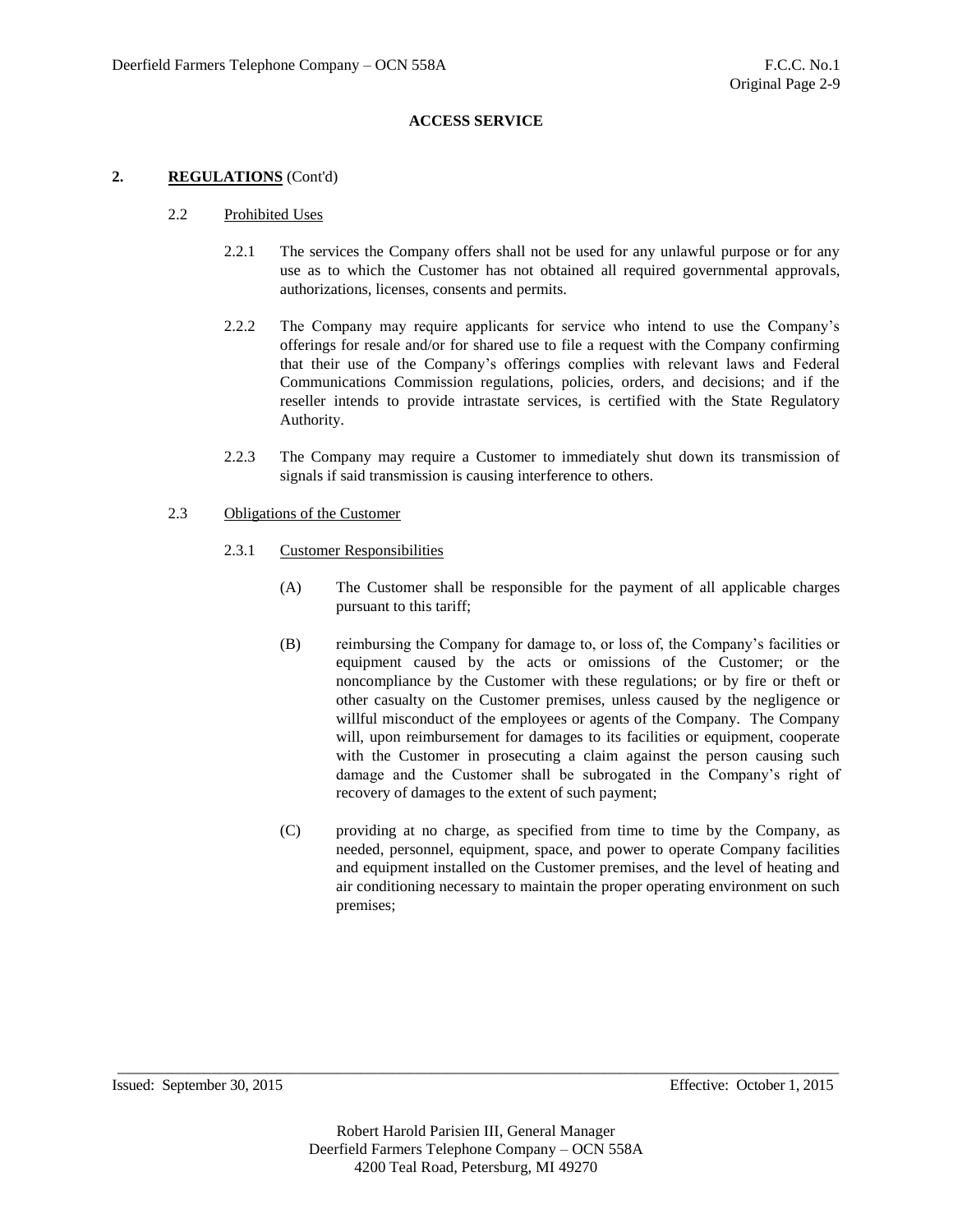# **2. REGULATIONS** (Cont'd)

- 2.3 Obligations of the Customer (Cont'd)
	- 2.3.1 Customer Responsibilities (Cont'd)
		- (D) obtaining, maintaining, and otherwise having full responsibility for all rights-ofway and conduit necessary for installation of fiber optic cable and associated equipment used to provide Access Services to the Customer from the cable building entrance or property line to the location of the equipment space described in 2.3.1.(C) above. Any costs associated with obtaining and maintaining the rights-of-way described herein, including the costs of altering the structure to permit installation of the Company-provided facilities, shall be borne entirely by, or may be charged by the Company, to the Customer. The Company may require the Customer to demonstrate its compliance with this subsection prior to accepting an order for service;
		- (E) providing a safe place to work and complying with all laws and regulations regarding the working conditions on the premises at which Company employees and agents shall be installing or maintaining Company facilities and equipment. The Customer may be required to install and maintain Company facilities and equipment within a hazardous area if, in the Company's opinion, injury or damage to the Company employees or property might result from installation or maintenance by the Company. The Customer shall be responsible for identifying, monitoring, removing, and disposing of any hazardous material (e.g. asbestos) prior to any construction or installation work.
		- (F) complying with all laws and regulations applicable to, and obtaining all consents, approvals, licenses, and permits as may be required with respect to the location of Company facilities and equipment in any Customer premises or the rights-of-way for which the Customer is responsible for obtaining under Section 2.3.1.(D) above; and granting or obtaining permission for Company agents or employees to enter the Customer premises at any time for the purpose of installing, inspecting, maintaining, repairing, or upon termination of service as stated herein, removing the facilities or equipment of the Company; and
		- (G) not creating or allowing to be placed or maintained any liens or other encumbrances on the Company's equipment or facilities.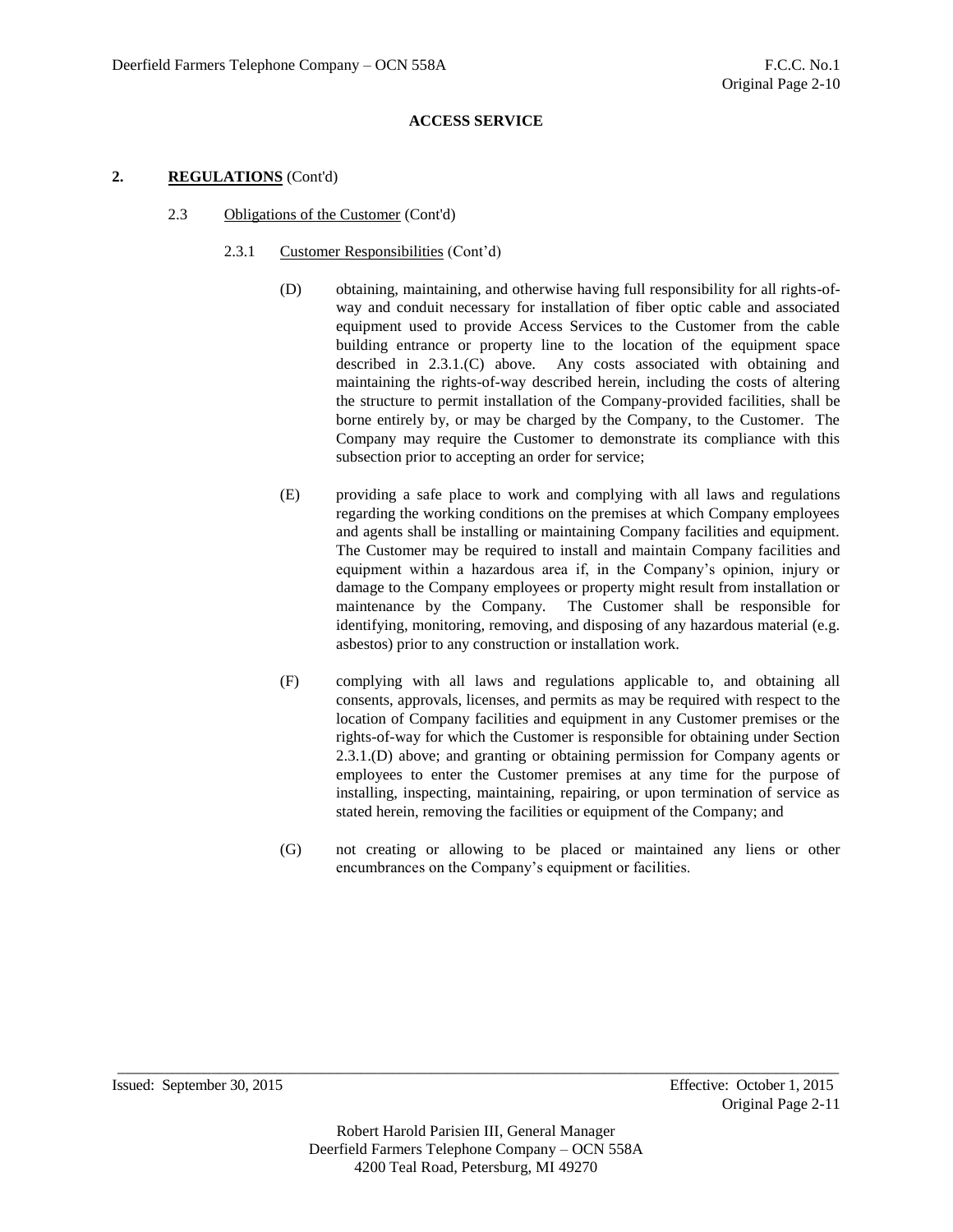# **2. REGULATIONS** (Cont'd)

- 2.3 Obligations of the Customer (Cont'd)
	- 2.3.2 Claims

With respect to any service or facility provided by the Company; Customer shall indemnify, defend and hold harmless the Company from all claims, actions, damages, liabilities, costs, and expenses, including reasonable attorneys' fees for:

- (A) any loss, destruction or damage to property of the Company or any third party, or the death of or injury to persons, including, but not limited to employees or invitees of either the Company or the Customer, to the extent caused by or resulting from the negligent or intentional act or omission of the Customer, its employees, agents, representatives or invitees; and
- (B) any claim, loss, damage, expense or liability for infringement of any copyright, patent, trade secret, or any proprietary or intellectual property right of any third party, arising from any act or omission by the Customer, including without limitation, use of the Company's services and facilities in a manner not contemplated by the agreement between the Customer and the Company.

# 2.3.3 Jurisdictional Reporting

The jurisdictional reporting requirements will be as specified below. When a Customer orders Access service, its projected Percent Interstate Usage (PIU) must be provided in whole percentages (e.g., 45%) to the Company. These whole number percentages will be used by the Company to apportion the use and/or charges between interstate and intrastate until a revised report is received as set forth herein.

(A) Originating Access

Originating access minutes may be based on traffic originating at the State, LATA or Local Switching Center level, provided that the traffic being measured is only traffic originating from the Company Local Switching Center(s). The Customer must provide the Company with a projected PIU factor on a quarterly basis, as specified below. Originating access minutes will be measured as follows, based on type of access:

(1) For Feature Group D Switched Access Service(s), as defined in Section 4.2.1 following, where the Company can determine jurisdiction by its call detail, the projected Percent Interstate Usage (PIU) will be developed by the Company on a monthly basis by dividing the measured interstate originating access minutes by the total originating access minutes.

Issued: September 30, 2015 Effective: October 1, 2015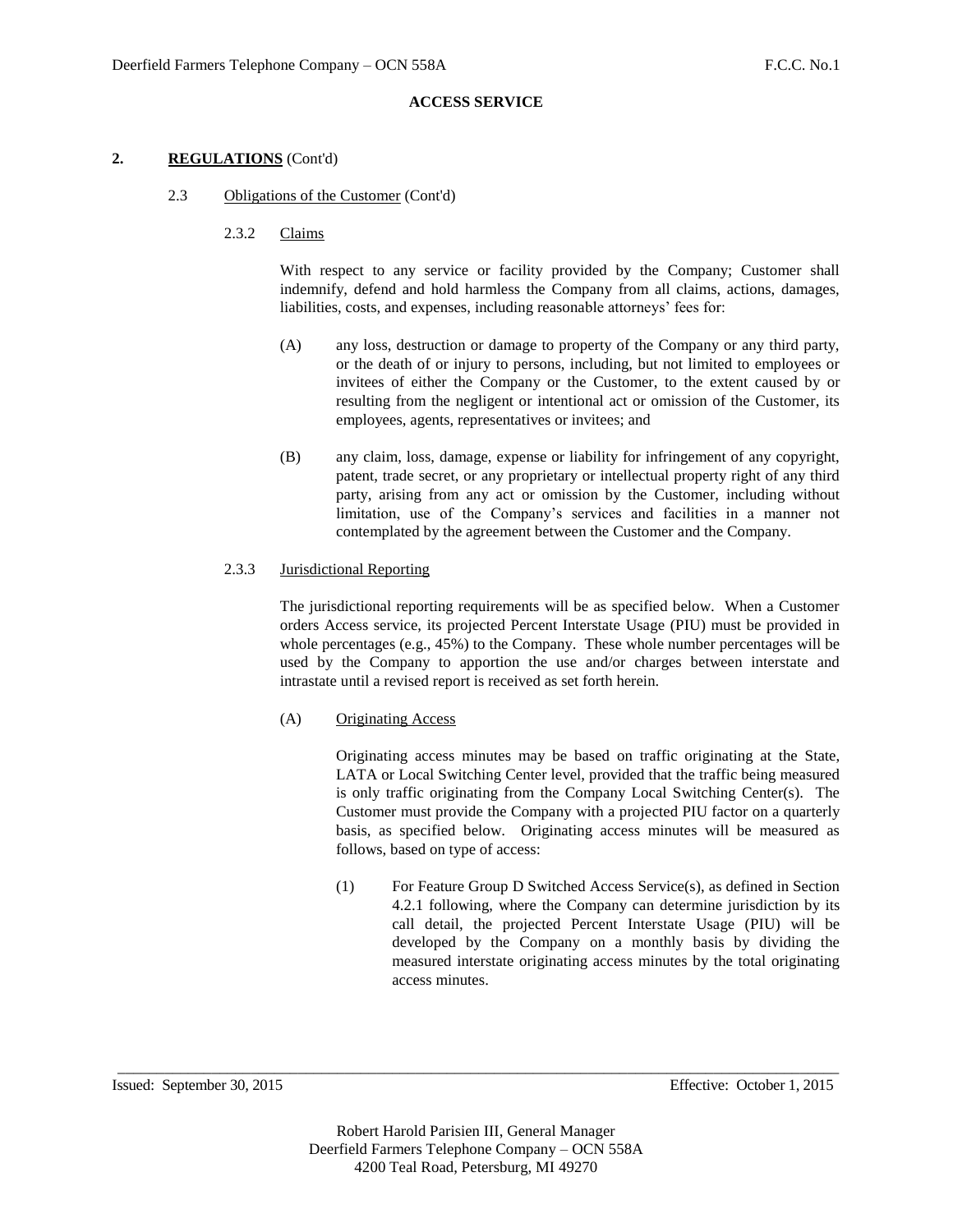### **2. REGULATIONS** (Cont'd)

- 2.3 Obligations of the Customer (Cont'd)
	- 2.3.3 Jurisdictional Reporting (Cont'd)
		- (A) Originating Access (Cont'd)
			- (2) If Feature Group D with 950 Access (Feature Group B) as defined in Section 4.2 following is offered by the Company, the Customer must provide the Company with a projected PIU factor by supplying the Company with an interstate percentage of originating access minutes.
			- (3) For 500, 700, 8XX, calling card and operator service access, the Customer must provide the Company with a projected PIU factor for each type of access. The Customer who provides a PIU factor shall supply the Company with an interstate percentage of originating access minutes.
			- (4) If no PIU for originating minutes is submitted as specified herein, then the projected PIU will be set on a default basis of 50 percent interstate traffic and 50 percent intrastate traffic.
		- (B) Terminating Access
			- (1) For Feature Group D Switched Access Service(s), the Customer must provide the Company with a projected PIU factor by supplying the Company with an interstate percentage of terminating access minutes on a quarterly basis, as described in Section 2.3.3.(D) below.
			- (2) If no projected PIU factor is submitted by the Customer, then the projected PIU will be set on a default basis of 50 percent interstate traffic and 50 percent intrastate traffic.
		- (C) Except where the Company measured access minutes are used as set forth in 2.3.3.(A) above, the Customer reported Projected PIU factor as set forth above will be used until the Customer reports a different projected PIU factor, as set forth below. The revised report will serve as the basis for future billing and will be effective on the next bill date.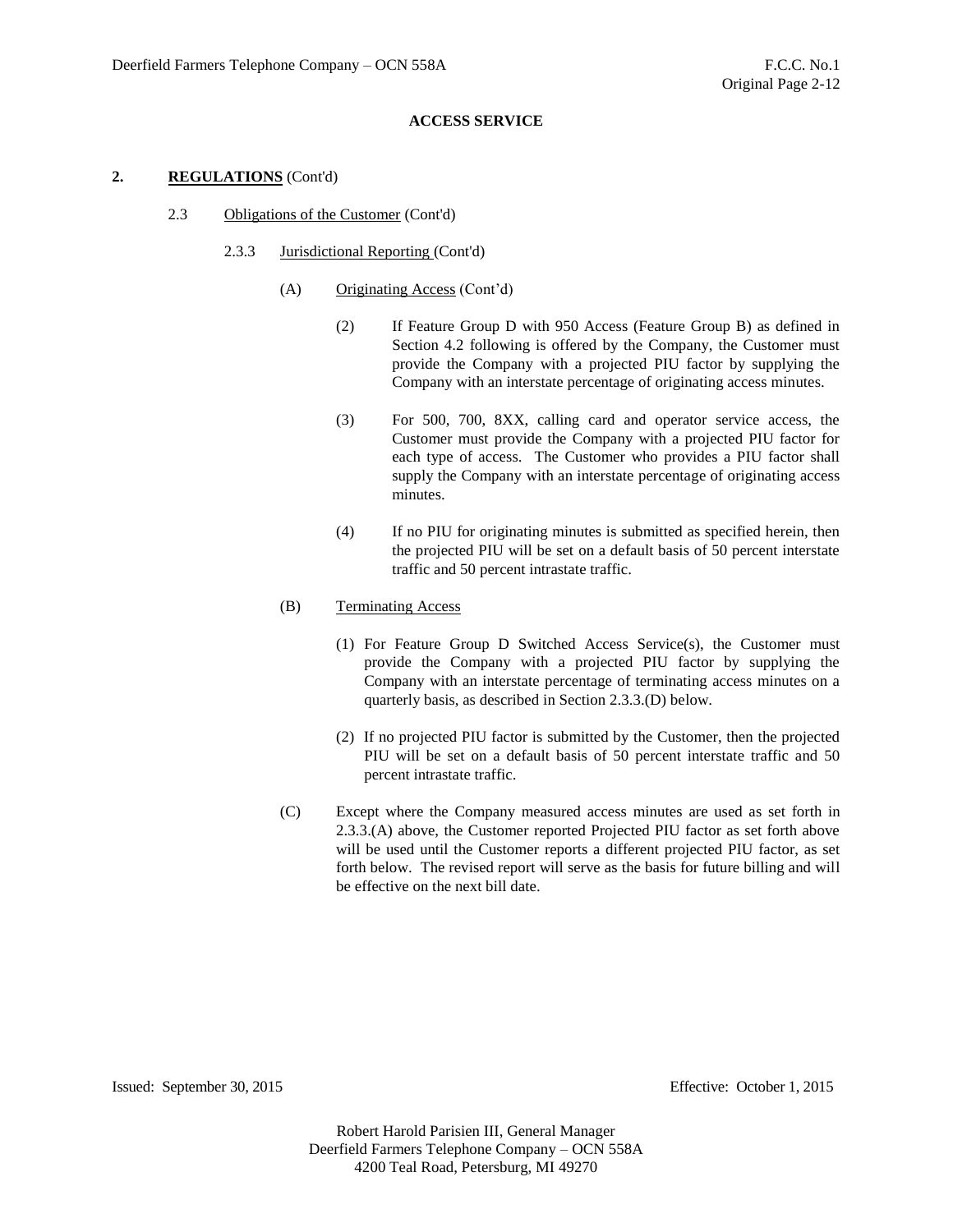### **2. REGULATIONS** (Cont'd)

#### 2.3 Obligations of the Customer (Cont'd)

# 2.3.3 Jurisdictional Reporting (Cont'd)

(D) Effective on the first of January, April, July and October of each year, the Customer shall update its interstate and intrastate jurisdictional report. The Customer shall forward to the Company, to be received no later than 15 days after the first of each such month, a revised report showing the interstate and intrastate percentage of use for the past three months ending the last day of December, March, June and September, respectively, for each service arranged for interstate use, based solely on the traffic originating from or terminating to the Company Local Switching Center. The revised report will serve as the basis for the next three months billing and will be effective on the bill date for that service. If the Customer does not supply the reports for those services where reports are needed, the Company will assume the percentage to be the same as provided previously. For those cases in which a quarterly report has never been received from the Customer, the Company will assume the percentages to be the same as those provided in the Access Service Request.

### (E) Jurisdictional Report Verification

For Switched Access Service, if a billing dispute arises or a regulatory commission questions the projected PIU factor, the Customer will provide the data issued to determine the projected PIU factor. The Customer will supply the data within 30 days of the Company's request.

The Customer shall keep records of call detail from which the percentage of interstate and intrastate use can be ascertained and, upon request of the Company, shall make the records available for inspection as reasonably necessary for purposes of verification of the percentages. The Company reserves the right to conduct an audit at any time during the year. The Customer, at its own expense, has the right to retain an independent auditing firm.

Issued: September 30, 2015 Effective: October 1, 2015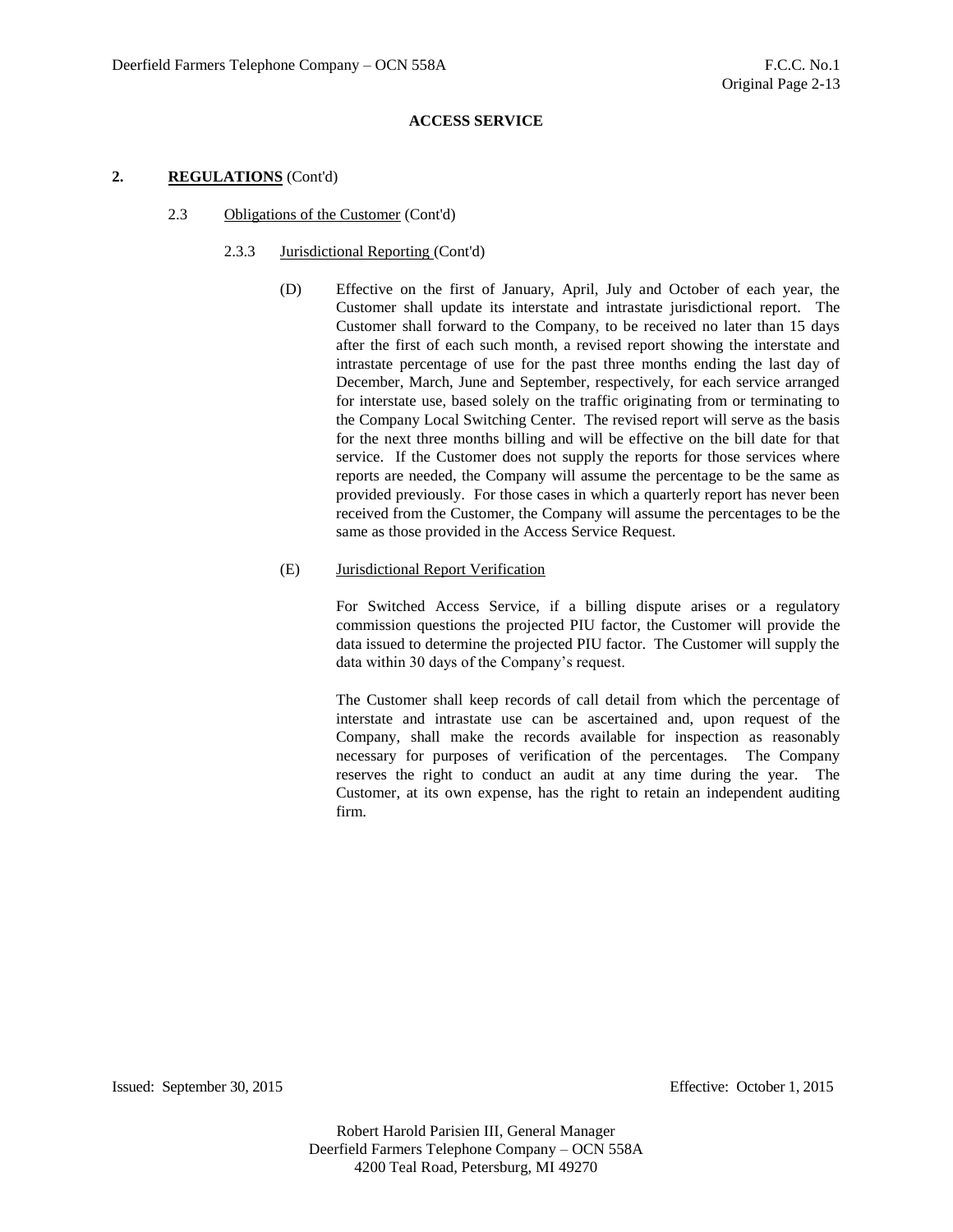### **2. REGULATIONS** (Cont'd)

- 2.4 Customer Equipment and Channels
	- 2.4.1 In General

A Customer may transmit or receive information or signals via the facilities of the Company.

- 2.4.2 Interconnection of Facilities
	- (A) Any special interface equipment necessary to achieve compatibility between the facilities and equipment of the Company used for furnishing Access Services and the Channels, facilities, or equipment of others shall be provided at the Customer's expense.
	- (B) Access Services may be connected to the services or facilities of other communications carriers only when authorized by, and in accordance with, the terms and conditions of the tariffs of the other communications carriers which are applicable to such connections.

# 2.5 Payment Arrangements

2.5.1 Payment for Service

The Customer is responsible for payment of all charges for services and facilities furnished by the Company to the Customer or its Joint or Authorized Users.

(A) Taxes

The Customer is responsible for the payment of any sales, use, gross receipts, excise, access or other local, state and federal taxes, charges or surcharges (however designated) excluding taxes on the Company's net income imposed on or based upon the provision, sale or use of Access Services. All such taxes shall be separately designated on the Company's invoices. Any taxes imposed by a local jurisdiction (e.g. county and municipal taxes) will only be recovered from those Customers located in the affected jurisdictions. If an entity other than the Company (e.g. another carrier or a supplier) imposes charges on the Company, in addition to its own internal costs, in connection with a service for which the Company's Non-Recurring Charge is specified, those charges will be passed on to the Customer. It shall be the responsibility of the Customer to pay any such taxes that subsequently become applicable retroactively.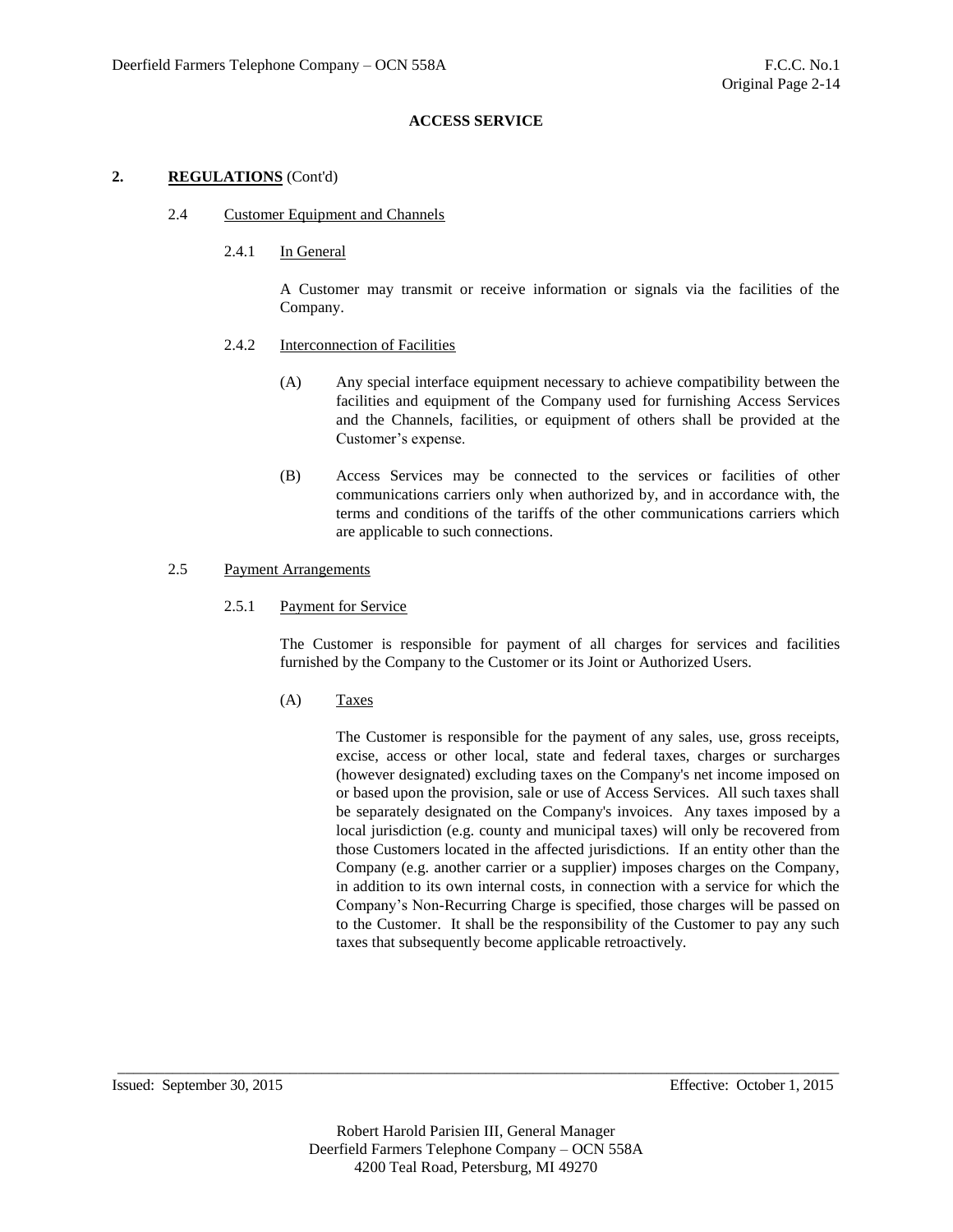# **2. REGULATIONS** (Cont'd)

# 2.5 Payment Arrangements (Cont'd)

# 2.5.1 Payment for Service (Cont'd)

(B) A surcharge is imposed on all charges for service originating at addresses in states which levy, or assert a claim of right to levy, a gross receipts tax on the Company's operations in any such state, or a tax on interstate access charges incurred by the Company for originating access to telephone exchanges in that state. This surcharge is based on the particular state's receipts tax and other state taxes imposed directly or indirectly upon the Company by virtue of, and measured by, the gross receipts or revenues of the Company in that state and/or payment of interstate access charges in that state. The surcharge will be shown as a separate line item on the Customer's monthly invoice.

### 2.5.2 Billing and Collection of Charges

Unless otherwise specified herein, bills are due and payable upon receipt.

The Company shall bill on a current basis all charges incurred by, and credits due to, the Customer under this tariff attributable to services established, provided, or discontinued during the preceding billing period.

- (A) Non-Recurring Charges are due and payable within 30 days after the invoice date. The Company shall present invoice for Non-Recurring Charges monthly to the Customer.
- (B) The Company shall present invoice for non-usage sensitive Recurring Charges monthly to the Customer, in advance of the month in which service is to be provided, and invoices for usage sensitive charges monthly to the Customer subsequent to the usage. Recurring and usage sensitive charges shall be due and payable within 30 days after the invoice date.
- (C) When service does not begin on the first day of the month, or end on the last day of the month, the charge for the fraction of the month in which service was furnished will be calculated on a pro-rata basis, based on the actual calendar month.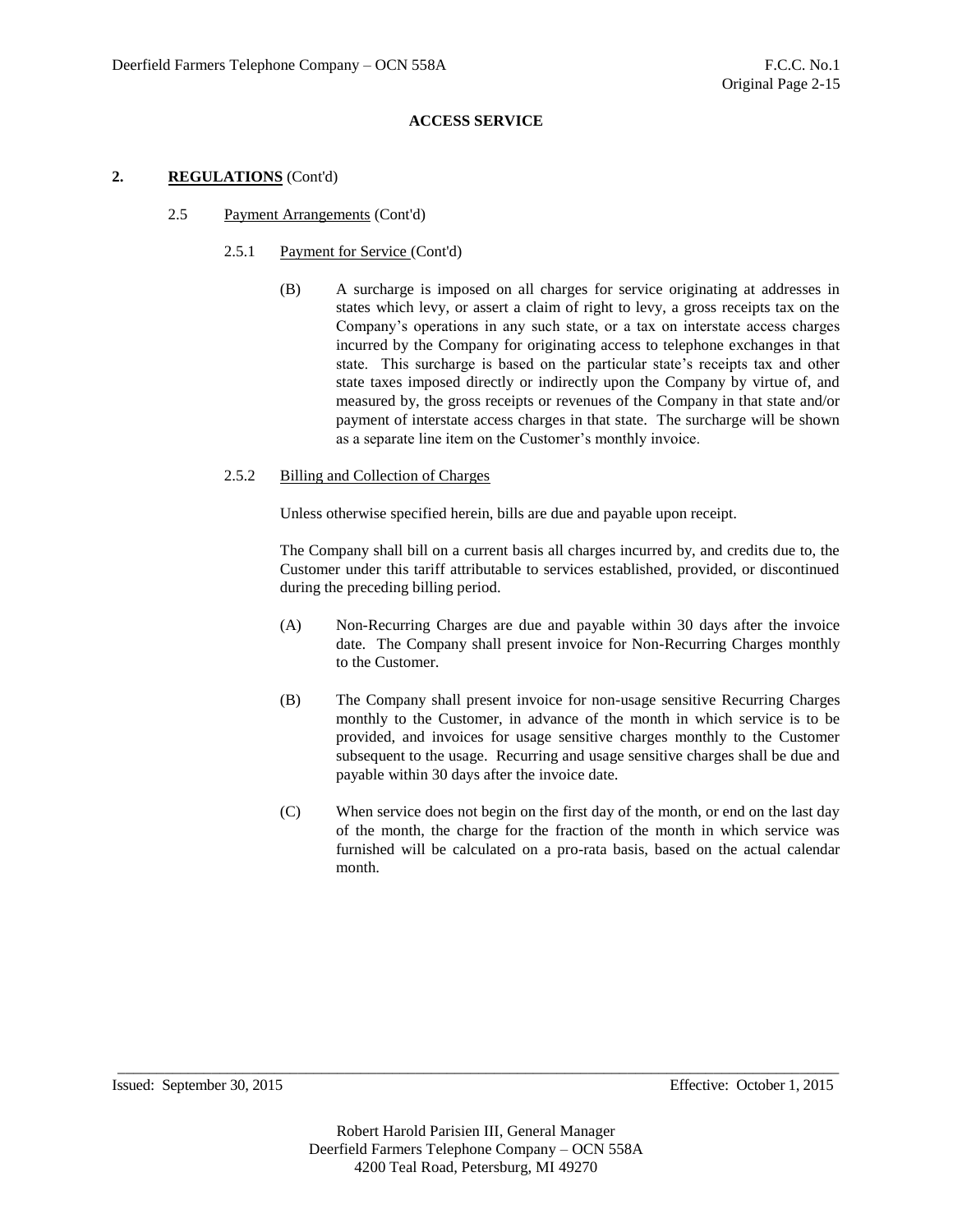### **2. REGULATIONS** (Cont'd)

### 2.5 Payment Arrangements (Cont'd)

# 2.5.2 Billing and Collection of Charges (Cont'd)

- (D) Billing of the Customer by the Company will begin on the Service Commencement Date. Billing accrues through and includes the day that the service, circuit, arrangement or component is discontinued.
- (E) Amounts not paid within 30 days after the date of invoice will be considered past due. If the Company becomes concerned at any time about the ability of a Customer to pay its bills, the Company may require that the Customer pay its bills within a specified number of days and make such payments in cash or the equivalent of cash.

If a service is disconnected by the Company in accordance with Section 2.5.4 following and later restored, restoration of service will be subject to all applicable installation charges.

(F) Billing Disputes

All bills are presumed to be accurate, and shall be binding on the Customer unless notice of the disputed charges has been received by the Company within 90 days of the Bill Date of the invoice presented. For the purposes of this section "notice" is defined as a written notice to the Company, containing sufficient documentation to investigate the dispute, including, but not limited to, the billing account number, invoice number, bill date, rate element or other detail specific to the items being disputed.

Disputes received more than 90 days after the Bill Date will be denied and will not be investigated.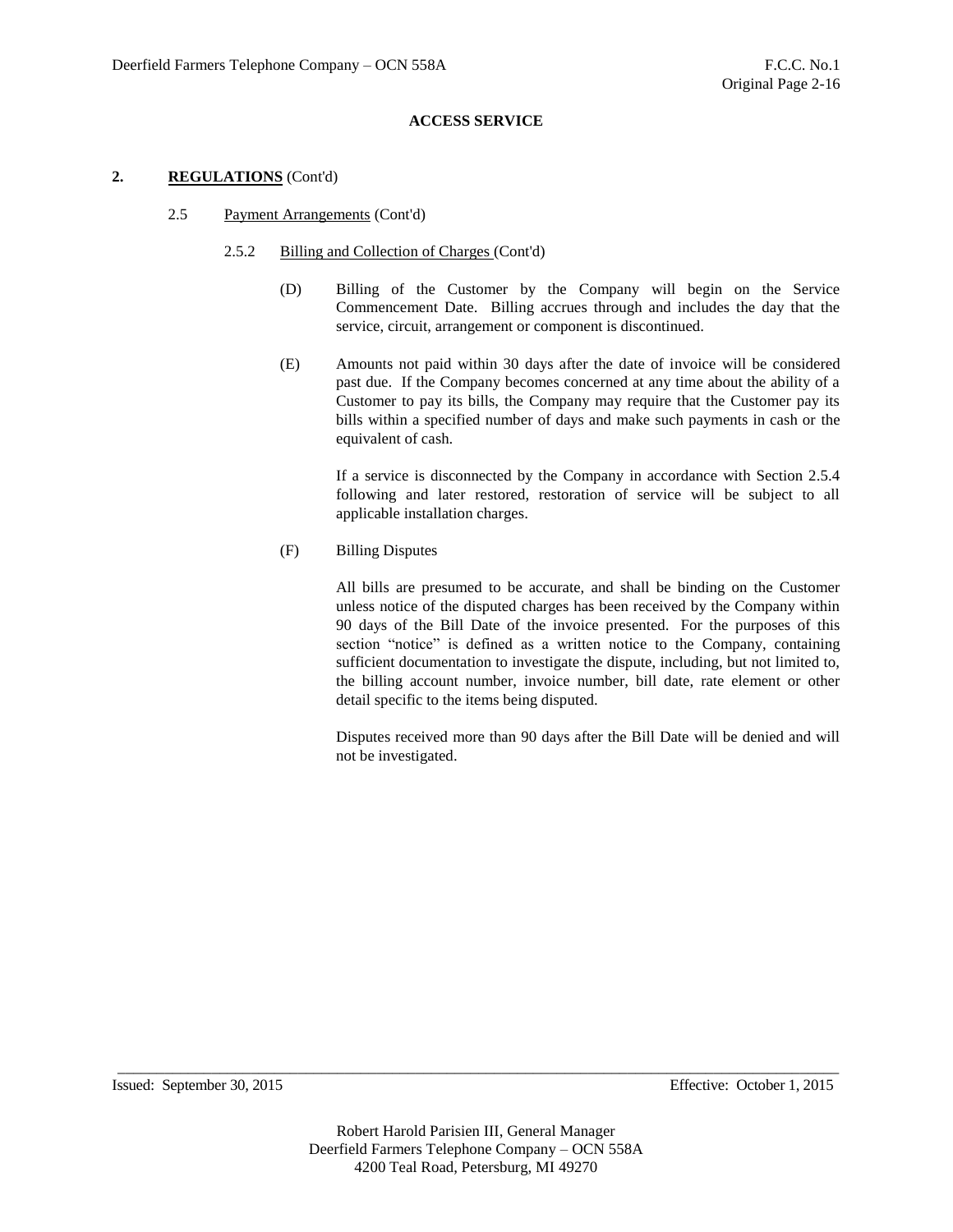#### **2. REGULATIONS** (Cont'd)

#### 2.5 Payment Arrangements (Cont'd)

#### 2.5.2 Billing and Collection of Charges (Cont'd)

(G) Ordering, Rating and Billing of Access Services Where More Than One Exchange Carrier is Involved

> Both Multiple bill and Single bill billing options are supported under this tariff. Under a Meet Point Billing arrangement, the Company will only bill for charges for traffic carried between the Company Local Switching Center and the end user.

> The billing arrangements are subject to the provisions of the Multiple Exchange Carrier Access billing Guidelines (MECAB) and the Multiple Exchange Carrier Ordering and Design Guidelines (MECOD).

> The Company must notify the Customer of: 1) the meet point option that will be used; 2) the Carrier(s) that will render the bill(s); 3) the Carrier(s) to whom payment should be remitted; and 4) the Carrier(s) that will provide the bill inquiry function. The Company shall provide such notification at the time orders are placed for Access Service. Additionally, the Company shall provide this notice in writing 30 days in advance of any changes in the arrangement.

> The Company will handle the ordering, rating and billing of Access Service under this tariff where more than one Exchange Carrier is involved in the provision of Access Services, as follows:

- (1) The Company must receive an order for Feature Group D (FGD) Switched Access Service, as defined herein, ordered to the Company's Local Switching Center through a switch operated by another Exchange Carrier.
- (2) In addition, for FGD Switched Access Service ordered to the Company's Local Switching Center through a switch operated by another Exchange Carrier with whom the Company has an agreement, the Customer may be required to submit an order as specified by the Exchange carrier which operates the switch.
- (3) Separate bills will be rendered by the Exchange Carrier for FGD access service, if the multiple bill option is selected.

Issued: September 30, 2015 Effective: October 1, 2015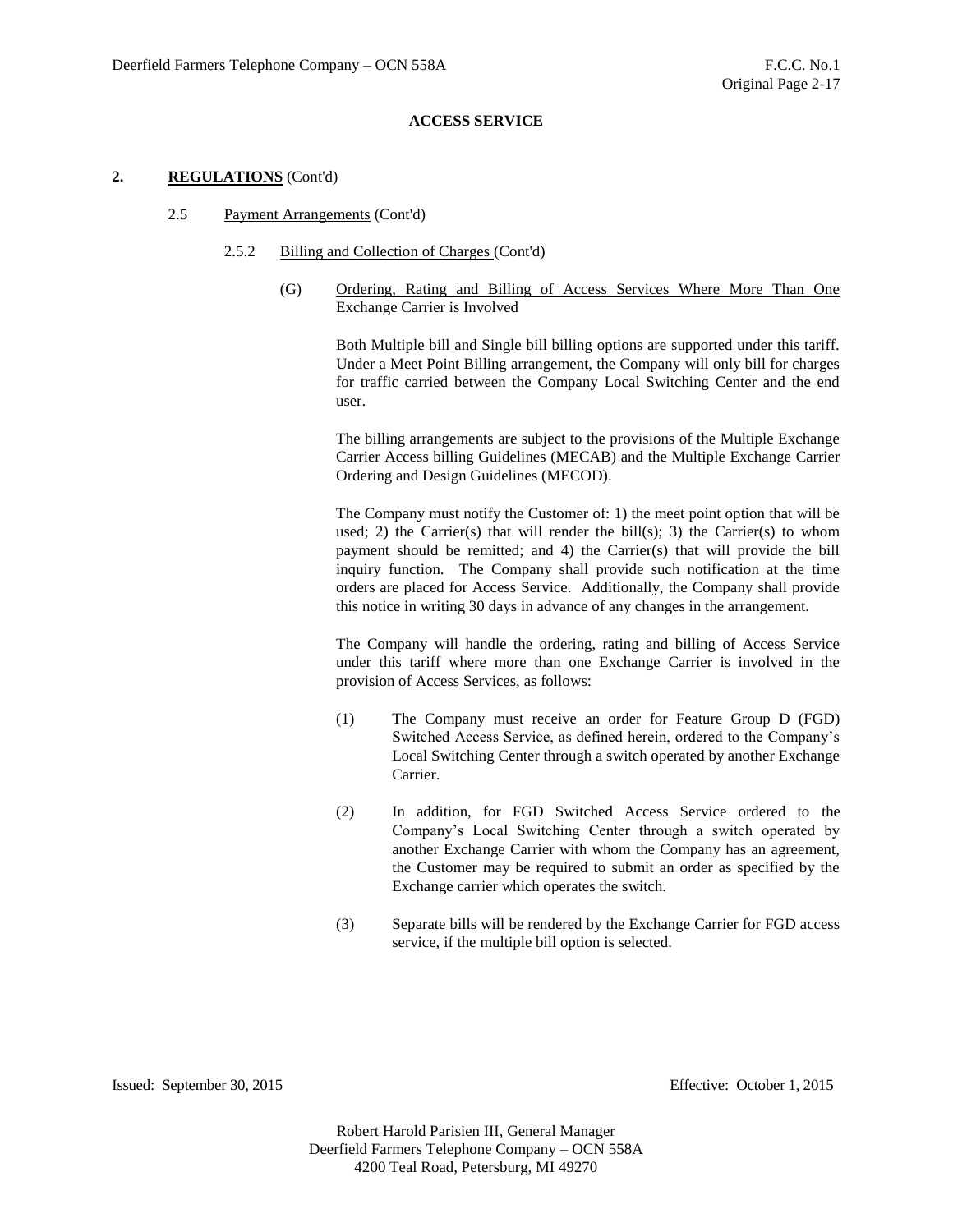### **2. REGULATIONS** (Cont'd)

- 2.5 Payment Arrangements (Cont'd)
	- 2.5.2 Billing and Collection of Charges (Cont'd)
		- (G) Ordering, Rating and Billing of Access Services Where More Than One Exchange Carrier is Involved (Cont'd)
			- (4) Rating and Billing of Service: Each company will provide its portion of access service based on the regulations, rates and charges contained in its respective Access Service tariff, subject to the following rules, as appropriate:
				- (a) the application of non-distance sensitive rate elements varies according to the rate structure and the location of the facilities involved.
				- (b) when rates and charges are listed on a per minute basis, the Company's rates and charges will apply to traffic originating from the Customer's premises and terminating at the end user's premises, and vice versa.

# 2.5.3 Deposits

- (A) Before the service or facility is furnished to a Customer whose credit has not been duly established, the Company may require a Customer to make a deposit to be held as a guarantee for the payment of charges. A deposit does not relieve the Customer of the responsibility for the prompt payment of bills on presentation. The deposit will not exceed an amount equal to:
	- (1) an amount in excess of two twelfths of the estimated charge for the service for the ensuing twelve months; or
	- (2) one half of the estimated charge for the minimum payment for a service or facility which has a minimum payment period of more than one month; except that the deposit may include an additional amount in the event that a termination charge is applicable. In addition, the Company shall be entitled to require such an applicant or Customer to pay all its bills within a specified period of time, and to make such payments in cash or the equivalent of cash. At the Company's option, such deposit may be refunded to the Customer's account at any time. Also, the Company reserves the right to cease accepting and processing Service Orders after it has requested a security deposit and prior to the Customer's compliance with this request.

Issued: September 30, 2015 Effective: October 1, 2015

Robert Harold Parisien III, General Manager Deerfield Farmers Telephone Company – OCN 558A 4200 Teal Road, Petersburg, MI 49270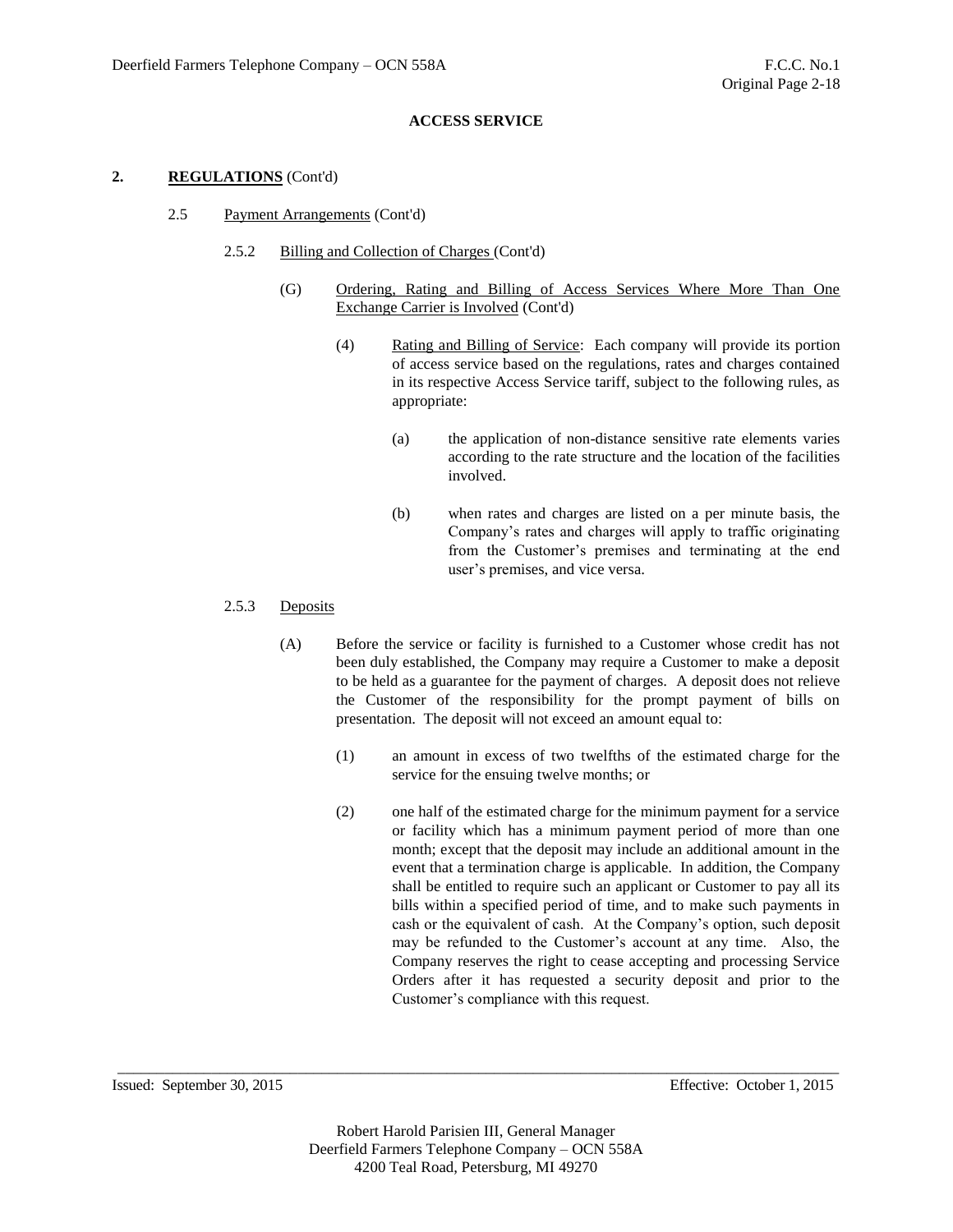### **2. REGULATIONS** (Cont'd)

- 2.5 Payment Arrangements (Cont'd)
	- 2.5.3 Deposits (Cont'd)
		- (B) A deposit may be required in addition to an advance payment.
		- (C) The charges set forth in this tariff for channel terminations contemplate installations made in normal locations and under normal working conditions. Any installations to be made under other circumstances are subject to additional charges.
		- (D) When a service or facility is discontinued, the amount of a deposit, if any, will be applied to the Customer's account and any credit balance remaining will be refunded. Before the service or facility is discontinued, the Company may, at its option return the deposit or credit the Customer's account.

## 2.5.4 Refusal and Discontinuance of Service

- (A) Upon nonpayment of any amounts owing to the Company, the Company may, by giving requisite prior written notice to the Customer discontinue or suspend service without incurring any liability.
- (B) Upon violation of any of the other material terms or conditions for furnishing service the Company may, by giving 30 days prior notice in writing to the Customer, discontinue or suspend service without incurring any liability if such violation continues during that period.
- (C) Upon condemnation of any material portion of the facilities used by the Company to provide service to a Customer or if a casualty renders all or any material portion of such facilities inoperable beyond feasible repair, the Company, by notice to the Customer, may discontinue or suspend service without incurring any liability.
- (D) Upon the Customer's insolvency, assignment for the benefit of creditors, filing for bankruptcy or reorganization, or failing to discharge an involuntary petition within the time permitted by law, the Company may immediately discontinue or suspend service without incurring any liability.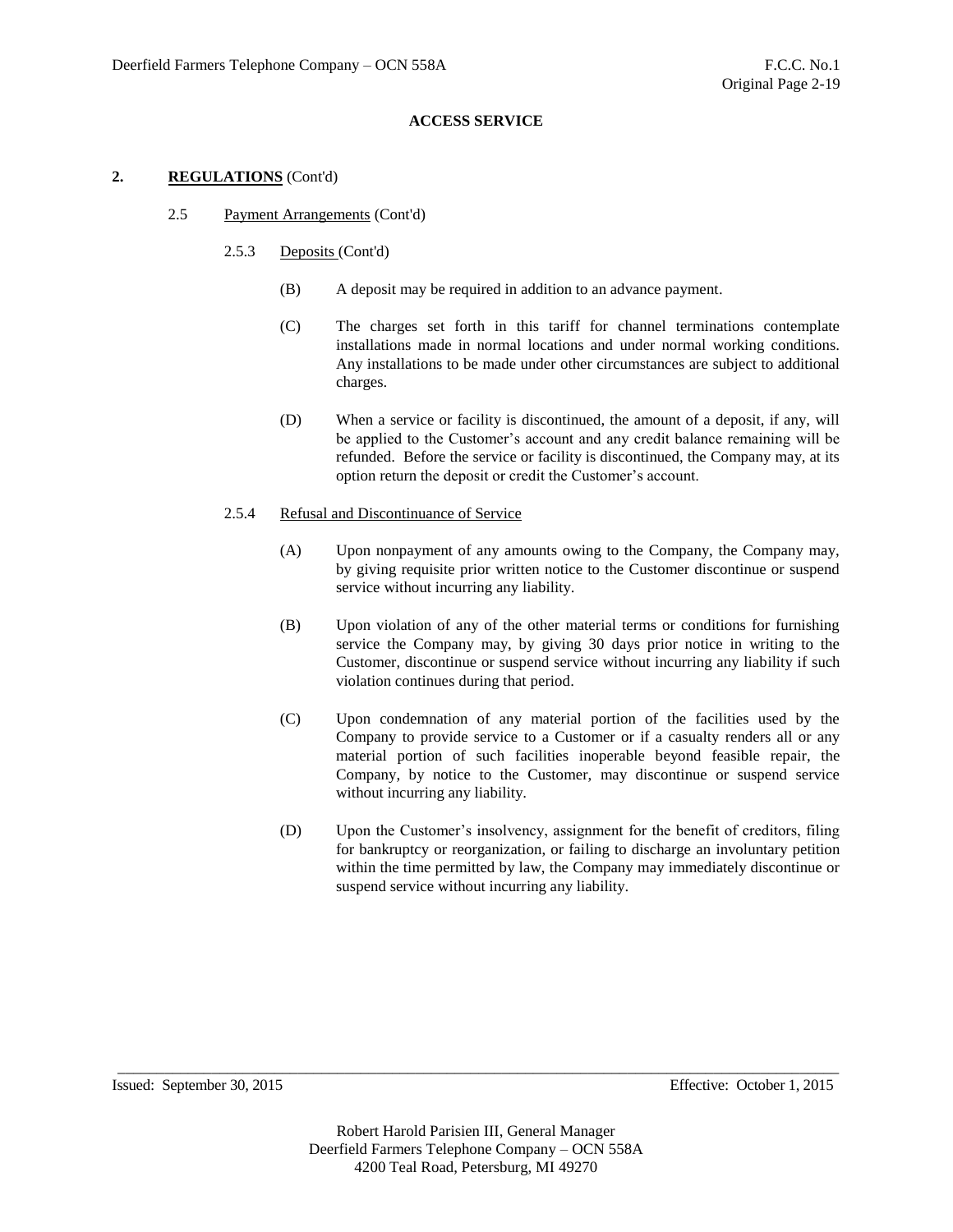### **2. REGULATIONS** (Cont'd)

2.5 Payment Arrangements (Cont'd)

### 2.5.4 Refusal and Discontinuance of Service (Cont'd)

- (E) Upon any governmental prohibition, or required alteration of the services to be provided or any violation of an applicable law or regulation, the Company may immediately discontinue service without incurring any liability.
- (F) Upon the Company's discontinuance of service to the Customer under Section 2.5.4.(A) or 2.5.4.(B) above, the Company, in addition to all other remedies that may be available to the Company at law or in equity or under any other provision of this tariff, may declare all future monthly and other charges which would have been payable by the Customer during the remainder of the term for which such services would have otherwise been provided to the Customer to be immediately due and payable.
- (G) When Access Service is provided by more than one Company, the companies involved in providing the joint service may individually or collectively deny service to a Customer for nonpayment. Where the Company(s) affected by the nonpayment is incapable of effecting discontinuance of service without cooperation from the other joint providers of Switched Access Service, such other Company(s) will, if technically feasible, assist in denying the joint service to the Customer. Service denial for such joint service will only include calls originating or terminating within, or transiting, the operating territory of the Company initiating the service denial for nonpayment. When more than one of the joint providers must deny service to effectuate termination for nonpayment, in cases where a conflict exists in the applicable tariff provisions, the tariff regulations of the Company whose Local Switching Center serves the Customer shall apply for joint service discontinuance.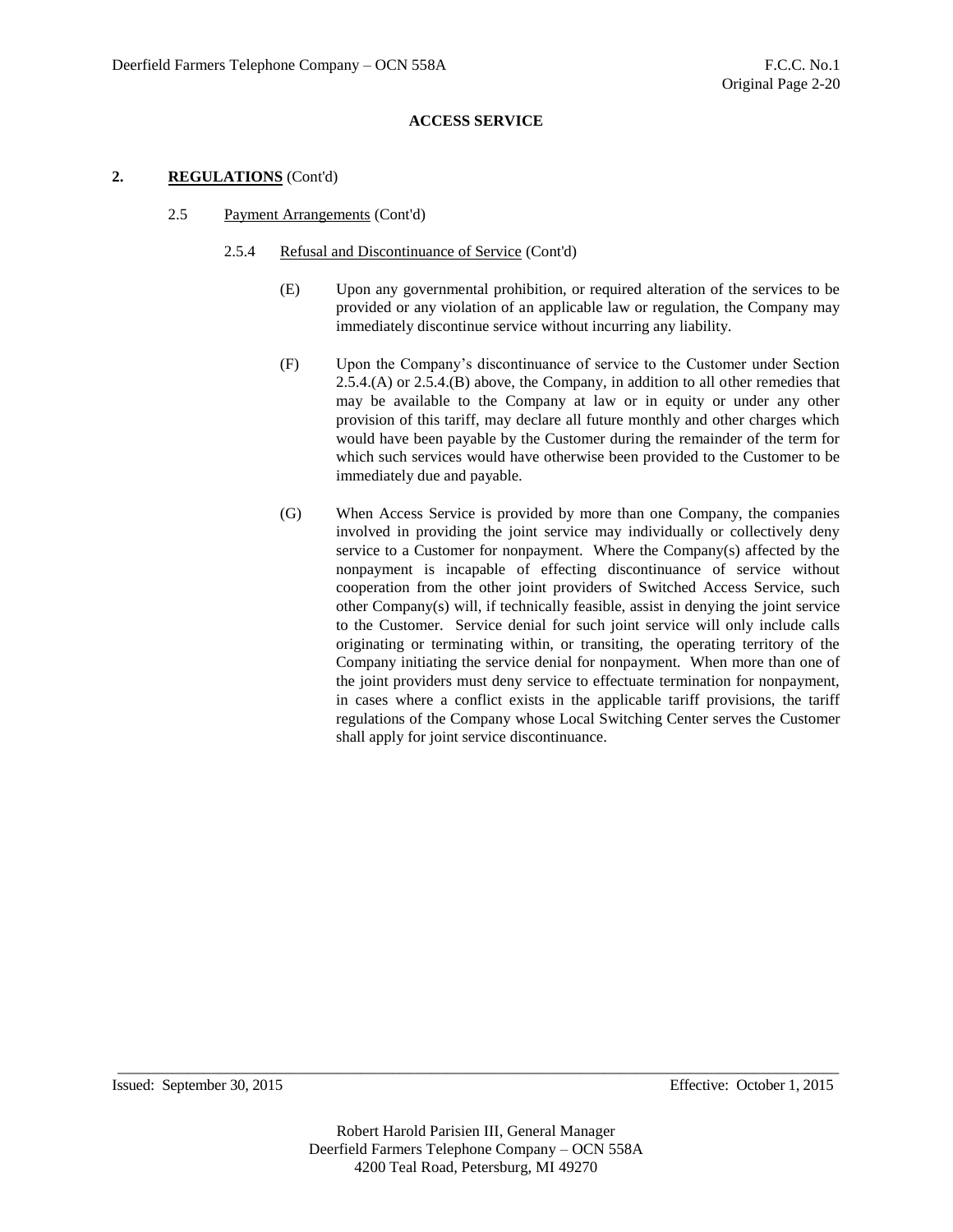### **2. REGULATIONS** (Cont'd)

- 2.5 Payment Arrangements (Cont'd)
	- 2.5.4 Refusal and Discontinuance of Service (Cont'd)
		- (H) The Company may discontinue the furnishings of any and/or all service(s) to a Customer, without incurring any liability:
			- (1) Immediately and without notice if the Company deems that such action is necessary to prevent or protect against fraud or to otherwise protect its personnel, agents, facilities or services. The Company may discontinue service pursuant to this subsection  $2.5.4$ .(H)(1) (a-f) if:
				- (a) The Customer refuses to furnish information to the Company regarding the Customer's credit-worthiness, its past or current use of Common Carrier communications service or its planned use of service(s); or
				- (b) The Customer provides false information to the Company regarding the Customer's identity, address, credit-worthiness, past or current use of Common Carrier communications services, or its planned use of the Company's service(s); or
				- (c) The Customer states that it will not comply with a request of the Company for security for the payment for service(s) in accordance with Section 2.5.4.(A) above; or
				- (d) The Customer has been given written notice by the Company of any past due amount (which remains unpaid in whole or in part) for any of the Company's other Common Carrier communications services to which the Customer either subscribes or had subscribed or used; or
				- (e) The Customer uses service to transmit a message, locate a person or otherwise give or obtain information without payment for the service; or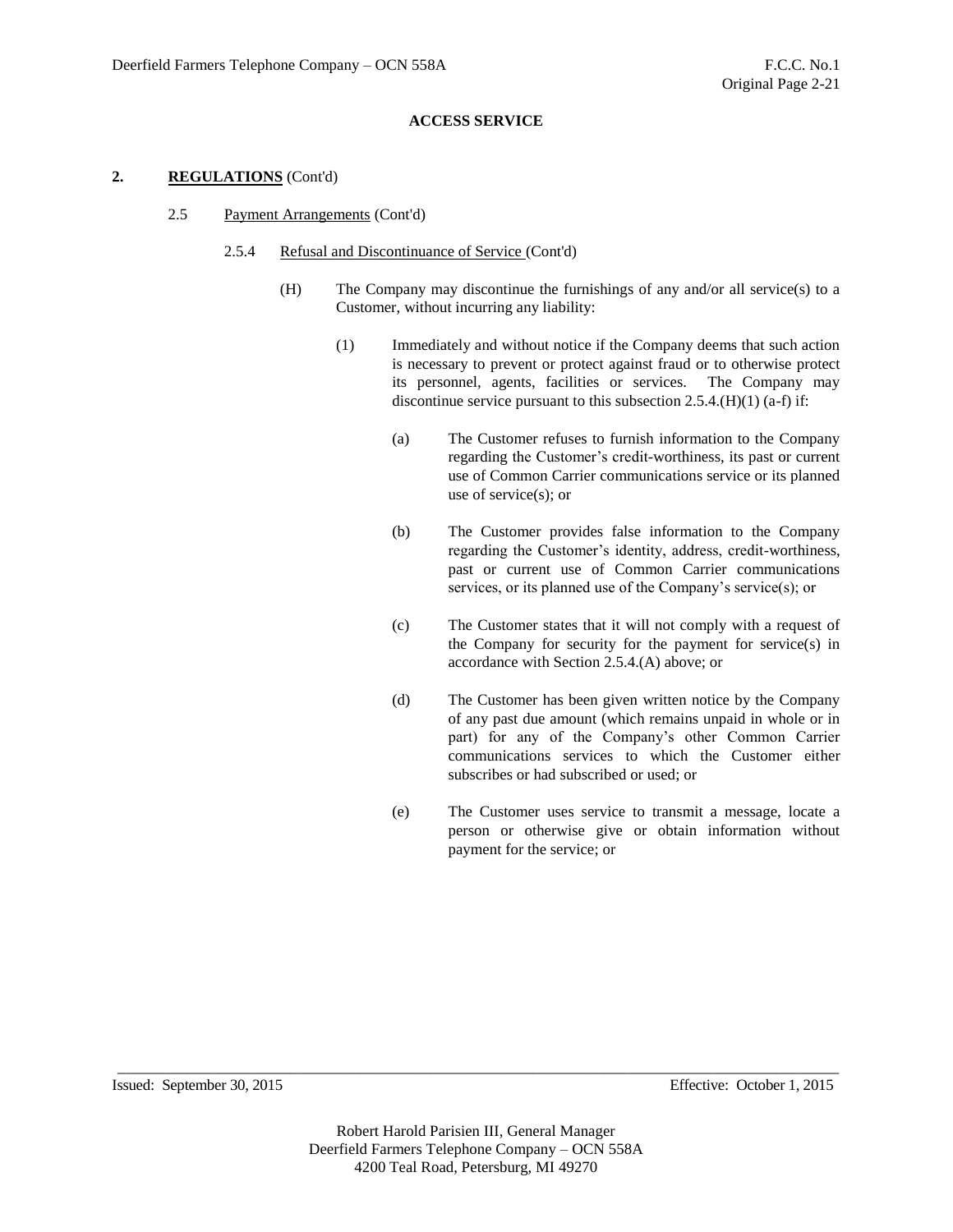## **2. REGULATIONS** (Cont'd)

- 2.5 Payment Arrangements (Cont'd)
	- 2.5.4 Refusal and Discontinuance of Service (Cont'd)

2.5.4.(H)(1) (Cont'd)

- (f) The Customer uses, or attempts to use, service with the intent to void the payment, either in whole or in part, of the tariffed charges for the service by:
	- (i) Using or attempting to use service by rearranging, tampering with, or making connections to the Company's service not authorized by this tariff; or
	- (ii) Using tricks, schemes, fake or invalid numbers, false credit devices, electronic devices; or
	- (iii) Any other fraudulent means or devices; or
- (2) Immediately upon written notice to the Customer of any sum thirty (30) days past due;
- (3) Immediately upon written notice to the Customer, after failure of the Customer to comply with a request made by the Company for security for the payment of service in accordance with Section 2.5.4.(A) above; or
- (4) Seven (7) days after sending the Customer written notice of noncompliance with any provision of this tariff if the noncompliance is not corrected within that seven-(7) day period. The discontinuance of service(s) by the Company pursuant to this Section does not relieve the Customer of any obligation to pay the Company for charges due and owing for service(s) furnished up to the time of discontinuance.
- (I) In the event the Company provides notice to Customer under Section 2.5.4 above of refusal and discontinuance of service, the Company shall also have the right to notify the Company's end user customers who are presubscribed to Customer's service that Customer's service will be discontinued if payment or other obligations are not met. Such notification shall be for the purpose of allowing affected end user customers to make alternative arrangements for presubscribed interexchange service in the event Customer's service is discontinued by the Company.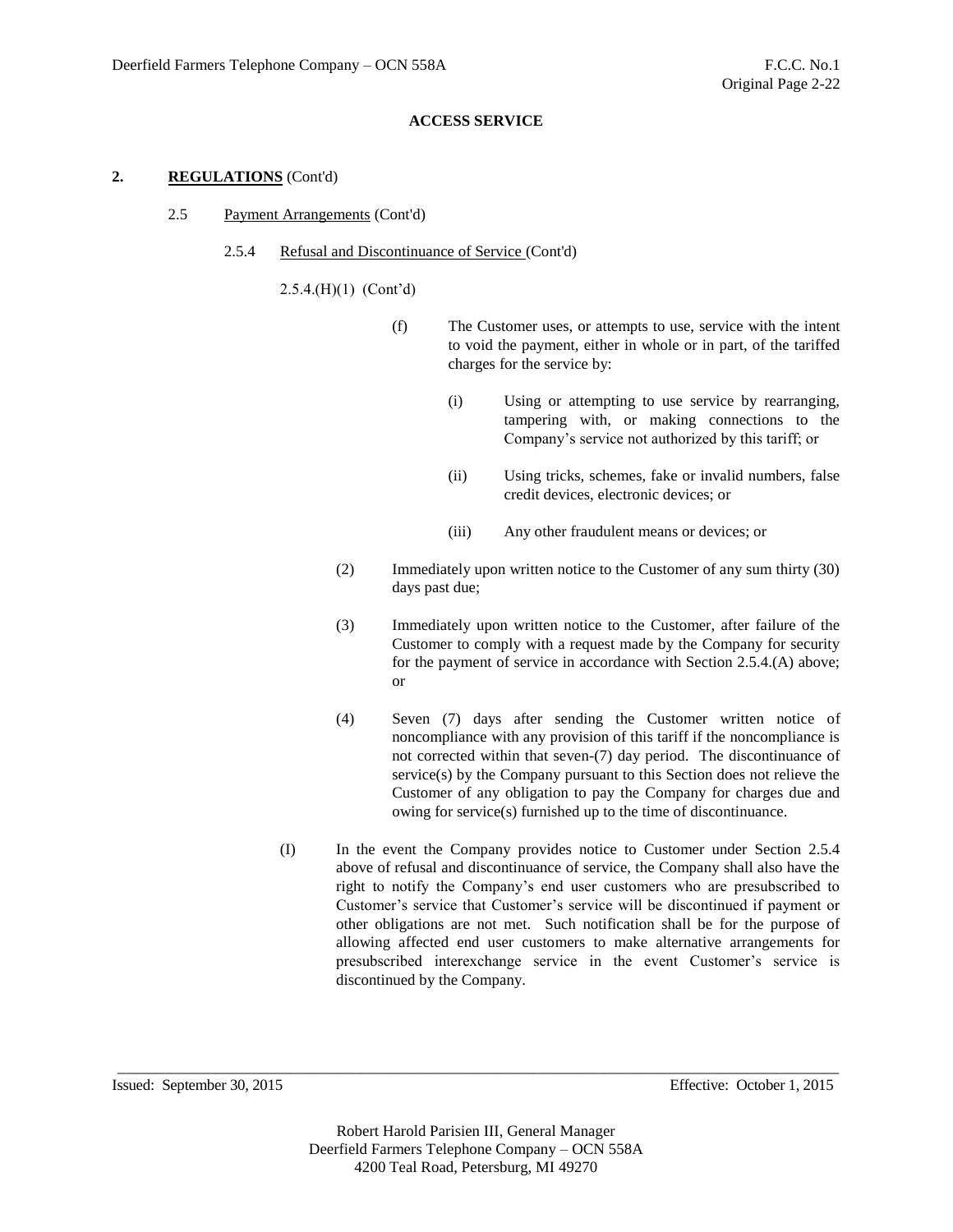## **2. REGULATIONS** (Cont'd)

## 2.5 Payment Arrangements (Cont'd)

## 2.5.4 Refusal and Discontinuance of Service (Cont'd)

(J) In the event the Company incurs fees or expenses, including attorney's fees, in collecting, or attempting to collect, any charges owed the Company, the Customer will be liable to the Company for the payment of all such fees and expenses reasonably incurred

## 2.5.5 Cancellation of Application for Service

- (A) Applications for service are noncancellable unless the Company otherwise agrees. Where the Company permits the Customer to cancel an application for service prior to the start of service or prior to any special construction, no charges will be imposed except as may be specified in this Section and Section 3.2.5.
- (B) Where, prior to cancellation by the Customer, the Company incurs any expenses in installing the service or in preparing to install the service that it otherwise would not have incurred, a charge equal to the costs the Company incurred, less net salvage, shall apply, but in no case shall this charge exceed the sum of the charge for the minimum period of services ordered, including installation charges, and all charges others levy against the Company that would have been chargeable to the Customer had service begun.

# 2.5.6 Late Payment Charge

- (A) Payment will be due as specified on the Customer bill. Commencing after that due date, a late charge of up to the highest interest rate allowable by law will be applied to all amounts past due.
- (B) Collection procedures and the requirement for a deposit are unaffected by the application of a late payment charge. The late payment charge does not apply to unpaid balances associated with disputed amounts. Undisputed amounts on the same bill are subject to the late payment charge if unpaid and carried forward to the next bill.
- (C) Service may be denied or discontinued at the Company's discretion for nonpayment of amounts due the Company past the due date as specified in 2.5.6(A). Restoration of Service will be subject to all applicable installation charges.

Issued: September 30, 2015 Effective: October 1, 2015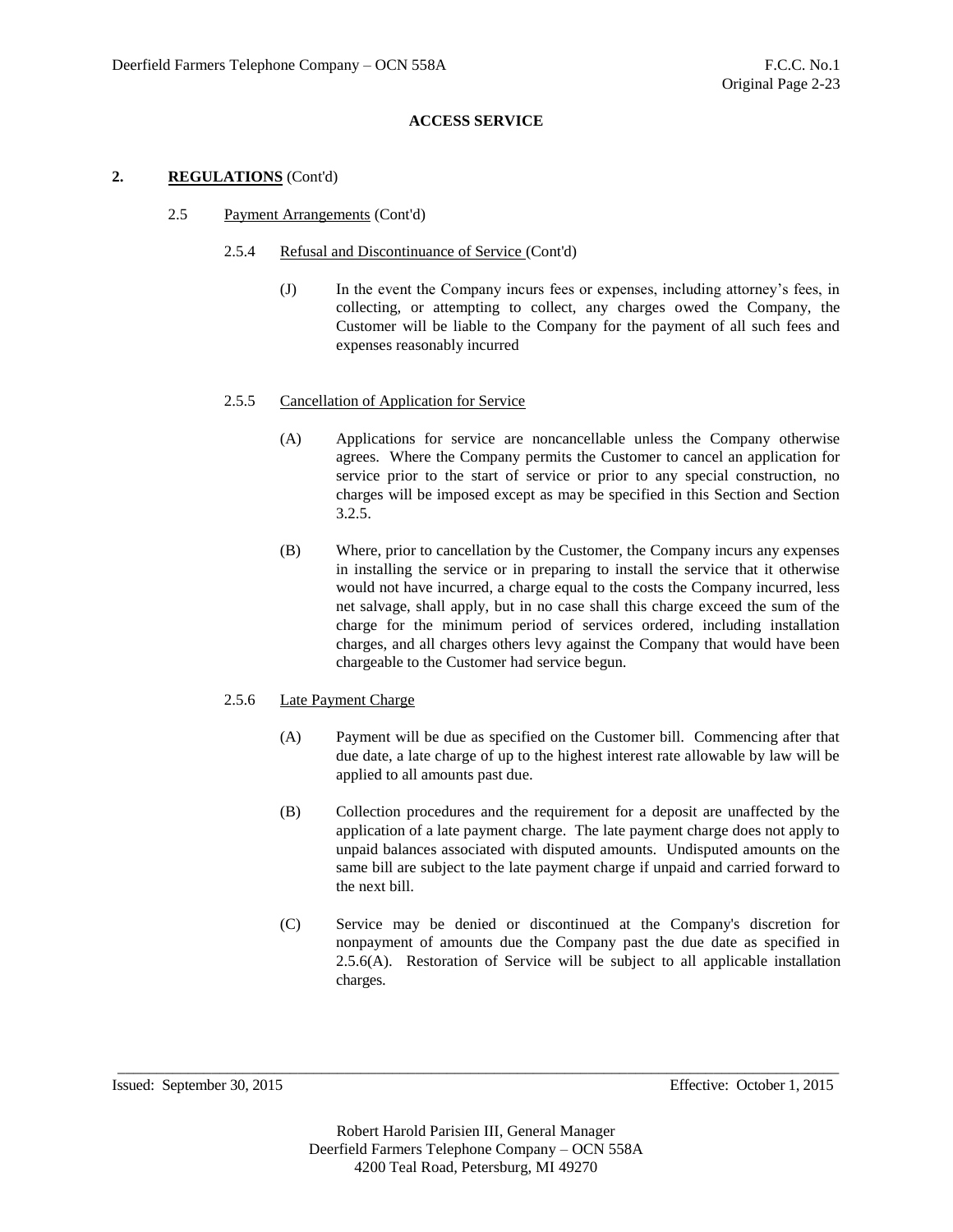## **2. REGULATIONS** (Cont'd)

#### 2.5 Payment Arrangements (Cont'd)

#### 2.5.7 Returned Check Charge

In cases where the Company issues direct bills to Customers, and payment by check is returned for insufficient funds, or is otherwise not processed for payment, there will be a charge at the highest rate allowable by law. Such charge will be applicable on each occasion when a check is returned or not processed.

## 2.6 Allowances for Interruptions in Service

Interruptions in service which are not due to the negligence of or noncompliance with the provisions of this tariff by the Customer or the operation or malfunction of the facilities, power, or equipment provided by the Customer, will be credited to the Customer as set forth in 2.6.1 for the part of the service that the interruption affects.

#### 2.6.1 Credit for Interruptions

- (A) A credit allowance will be made when an interruption occurs because of a failure of any component furnished by the Company under this tariff. An interruption period begins when the Customer reports a service, facility or circuit, to be interrupted and releases it for testing and repair. An interruption period ends when the service, facility, or circuit is operative. If the Customer reports a service, facility, or circuit to be inoperative but declines to release it for testing and repair, it is considered to be impaired, but not interrupted.
- (B) For Switched Access Service, no credit will be allowed for an interruption of less than 24 hours. After the first 24 hour period, a credit equal to 1/30 of the Direct Connect facilities charges will be applied to each interruption which is in excess of twelve hours and up to 24 hours.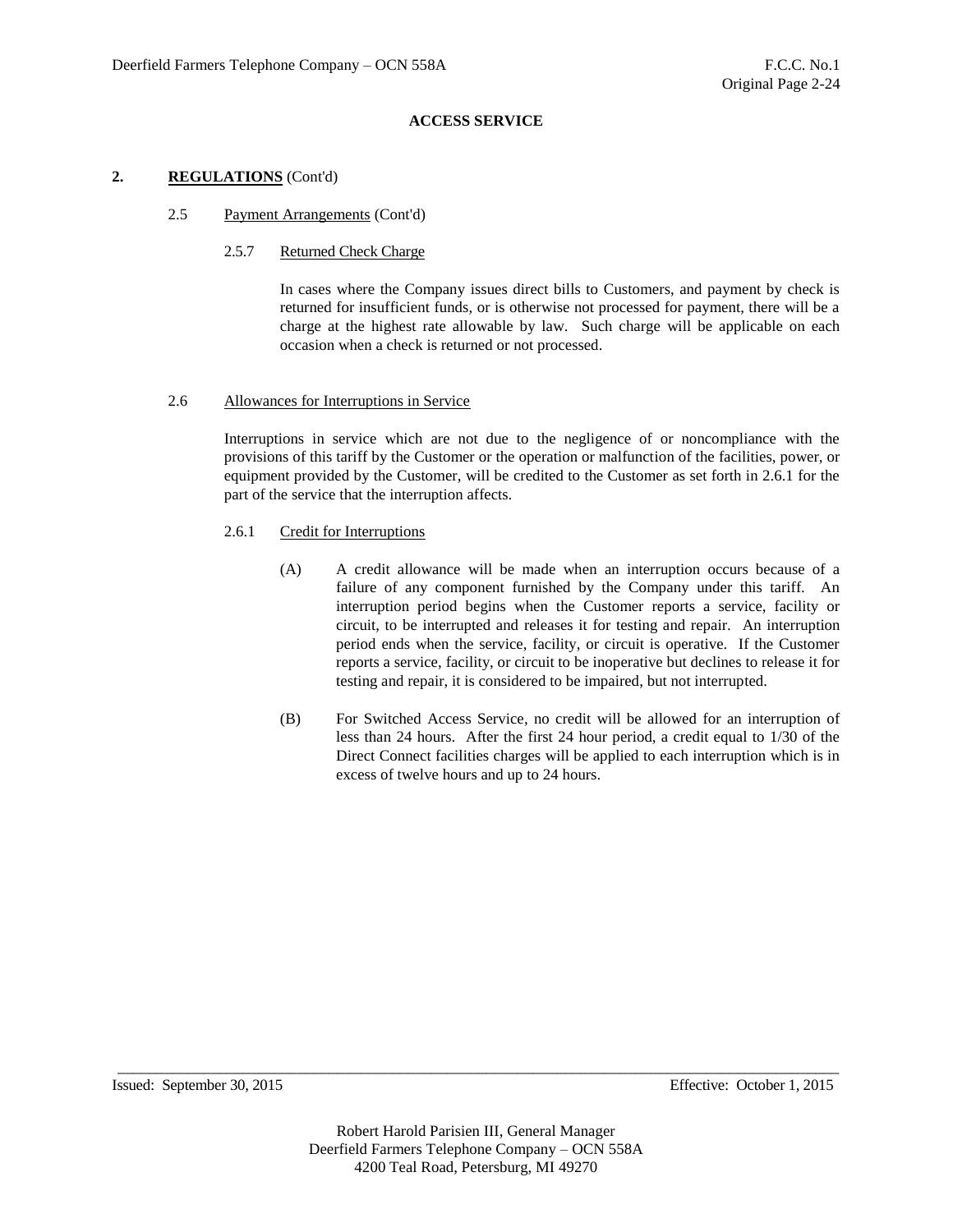## **2. REGULATIONS** (Cont'd)

- 2.6 Allowances for Interruptions in Service (Cont'd)
	- 2.6.2 Limitations on Allowances

No credit allowance will be made for:

- (A) interruptions due to the negligence of, or noncompliance with the provision of this tariff by, the Customer, Authorized User, Joint-User, or other Common Carrier providing service connected to the service of Company;
- (B) interruptions due to the negligence of any person other than the Company, including but not limited to, the Customer or other Common Carriers connected to the Company's facilities;
- (C) interruptions due to the failure or malfunction of non-Company equipment;
- (D) interruptions of service during any period in which the Company is not given full and free access to its facilities and equipment for the purpose of investigating and correcting interruptions;
- (E) interruptions of service during a period when the Customer has released service to the Company for maintenance purposes or for implementation of a Customer order for a change in service arrangements;
- (F) interruptions of service during any period when the Customer has released service to the Company for maintenance purposes or for implementation of a Customer order for a change in service arrangements;
- (G) interruption of service due to circumstances or causes beyond the control of the Company.
- (H) Use of Alternative Service Provided by the Company: Should the Customer elect to use an alternative service provided by the Company during the period that a service is interrupted, the Customer must pay the tariffed rates and charges for the alternative service used.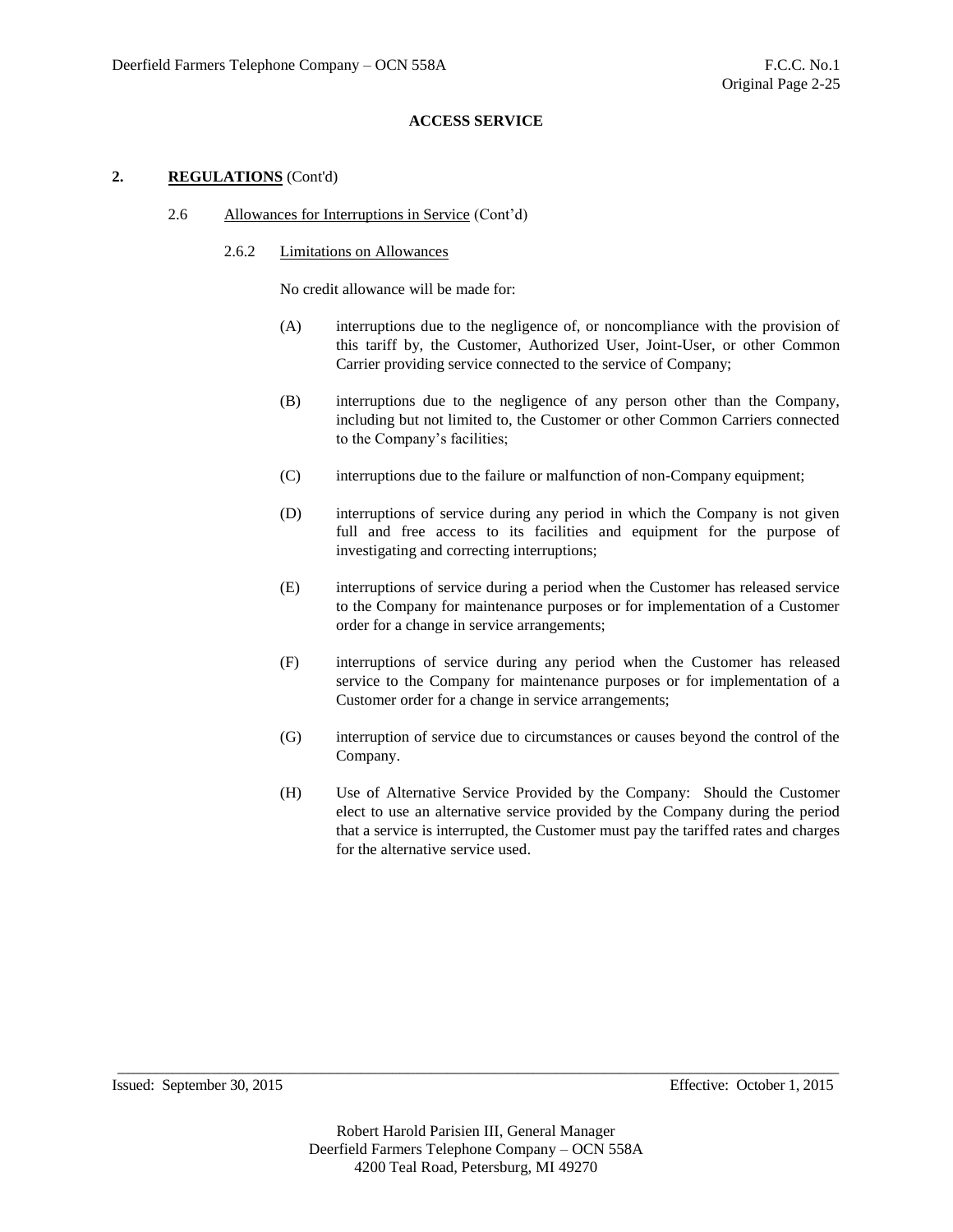## **2. REGULATIONS** (Cont'd)

#### 2.6 Allowances for Interruptions in Service (Cont'd)

## 2.6.3 Cancellation for Service Interruption

Cancellation or termination for service interruption is permitted only if any circuit experiences a single continuous outage of eight (8) hours or more or cumulative service credits equaling 16 hours in a continuous 12-month period. The right to cancel service under this provision applies only to the single circuit which has been subject to the outage or cumulative service credits.

## 2.7 Cancellation of Service

If a Customer cancels services before the completion of the term for any reason whatsoever other than a service interruption (as defined in Section 2.6.1 above), the Customer agrees to pay to the Company the following sums which shall become due and owing as of the effective date of the cancellation or termination and shall be payable within the period set forth in Section 2.5.2 above: all costs, fees and expenses reasonably incurred in connection with 1) all Non-Recurring Charges reasonably expended by the Company to establish service to Customer, plus 2) any disconnection, early cancellation or termination charges reasonably incurred and paid to third parties by Company on behalf of Customer, plus 3) all Recurring Charges specified in the applicable tariff for the balance of the then current term.

## 2.8 Transfers and Assignments

Neither the Company nor the Customer may assign or transfer its rights or duties in connection with the services and facilities provided by the Company without the written consent of the other party, except that the Company may assign its rights and duties (a) to any subsidiary, parent Company or affiliate of the Company (b) pursuant to any sale or transfer of substantially all the assets of the Company; or pursuant to any financing, merger or reorganization of the Company.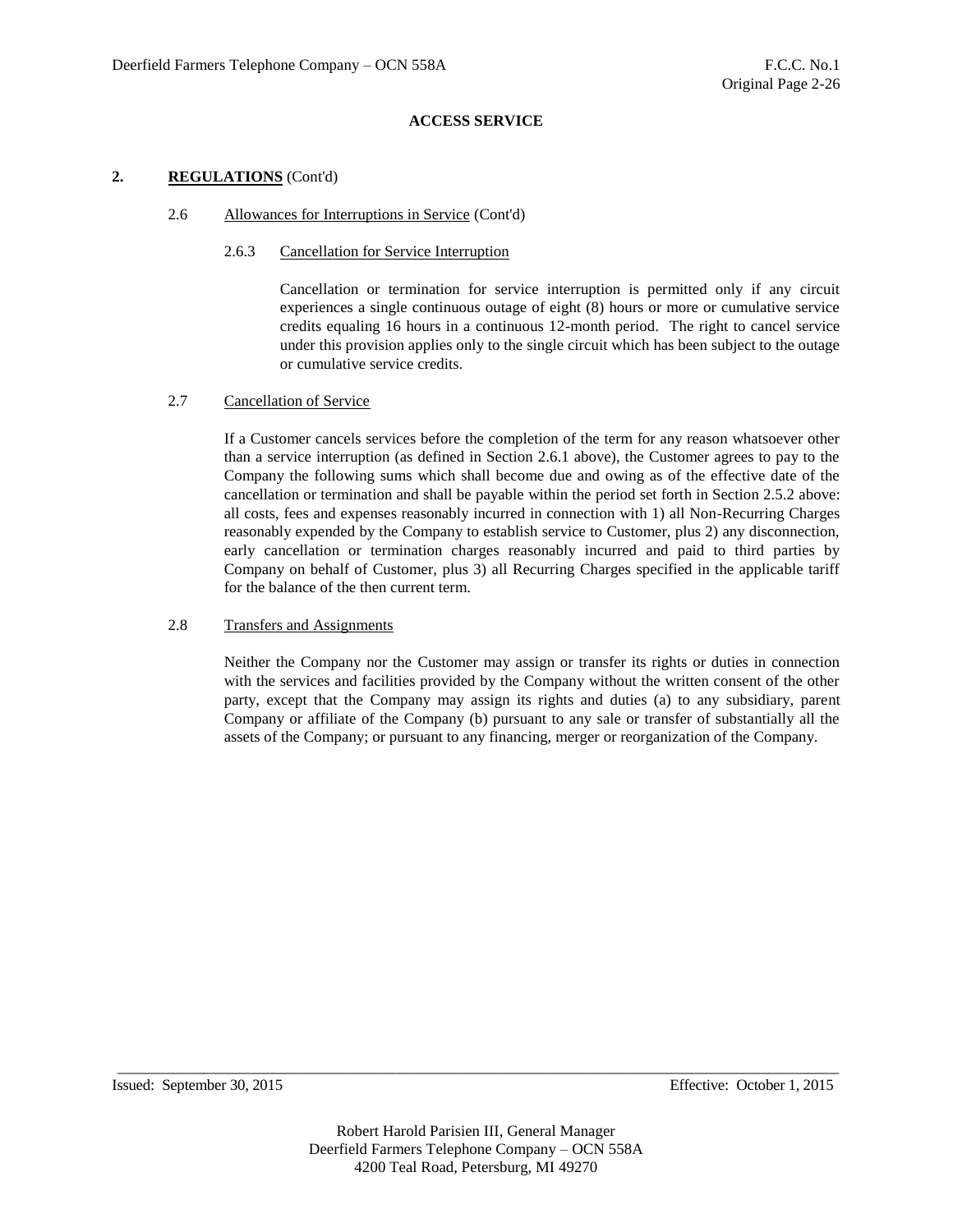## **2. REGULATIONS** (Cont'd)

- 2.9 Notices and Communications
	- 2.9.1 The Customer shall designate on the Service Order an address to which the Company shall mail or deliver all notices and other communications, except that the Customer may also designate a separate address to which the Company's bills for service shall be mailed.
	- 2.9.2 The Company shall designate on the Service Order an address to which the Customer shall mail or deliver all notices and other communications, except that the Company may designate a separate address, on each bill for service, to which the Customer shall mail payment on that bill.
	- 2.9.3 All notices or other communications required to be given pursuant to this tariff shall be in writing. Notices and other communications of either party, and all bills mailed by the Company, shall be presumed to have been delivered to the other party on the third business day following deposit of the notice, communication, or bill with the U.S. Mail or a private delivery service, prepaid and properly addressed, or when actually received or refused by the addressee, whichever occurs first.
	- 2.9.4 The Company or the Customer shall advise the other party of any changes to the addresses designated for notices, other communications or billing, by following the procedures for giving notice set forth herein.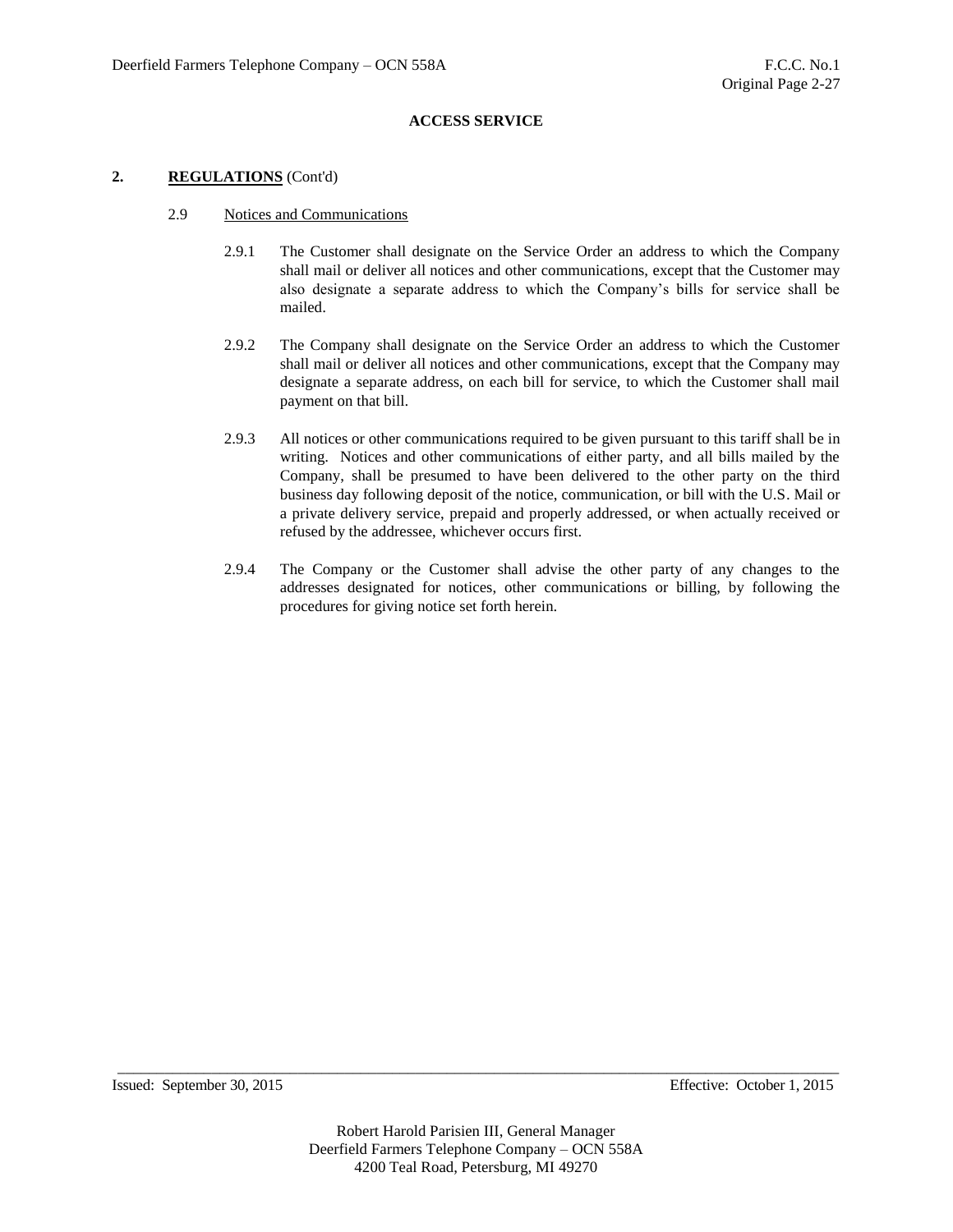#### **3. ORDERING OPTIONS FOR ACCESS SERVICE**

## 3.1 General

This section sets forth the regulations and order related charges for Access Service Requests (ASR) for Access Services comprising either Switched Access Service or Special Access Service, as defined in this tariff. These charges are in addition to other applicable charges set forth in other sections of this tariff.

#### 3.1.1 Ordering Conditions

All services offered under this tariff will be ordered using an ASR. The format and terms of the ASR will be as specified in the industry Access Service Order Guidelines, unless otherwise specified herein. A Customer may order any number of services of the same type and between the same premises on a single ASR. All details for services for a particular order must be identical.

The Customer shall provide all information necessary for the Company to provide and bill for the requested service. When placing an order for Access Service, the Customer shall provide the following minimum information:

- (A) Customer name and Premise(s) address;
- (B) Billing name and address (when different from Customer name and address); and
- (C) Customer contact name(s) and telephone number(s) for the following provisioning activities: order negotiation, order confirmation, interactive design, installation and billing.

The order date (Application Date) is the date on which the Company receives a firm commitment and sufficient information from the Customer to allow processing of the ASR. The Customer is advised of the critical events in the provisioning process, the Application Date, the Plant Test Date and the Service Commencement Date, at the time the Company gives the Customer a Firm Order Confirmation (FOC).

#### 3.1.2 Provision of Other Services

Unless otherwise specified herein, all services offered under this tariff shall be ordered with an ASR.

With the agreement of the Company, other services may subsequently be added to the ASR at any time, up to and including the service date for the Access Service. When added subsequently, charges for a Design Change rates in the appropriate section of Section 12 will apply when an engineering review is required.

\_\_\_\_\_\_\_\_\_\_\_\_\_\_\_\_\_\_\_\_\_\_\_\_\_\_\_\_\_\_\_\_\_\_\_\_\_\_\_\_\_\_\_\_\_\_\_\_\_\_\_\_\_\_\_\_\_\_\_\_\_\_\_\_\_\_\_\_\_\_\_

Issued: September 30, 2015 Effective: October 1, 2015

Robert Harold Parisien III, General Manager Deerfield Farmers Telephone Company – OCN 558A 4200 Teal Road, Petersburg, MI 49270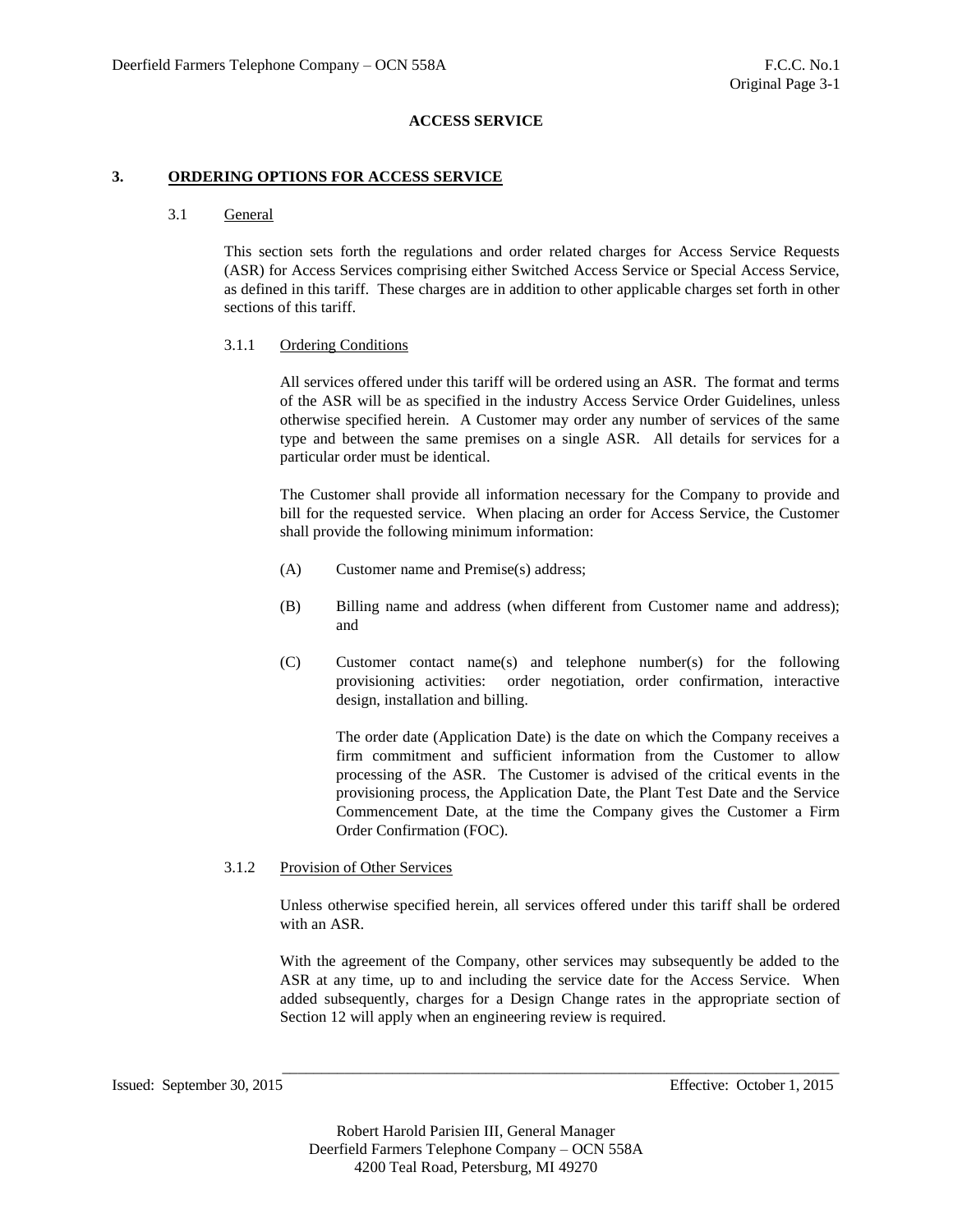#### **3. ORDERING OPTIONS FOR ACCESS SERVICE** (Cont'd)

- 3.1 General (Cont'd)
	- 3.1.2 Provision of Other Services (Cont'd)

Additional Engineering is not an ordering option, but will be applied to an ASR when the Company determines that Additional Engineering is necessary to accommodate a Customer request. Additional Engineering will be provided by the Company at the request of the Customer only when a Customer requests additional technical information after the Company has already provided the technical information included on the Design Layout Report as set forth herein. The Customer will be notified when Additional Engineering is required, and will be furnished with a written statement setting forth the justification for the Additional Engineering as well as an estimate of the charges. If the Customer agrees to the Additional Engineer, a firm order will be established. If the Customer does not want the service or facilities after being notified by the Company that Additional Engineering is required, the Customer may cancel the order and no charges will apply. Once a firm order has been established, the total charge to the Customer for the Additional Engineer may not exceed the original estimated amount by more than ten (10) percent.

## 3.1.3 Constructive Ordering of Switched Access Services

# (A) Terminating Switched Access

Notwithstanding Section 3.1.1 above, in the event the Company terminates Switched Access minutes for an interexchange carrier that has not submitted an ASR to the Company, the interexchange carrier will be held to have constructively ordered Switched Access Service from the Company for the terminating access minutes. The terminating access minutes shall be subject to charges for Switched Access described in Section 4 of this tariff and the other applicable terms and conditions of this tariff.

# (B) Originating Switched Access.

Notwithstanding Section 3.1.1 above, in the event the Company originates Switched Access minutes for an interexchange carrier that has not submitted an ASR to the Company, including but not limited to 8XX toll free calls and 8XX originated dial-around calls, and the interexchange carrier accepts the traffic, the interexchange carrier will be held to have constructively ordered Switched Access Service from the Company for the originating access minutes. The originating access minutes shall be subject to charges for Switched Access described in Section 4 of this tariff and the other applicable terms and conditions of this tariff.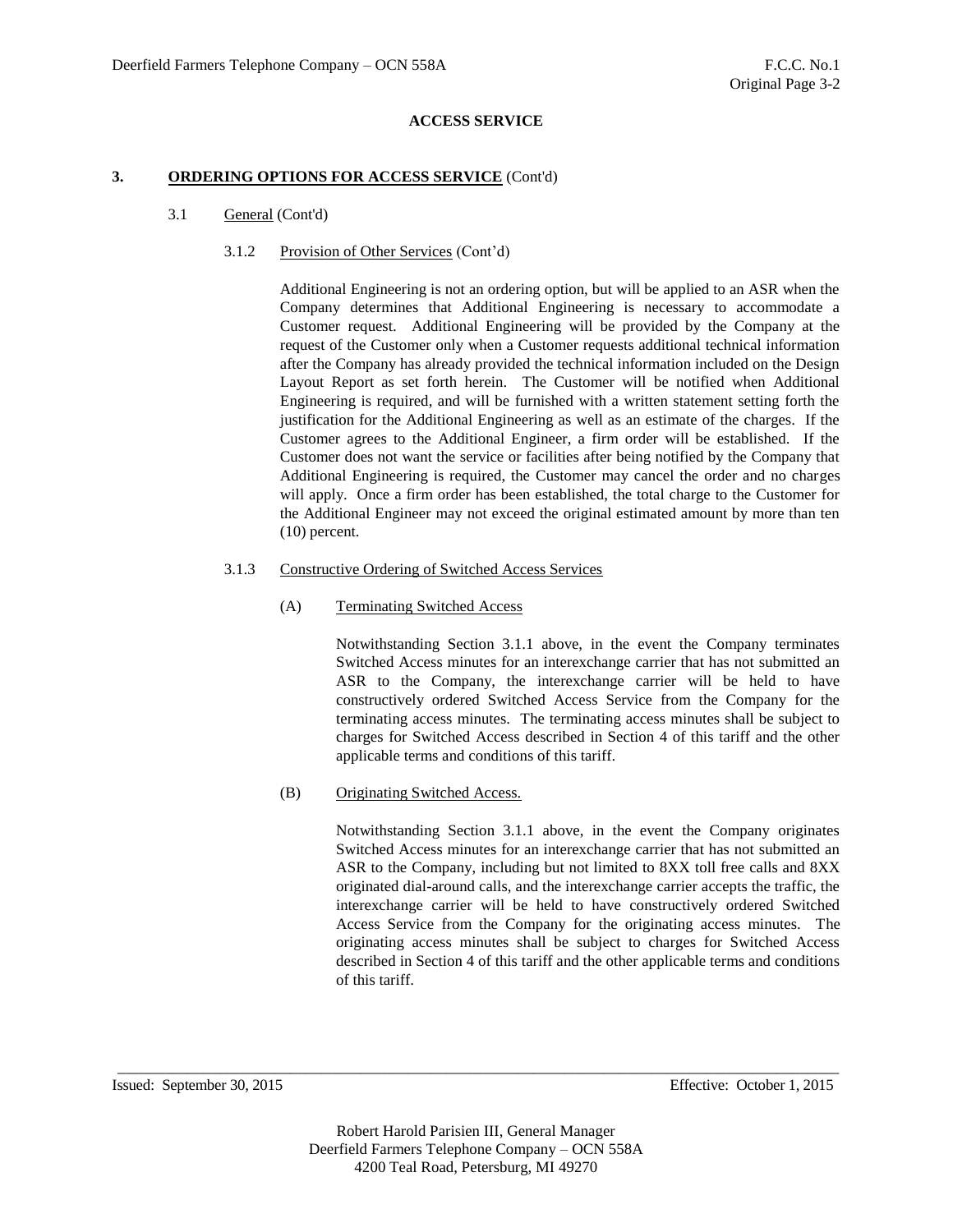#### **3. ORDERING OPTIONS FOR ACCESS SERVICE** (Cont'd)

## 3.2 Access Order

## 3.2.1 Access Service Requests

An Access Order in the form of an Access Service Request (ASR) is required by the Company to provide a Customer Switched Access Service or Special Access Service, as described herein. An ASR will be required for each new similar service arrangement or group of common circuits.

When a Customer requests new or additional Switched Access Service or Special Access Service, one or more ASR's may be required. The number of orders required is dependent on the type of services and/or facilities being requested.

In the event constructive ordering of Switched Access Service under Section 3.1.3, an ASR is not required.

## 3.2.2 Access Service Date Intervals

The Company will provide a FOC and the Service Commencement Date contingent on the ASR being complete as received. To the extent the Access Service can be made available with reasonable effort, the Company will provide the Access Service in accordance with the Customer's requested interval subject to the following conditions.

#### (A) Customer Requested Interval

If none of the conditions described in Section 3.2.2.(B) below apply, the Service Date interval shall be based on provision of access service by the Customer's requested Service Date.

(B) Negotiated Interval

The Company will negotiate a Service Date interval with the Customer when one of the following conditions exists. In such cases, the Company will offer a Service Date based on the type and quantity of Access Service the Customer has requested.

- (1) There is no existing facility connecting the Customer premises with the Company; or
- (2) The Customer requests a service that is not considered by the Company to be a standard service offering (for example, if Additional Engineering is required to complete the order); or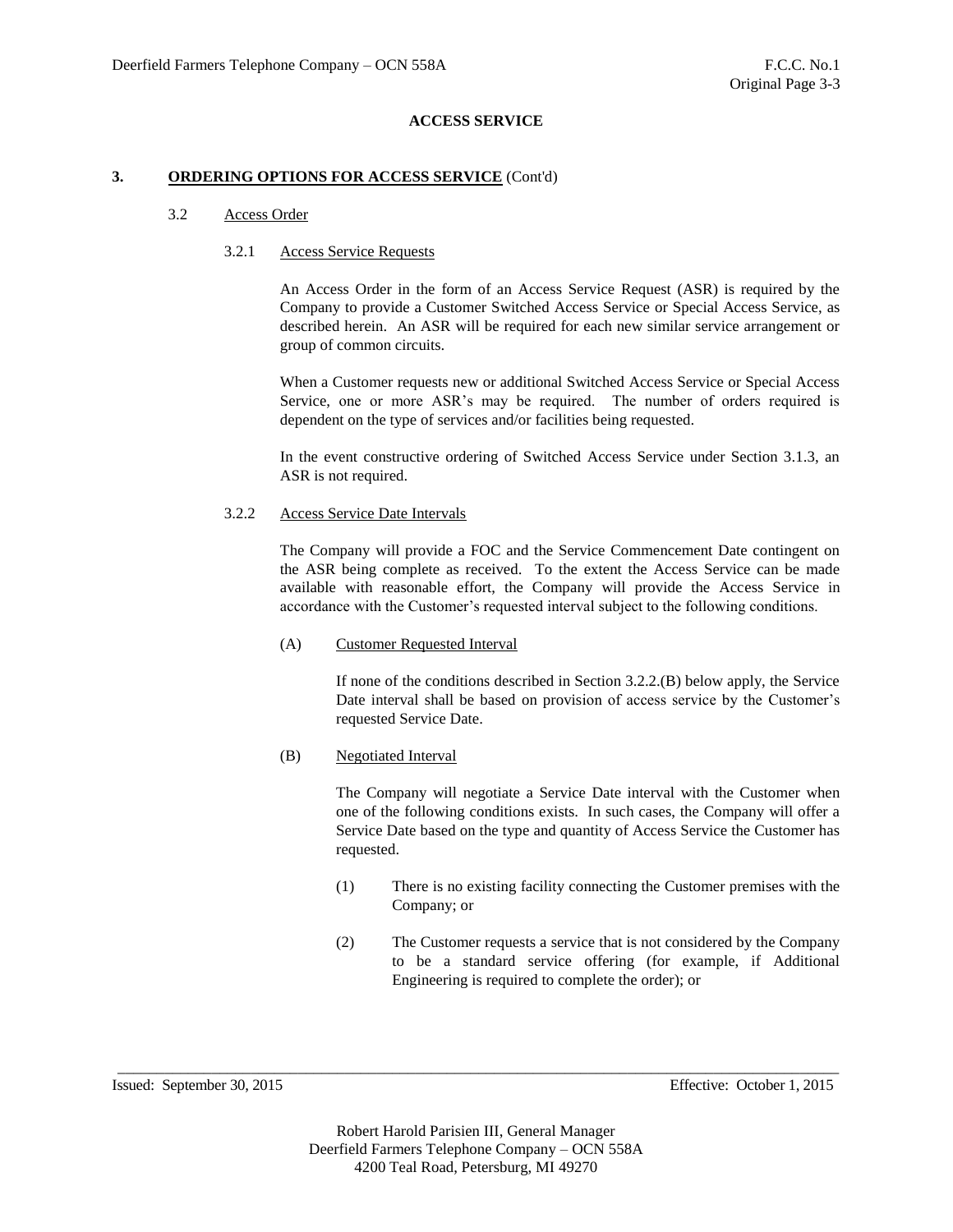#### **3. ORDERING OPTIONS FOR ACCESS SERVICE** (Cont'd)

#### 3.2 Access Order (Cont'd)

#### 3.2.2 Access Service Date Intervals (Cont'd)

- B. Negotiated Interval (Cont'd)
	- (3) The Customer requests a service that requires provision of facilities by a connecting local exchange carrier in addition to facilities provided by the Company and the connecting local exchange carrier is unable to place connecting facilities in service by Customer's requested Service Date.
	- (4) The Company determines that Access Service cannot be installed within the time frame requested by the Customer.
	- (5) All services for which rates are applied on an Individual Case Basis are provided with a Negotiated Interval.

## 3.2.3 Access Order Charge

The Access Order Charge, will apply as set forth in the appropriate section of Section 12 following is applied to all Customer requests for new Special Access and Switched Access Service. In addition, the Access Order Charge is applicable to Customer requests for additions, changes or rearrangements to existing Special Access and Switched Access Service with the following exceptions:

The Access Order Charge does not apply:

- When a Service Date Change Charge is applicable;
- When a Design Change Charge is applicable;
- When a change to a pending order does not result in the cancellation of the pending order and the issuance of a new order;
- When a Miscellaneous Service Order Charge is applicable;
- When a Presubscription Charge is applicable;
- When a Company initiated network reconfiguration requires a Customer's existing access service to be reconfigured;
- When a service with an Individual Case Basis (ICB) rate is converted to a similar service with a non-ICB tariff rate prior to the expiration of the ICB; or
- When a Billing Name and Address Order charge is applicable.

The Access Order Charge will be applied on a per order basis to each order received by the Company or copy of an order received by the Company pursuant to Sections 3.1 and 3.2 above is in addition to other applicable charges as set forth in this and other sections of this tariff.

Issued: September 30, 2015 Effective: October 1, 2015

Robert Harold Parisien III, General Manager Deerfield Farmers Telephone Company – OCN 558A 4200 Teal Road, Petersburg, MI 49270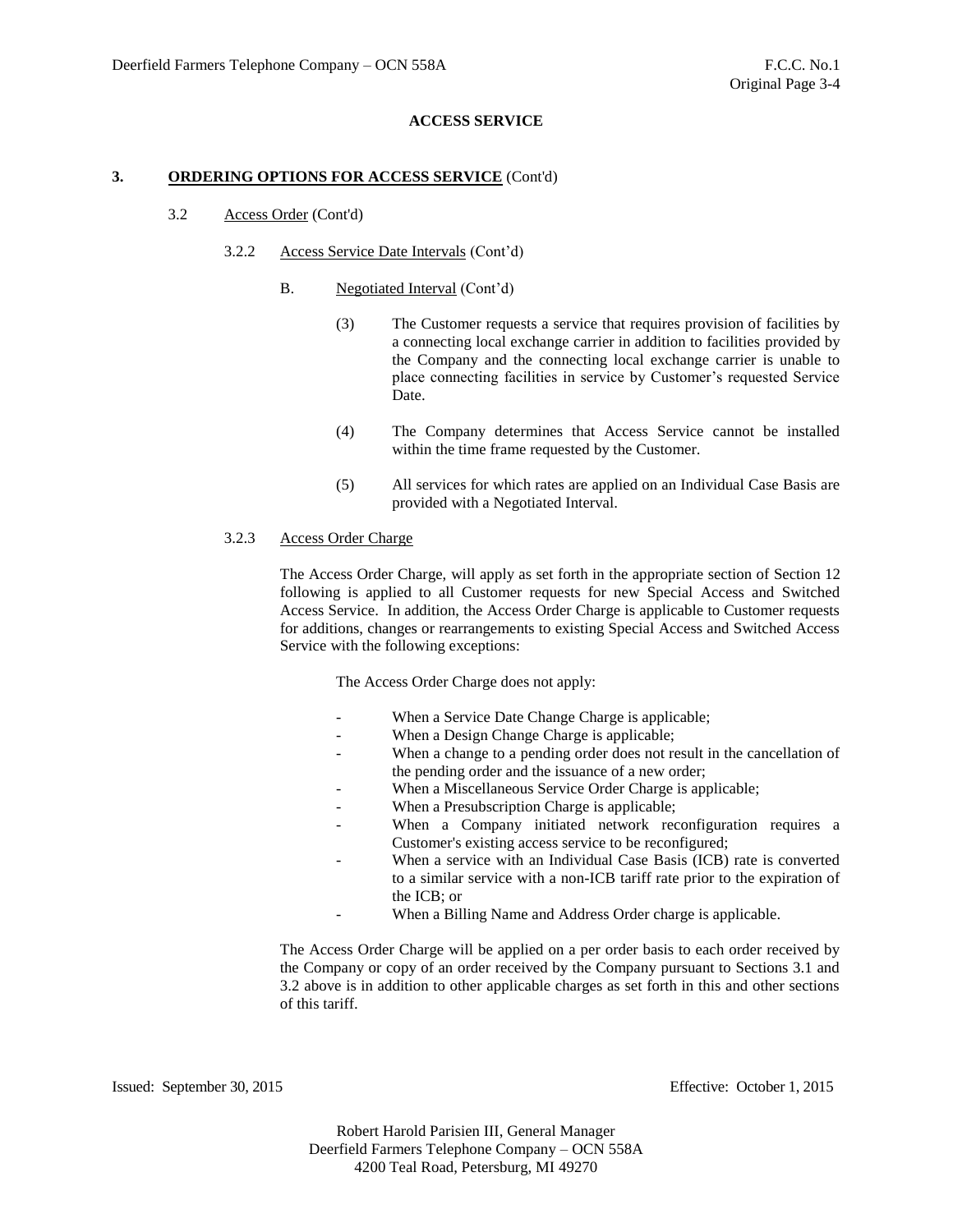#### **3. ORDERING OPTIONS FOR ACCESS SERVICE** (Cont'd)

#### 3.2 Access Order (Cont'd)

#### 3.2.4 Access Service Request Modifications

The Customer may request a modification of its ASR prior to the Service Commencement Date. All modifications must be in writing using the industry ASR process. The Company, in its sole discretion, may accept a verbal modification from the Customer. The Company will make every effort to accommodate a request modification when it is able to do so with the normal work force assigned to complete such an order within normal business hours. Charges for access Service Order modification will apply as set forth below, on a per occurrence basis.

#### (A) Service Date Change

The Customer may request a change of service date on a pending Access Order prior to the service date. A change of service date is a change of the scheduled service date by the Customer to either an earlier date or a later date which does not exceed 30 calendar days from the original service date.

If the Company determines that the Customer's request can be accommodated without delaying the service dates for orders of other Customers, the service date will be changed and the Service Date Change Charge, as set forth in the appropriate section of Section 12 following, will be applied to the order.

If the service date is changed to an earlier date, and the Company determines additional labor or extraordinary costs are necessary to meet the earlier service date requested by the Customer, the Customer will be notified by the Company that Expedited Order Charges which can be found in the appropriate section of Section 12 will apply. Such charges will apply in addition to the Service Date Change Charge.

If the requested service date exceeds 30 calendar days following the original service date, and the Company determines that the Customer's request can be accommodated, the Company will cancel the original order and apply the Cancellation Charges as set forth in Section 12.7.6 following. A new Access Order with a new service date will be issued. The Service Date Change Charge will not apply, however, the Access Order Charge will apply to the new order.

If the service date is changed due to a design change as set forth in (B) following, the Service Date Change Charge will apply.

Issued: September 30, 2015 Effective: October 1, 2015

Robert Harold Parisien III, General Manager Deerfield Farmers Telephone Company – OCN 558A 4200 Teal Road, Petersburg, MI 49270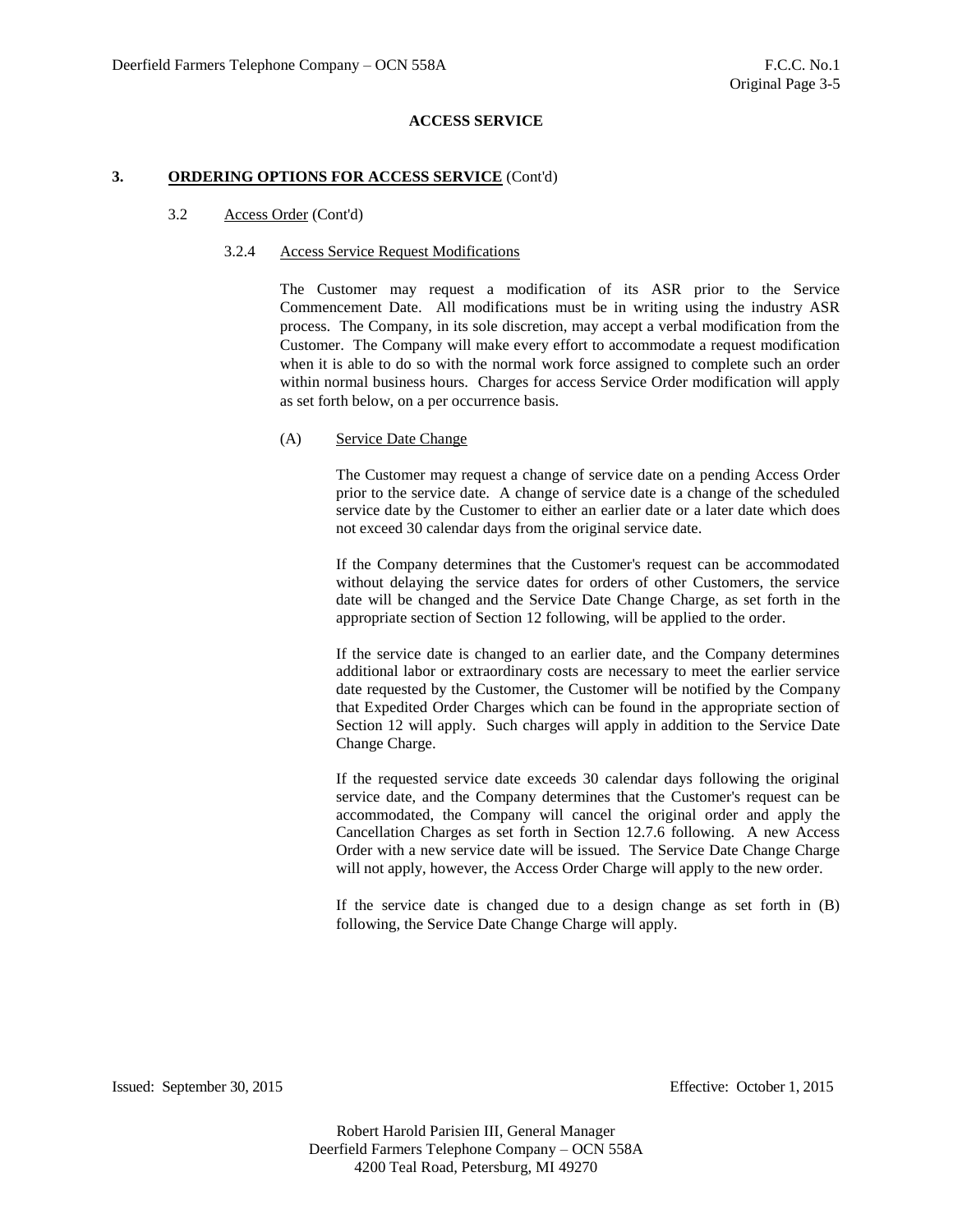#### **3. ORDERING OPTIONS FOR ACCESS SERVICE** (Cont'd)

## 3.2 Access Order (Cont'd)

## 3.2.4 Access Service Request Modifications (Cont'd)

#### (B) Design Change Charge

The Customer may request a design change to the service ordered prior to the requested service date. A design change is any change to an Access Order which requires engineering review. An engineering review is a review by Company personnel, of the service ordered and the requested changes to determine what changes in the design, if any, are necessary to meet the changes requested by the Customer. Design changes include such things as the addition or deletion of optional features or functions or a change in the type of Transport Termination (Switched Access only), type of channel interface. Design changes do not include a change of Customer-designated premises, first point of switching, or Special Access Service channel type. Changes of this nature will require the issuance of a new order and the cancellation of the original order with appropriate cancellation charges applied.

The Company will review the requested change, notify the Customer whether the change is a design change, if the change can be accommodated and if a new service date is required. If the Customer authorizes the Company to proceed with the design change, a Design Change Charge as set forth in Section 7.3 following will apply in addition to the charge for Additional Engineering as set forth in the appropriate section of Section 12 following. If a change of service date is required, the Service Date Change Charge as set forth in the appropriate section of Section 12 following will also apply. The Access Order Charge as specified in the appropriate section of Section 12 following does not apply.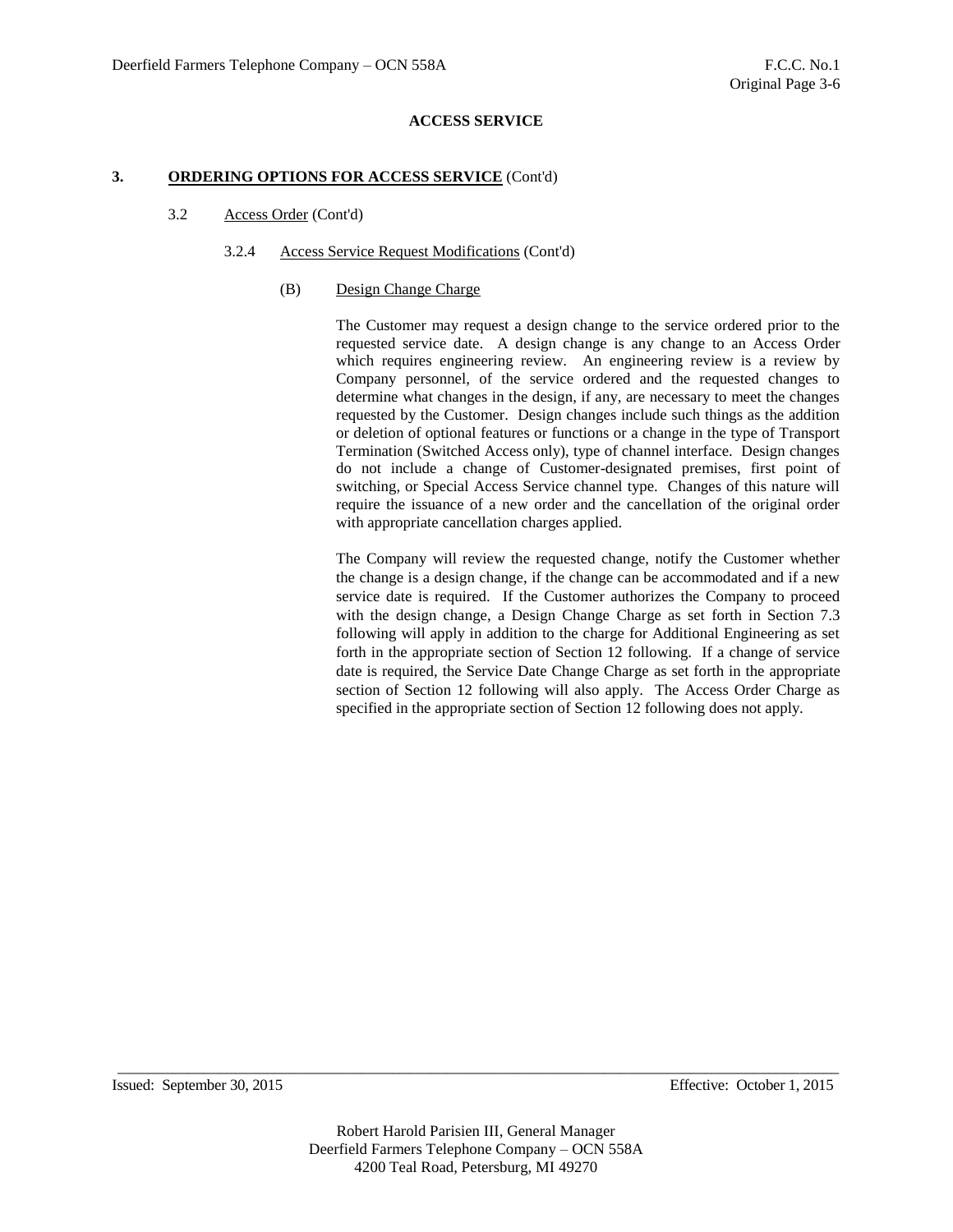#### **3. ORDERING OPTIONS FOR ACCESS SERVICE** (Cont'd)

## 3.2 Access Order (Cont'd)

#### 3.2.4 Access Service Request Modifications (Cont'd)

#### (C) Expedited Order Charge

When placing an Access Order for service(s) for which a Standard Interval exists, a Customer may request a Service Commencement Date that is earlier than the Standard Interval Service Date, in which case an Expedited Order Charge will apply. The Expedited Order Charge will not apply if the new Service Commencement Date is more than five (5) days from the date of the request to the Company of the expedited order request. The request for an earlier service date may be received from the Customer prior to its issuance of an ASR, or after the ASR has been issued but prior to the service date. The Company has the exclusive right to accept or deny the Expedited Order Charge request. However, if, upon reviewing availability of equipment and scheduled work load, the Company agrees to provide service on an expedited basis and the Customer accepts the Company's proposal, an Expedited Order Charge will apply.

If the Company is subsequently unable to meet an agreed upon expedited service date, then the Expedited Order Charge will not apply.

In the event the Company provides service on an expedited basis at the Customer's request, and the Customer delays service or is not ready for delivery of service at the time of installation, a Service Date Change Charge will apply in addition to the Expedited Order Charge.

In the event that the Customer cancels an expedite request, the Expedited Order Charge will be added to any applicable Cancellation Charge specified herein.

In the event that the Customer requests a Service Date Change after the Company has received the original expedite request, the Expedited Order Charge will still apply.

An Expedited Order Charge will not be applied to orders expedited for Company reasons.

If costs other than additional administrative expenses are to be incurred when the Access Order is expedited, the regulations and charges for Special Construction as set forth in this tariff will apply.

The Expedited Order Charge will apply on a per order, per occurrence basis, as specified in the appropriate section of Section 12.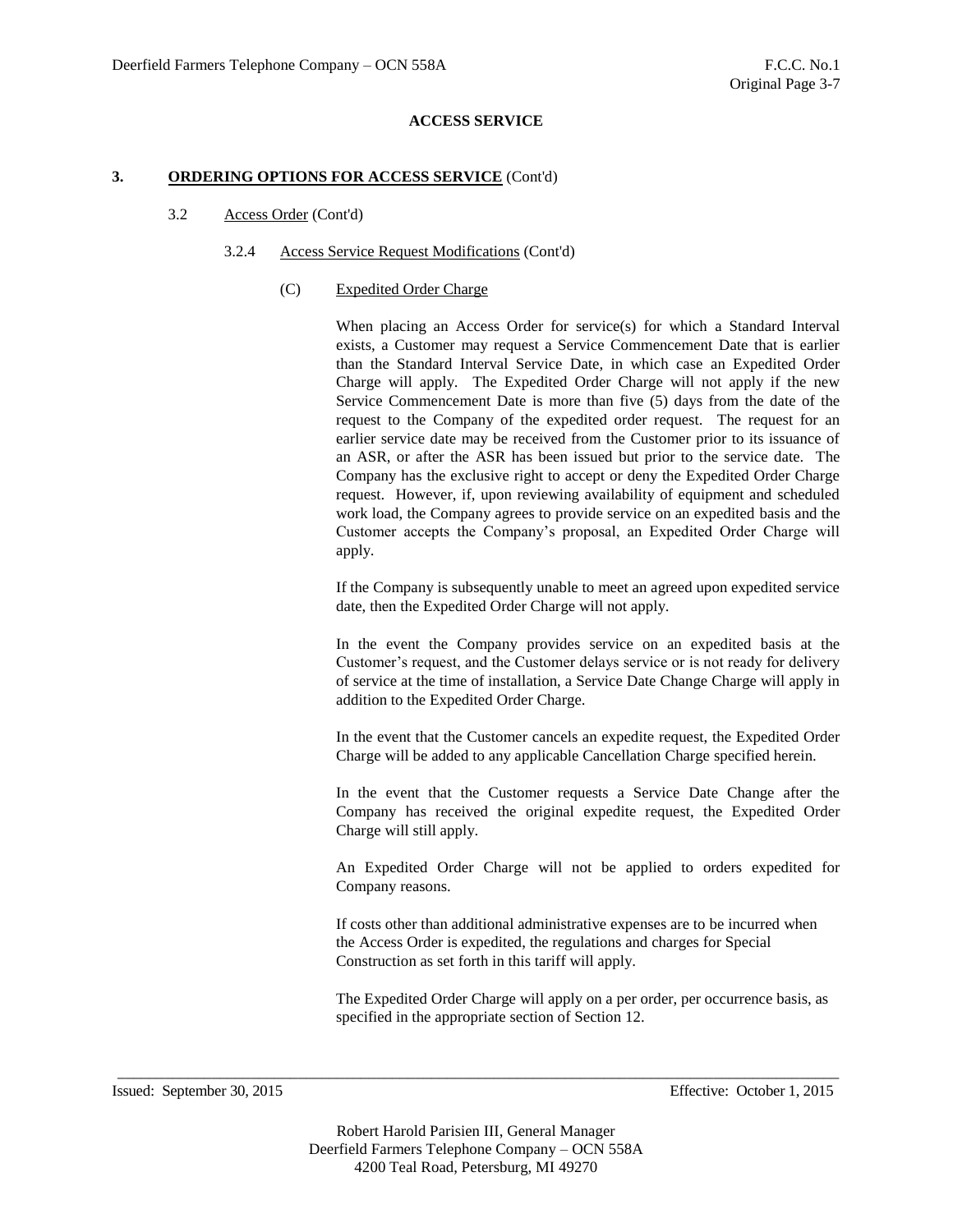#### **3. ORDERING OPTIONS FOR ACCESS SERVICE** (Cont'd)

## 3.2 Access Order (Cont'd)

## 3.2.5 Cancellation of an Access Service Request

A Customer may cancel an ASR for the installation of Access Service at any time prior to notification by the Company that service is available for the Customer's use. The cancellation date is the date the Company receives written or verbal notice from the Customer that the order is to be canceled. The verbal notice must be followed by written confirmation within ten (10) days. A Customer may negotiate an extension of a service date of an ASR for installation of new service or rearrangement of existing service, in which case a Service Date Change Charge will apply. However, the new service date cannot exceed the originally established service date by more than 30 calendar days. On the  $31<sup>st</sup>$  day beyond the original service date, the ASR will be canceled and the appropriate Cancellation Charge will be applied.

Except as - herein, Cancellation Charges will apply as specified in Section 7.6.

If the cancellation occurs prior to the Company's receiving the ASR, no charges shall apply.

If the Company misses a service date for a Standard or Negotiated Interval Access Order by more than 30 days due to circumstances such as acts of God, governmental requirements, work stoppages and civil commotion, the Company shall not be liable for such delay and the Customer may cancel the ASR without incurring cancellation charges.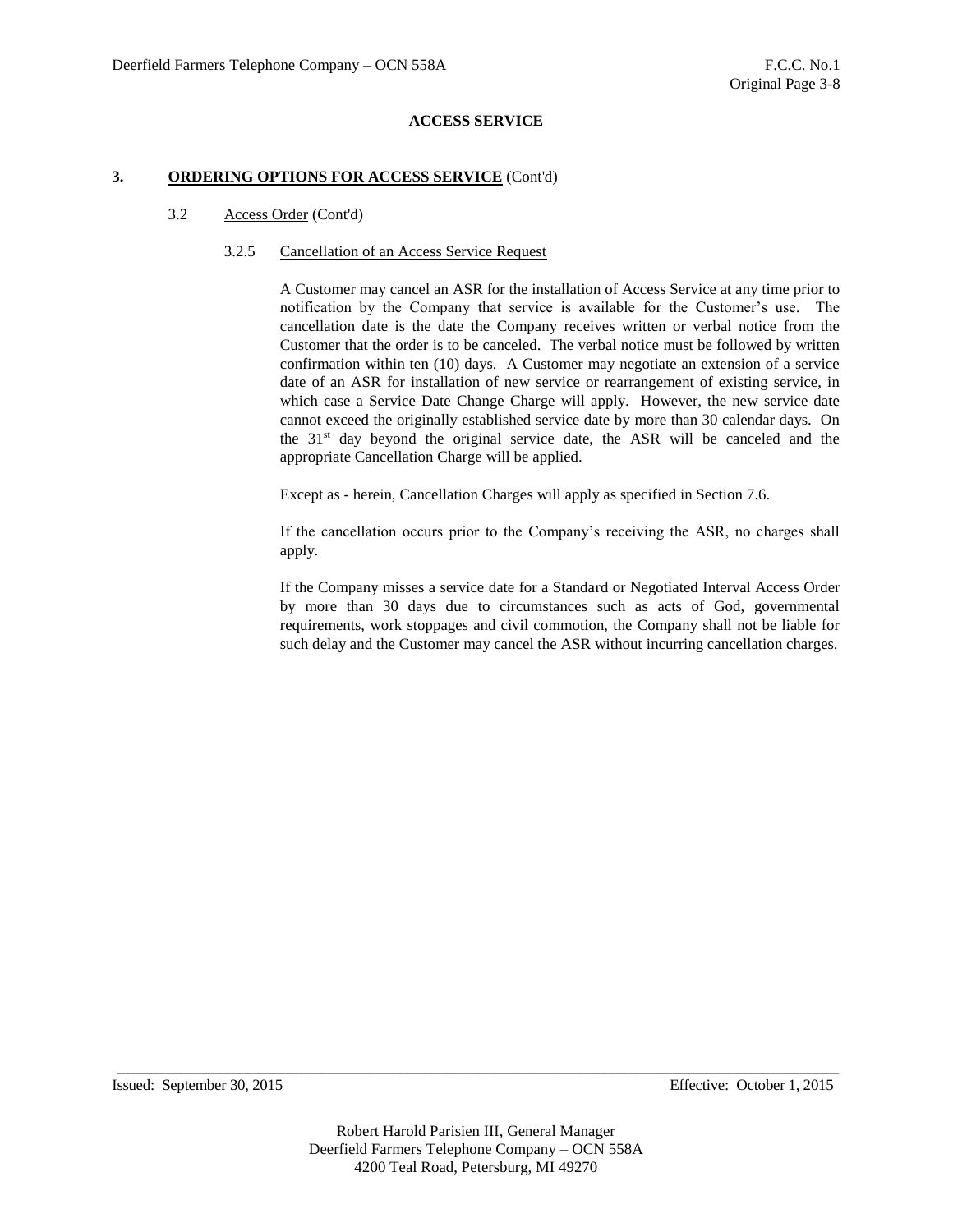## **3. ORDERING OPTIONS FOR ACCESS SERVICE** (Cont'd)

#### 3.2 Access Order (Cont'd)

#### 3.2.6 Minimum Period of Service

The minimum period for which Access Service is provided and for which charges are applicable is one month.

- (A) The following changes will be treated as a discontinuance of the existing service and a request for installation of a new service. All associated Non-Recurring Charges will apply for the new service, and a new minimum period will be established:
	- (1) A change in the identity of the Customer of record;
	- (2) A move by the Customer to a different building;
	- (3) A change in type of service;
	- (4) A change in Switched Access Service Interface (i.e. DS-1 or DS-3);
- (B) When Access Service is disconnected prior to the expiration of the minimum period, charges are applicable for the balance of the minimum period. The Minimum Period Charge for monthly billed services will be determined as follows:

For Switched Access Service, the charge for a month or fraction thereof is the applicable minimum monthly charge for the capacity made available to the Customer.

All applicable Non-Recurring Charges for the service will be billed in addition to the Minimum Period Charge.

When Access Service is disconnected prior to the expiration of the minimum period, charges are applicable for the balance of the minimum period. The Minimum Period Charge for monthly billed services will be determined as follows:

For Switched Access Service, the charge for a month or fraction thereof is the applicable minimum monthly charge for the capacity made available to the Customer.

All applicable Non-Recurring Charges for the service will be billed in addition to the Minimum Period Charge.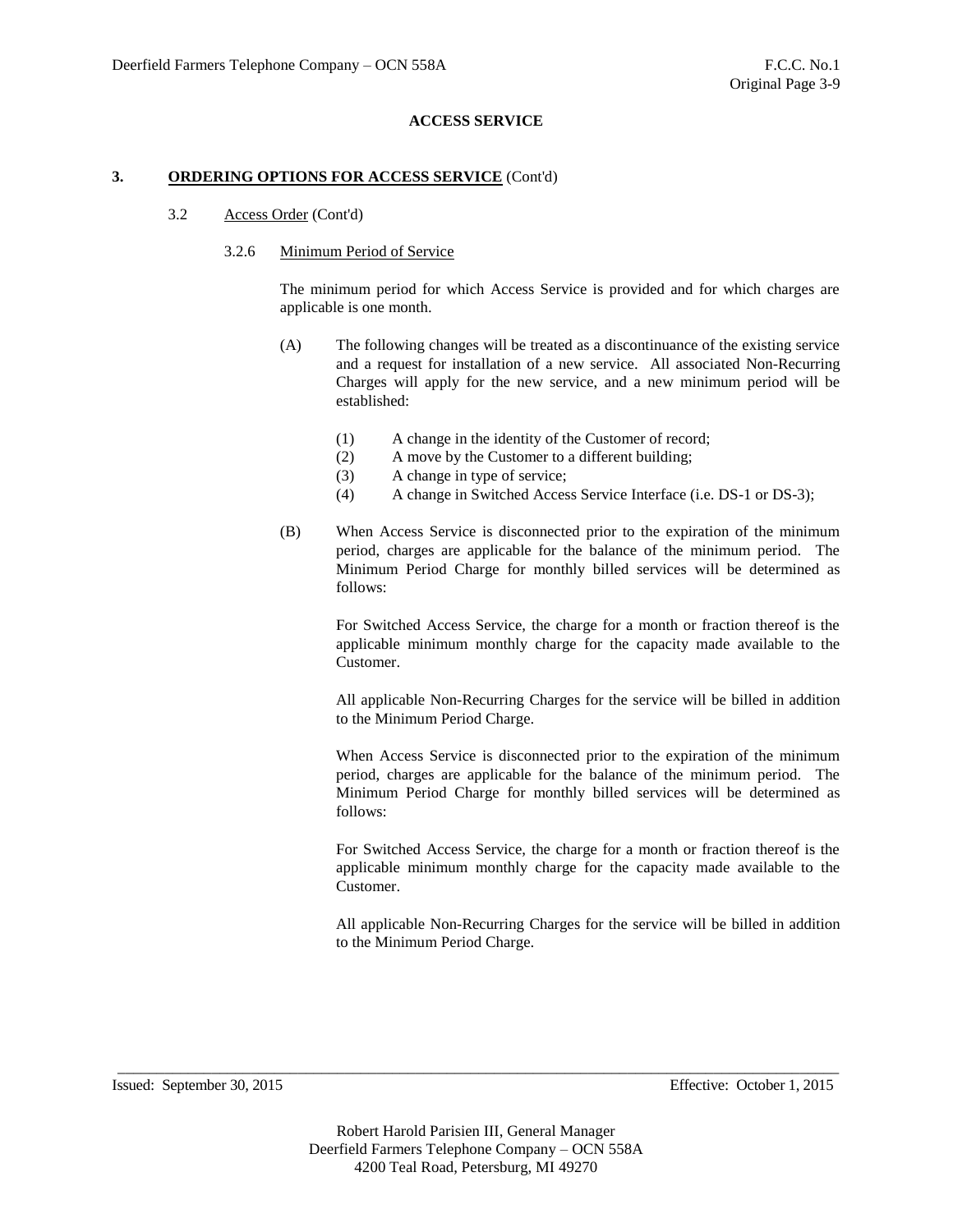#### **3. ORDERING OPTIONS FOR ACCESS SERVICE** (Cont'd)

#### 3.3 Miscellaneous Service Order Charge

A Miscellaneous Service Order Charge, as set forth in the appropriate section of Section 12 following, applies to any service, or combination of services, ordered simultaneously from Section 8 of the tariff for which a service order is not already pending, with the exception of Presubscription (Section 8.6), Billing Name and Address Service (Section 8.7), and the Service Provider Number Portability (SPNP) Fee (Section 8.9) which do not have the charge applied. The Miscellaneous Service Order Charge is an administrative charge designed to compensate for the expenses associated with service order issuance.

The Miscellaneous Service Order Charge always applies to the following services since a pending service order would not exist:

- Overtime Repair (Section 8.2.2);
- Testing and Maintenance with Other Telephone Companies (Section 8.2.4) other than when in conjunction with Acceptance Testing;
- Other Labor (Section 8.2.5); and
- Maintenance of Service (Section 8.4).
- Originating Line Screening (OLS) Service (Section 8.8).

The Miscellaneous Service Order Charge will also apply to the following service if it is ordered subsequent to the initial installation of the associated access service, thereby necessitating the issuance of another service order:

- Telecommunications Service Priority (TSP) (Section 8.5);

The Miscellaneous Service Order Charge does not apply to the following services since there a pending service order would exist:

- Additional Engineering (Section 8.1);
- Overtime Installation (Section 8.2.1);
- Standby (Section 8.2.3);
- Testing and Maintenance with Other Telephone Companies when in conjunction with Acceptance Testing (Section 8.2.4);
- Additional Cooperative Acceptance Testing (Section 8.3.1.(A)).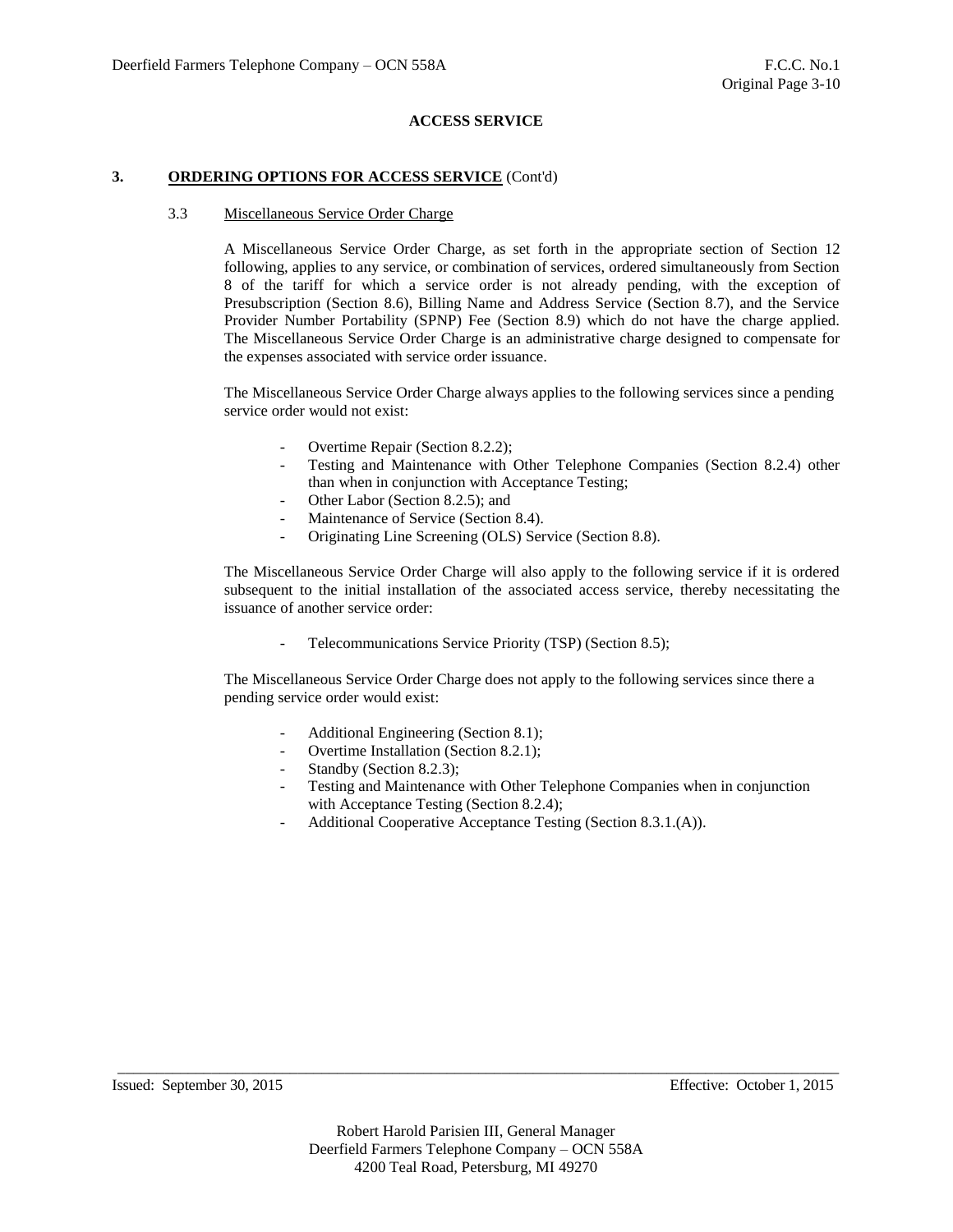#### **4. SWITCHED ACCESS SERVICE**

#### 4.1 General

4.1.1 Switched Access Service, which is available to Customers for their use in furnishing their services to end users, provides a two-point communications path between a Customer's premises and an end user's premises. It provides for the use of common terminating, switching and transport facilities. Switched Access Service provides the ability to originate calls from an end user's premises to a Customer's premises, and to terminate calls from a Customer's premises location to an end user's premises.

4.1.2 The following provision applies to the treatment of Toll VoIP-PSTN Traffic pursuant to the Federal Communications Commission's Part 51 Interconnection Rules and in compliance with the Federal Communications Commission's Report and Order and Further Notice of Proposed Rulemaking in CC Docket Nos. 96-45 and 01-92; GN Docket No. 09-51; WC Docket Nos. 03- 109, 05-337, 07-135 and 10-90; and WT Docket No. 10-208, adopted October 27, 2011 and released November 18, 2011 (FCC 11-161). In the absence of an interconnection agreement between the Company and the customer specifying the treatment of Toll VoIP-PSTN Traffic, the Company will bill the customer the applicable switched access rates and charges specified in the appropriate section of Section 12, following, on all jurisdictionally interstate voice traffic identified as Toll VoIP-PSTN Traffic.

4.1.3 Switched Access Service purchased from the provisions of this tariff may be commingled with unbundled network elements or unbundled network element combinations purchased pursuant to the Commission's Part 51 Interconnection Rules and in compliance with the Federal Communications Commission's Report and Order and Order on Remand and Further Notice of Proposed Rulemaking in CC Docket Nos. 01-338, 96-98 and 98-147, adopted February 20, 2003 and released August 21, 2003 (FCC 03-36).

Material previously appearing on this page now appears on Original Page 12-4.1 or Original Page 4-1.1

Issued: September 30, 2015 Effective: October 1, 2015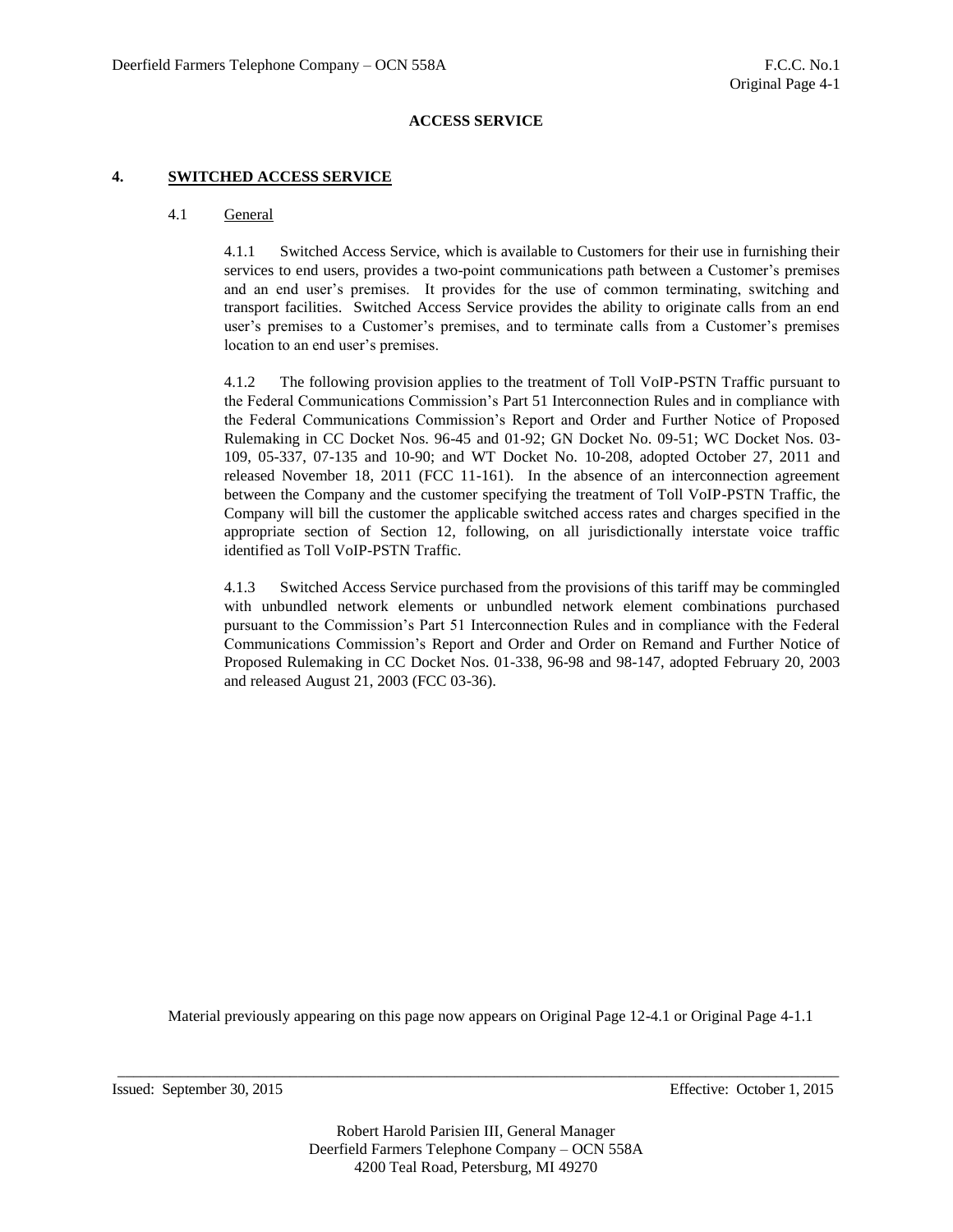## **4. SWITCHED ACCESS SERVICE** (Cont'd)

#### 4.2 Provision and Description of Switched Access Service Arrangements

Switched Access Service is provided in the following service type:

#### 4.2.1 Feature Group D (FGD) Access

FGD Access, which is available to all Customers, is provisioned at the DS-1 level and provides trunk-side access to Company Local Switching center switches, with an associated uniform 101XXXX Access Code for the Customer's use in originating and terminating communications. Basic FGD service will be provided with SS7 (Multi-Frequency In Band Signaling is also available as a Common Switching Option for Feature Group D). End users of the Customer's service may also originate calls to certain FGD Access Customers without dialing the 101XXXX Access Code if the end user is presubscribed, as described herein.

The Access Code for FGD switching is a uniform Access Code of the form 101XXXX. A single Access Code will be the assigned number of all FGD access provided to the Customer by the Company. No Access Code is required for calls to a Customer over FGD Switched Access Service if the end user's telephone exchange service is arranged for Presubscription to that Customer, as set forth herein.

Where no Access Code is required, the number dialed by the Customer's end user shall be a seven or ten digit number for calls in the North America Numbering Plan (NANP), except for 00-dialed calls which are routed to the predesignated Customer. For international calls outside the NANP, a seven to twelve digit number may be dialed. The form of the numbers dialed by the Customer's end user is NXX-XXXX, 0 or  $1 + NXX$ -XXXX, NPA + NXX-XXXX, 0 or  $1 + NPA + NXX-XXXX$ , and, when the Local Switching Center is equipped for International Direct Distance Dialing (IDDD),  $01 + CC$  $+NN$  or  $011 + CC + NN$ .

Issued: September 30, 2015 Effective: October 1, 2015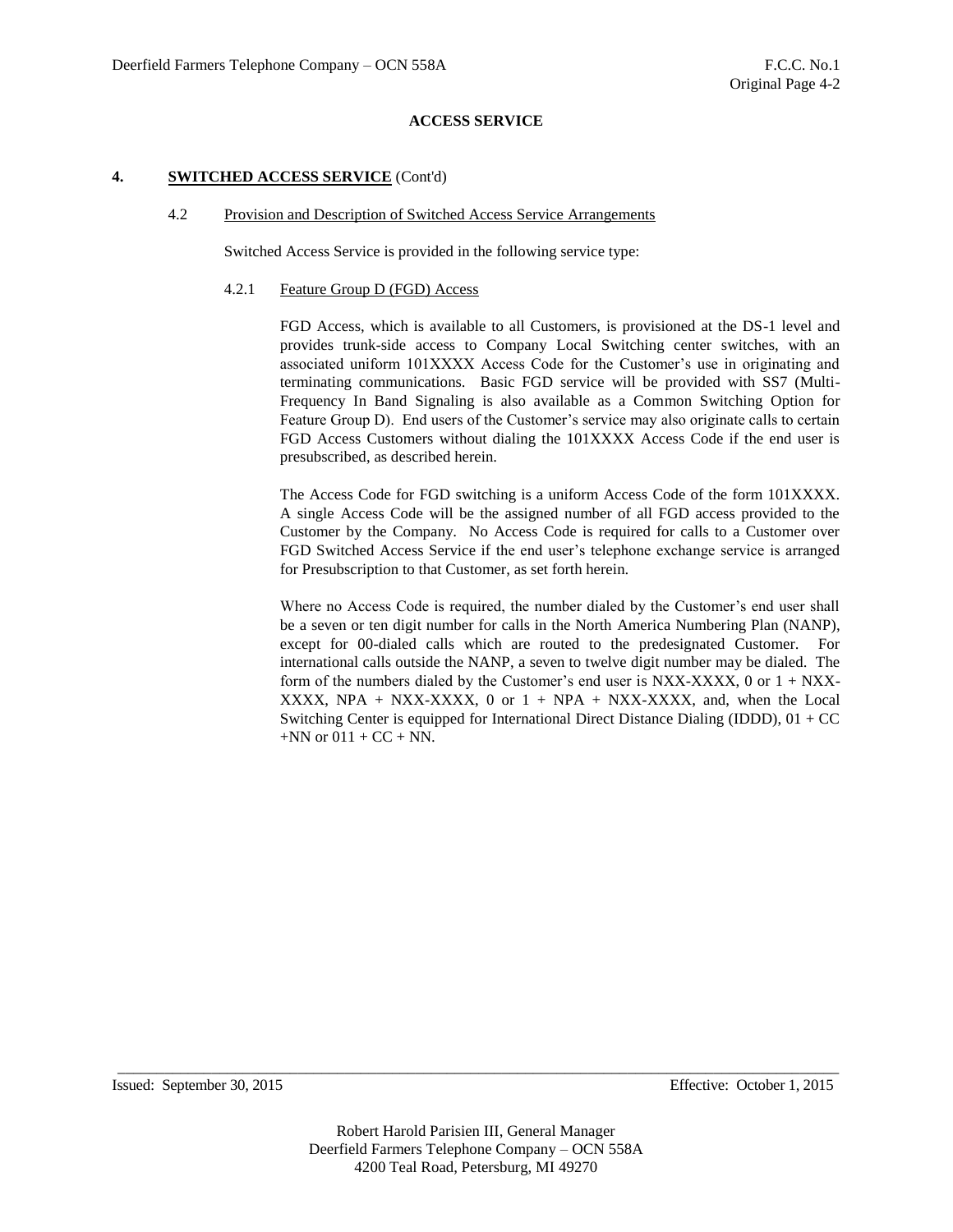## **4. SWITCHED ACCESS SERVICE** (Cont'd)

## 4.2 Provision and Description of Switched Access Service Arrangements (Cont'd)

## 4.2.1 Feature Group D (FGD) Access (Cont'd)

When the 101XXXX A-Code is used, FGD switching also provides for dialing the digit 0 (zero) for access to the Customer's operator, 911 for access to the Company's emergency service or the end-of-dialing digit (#) for cut-through access to the Customer's premises.

In addition, at the option of the Company, Feature Group D with 950 Access (Feature Group B) Common Switching Optional Feature may be made available. Under Feature Group D with 950 Access, end users may originate calls by dialing the 950-XXXX Access Code specified to a particular Interexchange Carrier, provided that the Interexchange Carrier has subscribed to the Company's Feature Group D with 950 Access (Feature Group B) Common Switching Optional Feature. If the end user is presubscribed to that Interexchange Carrier, no Access Code is necessary.

## 4.2.2 Manner of Provision

Trunks used for Switched Access Service may be configured for one-way (either originating only or terminating only) or for two-way directionally. It is the Customer's responsibility to order a sufficient number of trunks of each type in order to meet its desired grade of service objective. At the Customer's request, the Company will assist the Customer in sizing Switched Access Trunk groups.

#### 4.2.3 Rate Categories

There are three rate categories which apply to Switched Access Service:

- Local Transport (described in Section 4.2.3(A) following)
- End Office (described in Section 4.2.3(B) following)
- Chargeable Optional Features (described in Section 4.2.3(C) following)

The following is a description of the components of Switched Access Service and the manner in which the components are combined to provide a complete Access Service.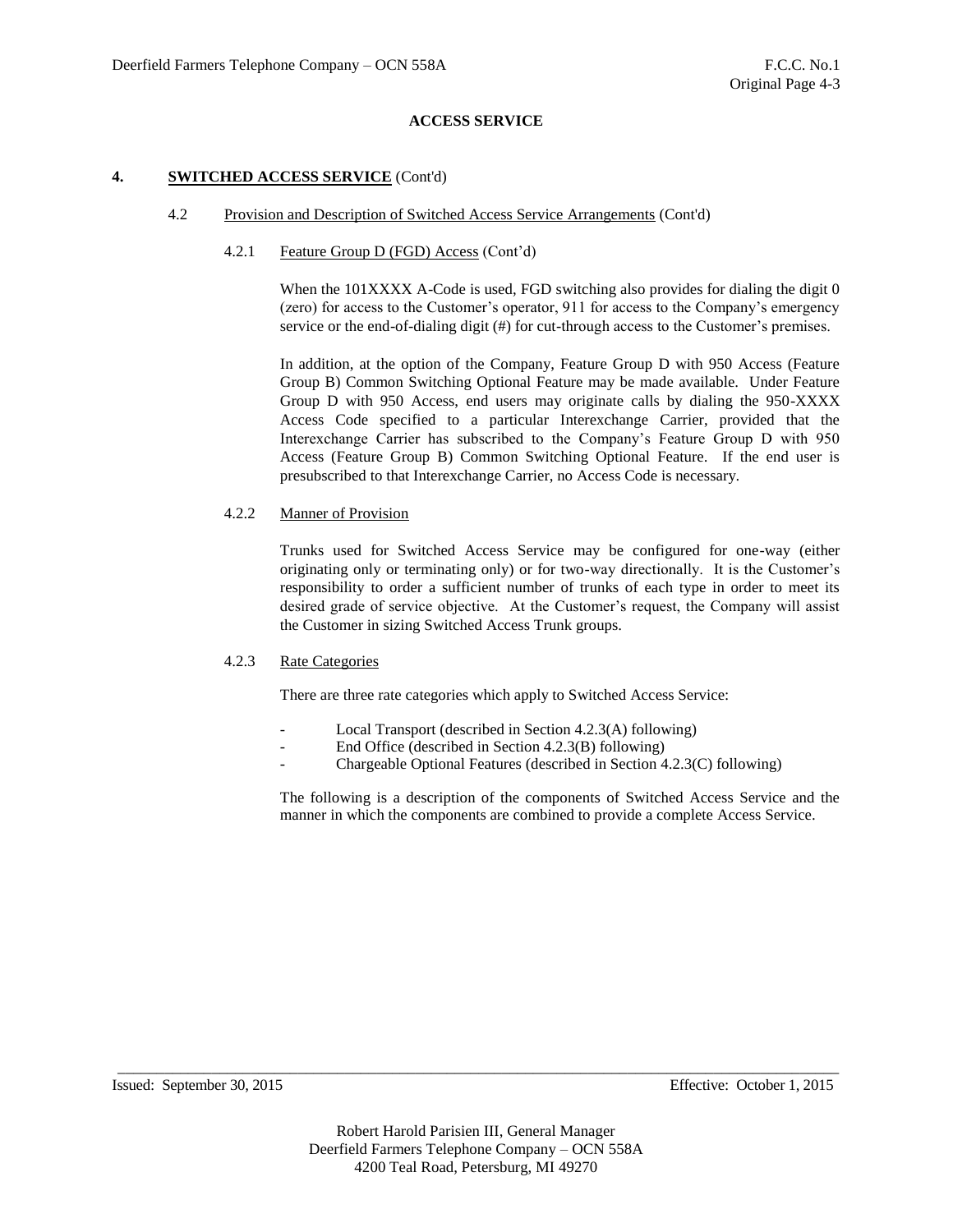## **4. SWITCHED ACCESS SERVICE** (Cont'd)

#### 4.2 Provision and Description of Switched Access Service Arrangements (Cont'd)

## 4.2.3 Rate Categories (Cont'd)

## (A) Local Transport

The Local Transport rate category establishes the charges related to the transmission and tandem switching facilities between the customer designated premises and the end office switch(es), which may be a Remote Switching Module(s) or WATs Serving Office, where the customer's traffic is switched to originate or terminate the customer's communications.

Local Transport is a two-way voice frequency transmission path composed of facilities determined by the Telephone Company. The two-way voice frequency transmission path permits the transport of calls in the originating direction (from the end user end office switch to the customer designated premises) and in the terminating direction (from the customer designated premises to the end office switch), but not simultaneously. The voice frequency transmission path may be comprised of any form or configuration of plant capable of and typically used in the telecommunications industry for the transmission of voice and associated telephone signals within the frequency bandwidth of approximately 300 to 3000 Hz. The Customer must specify the choice of facilities (i.e., Voice Grade 2 or 4 wire or High Capacity DS1 or DS3) to be used in the provision of the Direct Trunked Transport or Entrance Facility.

The Customer must specify when ordering (1) whether the service is to be directly routed to an end office switch or through an access tandem switch, and (2) the type of Direct Trunked Transport and whether it will overflow to Tandem Switched Transport when service is directly routed to an end office, (3) the type of Entrance Facility, (4) the directionality of the service, and (5) when multiplexing is required, the hub(s) at which the multiplexing will be provided.

When service is to be routed through an access tandem switch, the facility between the serving wire center and the tandem will be provided as Direct Trunked Transport.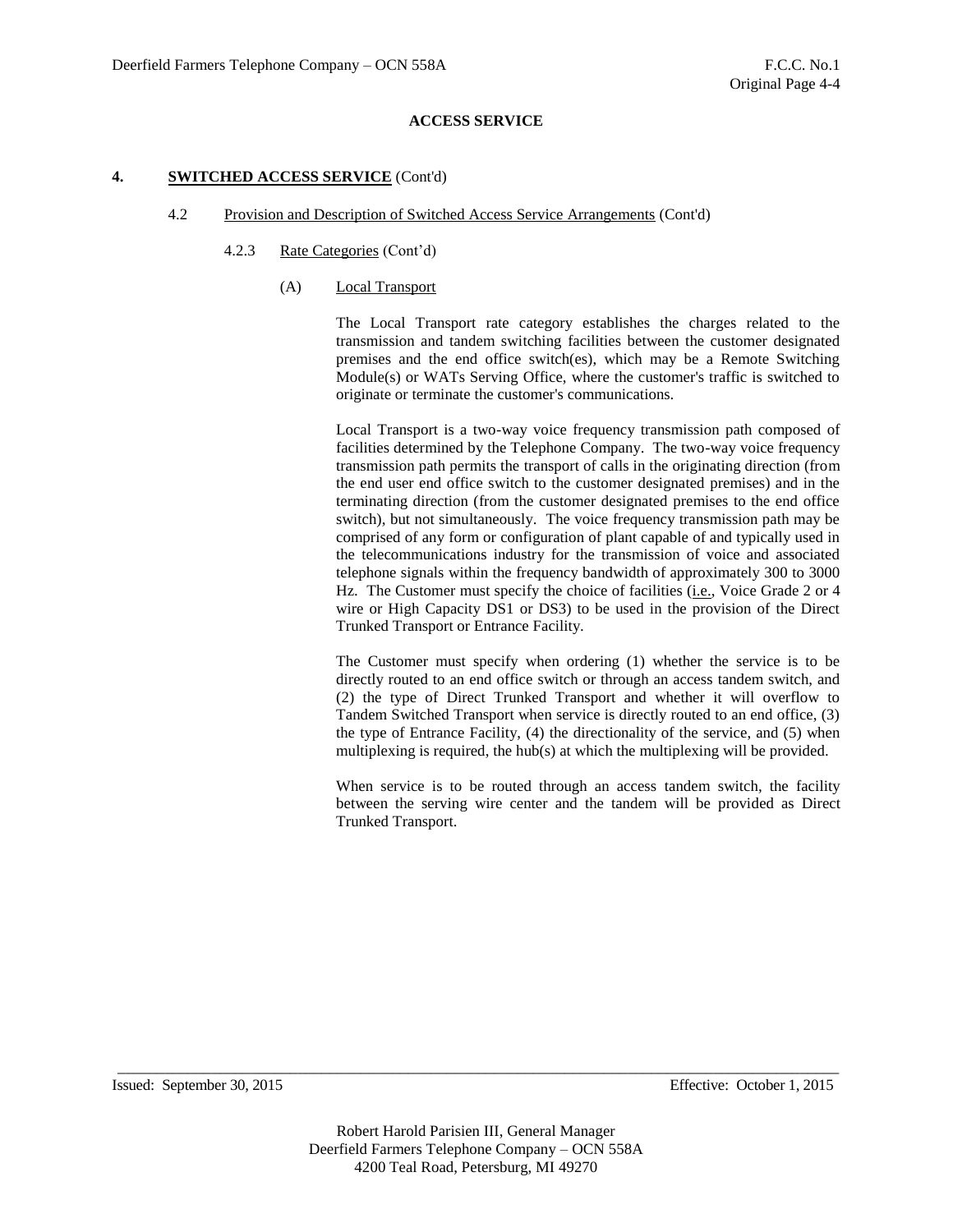## **4. SWITCHED ACCESS SERVICE** (Cont'd)

#### 4.2 Provision and Description of Switched Access Service Arrangements (Cont'd)

## 4.2.3 Rate Categories (Cont'd)

(A) Local Transport (Cont'd)

Direct Trunked Transport is available at all tandems and at all end offices.

When more than one Telephone Company is involved in providing the Switched Access Service, the Local Transport rates are applied as set forth herein.

The Local Transport Rate Category includes four classes of rate elements: (1) Entrance Facility, (2) Direct Trunked Transport, (3) Tandem Switched Transport, and (4) Multiplexing.

## (1) Entrance Facility

The Entrance Facility recovers a portion of the costs associated with a communications path between a customer designated premises and the serving wire center of that premises. Included as part of the Entrance Facility is a standard channel interface arrangement which defines the technical characteristics associated with the type of facilities to which the access service is to be connected at the customer designated premises and the type of signaling capability, if any.

Three types of Entrance Facility are available: (1) Voice Grade 2 or 4 wire (an analog channel with an approximate bandwidth of 300 to 3000 Hz), (2) High Capacity DS1 (an isochronous serial digital channel with a rate of 1.544 Mbps) and (3) High Capacity DS3 (and isochronous serial digital channel with a rate of 44.736 Mbps). The minimum period for which a DS3 Entrance Facility is provided is twelve months.

One charge applies for each Entrance Facility that is terminated at a customer designated premises. This charge specified in the appropriate section of Section 12 following will apply even if the customer designated premises and the serving wire center are collocated in a Telephone Company building.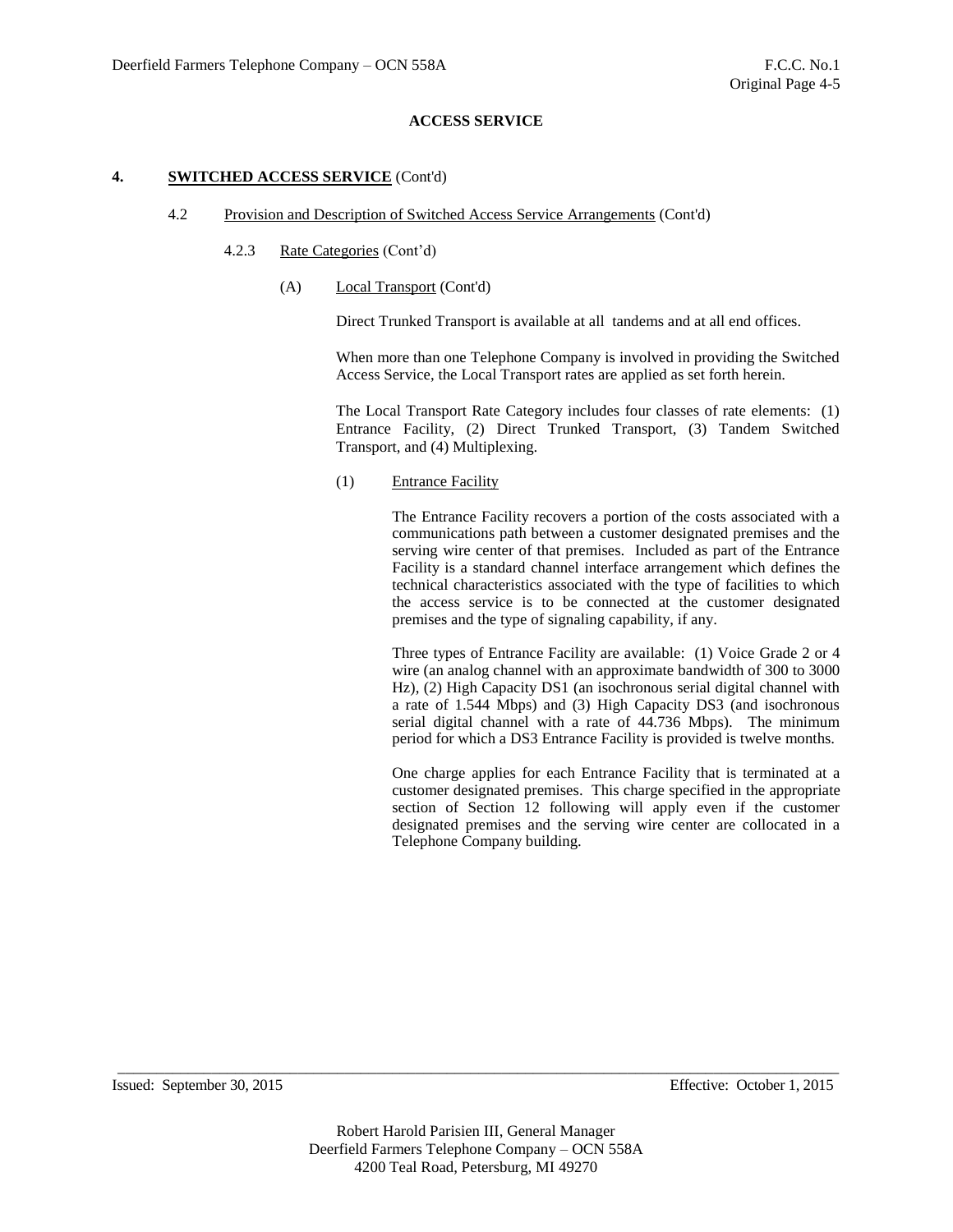## **4. SWITCHED ACCESS SERVICE** (Cont'd)

#### 4.2 Provision and Description of Switched Access Service Arrangements (Cont'd)

## 4.2.3 Rate Categories (Cont'd)

- (A) Local Transport (Cont'd)
	- (1) Entrance Facility (Cont'd)

If the serving wire center for the customer designated premises is that of another local exchange carrier, an Entrance Facility charge will not be billed by the Company.

A Customer's Local Transport may be connected to the Entrance Facility of another customer, providing the other customer submits a letter of authorization for this connection and assumes full responsibility for the cost of the Entrance Facility.

(2) Direct Trunked Transport

The Direct Trunked Transport rate elements recover a portion of the cost associated with the communications path between a serving wire center and an end office or serving wire center and a tandem on circuits dedicated to the use of a single customer.

Direct Trunked Transport is available to all tandems and to all end offices of the Company.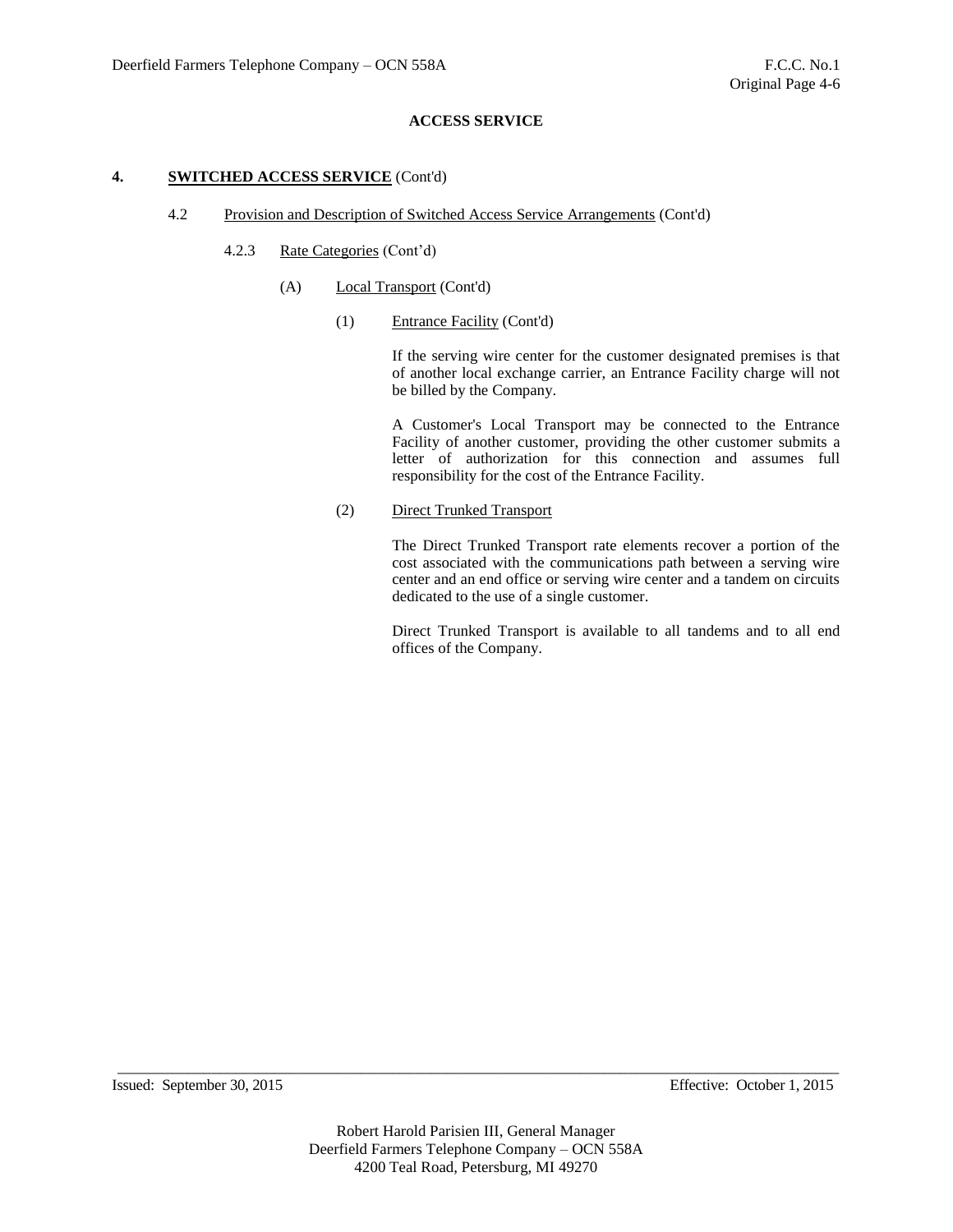#### **4. SWITCHED ACCESS SERVICE** (Cont'd)

#### 4.2 Provision and Description of Switched Access Service Arrangements (Cont'd)

- 4.2.3 Rate Categories (Cont'd)
	- (A) Local Transport (Cont'd)
		- (2) Direct Trunked Transport (Cont'd)

Three types of Direct Trunked Transport are available: (1) Voice Grade (an analog channel with an approximate bandwidth of 300 to 3000 Hz), (2) High Capacity DS1 (an isochronous serial digital channel with a rate of 1.544 Mbps), and (3) High Capacity DS3 (an isochronous serial digital channel with a rate of 44.736 Mbps). The minimum period for which a High Capacity DS3 Direct Trunked Transport is provided is twelve months.

High Capacity DS3 Direct Trunked Transport can not be terminated at end offices that are not identified as hub offices that provide DS3 to DS1 multiplexing. Additionally, DS1 Direct Trunked Transport can not be terminated at end offices that are not identified as hub offices that provide DS1 to Voice Grade multiplexing or are not electronic end offices. Offices that provide multiplexing are identified in NECA Tariff F.C.C. No. 4, Wire Center Information.

Direct Trunked Transport rates consist of a Direct Trunked Facility rate specified in the appropriate section of Section 12 following which is applied on a per mile basis and a Direct Trunked Termination rate which is applied at each end of each measured segment of the Direct Trunked Facility (e.g., at the end office, hub, tandem, and serving wire center). When the Direct Trunked Facility mileage is zero, neither the Direct Trunked Facility rate nor the Direct Trunked Termination rate will apply.

The Direct Trunked Facility rate recovers a portion of the costs of transmission facilities, including intermediate transmission circuit equipment, between the end points of the interoffice circuits.

The Direct Trunked Termination rate specified in the appropriate section of Section 12 following recovers a portion of the costs of the circuit equipment that is necessary for the termination of each end of the Direct Trunked Facility.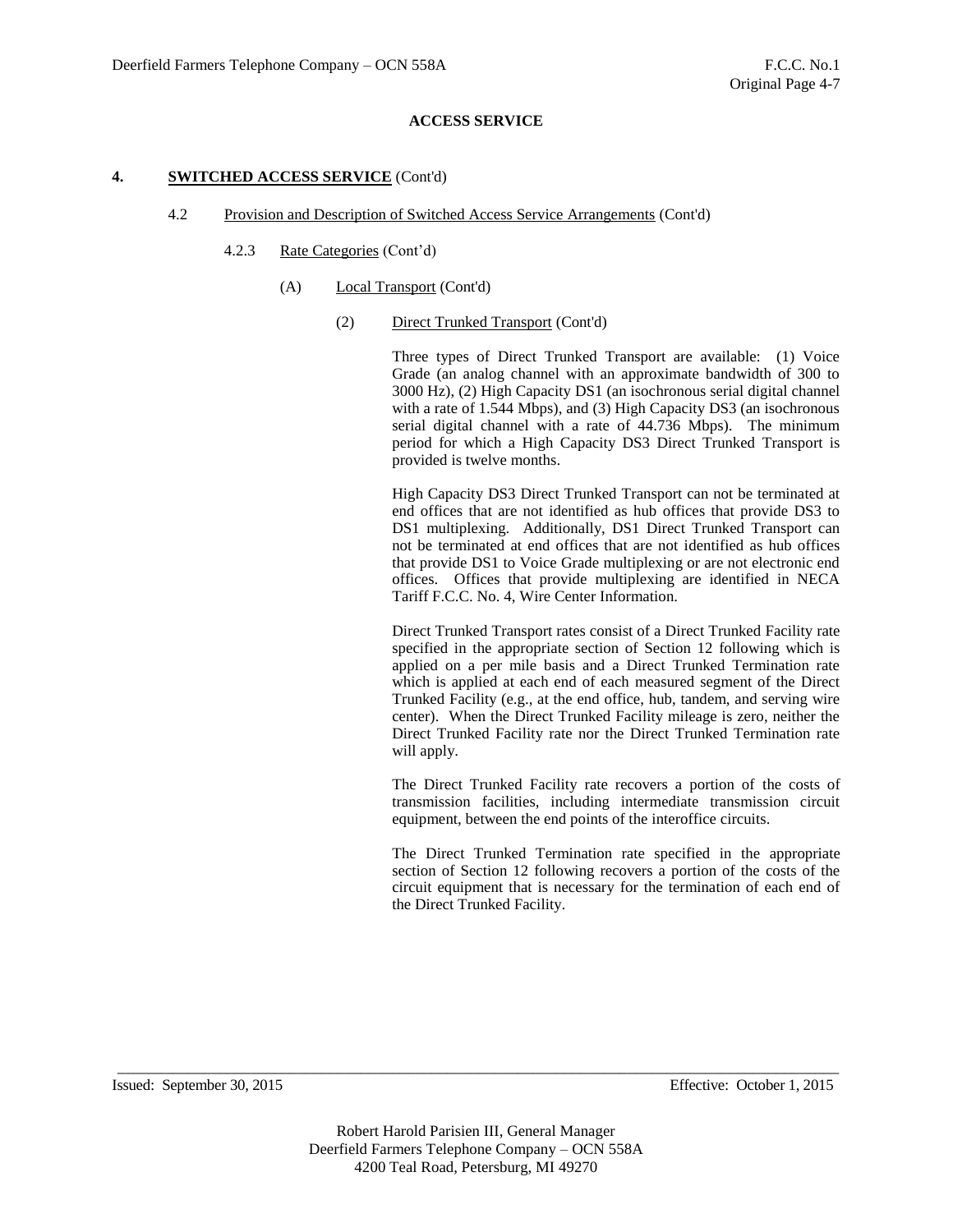## **4. SWITCHED ACCESS SERVICE** (Cont'd)

#### 4.2 Provision and Description of Switched Access Service Arrangements (Cont'd)

- 4.2.3 Rate Categories (Cont'd)
	- (A) Local Transport (Cont'd)
		- (3) Tandem Switched Transport

The Tandem Switched Transport rate elements recover tandem switching costs and a portion of the costs associated with the communications path between a tandem and an end office on circuits that are switched at a tandem switch, or between a host and a remote switch.

Tandem Switched Transport rates consist of a Tandem Switching rate, a Tandem Switched Facility rate, and a Tandem Switched Termination rate.

- (a) The Tandem Switching rate recovers a portion of the costs of switching traffic through an access tandem. The Tandem Switching rate is applicable at the Tandem, when a Customer orders Direct Trunk Transport to the tandem and Tandem Switched Transport from the tandem to the end office. The Tandem Switching rate specified in the appropriate section of Section 12 following is applied on a per access minute per tandem basis for all originating and all terminating minutes of use switched at the tandem. Tandem locations are identified in NECA Tariff F.C.C. No. 4, Wire Center Information.
- (b) The Tandem Switched Facility rate recovers a portion of the costs of the transmission facilities, including intermediate transmission circuit equipment, between the end points of the interoffice circuits. The Tandem Switched Facility rate specified in the appropriate section of Section 12 following is applied on a per access minute per mile basis for all originating and terminating minutes of use routed over the facility.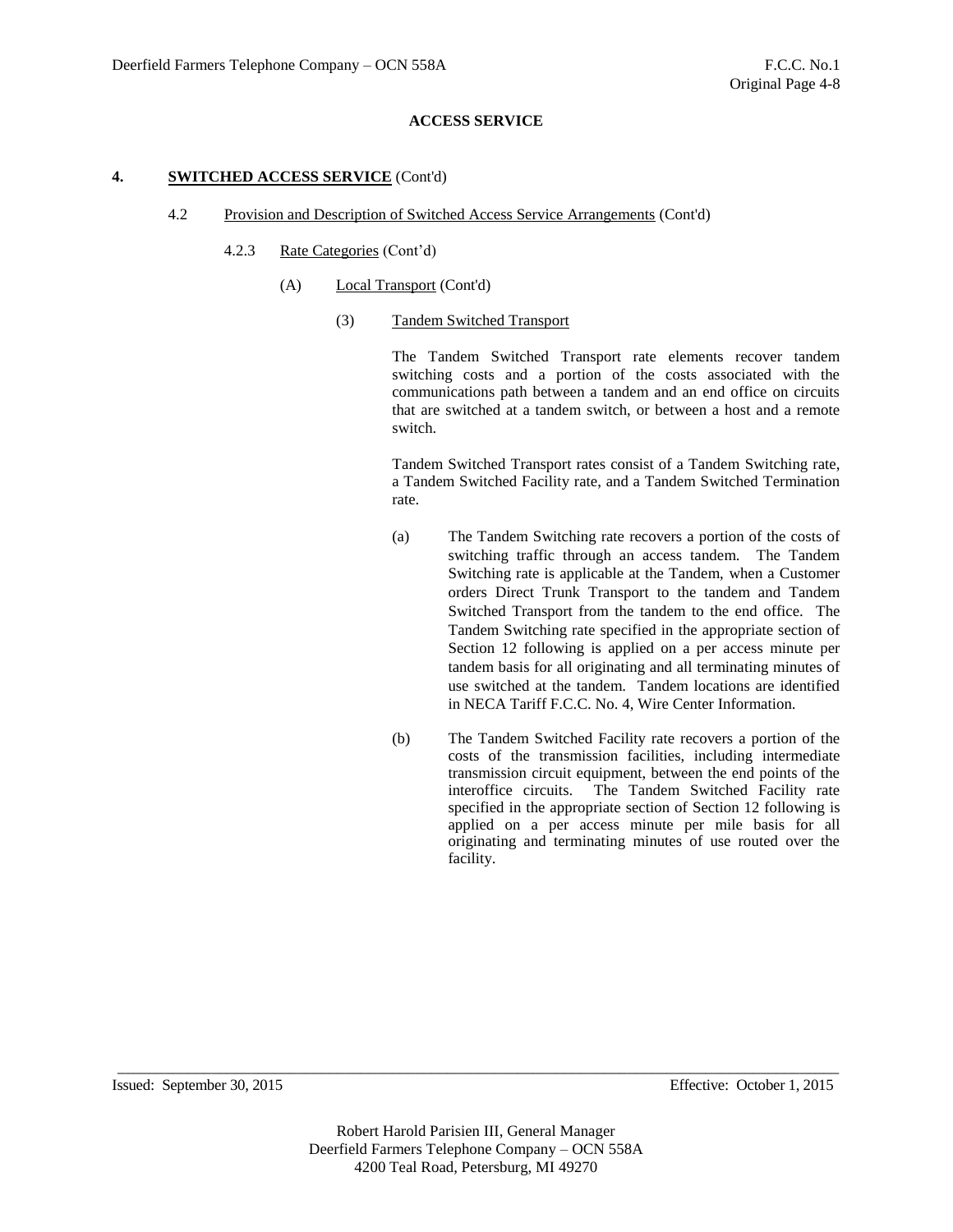#### **4. SWITCHED ACCESS SERVICE** (Cont'd)

- 4.2 Provision and Description of Switched Access Service Arrangements (Cont'd)
	- 4.2.3 Rate Categories (Cont'd)
		- (A) Local Transport (Cont'd)
			- (3) Tandem Switched Transport (Cont'd)
				- (c) The Tandem Switched Termination rate recovers a portion of the costs of the circuit equipment that is necessary for the termination of each end of the Tandem Switched Facility. The Tandem Switched Termination rate specified in the appropriate section of Section 12 following is applied on a per access minute basis (for all originating and terminating minutes of use routed over the facility) at each end of each measured segment of Tandem Switched Facility (e.g., at the end office, host office, tandem, and serving wire center) provided by the Company. When the Tandem switched Facility mileage is zero, neither the Tandem Switched Facility rate nor the Tandem Switched Termination rate will apply.

#### (4) Multiplexing

DS3 to DS1 Multiplexing charges specified in the appropriate section of Section 12 following apply when a High Capacity DS3 Entrance Facility or High Capacity DS3 Direct Trunked Facility is connected with High Capacity DS1 Direct Trunked Transport. The DS3 to DS1 multiplexer will convert a 44.736 Mbps channel to 28 DS1 channels using digital time division multiplexing. DS1 to Voice Grade Multiplexing charges apply when a High Capacity DS1 Entrance Facility or High Capacity DS1 Direct Trunked Facility is connected with Voice Grade Direct Trunked Transport. However, a DS1 to Voice Grade Multiplexing charge does not apply when a High Capacity DS1 Entrance Facility or High Capacity DS1 Direct Trunked Transport is terminated at an electronic end office and only Switched Access Service is provided over the DS1 facility (i.e., Voice Grade Special Access channels are not derived). The DS1 to Voice Grade multiplexer will convert a 1.544 Mbps channel to 24 Voice Grade channels.

Multiplexing is only available at wire centers identified in NECA Tariff F.C.C No. 4, Wire Center Information.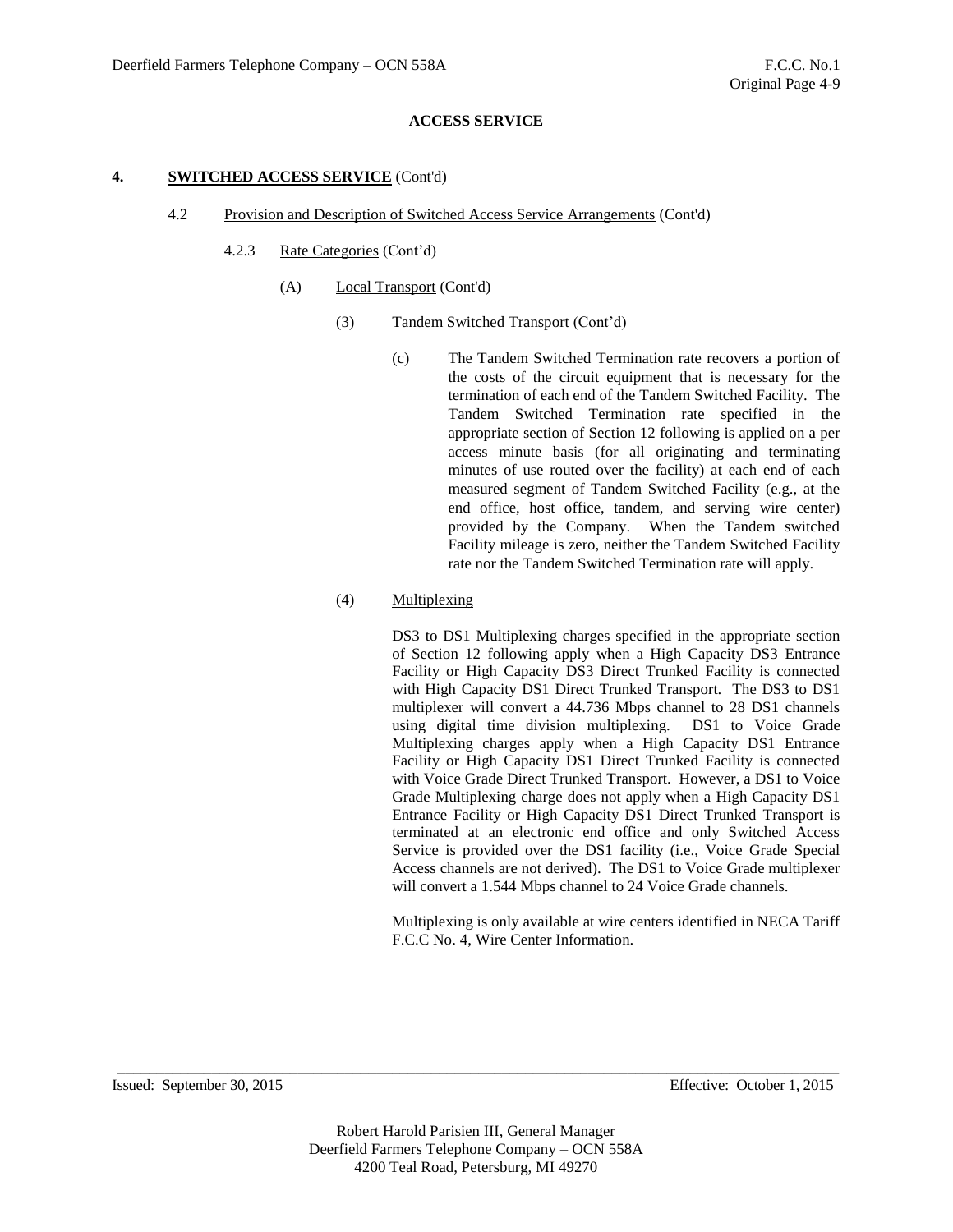## **4. SWITCHED ACCESS SERVICE** (Cont'd)

#### 4.2 Provision and Description of Switched Access Service Arrangements (Cont'd)

## 4.2.3 Rate Categories (Cont'd)

(B) End Office

The End Office rate category establishes the charges related to the local end office switching and end user termination functions or equivalent functions necessary to complete the transmission of Switched Access communications to and from the end users served by the local end office.

(1) Local Switching

The Local Switching rate element establishes the charges related to the use of end office switching equipment, the terminations in the end office of end user lines, the terminations of calls at Telephone Company Intercept Operators or recordings, the STP costs, and the SS7 signaling function between the end office and the Signaling Transfer Point or equivalent functions.

Where end offices are appropriately equipped, international dialing may be provided as a capability associated with Local Switching which provides local dial switching for Feature Group D. International dialing provides the capability of switching international calls with service prefix and address codes having more digits than are capable of being switched through a standard FGD equipped end office.

(2) Information Surcharge

Information Surcharge rates are assessed to a Customer based on the total number of access minutes. Information Surcharge rates are as set forth in the appropriate section of Section 12 following.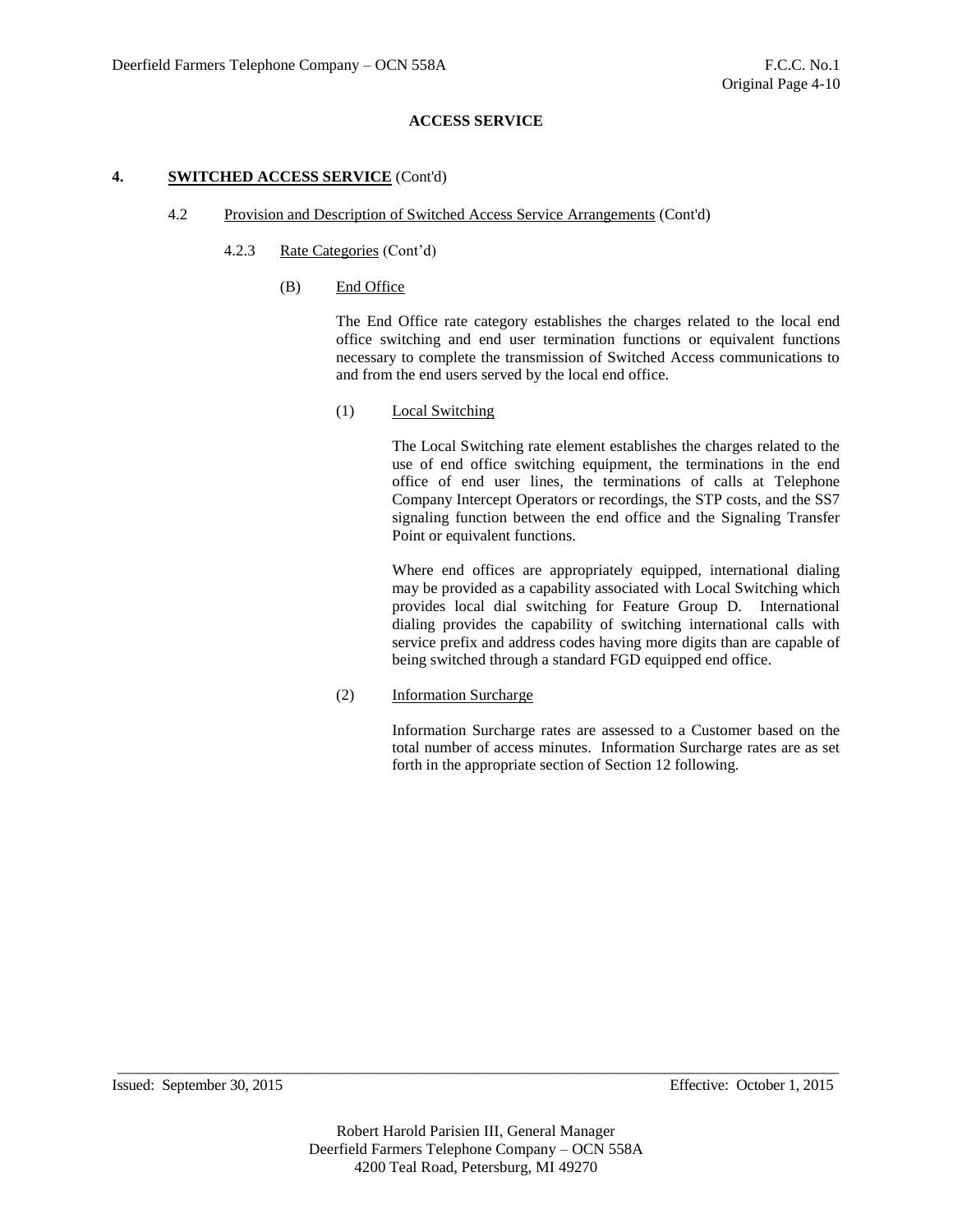## **4. SWITCHED ACCESS SERVICE** (Cont'd)

#### 4.2 Provision and Description of Switched Access Service Arrangements (Cont'd)

- 4.2.3 Rate Categories (Cont'd)
	- (C) Chargeable Optional Features

Following is a description of the rate categories for the facilities required to provide Switched Access Services to the Customer.

- (1) Where facilities permit, the Company will, at the option of the Customer, provide the following chargeable optional features.
	- (a) 8YY Toll Free Database Access Service

8YY Toll Free Database Access Service is provided to all Customers in conjunction with FGD switched access service. The term "8YY Toll Free Database Service" denotes a tollfree originating Trunkside Access Service when the 8YY service Access Code (i.e. 800, 822, 833, 844, 855, 866, 877 or 888 as available) is used. When a 1+8YY+NXX-XXXX toll free call is originated by an end user, the Company will utilize the Signaling System 7 (SS7) network to query an 8YY Toll Free series database to identify the Customer to whom the call will be delivered and provide vertical features based on the dialed ten digits. The call will then be routed to the identified Customer over FGD switched access.

A Basic or Vertical Feature Query charge, as set forth in the appropriate section of Section 12 of this tariff, is assessed for each query launched to the database which identifies the Customer to whom the call will be delivered. The Basic Query provides the identification of the Customer to whom the call will be delivered and includes area of service routing which allows routing of 8YY Toll Free series type calls by companies to different interexchange carriers based on the Local Access Transport Area (LATA) in which the call originates. The Vertical Feature Query provides the same Customer identification as the basic query and vertical features which may include: (1) call validation, (ensuring that calls originate from subscribed service areas); (2) POTS translation of 8YY Toll Free series numbers; (3) alternate POTS translation (which allows subscribers to vary the routing of 8YY Toll Free series type calls based on factors such as time of day, place or origination of the call, etc.); and (4) multiple carrier routing [which allows subscribers to route to different carriers based on factors similar to those in (3)].

Robert Harold Parisien III, General Manager Deerfield Farmers Telephone Company – OCN 558A 4200 Teal Road, Petersburg, MI 49270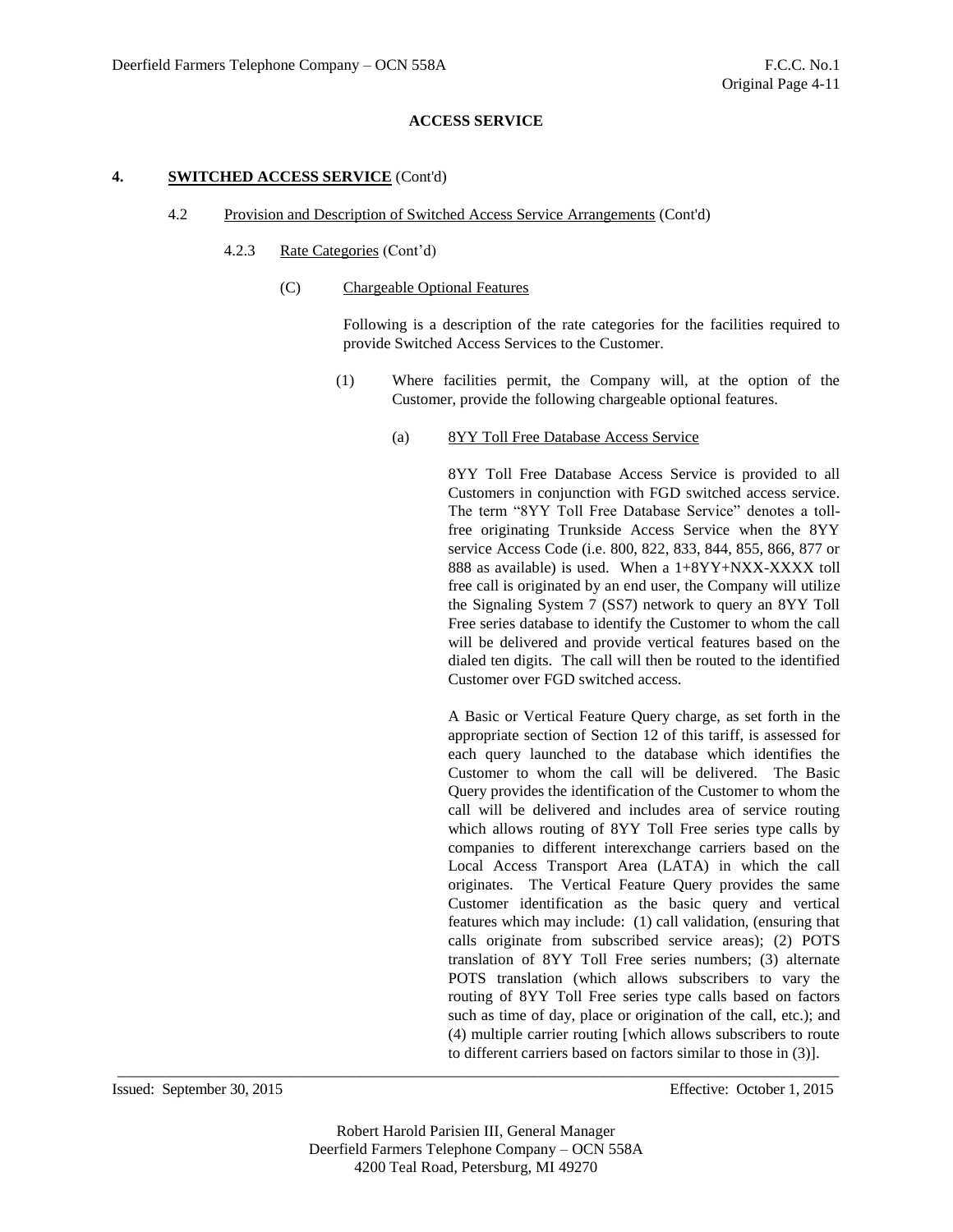## **4. SWITCHED ACCESS SERVICE** (Cont'd)

## 4.2 Provision and Description of Switched Access Service Arrangements (Cont'd)

## 4.2.4 Descriptions and Application of Rates

(A) Reference of Switched Access Rates to National Exchange Carrier Association, Inc. Tariff F.C.C. No. 5.

> The rates in Section 12 of this Tariff for Switched Access Services are referenced to the applicable current rates in National Exchange Carrier Association, Inc. (NECA) Tariff F.C.C. No. 5. For purposes of references to the rates of NECA. Tariff F.C.C. No. 5., "current rate" shall mean the NECA tariffed rate in effect at the time the service is provided by the Company.

> The Company is a rural CLEC under Section 61.26(a)(6) of the Federal Communications Commission's (FCC's) Rules, 47 C.F.R. § 61.26(a)(6). The Company's operations are exclusively in the rural areas of a Non-rural ILEC. As a Rural CLEC operating in the rural territory of a Non-rural ILEC, the Company's rates for Switched Access Services are equal to the rates prescribed in NECA Tariff F.C.C. No. 5 for Switched Access Services pursuant to Section 61.26(e) of the FCC's Rules, 47 C.F.R. § 61.26(e). Consistent with Section 61.26(e), the rates applicable to Carrier Common Line for Originating and Terminating Switched Access Minutes included at the appropriate section of Section 12 following are \$0.00.

# (B) Recurring Rates

- (1) Usage Rates for Switched Access Service are rates that apply on a per access minute or a per call basis. Access minute charges and per call charges are accumulated over a monthly period.
- (2) Flat Rates for Switched Access Service are rates that apply on a per month per rate element basis.
- (C) Nonrecurring Charges

Nonrecurring charges are one-time charges that apply for a specific work activity (i.e., installation or change to an existing service). The types of nonrecurring charges that apply for Switched Access Service are: installation of service and service rearrangements. These charges are in addition to the Access Order Charge as specified in Section 12 following.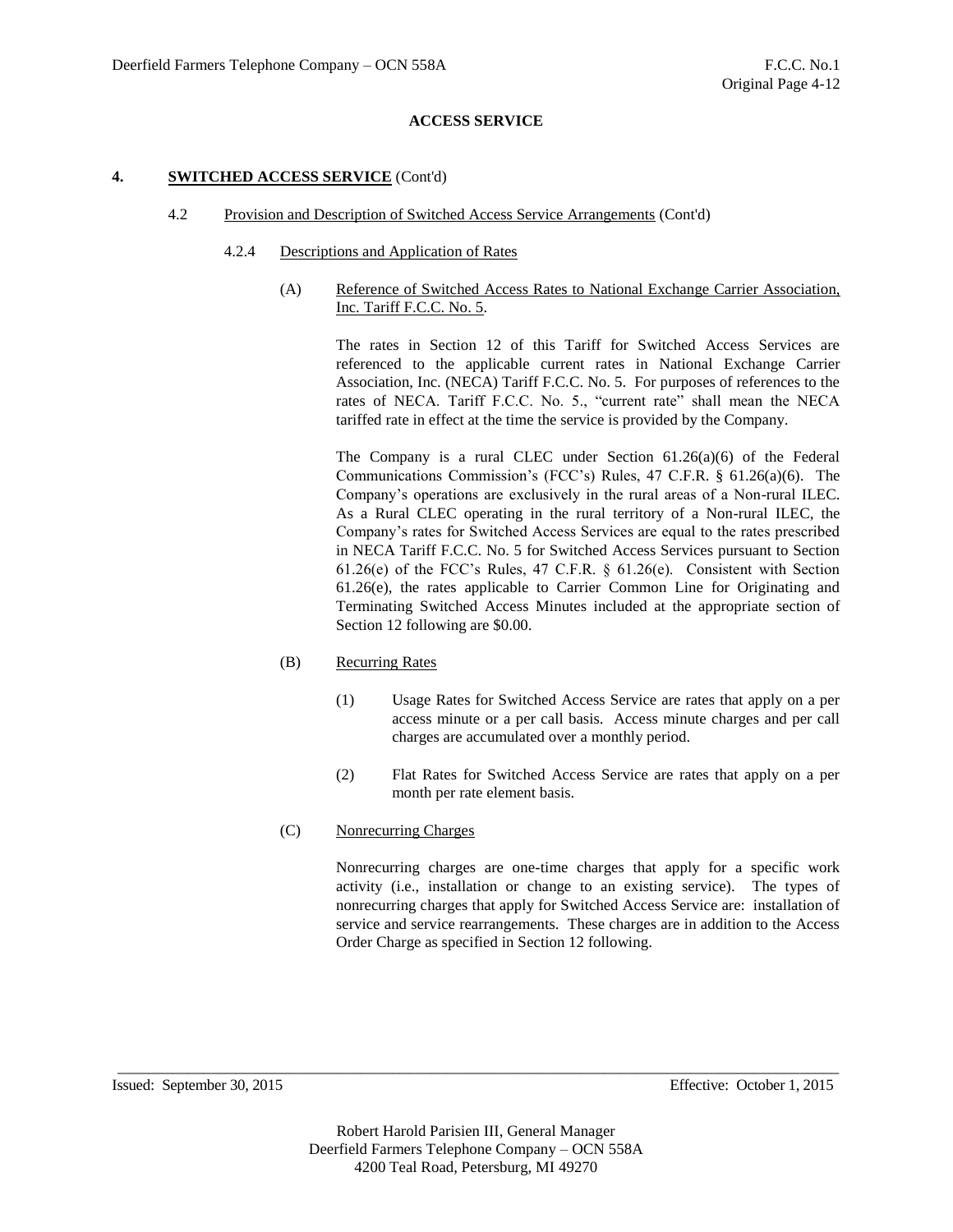## **4. SWITCHED ACCESS SERVICE** (Cont'd)

- 4.2 Provision and Description of Switched Access Service Arrangements (Cont'd)
	- 4.2.4 Descriptions and Application of Rate (Cont'd)
		- (C) Nonrecurring Charges (Cont'd)
			- (1) Installation of Service

A nonrecurring installation charge, as set forth in Section 12 following, will be applied at the service wire center for each Entrance Facility installed.

(2) Service Rearrangements

All changes to existing services other than changes involving administrative will be treated as a discontinuance of the existing service and an installation of a new service. The nonrecurring charge described in (1) preceding will apply for this work activity.

For conversion of FGD trunks from multifrequency address signaling to SS7 signaling or from SS7 signaling to multifrequency address signaling, nonrecurring charges will apply as set forth in Section 12.

#### 4.2.5 Billing Validation Service

The Company shall arrange to have its billing validation data stored in one of the existing Line Information Databases (LIDBs). It will be the responsibility of the Customer to identify this database through established industry procedures and to query the billing validation data in the LIDB. Based on the received query information, the LIDB will respond with an SS7 formatted confirmation of validity or denial for the requested billing option. Access in LIDB provides Customer with potential toll fraud detection.

The LIDB will contain a record for every working line number and Billed Number Group served by the Company.

The Company will update the LIDB information on a daily basis.

LIDB service is provided on an on-line, call-by-call basis. Company data accessed from the LIDB shall remain the sole property of the Company and may not be stored or reproduced by the Customer for any reason.

The Company will have procedures in place to deactivate billing validation data in the event that it is being used fraudulently.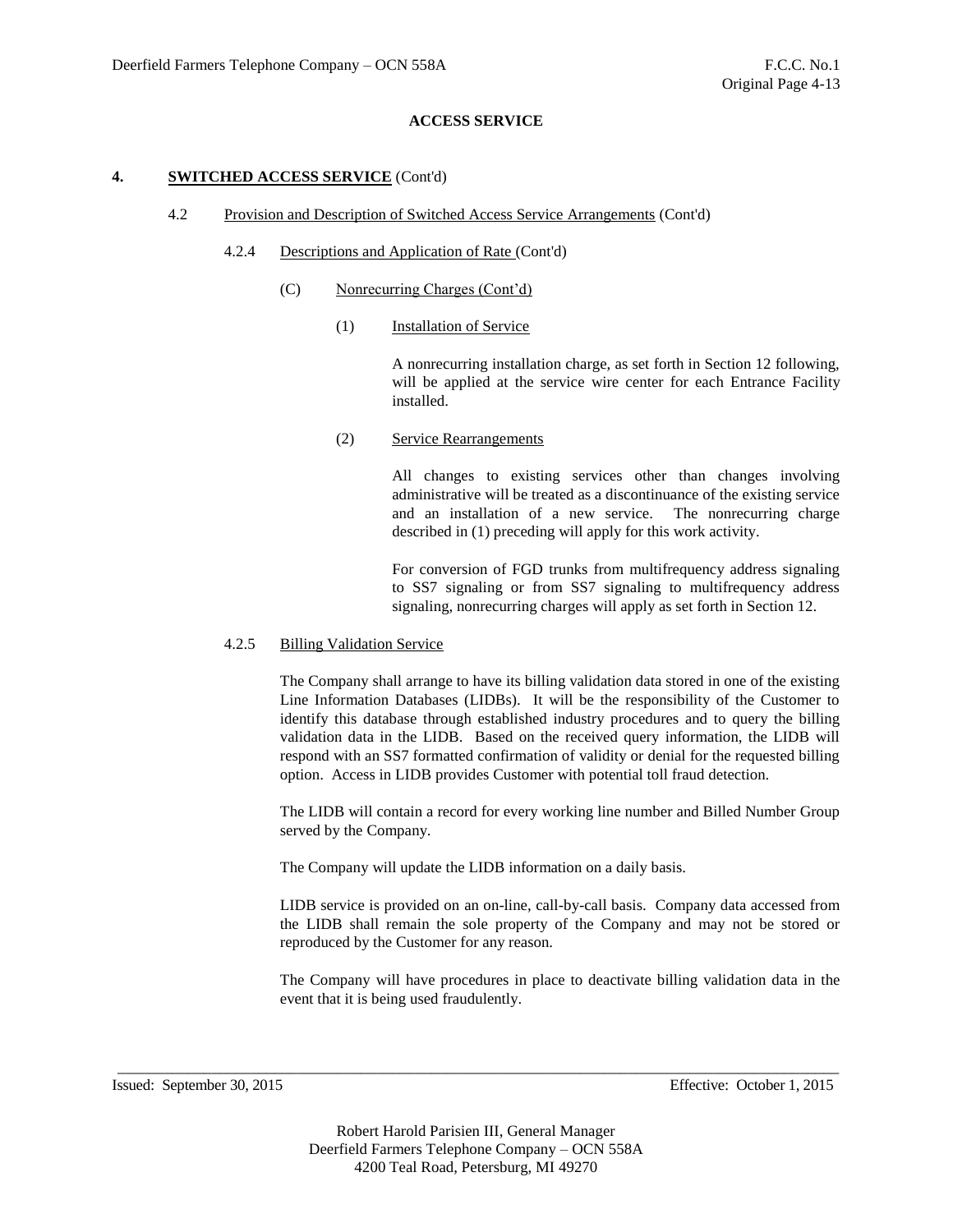## **4. SWITCHED ACCESS SERVICE** (Cont'd)

#### 4.2 Provision and Description of Switched Access Service Arrangements (Cont'd)

## 4.2.6 Acceptance Testing

At no additional charge, the Company will, at the Customer's request, cooperatively test, at the time of the installation, the following parameters: loss, C-notched noise, Cmessage noise, 3-tone slope, d.c. continuity and operational signaling.

## 4.2.7 Ordering Options and Conditions

Access Service is ordered under the Access Order provisions set forth in Sections 3.1 and 3.2 above.

## 4.3 Obligations of the Company

In addition to the obligations of the Company set forth in other sections of this tariff, the Company has certain other obligations concerning the provision of Switched Access service. These obligations are as follows:

## 4.3.1 Network Management

The Company will administer its network to ensure the provision of acceptable service levels to all telecommunications users of the Company's network Services. Generally, service levels are considered acceptable only when both end users and Customers are able to establish connections with little or no delay encountered within the Company network. The Company reserves the right to apply protective controls, (i.e., those actions, such as call gapping, which selectively cancel the completion of traffic), over any traffic carried over its network, including that associated with a Customer's Switched Access Service. Generally such protective measures would only be taken as a result of occurrences such as failure or overload of Company or Customer facilities, natural disasters, mass calling or national security demands. The Customer will notify the Company of anticipated peaked services as stated below. Based on the information provided, the Company will work cooperatively with the Customer to determine the appropriate level of control. In the event that the protective controls applied by the Company result in the complete loss of service by the Customer, the Customer will be granted a credit allowance for service interruption as set forth in Section 2.6 above.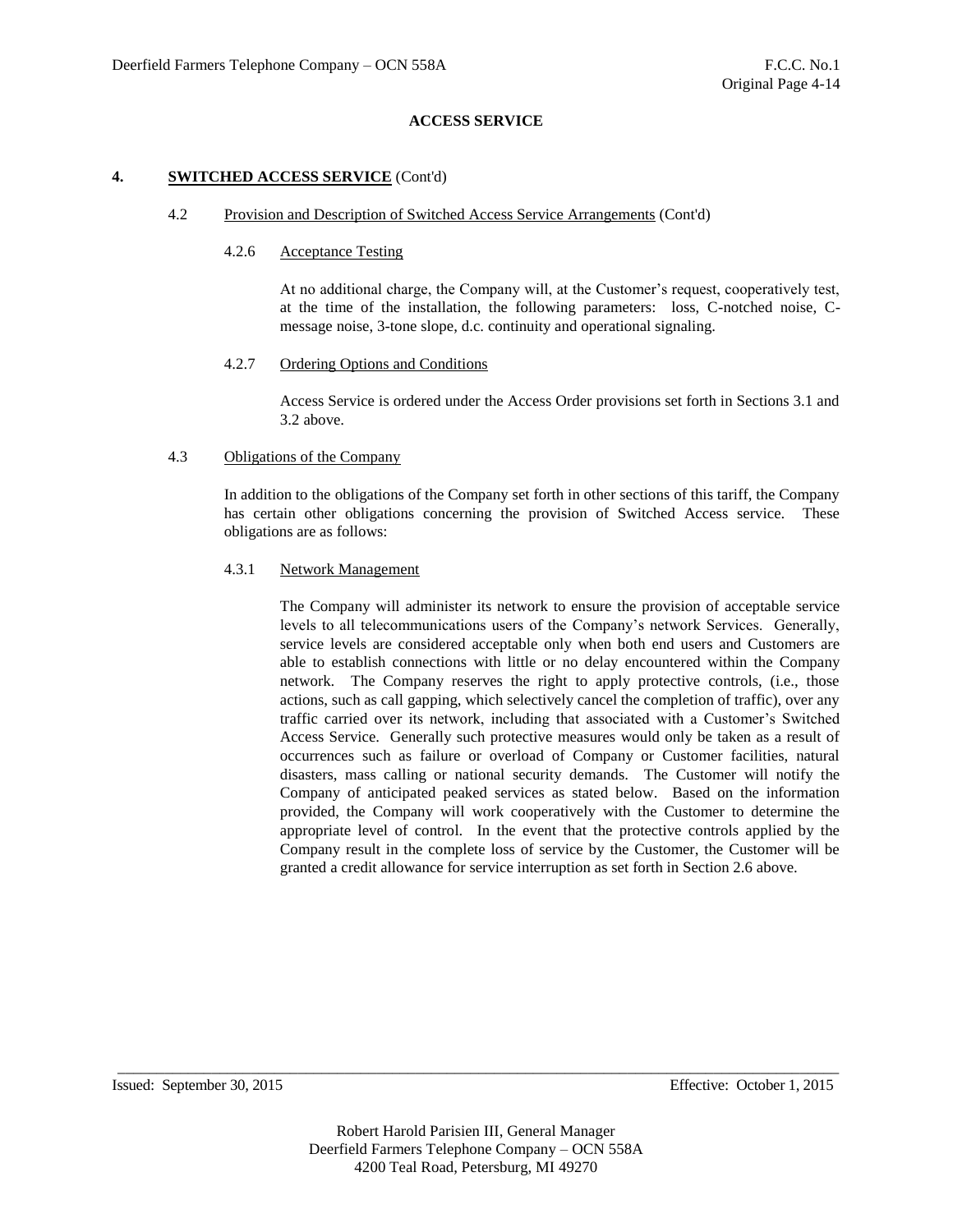## **4. SWITCHED ACCESS SERVICE** (Cont'd)

- 4.3 Obligations of the Company (Cont'd)
	- 4.3.1 Network Management (Cont'd)

When a Customer uses the Company's facilities to offer services for which a substantial call volume or peaked service is expected during a short period of time, the Customer must notify the Company at least 24 hours in advance of each peak period. For events scheduled during weekends or holidays, the Company must be notified no later than 5:00 p.m. local time the prior business day. Notification should include the nature, time, duration, and frequency of the event, an estimated call volume, and the NPA NXX and line number(s) to be used. On the basis of the information provided, the Company may invoke network management controls if required to reduce the probability of excessive network congestion. The Company will work cooperatively with the Customer to determine the appropriate level of such control. Failure to provide prescribed notification may result in Customer caused network congestion, which could result in discontinuance of service under Section 2.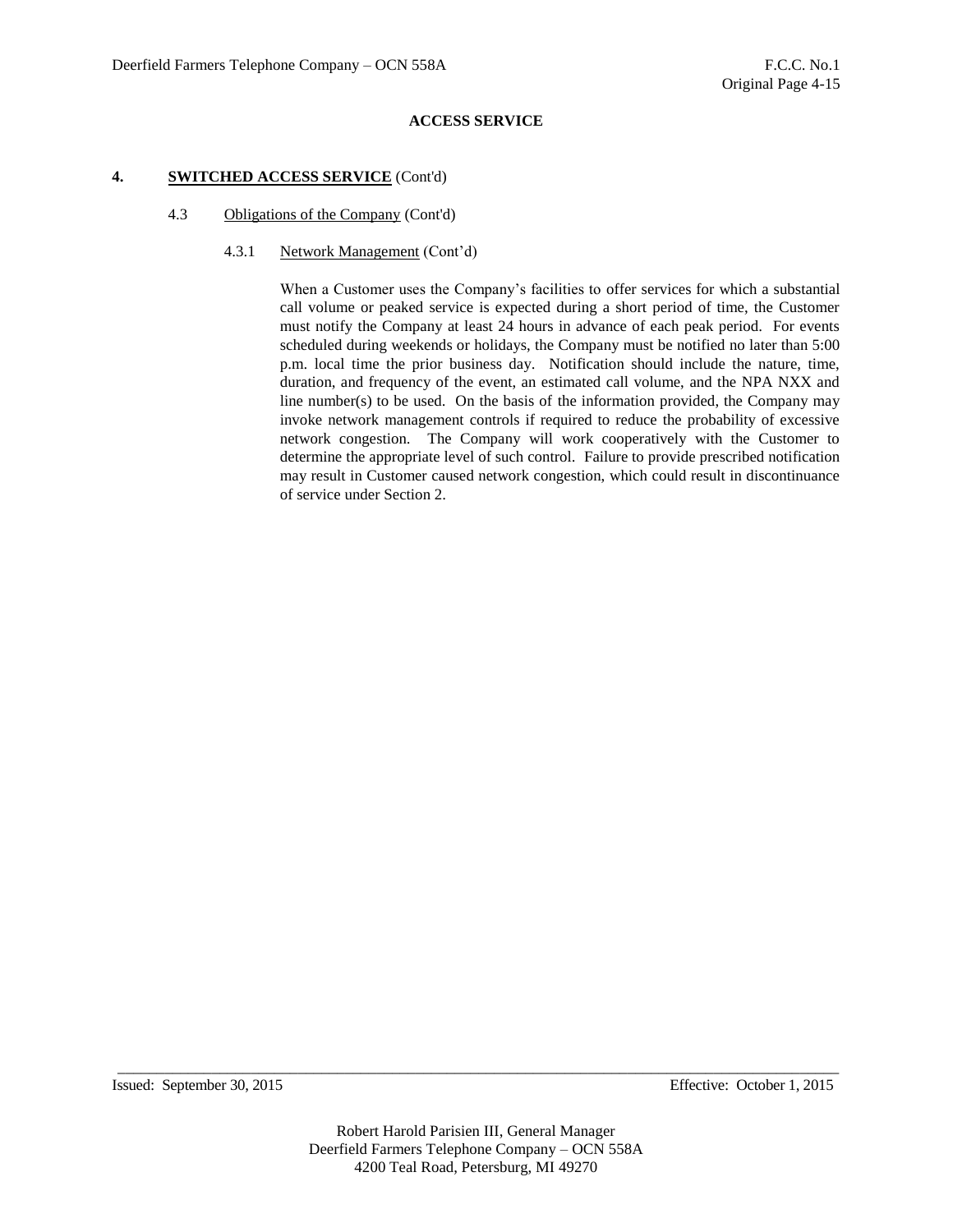#### **4. SWITCHED ACCESS SERVICE** (Cont'd)

#### 4.4 Obligations of the Customer

In addition to the obligations of the customer set forth in Section 2 preceding, the customer has certain specific obligations pertaining to the use of Switched Access Service. These obligations are as follows:

#### 4.4.1 Report Requirements

Customers are responsible for providing the following reports to the Telephone Company, when applicable.

(A) Jurisdictional Reports

When a customer orders Switched Access Service for both interstate and intrastate use, the customer is responsible for providing reports as set forth in 2.3.3 preceding. Charges will be apportioned in accordance with those reports.

## 4.4.2 Call Signaling

Depending on the signaling system used by the customer in its network, the customer's facilities shall transmit the following call signaling information to the Company on traffic the customer's end users originate which is handed off for termination on the Company's network.

#### (A) Signaling System 7 (SS7) Signaling

When the customer uses SS7 signaling, it will transmit the Calling Party Number (CPN) or, if different from the CPN, the Charge Number (CN) information in the SS7 signaling stream.

## (B) Multi-Frequency (MF) Signaling

When the customer uses MF signaling, it will transmit the number of the calling party or, if different from the number of the calling party, the Charge Number (CN) information in the MF Automatic Number Identification (ANI) field.

#### (C) Internet Protocol (IP) Signaling

When the customer uses IP signaling, it will transmit the telephone number of the calling party or, if different from the telephone number, the billing number of the calling party.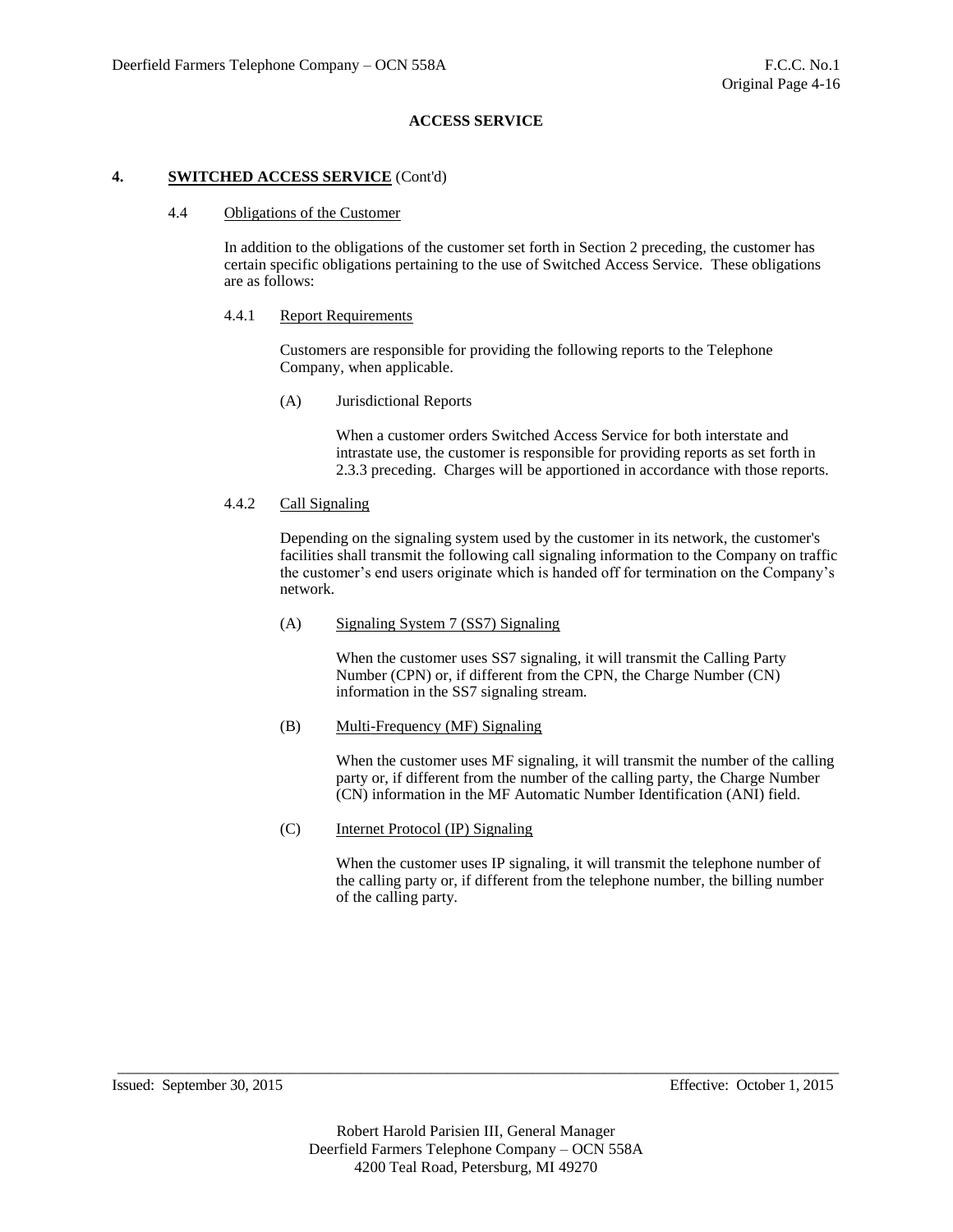#### 4.5 Switched Access Optional Features

Following are descriptions of the various optional features that are available in lieu of, or in addition to, the standard features provided with the Feature Groups for Switched Access Service.

## 4.5.1 Nonchargeable Optional Features

## (A) Signaling System Seven (SS7)

This option provides out-of-band transmission of SS7 protocol signaling information between the Local Switching center switching system and the Customer's designated premises. Prior to installation of any SS7 circuits, the Customer must agree to participate in SS7 certification testing. The Company will provide a testing plan to the Customer, and reserves the right to deny SS7 connectivity if the Customer's circuits do not meet the testing requirements.

# (B) Supervisory Signaling

Where the transmission parameters permit, and where signaling conversion is required by the Customer to meet its signaling capability, the Customer may order an optional supervisory signaling arrangement in the form of Multifrequency (MF) Signaling for each transmission path.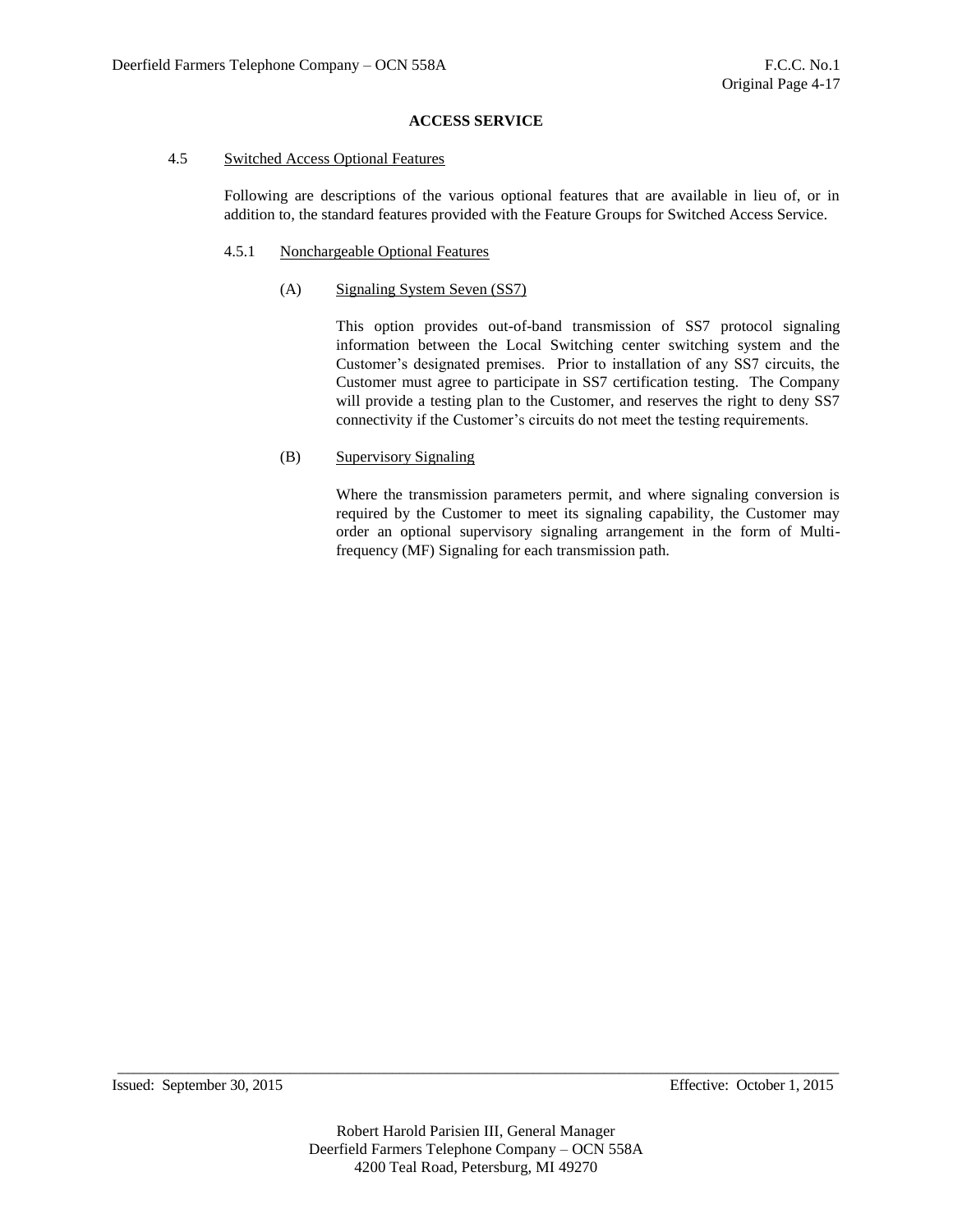#### **4. SWITCHED ACCESS SERVICE** (Cont'd)

- 4.5 Switched Access Optional Features (Cont'd)
	- 4.5.2 Feature Group D Optional Features
		- (A) Common Switching Optional Features
			- (1) Alternate Traffic Routing: This option provides the capability of directing originating traffic from a Local Switching Center to a direct access Trunk group, with additional traffic overflowing to the access Tandem Trunk group and then to a Customer designated premises. Multiple Customer premises Alternate Routing is also available where originating traffic from a Local Switching Center is directed via a Trunk group to a Customer designated premises until that group is fully loaded, and then additional originating traffic from the same Local Switching center or access tandem is delivered via a different Trunk group to a second Customer designated Premise. The Customer shall specify the last Trunk CCS desired for the high use group.
			- (2) Automatic Number Identification (ANI): This option provides the automatic in-band transmission signaling of a seven or ten digit number and information digits to the Customer's premises for calls originating in the LATA for the identification of the calling station. The ANI feature is a Local Switching center software function which is associated on a call-by-call basis with: 1) all individual transmission paths in a trunk group routed directly between a Local Switching Center and a Customer's premises; or where technically feasible, 2) all individual transmission paths in a Trunk group between and Local Switching Center and an Access Tandem, and a Trunk group between and Access Tandem and a Customer's premises.

The ten-digit ANI telephone number consists of the Numbering Plan Area (NPA) plus the seven-digit ANI telephone number. The ten-digit ANI telephone number will be transmitted on all calls except those identified as multi-party line or ANI failure in which case only the NPA will be transmitted.

Issued: September 30, 2015 Effective: October 1, 2015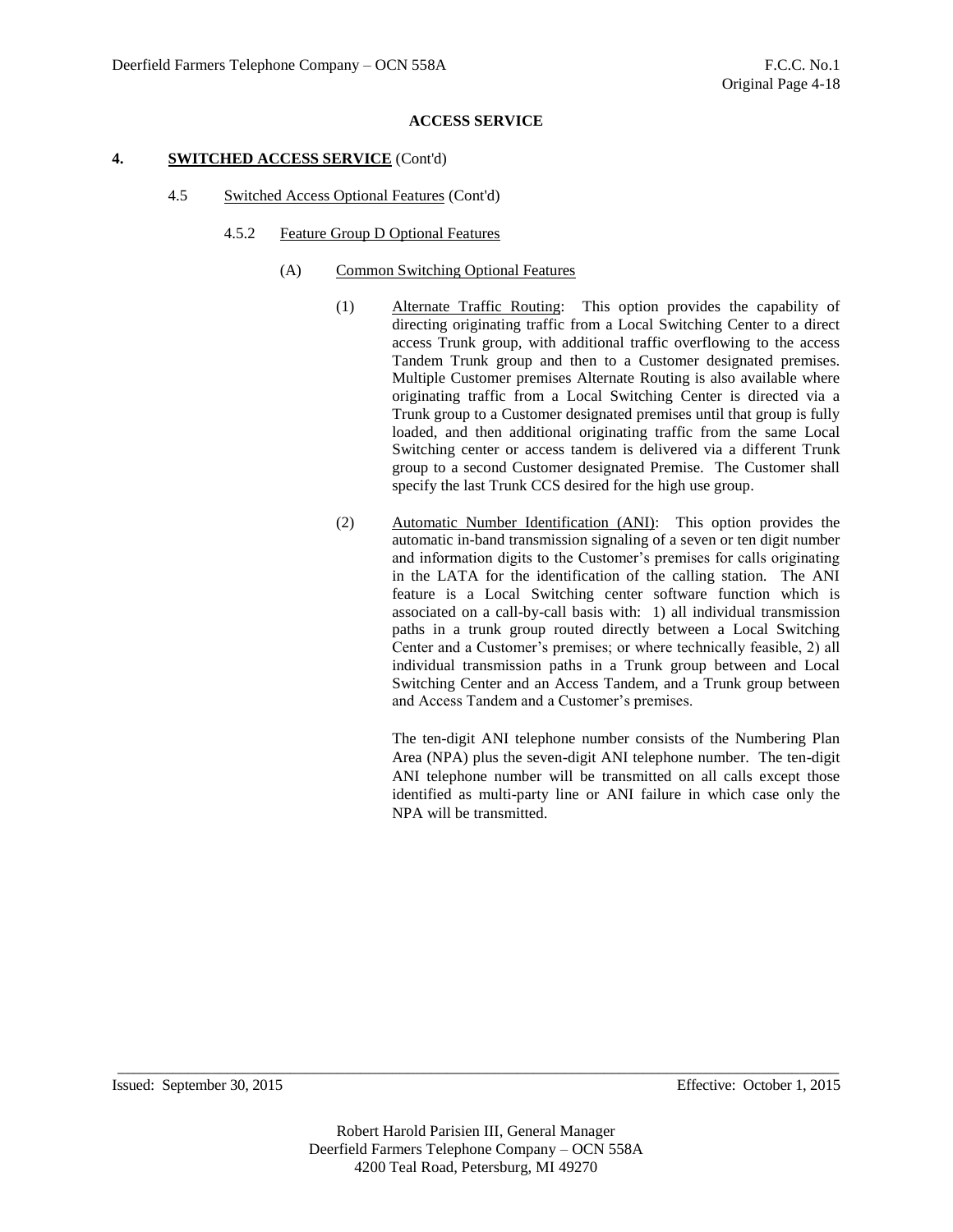#### **4. SWITCHED ACCESS SERVICE** (Cont'd)

- 4.5 Switched Access Optional Features (Cont'd)
	- 4.5.2 Feature Group D Optional Features (Cont'd)
		- (A) Common Switching Optional Features (Cont'd)
			- (3) Cut-Through: This option allows end users of the Customer to reach the Customer's premises by using the end of dialing digit (#) at the end of the dialing sequence. The Company will not record any other dialed digits for these calls.
			- (4) Service Class Routing: This option provides the capability of directing originating traffic from a Local Switching Center to a Trunk group to a Customer designated premises, based on the line class of service and service prefix indicator. A domestic Interexchange Carrier may not order more than four different routes per Local Switching Center or Access Tandem. An international Interexchange Carrier may order up to four additional routes.
			- (5) Feature Group D with 950 Access (Feature Group B): This option, if made available by the Company, provides for the routing of originating calls, dialed using a 950-10XX or 950-1XXX Access Code, to the FGD Customer using FGD signaling protocols and technical specification. The Customer is responsible for distinguishing between standard FGD calls and 950-dialed calls delivered over the same trunks.
			- (6) Basic Initial Address Message Delivery: This option permits the following optional SS7 signaling call setup parameters: User Service Information, Called Party Number, calling Party Number, Charge Number, Originating Line Information, Transit Network Selection, Carrier Selection, Service Code and Access Transport.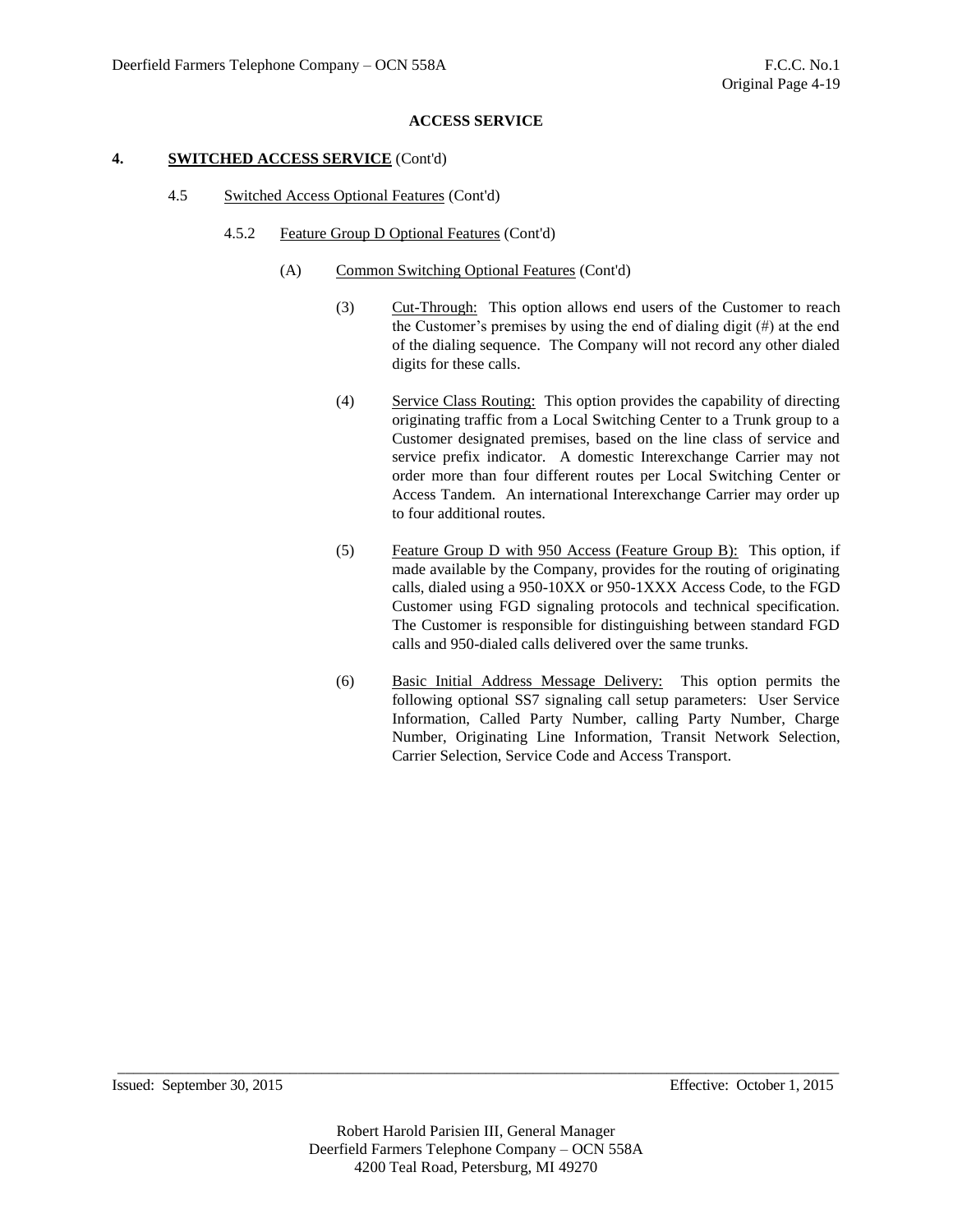#### **4. SWITCHED ACCESS SERVICE** (Cont'd)

- 4.5 Switched Access Optional Features (Cont'd)
	- 4.5.2 Feature Group D Optional Features (Cont'd)
		- (A) Common Switching Optional Features (Cont'd)
			- (7) Called Directory Number Delivery: This option provides the Customer with the telephone number to which the call was directed. The seven or ten digit number is provided as part of the in-band transmission with MF signaling. The Called Directory Number Delivery feature is associated on a call-by-call basis with all individual transmission paths in a Trunk group routed from an Access Tandem or the originating Local Switching Center. This option is available except when FGD is provided with 950 access (Feature Group B) or Cut-Through features.
			- (8) Flexible Automatic Number Identification Delivery: This feature is a network enhancement to ANI. The feature is available on inbound signaling or in the Originating Line Information Parameter in the Basic Initial Address Message Delivery optional feature for SS7 signaling. Flexible ANI will provide additional values for Information Indicator (II) digits that are associated with various classes of service not associated with the standard ANI digits. This feature may only be used in conjunction with ANI. The following Information Indicator codes are available: Confinement/Detention Facilities; Outward Wide Area Telecommunications Service; Cellular Service; Private Pay Station; and, Access for Private Virtual Networks.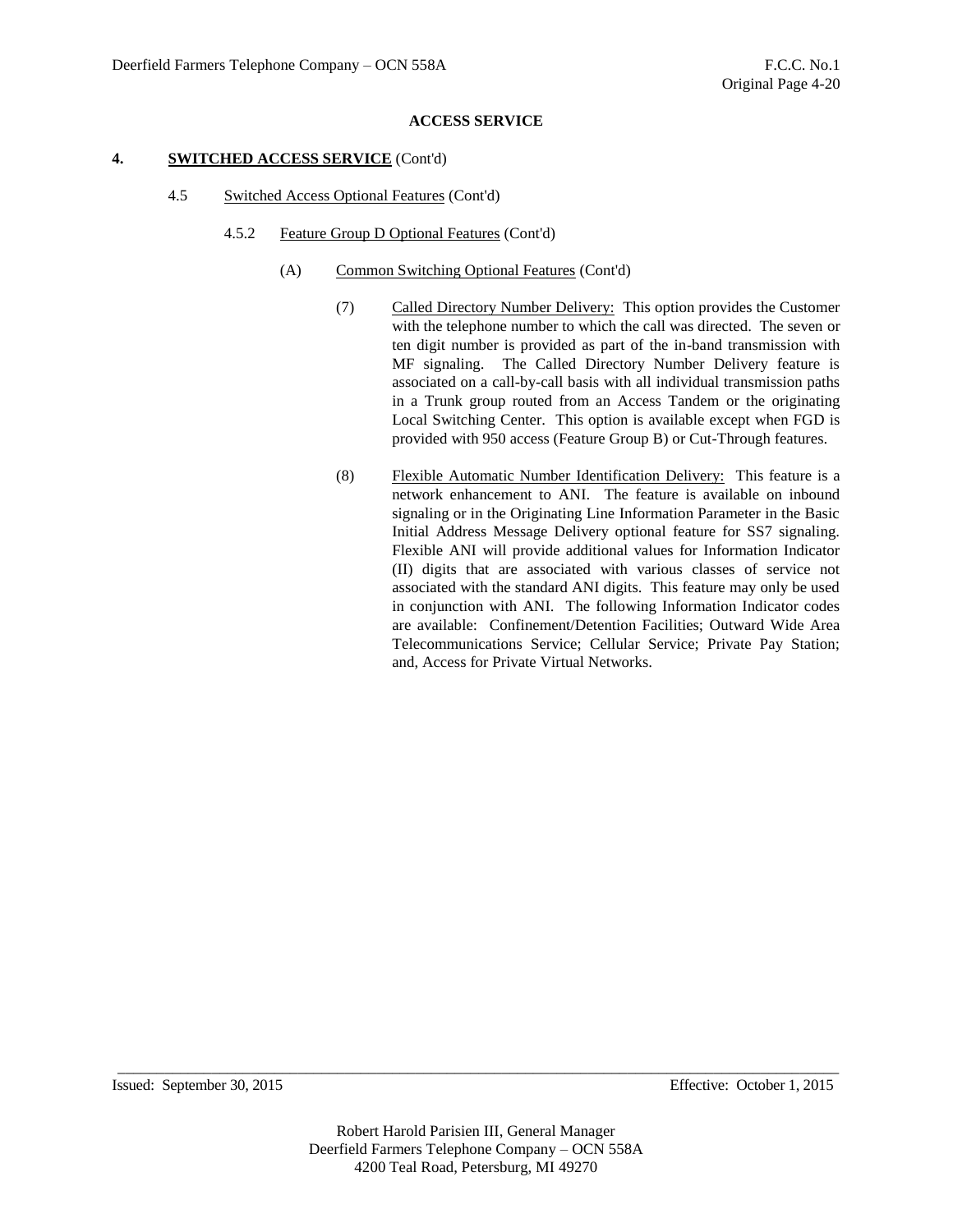## **5. END USER ACCESS SERVICE, FEDERAL UNIVERSAL SERVICE CHARGE AND ISDN LINE PORTS**

### 5.1 End User Common Line

The Company will provide End User Access Service (End User Access) to end users who obtain local exchange service from the Company under its general and/or local exchange tariffs. End User Access provides for the use of an End User Common Line (EUCL).

## 5.1.1 Limitations

## (A) Exclusions

Telephone number detail billing, directory listings and intercept arrangements are not included with End User Access.

5.1.2 Undertaking of the Company

The Company will provide End User Access at rates and charges as set forth in the appropriate section of Section 12 of this Tariff as follows:

- Use of an EUCL for interstate Access Services provided under this tariff. Such use will be provided when the end user obtains local exchange service.
- The Company will be responsible for contacts and arrangements with customers for the billing of End User Access charges.

## 5.1.3 Payment Arrangements and Credit Allowances

(A) Minimum Period

The minimum period for which EUCL End User Access is provided to an end user and for which charges are applicable is the same as that in the general and/or local exchange tariffs for the associated local exchange service.

(B) Cancellation of Orders

End User Access is cancelled when the order for the associated local telephone exchange service is cancelled. No cancellation charges apply.

(C) Changes to Orders

When changes are made to orders for the local exchange service associated with End User Access, any necessary changes will be made for End User Access. No charges will apply.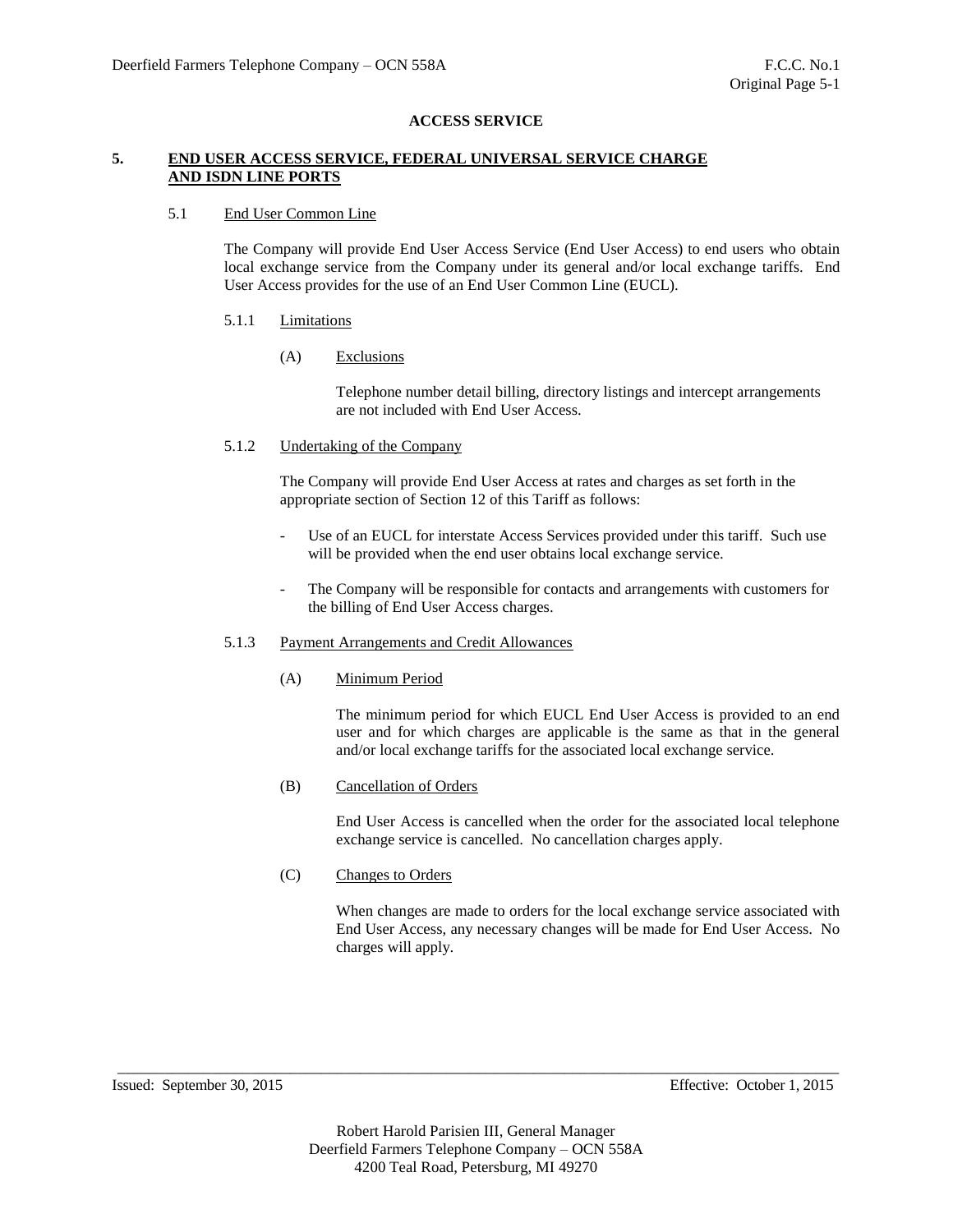## **5. END USER ACCESS SERVICE, FEDERAL UNIVERSAL SERVICE CHARGE AND ISDN LINE PORTS** (Cont'd)

### 5.1 End User Common Line (Cont'd)

- 5.1.3 Payment Arrangements and Credit Allowances (Cont'd)
	- (D) Allowance for Interruptions

When there is an interruption to an EUCL, requested End User Access credit allowances for interruptions will be provided as set forth for credit allowance for interruptions in Section 2.6.1 above.

(E) Temporary Suspension of Service

When an end user temporarily suspends its local exchange service which is associated with EUCL, one-half of the EUCL per month charge will be temporarily suspended for the time period the local exchange service is suspended.

## 5.1.4 Rate Regulations

When the end user's local service is provided by the Company, the end user will be charged the End User Common Line (EUCL) charge.

(A) Residence Service

Residence EUCL rates, as set forth in the appropriate section of Section 12 following , apply to common lines that are subject to residential rates under the Company's General or Local tariff.

End user residence EUCL rates are applied as primary or nonprimary.

The primary residence rate is assessed to the residential subscriber line which is any or all of the following:

- (1) the only line provided at that service address; or,
- (2) the first line installed at that location. Any additional residence exchange lines at the same service location, regardless of the named subscriber, will be assessed the nonprimary rate; or
- (3) the line designated as the primary line by the billed party or parties when multiple exchange lines are ordered at the same time for the same service location.

In most cases only one line at a service location can be classified primary, all others are considered to be nonprimary.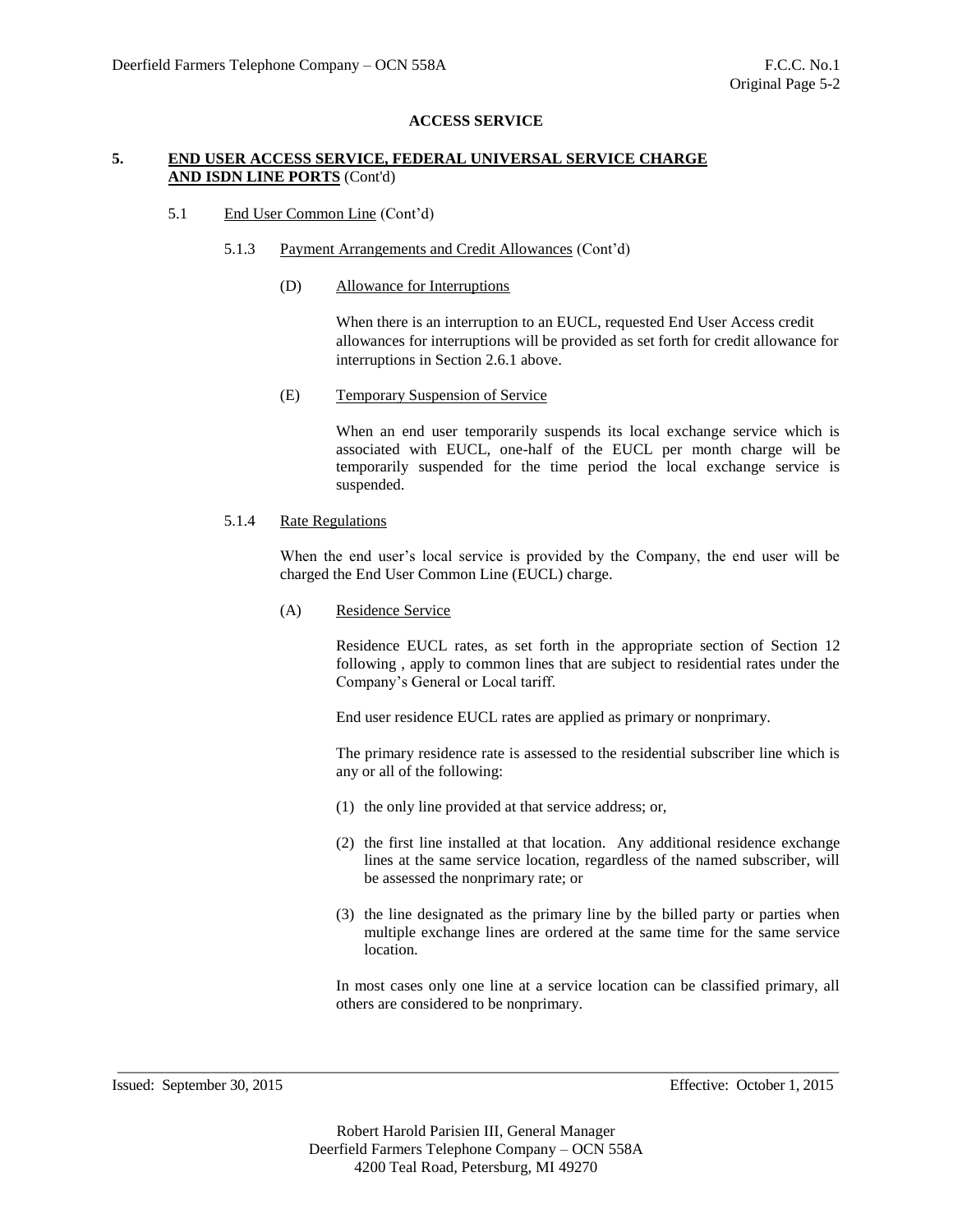## **5. END USER ACCESS SERVICE, FEDERAL UNIVERSAL SERVICE CHARGE AND ISDN LINE PORTS** (Cont'd)

## 5.1 End User Common Line (Cont'd)

- 5.1.4 Rate Regulations (Cont'd)
	- (B) Business Service

Business Single Line EUCL rates, as set forth in the appropriate section of Section 12 following, apply to common lines that are not subject to residential rates under the Company's General of Local tariff when only one such line is obtained by the same customer from the Company.

Business Multiline EUCL rates, as set forth in the appropriate section of Section 12 following, apply to common lines, that are not subject to residential rates under Company General or Local tariffs when more than one such line is obtained by the same customer from the Company and to all pay telephone common lines. Central Office located Centrex and Centrex-type services are rated as set forth in the appropriate section of Section 12 following for Business Multiline.

(C) Central Office Located Centrex Dormitory (Residential) Service

Central Office located Centrex Dormitory (Residential) Service is a service to a college, university or school that serves the students or faculty dormitory (residential) quarters. Residence rates, as set forth in the appropriate section of Section 12 following, apply to common lines used to provide Centrex Dormitory Service

(D) Remote Call Forwarding

For service provided as Remote Call Forwarding, residential or business, under the Company's General or Local exchange service tariff, EUCL charges do not apply.

(E) Pay Telephone Common Lines

Pay Telephone common lines and related facilities are rated as Business Multiline with respect to the EUCL charge as set forth in the appropriate section of Section 12 following.

(F) Integrated Services Digital Network-Primary Rate Interface (ISDN PRI)

For Integrated Services Digital Network-Primary Rate Interface (ISDN PRI) the ISDN PRI EUCL charge as set forth in the appropriate section of Section 12 will apply per ISDN PRI service arrangement.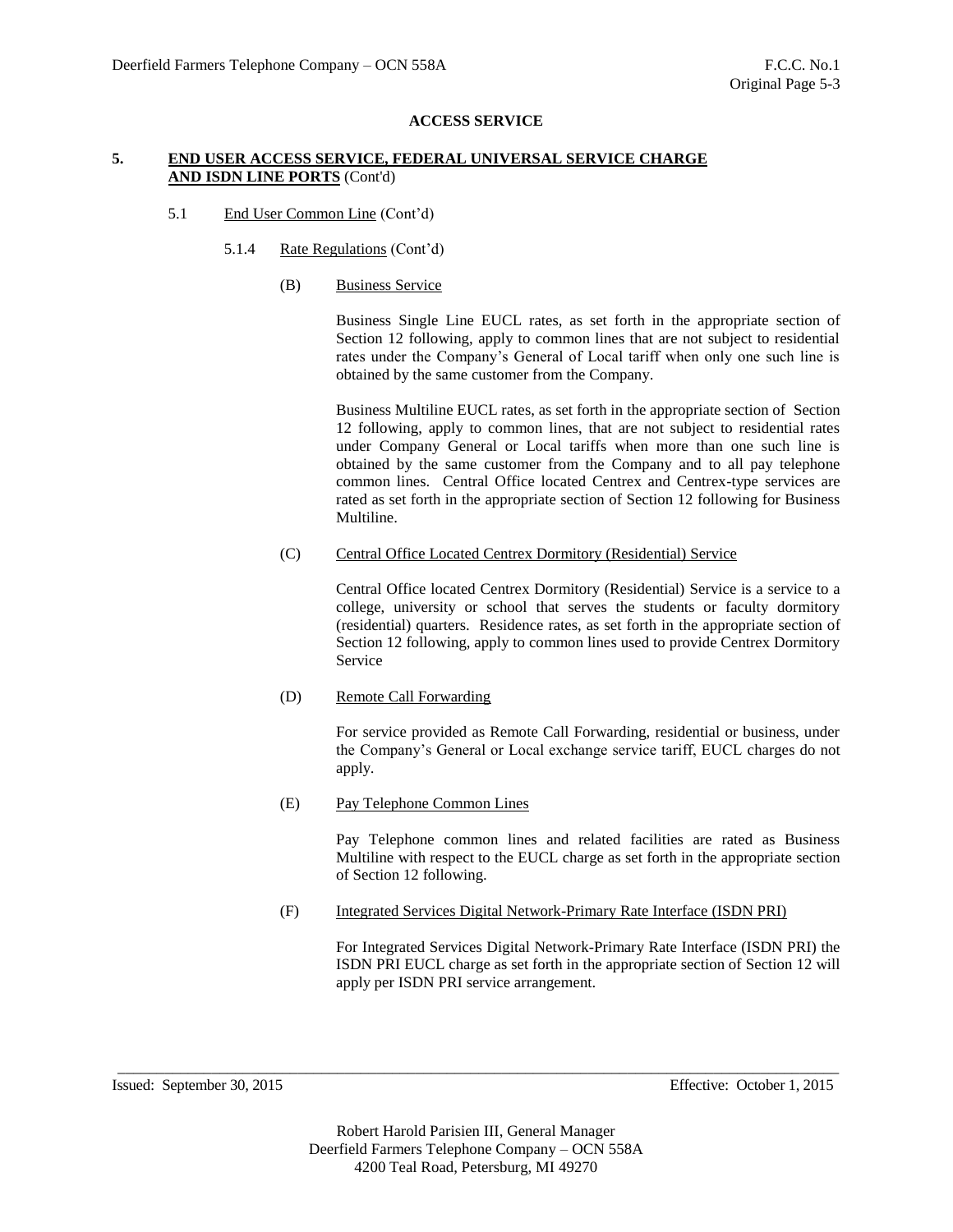## **5. END USER ACCESS SERVICE, FEDERAL UNIVERSAL SERVICE CHARGE AND ISDN LINE PORTS (**Cont'd)

- 5.1 End User Common Line (Cont'd)
	- 5.1.4 Rate Regulations (Cont'd)
		- (G) Integrated Services Digital Network-Basic Rate Interface (ISDN BRI)

For Integrated Services Digital Network-Basic Rate Interface (ISDN BRI) the ISDN BRI EUCL rates in the appropriate section of Section 12 will apply per ISDN BRI service arrangement.

(H) Reference of End User Common Line (EUCL) Rates to NECA Tariff F.C.C. No. 5

The rates in the appropriate section of Section 12 of this tariff for End User Common Line (EUCL) will apply.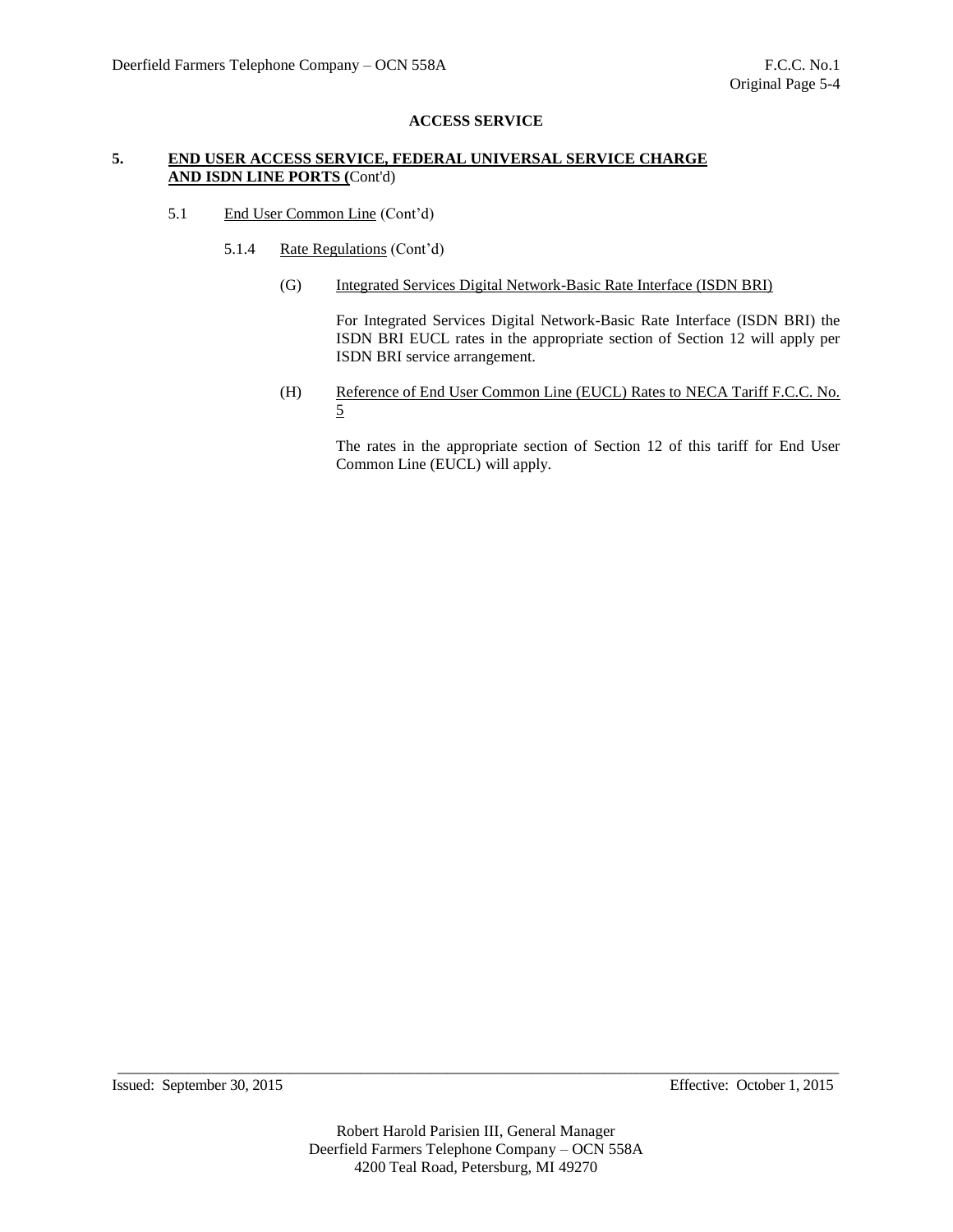## **5. END USER ACCESS SERVICE, FEDERAL UNIVERSAL SERVICE CHARGE AND ISDN LINE PORTS (**Cont'd)

### 5.2 Federal Universal Service Charge

## 5.2.1 General

The Federal Universal Service Charge (FUSC) recovers the Company's contribution to various federal universal service funds. The Company will apply the FUSC through flatrated, monthly line charges assessed to end users that are billed End User Common Line charges and through a surcharge on monthly billed charges to end users that order interstate special access services.

## 5.2.2 Rate Application

Rates for the FUSC are set forth in Section 12, following.

The monthly per line charges apply to each local exchange service line or trunk ordered from the Company's general or local tariff, as described below.

- The Business Centrex rate applies to each business Centrex CO and Centrex CO-like line.
- The Integrated Services Digital Network Primary Rate Interface (ISDN PRI) rate applies to each ISDN PRI arrangement.
- The Basic rate applies to each ISDN Basic Rate Interface (BRI) arrangement.
- The Basic rate applies per line or trunk to all other local exchange services classified as business or residential service, including Dormitory/Residence Centrex services.

The FUSC Special Access Services Revenue Surcharge will be determined by multiplying the surcharge factor shown in the appropriate section of Section 12 following by the end user's monthly interstate special access services charges at the billing account level.

5.2.3 Reference of Federal Universal Service Charges for End User Common Line and ISDN Ports to the NECA Tariff F.C.C. No. 5

The rates in the appropriate section of Section 12 of this tariff for the Federal Universal Service Charge (FUSC) charges are referenced to the applicable current Universal Service Fund Charge rates in whose territory the Company is providing service to the end user customer.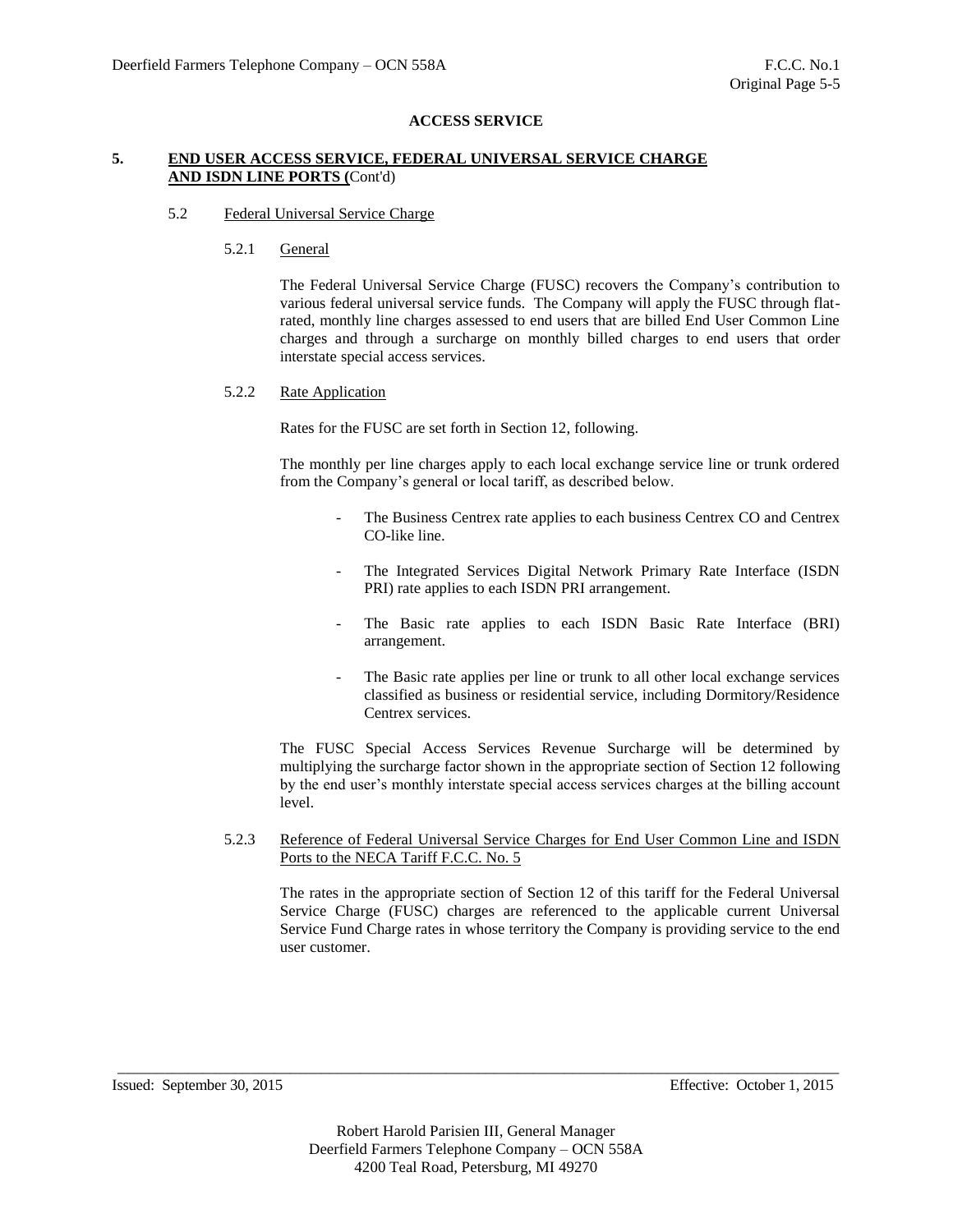### **5. END USER ACCESS SERVICE AND FEDERAL UNIVERSAL SERVICE CHARGE (**Cont'd)

## 5.3 ISDN Line Ports

## 5.3.1 General

When an end user is provided Integrated Services Digital Network (ISDN) Basic Rate Interface (BRI) and/or ISDN Primary Rate Interface (PRI) local exchange service by the Company under the general or local exchange tariff or under contract, ISDN Line Port rates apply. ISDN Line Port rates recover the costs of ISDN line ports to the extent these costs exceed the cost of a line port used for basic, analog service.

When an end user temporarily suspends its local exchange service that is associated with ISDN BRI and/or ISDN PRI, one-half of the ISDN Line Port rate per month will be temporarily suspended for the time period the local exchange service is suspended.

## 5.3.2 Rate Application

Rates for ISDN Line Ports are set forth in the appropriate section of Section 12, following.

The monthly rate applies to each ISDN service arrangement ordered from the Company's general or local exchange tariff, as described below.

- The ISDN BRI Line Port rate applies to each ISDN BRI arrangement.

- The ISDN PRI Line Port rate applies to each ISDN PRI arrangement.

#### 5.3.3 Reference of ISDN Line Port Rates to NECA Tariff F.C.C. No. 5.

The rates are set forth in the appropriate section of Section 12 of this tariff for ISDN Line Ports.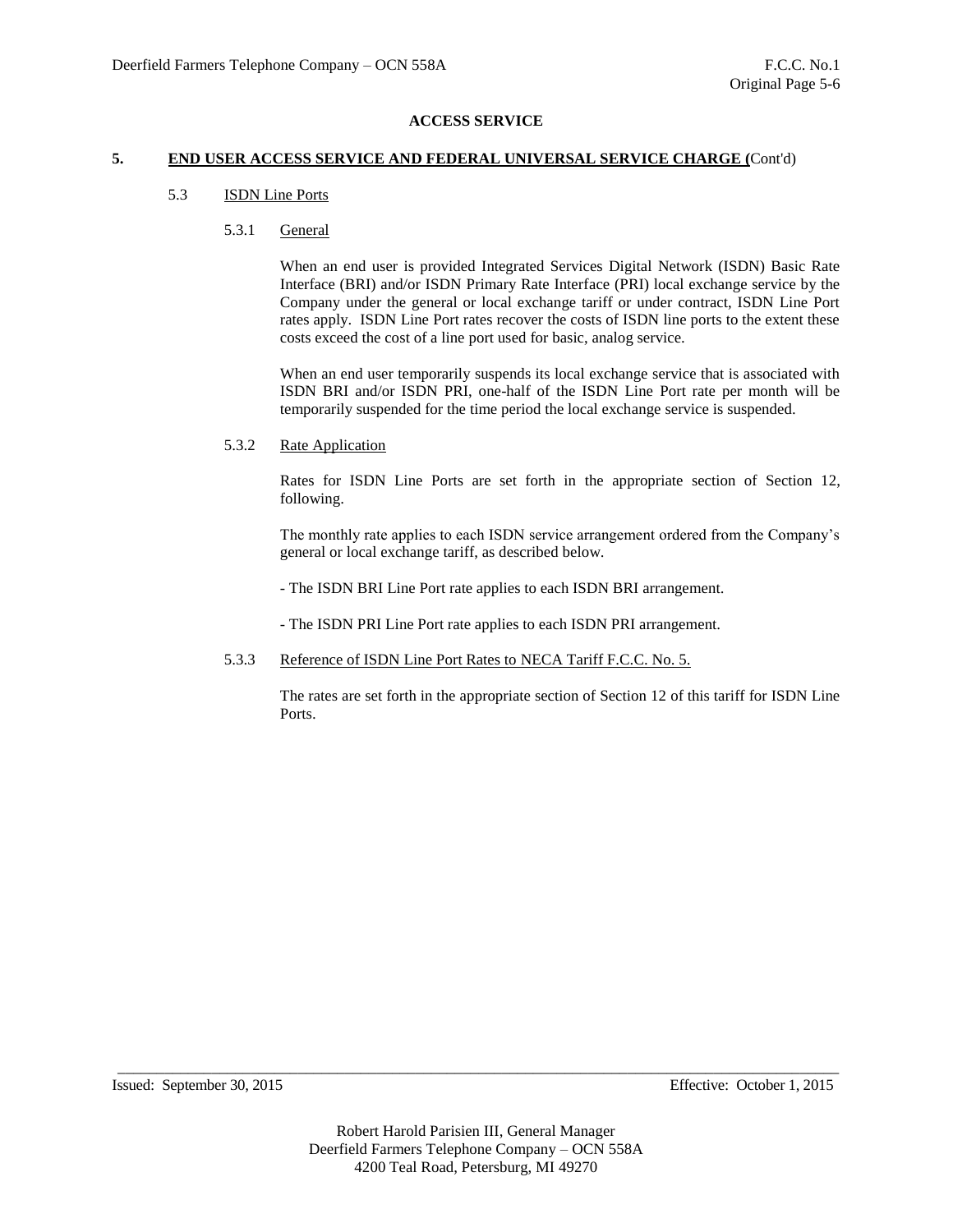### **6. CARRIER COMMON LINE ACCESS SERVICE**

### 6.1 General

The Company will provide Carrier Common Line Access Service (Carrier Common Line Access) to customers in conjunction with Switched Access Service provided in Section 4 of this tariff or the appropriate Switched Access Service section of other Access Service tariffs. Carrier Common Line Access provides for the use of end users' Company provided common lines by customers for access to such end users to furnish interstate communications.

#### 6.2 Limitations

## 6.2.1 Exclusions

Neither a telephone number nor detail billing are provided with Carrier Common Line Access. Additionally, directory listings and intercept arrangements are not included in the rates and charges for Carrier Common Line Access.

## 6.3 Undertaking of the Company

## 6.3.1 Provision of Service

Where the customer is provided Switched Access Service under other sections of this or other Access Service tariffs, the Company will provide the use of Company common lines by a customer for access to end users at rates and charges as set forth in the appropriate section of Section 12 following.

## 6.3.2 Interstate and Intrastate Use

The Switched Access Service provided by the Company includes the Switched Access Service provided for both interstate and intrastate communications. The Carrier Common Line Access rates and charges as set forth in the appropriate section of Section 12 following apply to interstate Switched Access Service access minutes in accordance with the rate regulations as set forth in Section 6.6.3 following (Percent Interstate Use - PIU).

#### 6.4 Obligations of the Customer

## 6.4.1 Switched Access Service Requirement

The Switched Access Service associated with Carrier Common Line Access shall be ordered by the Customer under other sections of this tariff.

#### 6.4.2 Supervision

The Customer facilities at the premises of the ordering customer shall provide the necessary on-hook and off-hook supervision.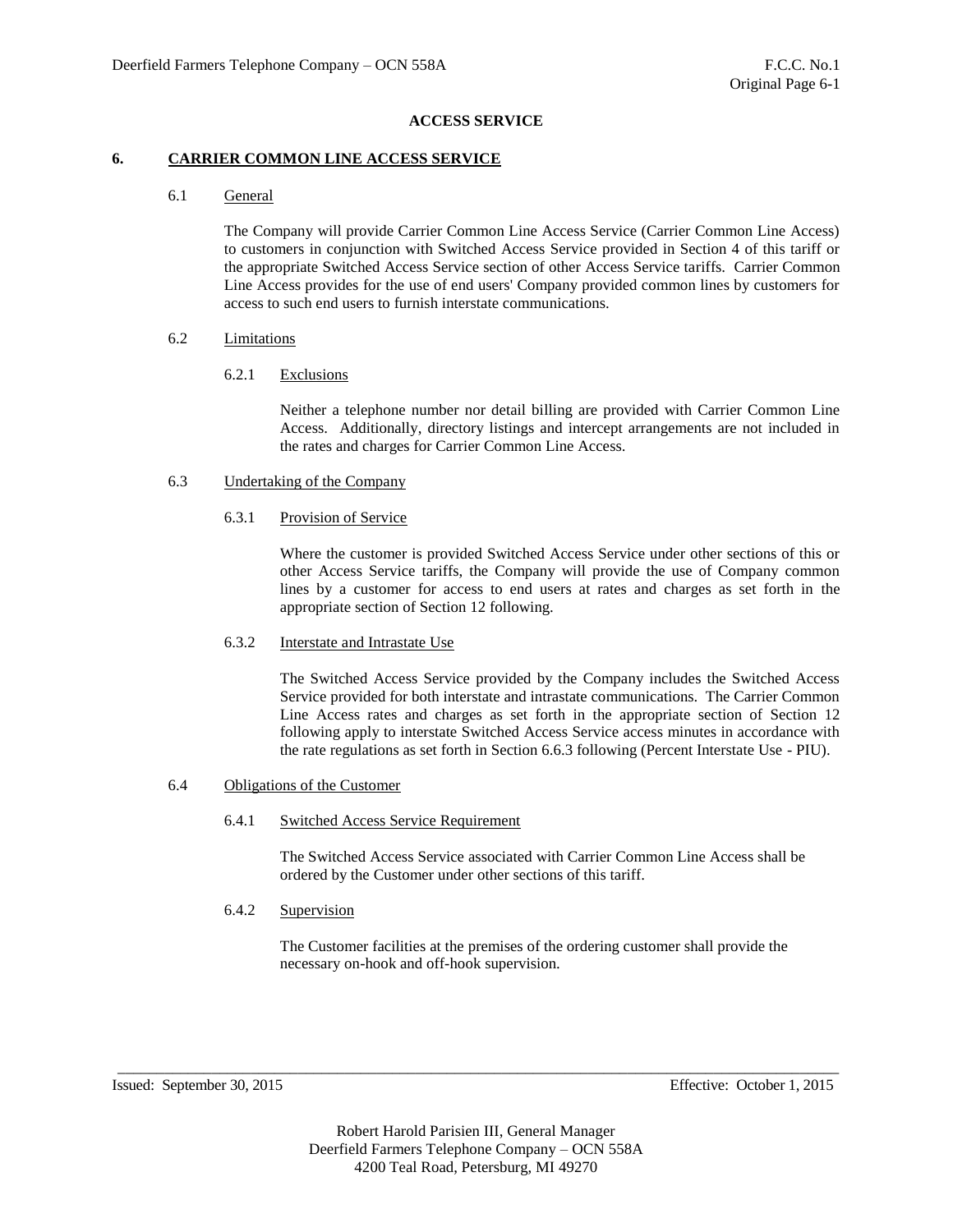### **6. CARRIER COMMON LINE ACCESS SERVICE** (Cont'd)

#### 6.5 Determination of Usage Subject to Carrier Common Line Access Charges

Except as set forth herein, all Switched Access Service provided to the Customer will be subject to Carrier Common Line Access charges.

#### 6.5.1 Determination of Jurisdiction

When the Customer reports interstate and intrastate use of Switched Access Service, the associated Carrier Common Line Access used by the Customer for interstate will be determined as set forth in Section 6.6.3 following (Percent Interstate Use-PIU).

#### 6.6 Rate Regulations

### 6.6.1 Billing of Charges

Carrier Common Line charges will be billed to each Switched Access Service provided under this tariff.

#### 6.6.2 Measuring and Recording of Call Detail

When actual access minutes are used to determine Carrier Common Line charges, they will be accumulated using call detail recorded by Company. The Company measuring and recording equipment will be associated with end office or local tandem switching equipment and will record each originating and terminating access minute where answer supervision is received. The accumulated access minutes will be summed on a line by line basis, by line group or by end office, whichever type of account is used by the Company, for each Customer and then rounded to the nearest minute.

#### 6.6.3 Percent Interstate Use (PIU)

When the Customer reports interstate and intrastate use of Switched Access Service, Carrier Common Line charges will be billed only to interstate Switched Access Service access minutes based on the data reported by the Customer as set forth in Section 2.3.3 above (Jurisdictional Reports), except where the Company is billing according to actuals by jurisdiction. Interstate Switched Access Service access minutes will be used to determine Carrier Common Line Charges.

Issued: September 30, 2015 Effective: October 1, 2015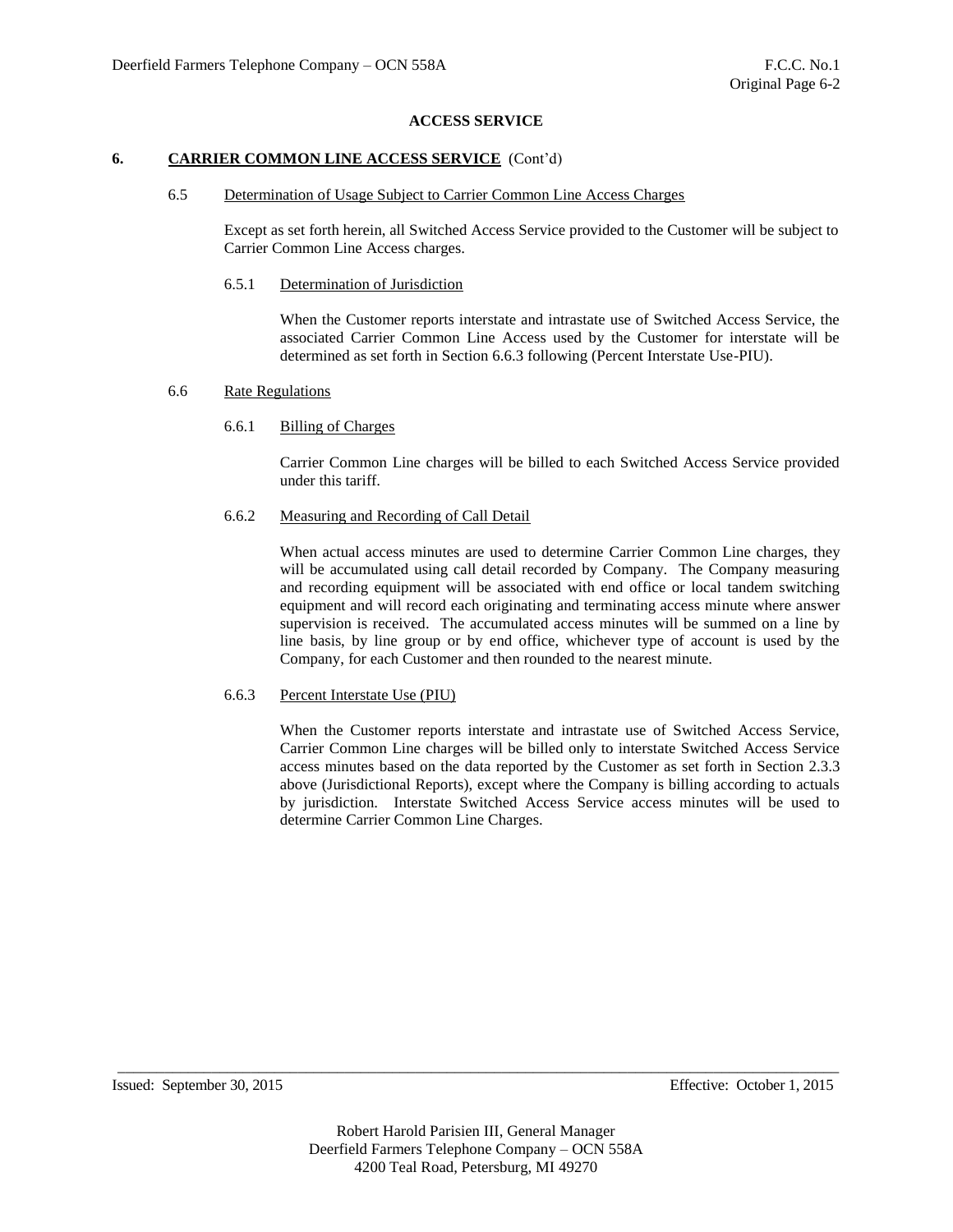## **6. CARRIER COMMON LINE ACCESS SERVICE (**Cont'd)

# 6.7 Primary Interexchange Carrier Charge (PICC)

6.7.1 General

The Primary Interexchange Carrier Charge (PICC) rate category establishes the charges related to Company provided common lines for access to end users. The PICC only applies where the end user is a Multiline Business Subscriber. The PICC is assessed to the presubscribed interexchange carrier for each Multiline Business Subscriber line presubscribed to the interexchange carrier. For purposes of application of the PICC, Multiline Business Subscriber lines include ISDN and Centrex Service lines. If the Multiline Business Subscriber chooses not to presubscribe to an interexchange carrier, the PICC is assessed directly to the end user Multiline Business Subscriber.

Rates for the PICC applicable to Multiline Business Subscriber lines are set forth in the appropriate section at Section 12 following.

6.7.2 Reference of PICC Rates to NECA Tariff F.C.C. No. 5.

The rates are set forth in the appropriate section of Section 12 of this tariff for Presubscribed Interexchange Carrier Charge (PICC).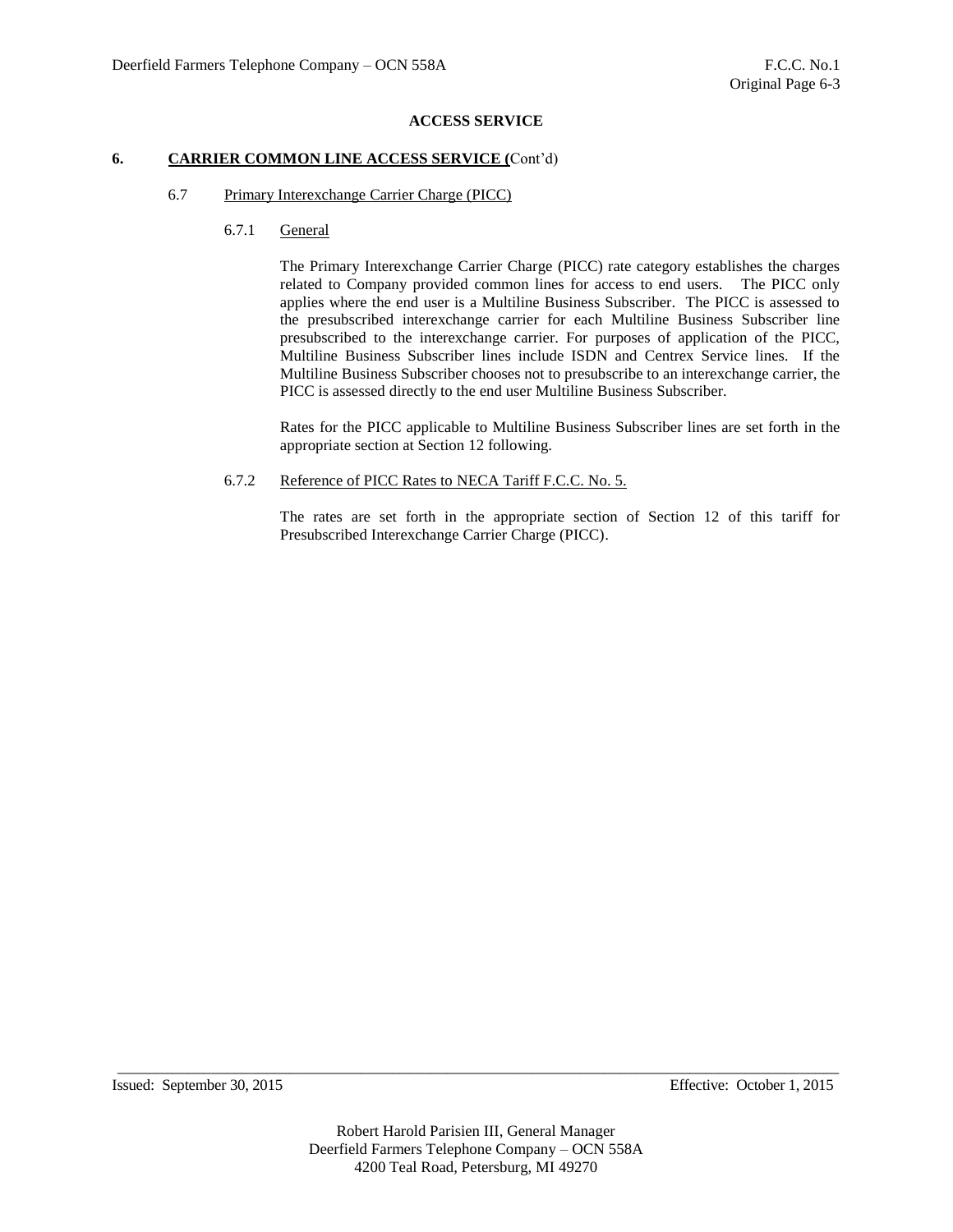## **7. SPECIAL CONSTRUCTION**

- 7.1 Special Construction
	- 7.1.1 Basis for Rates and Charges

Rates and charges for special construction will be determined by the Company on an Individual Case Basis and based, in part, on the costs incurred by the Company and may include (1) non-recurring type charges, (2) recurring type charges, (3) termination liabilities, or (4) combinations thereof.

## 7.1.2 Termination Liability

To the extent that there is no other requirement for use by the Company, a termination liability may apply for facilities specially constructed at the request of the Customer.

- (A) The termination liability period is the initial service term with respect to said specially constructed facilities.
- (B) The amount of maximum termination liability is equal to the rates and charges established pursuant to Section 7.1.1 above:
- (C) The applicable termination liability charge is based on the normal method for calculating the unpaid balance of a term obligation. The amount of such charge is obtained by multiplying the sum of the amounts determined as set forth in Section 7.1.2.(B) above by a factor related to the unexpired period of liability and the discount rate for return and contingencies. This product is adjusted to reflect applicable taxes.

## 7.2 Individual Case Basis Arrangement

When the Company furnishes a facility or service for which a rate or charge is not specified in the Company's tariffs, charges will be determined on an individual case basis. Specialized rates or charges will be made available to similarly situated Customers on a nondiscriminatory basis.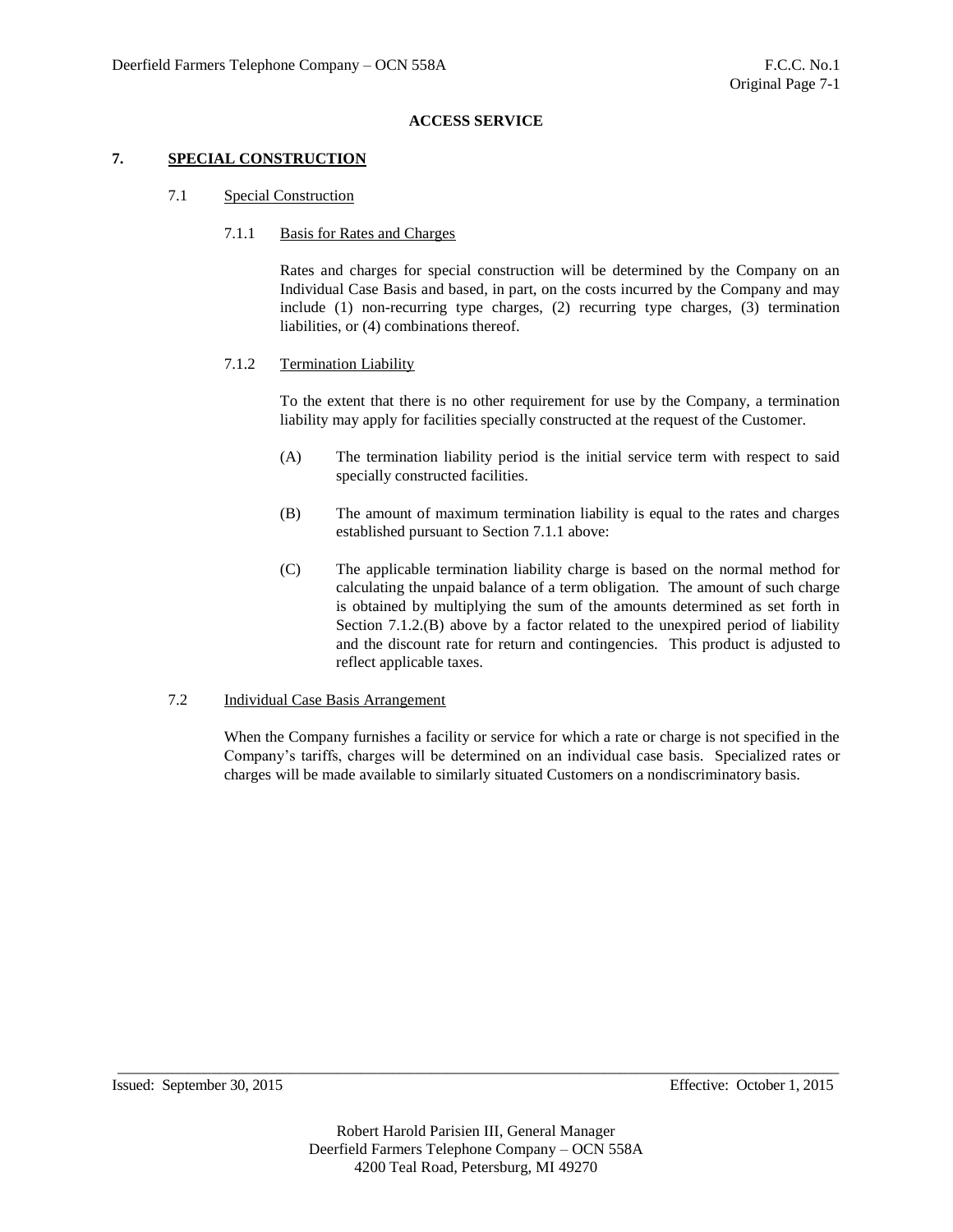## **8. MISCELLANEOUS SERVICES**

Section 8.1 addresses Additional Engineering. Section 8.2 addresses Additional Labor (which is comprised of Overtime Installation, Overtime Repair, Standby, Testing and Maintenance with Other Telephone Companies, and Other Labor). Section 8.3 addresses Testing Services (which are comprised of Testing Services and Maintenance of Service), Section 8.4 addresses Maintenance of Service, Section 8.5 addresses Telecommunications Service Priority (TSP), Section 8.6 addresses Presubscription, Section 8.7 addresses Billing Name and Address (BNA), Section 8.8 addresses Originating Line Screening (OLS) Service and Section 8.9 addresses the Service Provider Number Portability (SPNP) Fee.

In this section, normally scheduled working hours are an employee's scheduled work period in any given calendar day (e.g., 8:00 a.m. to 5:00 p.m.) for the application of rates based on working hours.

A Miscellaneous Service Order charge as set forth in the appropriate section of Section 12 above may be applicable to services ordered from this section.

Rates for miscellaneous services provided for this Section 8 are set forth in the appropriate section of Section 12 and are referenced at the appropriate section of Section 12 to the applicable current rate for the National Exchange Carrier Association, Inc. (NECA) Tariff F.C.C. No. 5. For purposes of references to the NECA Tariff F.C.C. No. 5, "current rate" shall mean the rate in effect in the respective tariff at the time the service is provided by the Company.

## 8.1 Additional Engineering

Additional Engineering, including engineering reviews as set forth in Sections 3.1.2 and 3.2.2 above, will be undertaken only after the Company has notified the customer that additional engineering charges apply as set forth in the appropriate section of Section 12 following, and the customer agrees to such charges.

Additional Engineering will be provided by the Company at the request of the customer only when:

- (A) A customer requests additional technical information after the Company has already provided the technical information normally included on the Design Layout Report (DLR) as set forth in Section 3.1.2.
- (B) Additional Engineering time is incurred by the Company to engineer a customer's request for a customized service.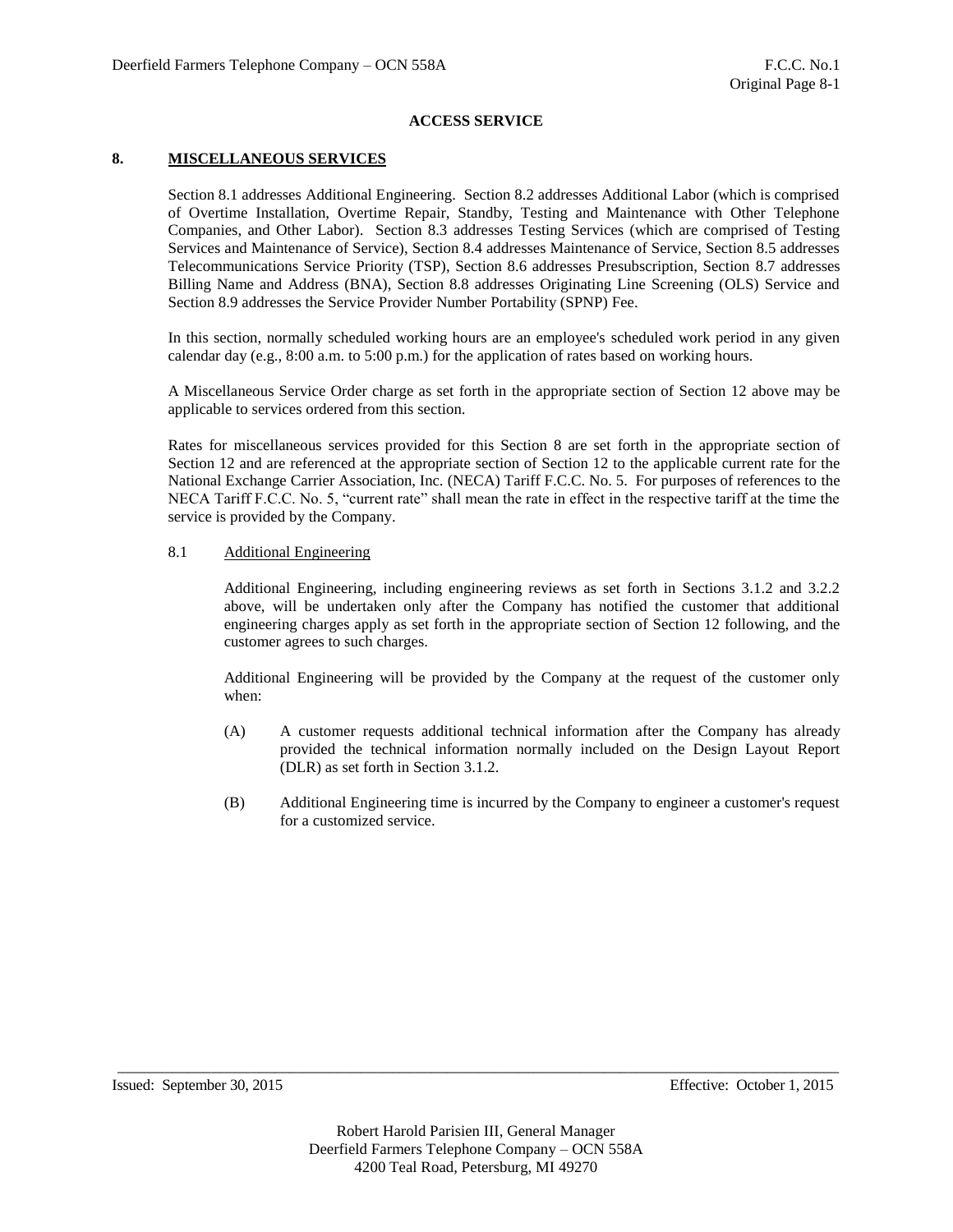## **8. MISCELLANEOUS SERVICES** (Cont'd)

## 8.1 Additional Engineering (Cont'd)

(C) A customer requested Design Change requires the expenditure of Additional Engineering time. Such additional engineering time is incurred by the Company for the engineering review as set forth in Sections 3.1.2 and 3.2.2 above. The charge for additional engineering time relating to the engineering review, which is undertaken to determine if a design change is indeed required, will apply whether or not the customer authorizes the Company to proceed with the Design Change. In this case the Design Change charge, as set forth in the appropriate section of Section 12 following, does not apply unless the customer authorizes the Company to proceed with the Design Change.

#### 8.2 Additional Labor

Additional Labor is that labor requested by the customer on a given service and agreed to by the Company as set forth in Sections 8.2.1 through 8.2.5 following. The Company will notify the customer that additional labor charges as set forth in the appropriate section of Section 12 following will apply before any Additional Labor is undertaken. A call-out of a Company employee at a time not consecutive with the employee's scheduled work period is subject to a minimum charge of four hours.

#### 8.2.1 Overtime Installation

Overtime installation is that Company installation effort outside of normally scheduled working hours.

#### 8.2.2 Overtime Repair

Overtime repair is that Company effort performed outside of normally scheduled working hours.

## 8.2.3 Standby

Standby includes all time in excess of one-half (1/2) hour during which Company personnel standby to make installation acceptance tests or cooperative tests with a customer to verify facility repair on a given service.

#### 8.2.4 Testing and Maintenance with Other Telephone Companies

Additional testing, maintenance or repair of facilities which connect other telephone companies is that which is in addition to the normal effort required to test, maintain or repair facilities provided solely by the Company.

#### 8.2.5 Other Labor

Other labor is that additional labor not included in Sections 8.2.1 through 8.2.4 above and labor incurred to accommodate a specific customer request that involves only labor which is not covered by any other section of this tariff.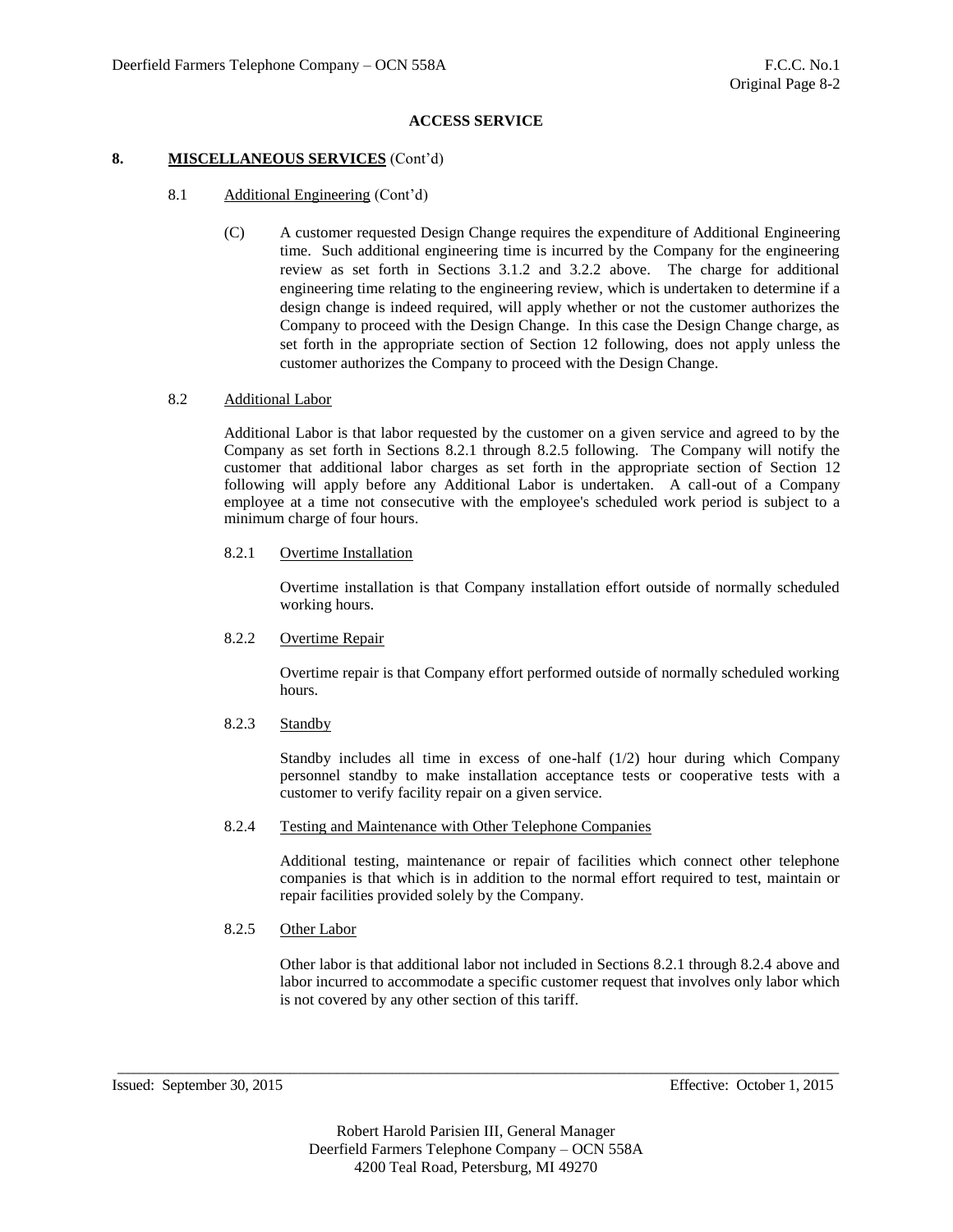### **8. MISCELLANEOUS SERVICES** (Cont'd)

## 8.3 Testing Services

Testing Services offered under this section of the tariff are optional and subject to rates and charges as set forth in the appropriate section of Section 12 following. A call-out of a Company employee at a time not consecutive with the employee's scheduled work period is subject to a minimum charge of four hours. Other testing services, as described in Section 4.2.6 above, are provided by the Company in association with Access Services and are furnished at no additional charge.

Testing services are normally provided by Company personnel at Company locations; however, provisions are made in Section 8.3.1 following for a customer to request Company personnel to perform Testing Services at the customer designated premises.

The offering of Testing Services under this section of the tariff is made subject to the availability of the necessary qualified personnel and test equipment at the various test locations mentioned in Sections 8.3.1 and 8.3.2 following.

## 8.3.1 Switched Access Service

Testing Services for Switched Access are comprised of (a) tests which are performed during the installation of a Switched Access Service, (i.e., Acceptance Tests), (b) tests which are performed after customer acceptance of such access services and which are without charge (i.e., routine testing) and (c) additional tests which are performed during or after customer acceptance of such access services and for which additional charges apply, (i.e., Additional Cooperative Acceptance Tests and in-service tests).

Routine tests are those tests performed by the Company on a regular basis, as set forth in Section 4.2.6 above which are required to maintain Switched Access Service. Additional in-service tests may be done on an automatic basis (no Company or customer technicians involved), on a manual basis (Company technician(s) involved at Company office(s) and Company or customer technician(s) involved at the customer designated premises).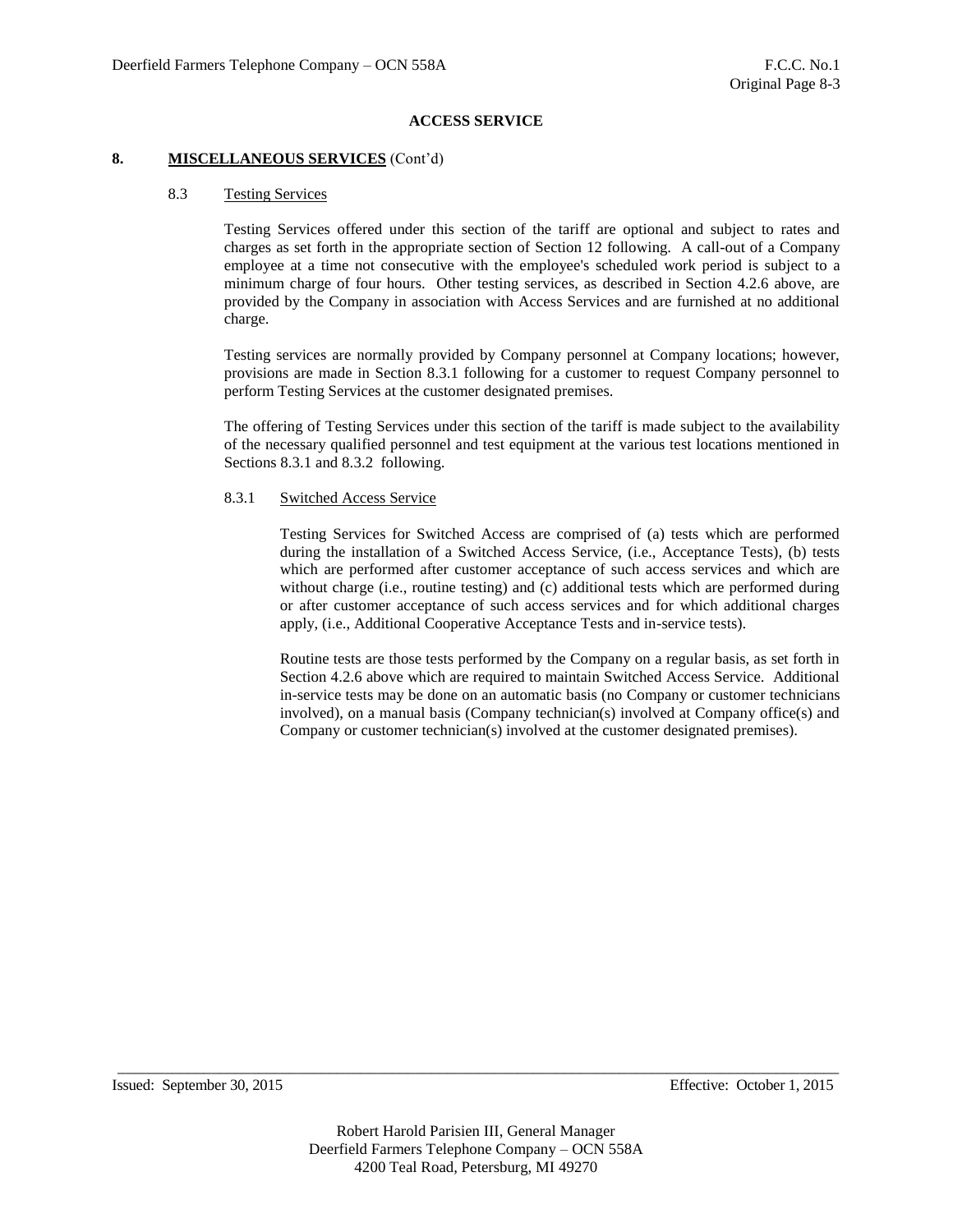## **8. MISCELLANEOUS SERVICES** (Cont'd)

- 8.3. Testing Services Cont'd)
	- 8.3.1 Switched Access Service (Cont'd)
		- (A) Additional Cooperative Acceptance Testing

Additional Cooperative Acceptance Testing of Switched Access Service involves the Company provision of a technician at its office(s) and the customer provision of a technician at its premises, with suitable test equipment to perform the required tests.

Additional Cooperative Acceptance Tests may, for example, consist of the following tests:

- Impulse Noise
- Phase Jitter
- Signal to C-Notched Noise Ratio
- Intermodulation (Nonlinear) Distortion
- Frequency Shift (Offset)
- Envelope Delay Distortion
- Dial Pulse Percent Break
- (B) Additional Automatic Testing

Additional Automatic Testing (AAT) of Switched Access Services is a service where the customer provides remote office test lines and 105 test lines with associated responders or their functional equivalent. The customer may order, at additional charges, gain-slope and C-notched noise testing and may order the routine tests (1004 Hz loss, C-Message Noise and Balance) on an as-needed or more than routine schedule.

The Company will provide an AAT report that lists the test results for each trunk tested. Trunk test failures requiring customer participation for trouble resolution will be provided to the customer on an as- occurs basis.

The Additional Tests, (i.e., gain slope, C- notched noise, 1004 Hz loss, C-message noise and balance) may be ordered by the customer at additional charges, 60 days prior to the start of the customer prescribed schedule. The rates for Additional Automatic Tests are as set forth in the appropriate section of Section 12 following.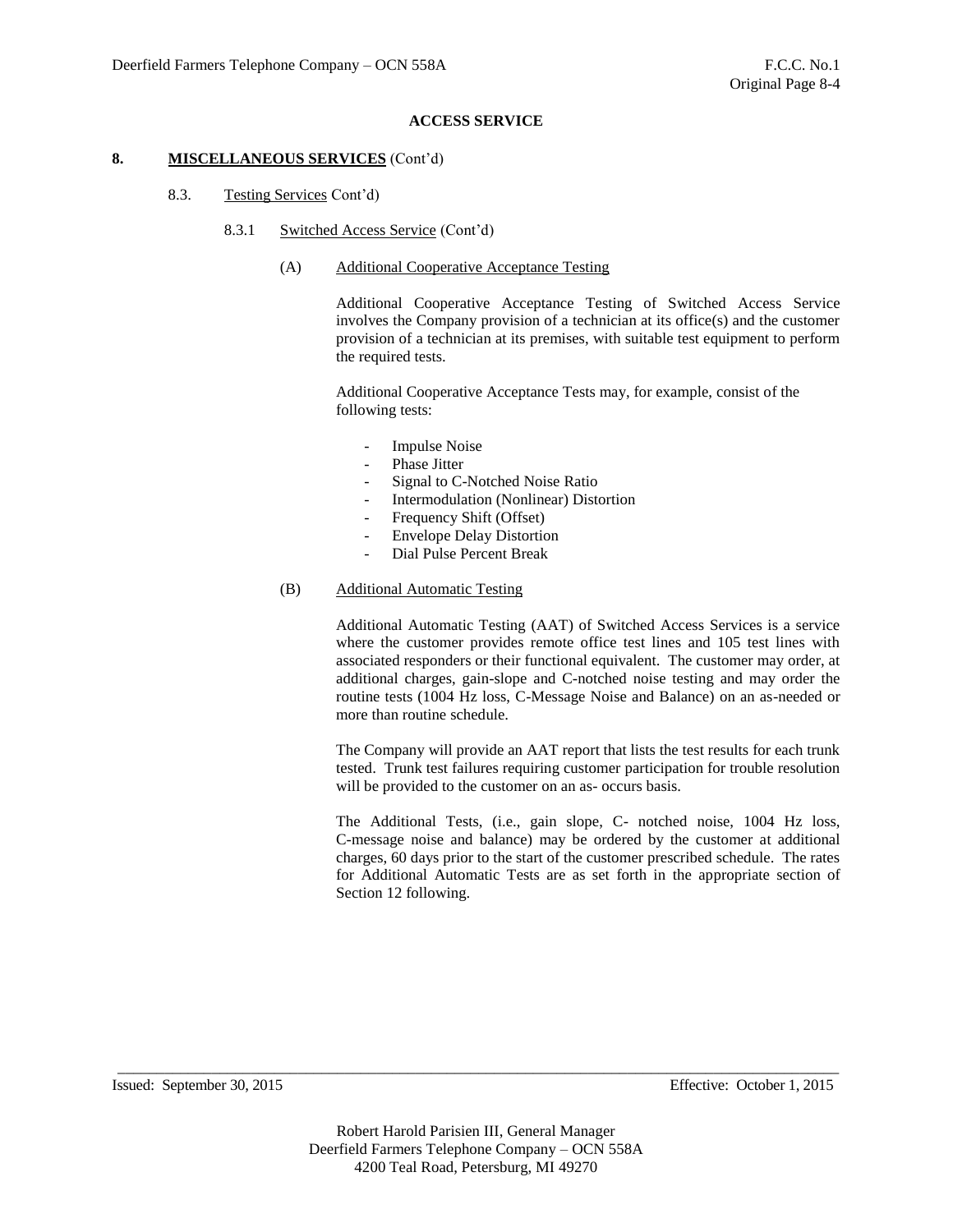## **8. MISCELLANEOUS SERVICES** (Cont'd)

- 8.3. Testing Services Cont'd)
	- 8.3.1 Switched Access Service (Cont'd)
		- (C) Additional Manual Testing

Additional Manual Testing (AMT) of Switched Access is a service where the Company provides a technician at its office(s) and the Company or customer provides a technician at the customer designated premises, with suitable test equipment to perform the required tests. Such additional tests will normally consist of gain-slope and C-notched noise testing. However, the Company will conduct any additional tests which the IC may request.

The Company will provide an AMT report listing the test results for each trunk tested. Trunk test failures requiring customer participation for trouble resolution will be provided to the customer on a per occurrence basis.

The Additional Manual Tests may be ordered by the customer at additional charges, 60 days prior to the start of the testing schedule as mutually agreed to by the customer and the Company.

The rates for Additional Manual Testing are as set forth in the appropriate section of Section 12 following.

- (D) Obligations of the Customer
	- (1) The customer shall provide the Remote Office Test Line priming data to the Company, as appropriate, to support routine testing as set forth in Section 4.2 above.
	- (2) The customer shall make the facilities to be tested available to the Company at times mutually agreed upon.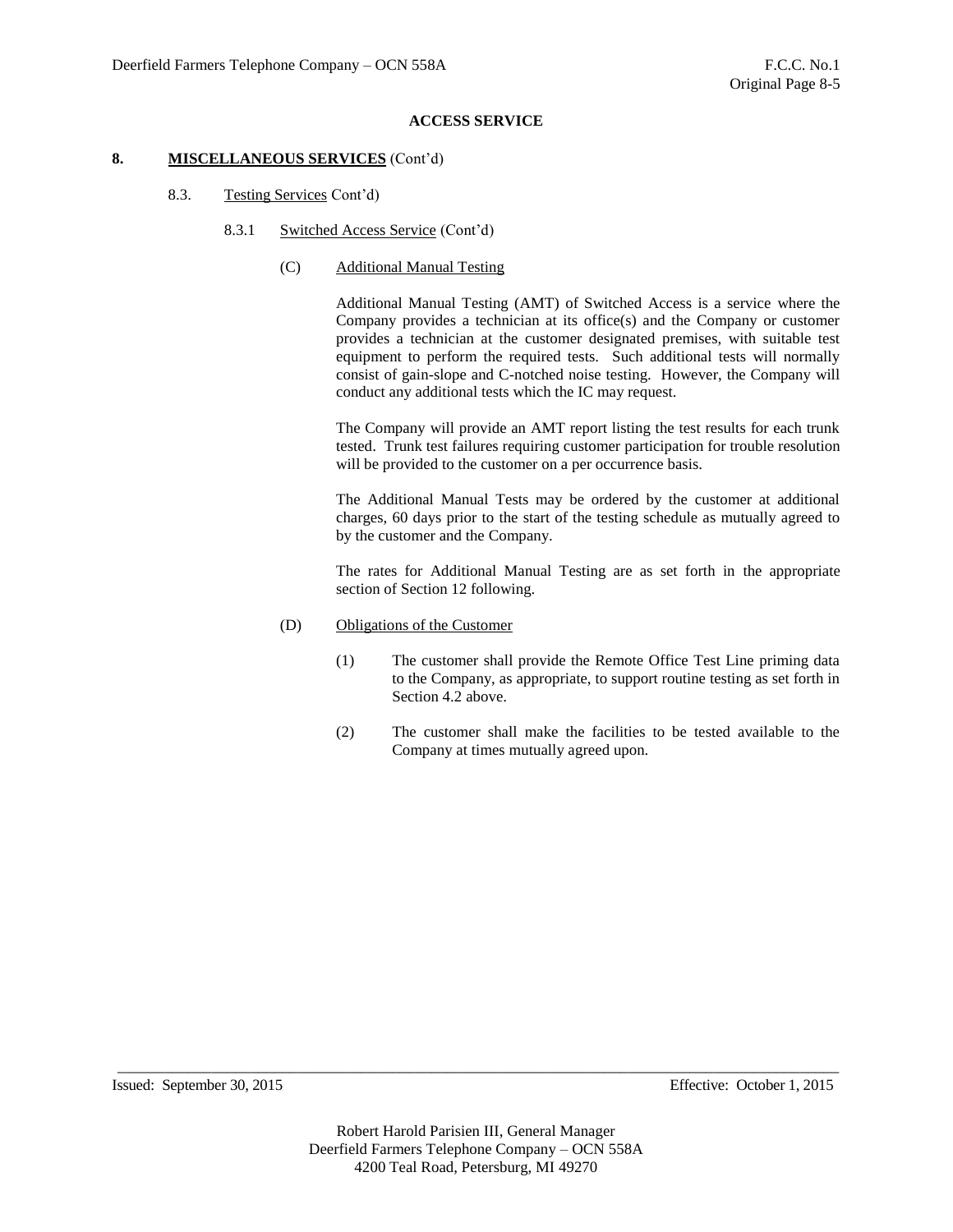## **8. MISCELLANEOUS SERVICES** (Cont'd)

- 8.3. Testing Services (Cont'd)
	- 8.3.2 Special Access Service

The Company will provide assistance in performing specific tests requested by the customer.

(A) Additional Cooperative Acceptance Testing

When a customer provides a technician at its premises or at an end user's premises, with suitable test equipment to perform the requested tests, the Company will provide a technician at its office for the purpose of conducting Additional Cooperative Acceptance Testing on Voice Grade Services. At the customer's request, the Company will provide a technician at the customer's premises or at the end user premises. These tests may, for example, consist of the following:

- Attenuation Distortion (i.e., frequency response)
- Intermodulation Distortion (i.e., harmonic distortion)
- Phase **Jitter**
- Impulse Noise
- Envelope Delay Distortion
- Echo Control
- Frequency Shift
- (B) Additional Manual Testing

The Company will provide a technician at its premises, and the Company or customer will provide a technician at the customer's designated premises with suitable test equipment to perform the requested tests.

(C) Obligation of the Customer

When the customer subscribes to Testing Service as set forth in this section, the customer shall make the facilities to be tested available to the Company at times mutually agreed upon.

Issued: September 30, 2015 Effective: October 1, 2015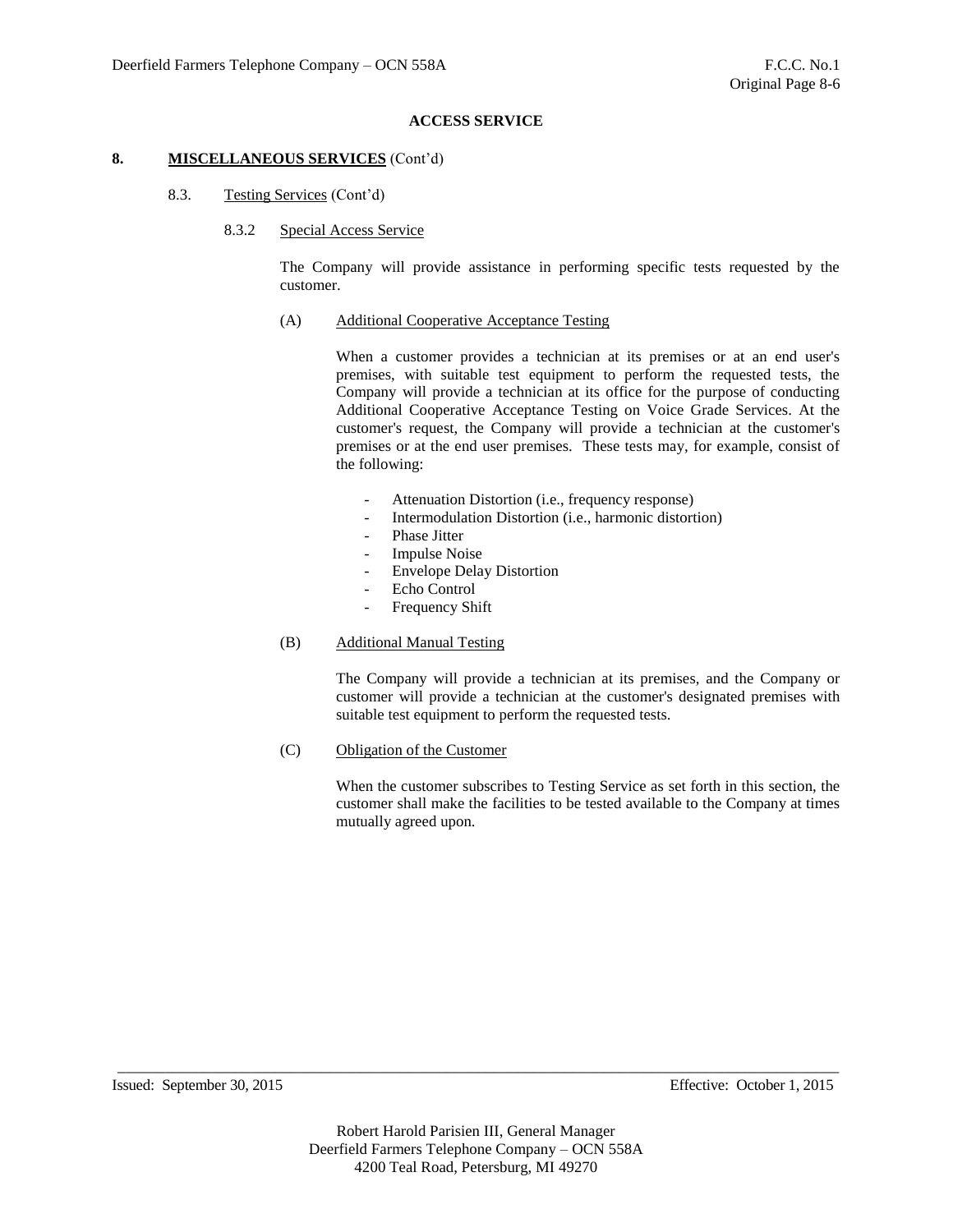#### **8. MISCELLANEOUS SERVICES** (Cont'd)

- 8.4 Maintenance of Service
	- 8.4.1 When a customer reports a trouble to the Telephone Company for clearance and no trouble is found in the Telephone Company's facilities, the customer shall be responsible for payment of a Maintenance of Service charge as set forth in the appropriate section of Section 12 following for the period of time from when Telephone Company personnel are dispatched, at the request of the customer, to the customer designated premises to when the work is completed. Failure of Telephone Company personnel to find trouble in Telephone Company facilities will result in no charge if the trouble is actually in those facilities, but not discovered at the time.
	- 8.4.2 The customer shall be responsible for payment of a Maintenance of Service charge when the Telephone Company dispatches personnel to the customer designated premises, and the trouble is in equipment or communications systems provided by other than the Telephone Company or in detariffed CPE provided by the Telephone Company.
	- 8.4.3 In either Section 8.4.1 or 8.4.2 above, no credit allowance will be applicable for the interruption involved if the Maintenance of Service Charge applies.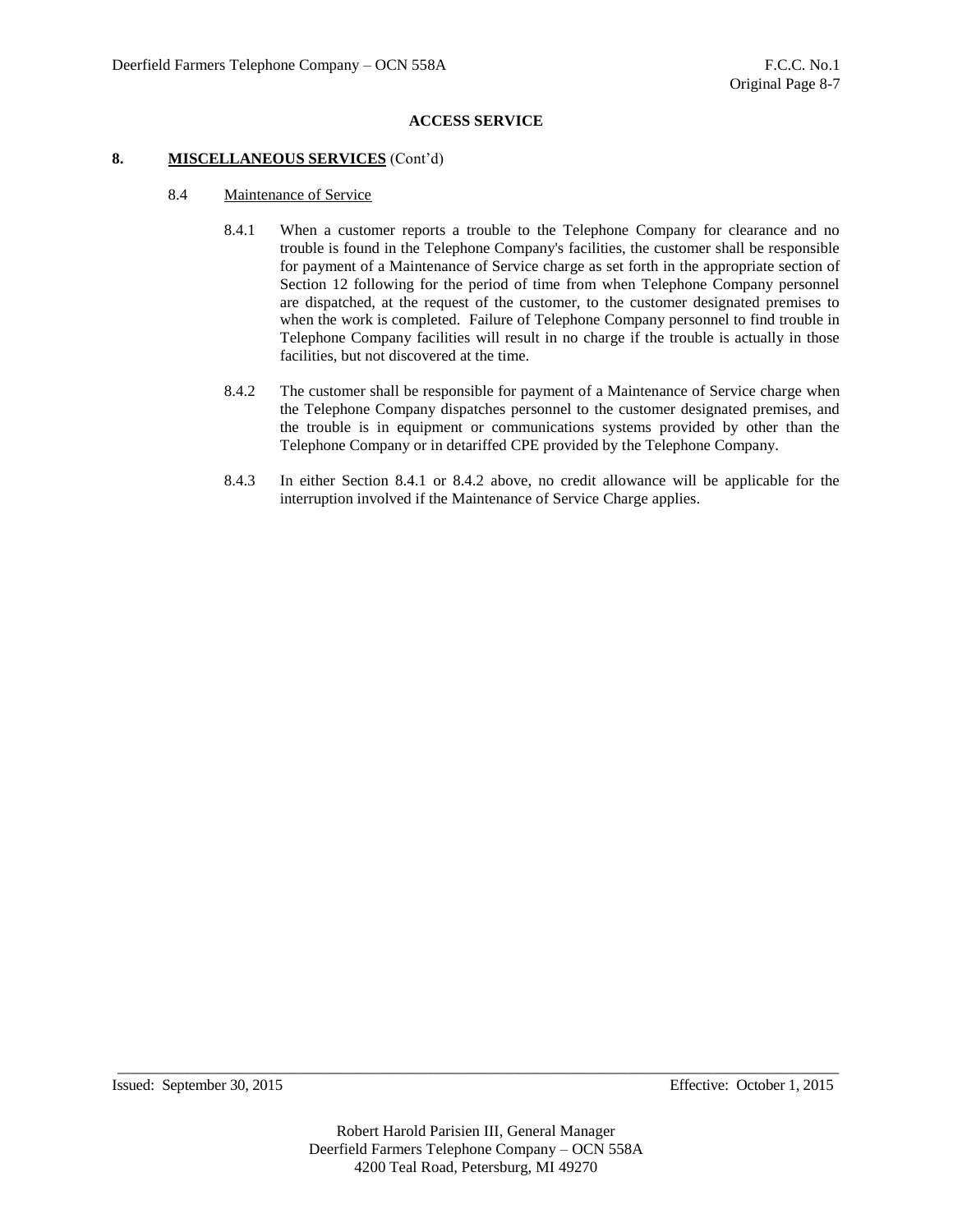#### **8. MISCELLANEOUS SERVICES** (Cont'd)

- 8.5 Telecommunications Service Priority TSP
	- 8.5.1 Priority installation and/or restoration of National Security Emergency Preparedness (NSEP) telecommunications services shall be provided in accordance with Part 64.401, Appendix A, of the Federal Communications Commission's (FCC's) Rules and Regulations.

In addition, TSP System service shall be provided in accordance with the guidelines set forth in "Telecommunications Service Priority (TSP) System for National Security Emergency Preparedness (NSEP) Service Vendor Handbook" (NCSH 3-1-2) dated July 9, 1990, and "Telecommunications Service Priority System for National Security Emergency Preparedness Service User Manual" (NCSM 3-1-1) .

The TSP System is a service, developed to meet the requirements of the Federal Government, as specified in the Service Vendor's Handbook and Service User's Manual which provides the regulatory, administrative and operational framework for the priority installation and/or restoration of NSEP telecommunications services. These include both Switched and Special Access Services. The TSP System applies only to NSEP telecommunications services, and requires and authorizes priority action by the Telephone Company providing such services.

For Switched Access Service, the TSP System's applicability is limited to those services which the Company can discreetly identify for priority provisioning and/or restoration.

8.5.2 A Telecommunications Service Priority charge applies as set forth in the appropriate section of Section 12 when a request to provide or change a Telecommunications Service Priority is received subsequent to the issuance of an Access Order to install the service.

Additionally, a Miscellaneous Service Order Charge as set forth in the appropriate section of Section 12 will apply to Telecommunications Service Priority requests that are ordered subsequent to the initial installation of the associated access service.

A Telecommunications Service Priority charge does not apply when a Telecommunications Service Priority is discontinued or when ordered coincident with an Access Order to install or change service.

In addition, Additional Labor rates as set forth in the appropriate section of Section 12 may be applicable when provisioning or restoring Switched or Special Access Services with Telecommunications Service Priority.

When the customer requests an audit or a reconciliation of the Telephone Company's Telecommunications Service Priority records, a Miscellaneous Service Order Charge as set forth in the appropriate section of Section 12 and Additional Labor rates as set forth in the appropriate section of Section 12 are applicable.

Issued: September 30, 2015 Effective: October 1, 2015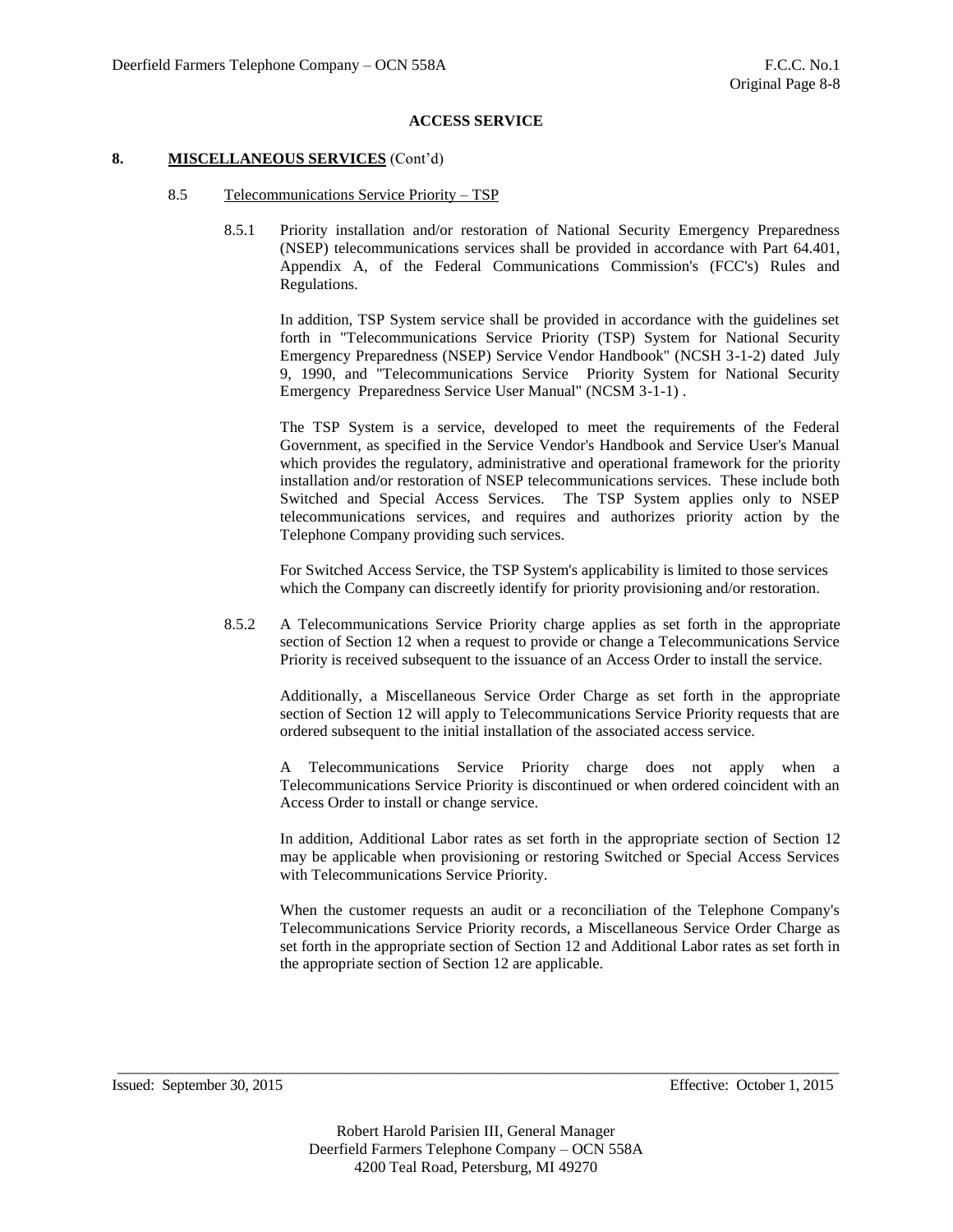#### **8. MISCELLANEOUS SERVICES** (Cont'd)

- 8.6 Presubscription
	- 8.6.1 Presubscription is the process by which end user customers may select and designate to the Company an interexchange carrier (IC) to access, without an access code, for intraLATA, intrastate calls. This IC is referred to as the end user's presubscribed IC.
	- 8.6.2 New end users who are served by end offices equipped with Feature Group D will be asked to presubscribe to an IC at the time they place an order with the Company for Telephone Exchange Service. They may select either of the following options. There will be no charge for this initial selection.
		- designate a primary IC for all of its lines,
		- designate a different IC for each of its lines.

Only one IC may be selected for each individual line, or lines terminating in the same hunt group. Subsequent to the installation of Telephone Exchange Service and after the end user's initial selection of a presubscribed IC, for any change in selection, a nonrecurring charge, as set forth in the appropriate section of Section 12 following, applies.

- 8.6.3 If the new end user fails to designate an IC as its presubscribed IC prior to the date of installation of Telephone Exchange Service, the Company will (1) allocate the end user to an IC based upon current IC presubscription ratios, (2) require the end user to dial an access code (101XXXX) for all interstate calls, or (3) block the end user from interstate calling. The end user will be notified which option will be applied if they fail to presubscribe to an IC. An allocated or blocked end user may designate another, or initial, IC as its presubscribed IC one time at no charge, if it is requested within six months after the installation of Telephone Exchange Service. For any change in selection after 6 months from the installation of Telephone Exchange Service, a nonrecurring charge, as set forth in Section 8.6.6 following applies.
- 8.6.4 If an IC elects to discontinue its Feature Group D service, the IC will notify the Company of the cancellation. The IC will also notify all end users which selected them that they are canceling their service and that they should contact the Company to select a new primary IC. The IC will also inform the end user that it will pay the presubscription change charge.

Issued: September 30, 2015 Effective: October 1, 2015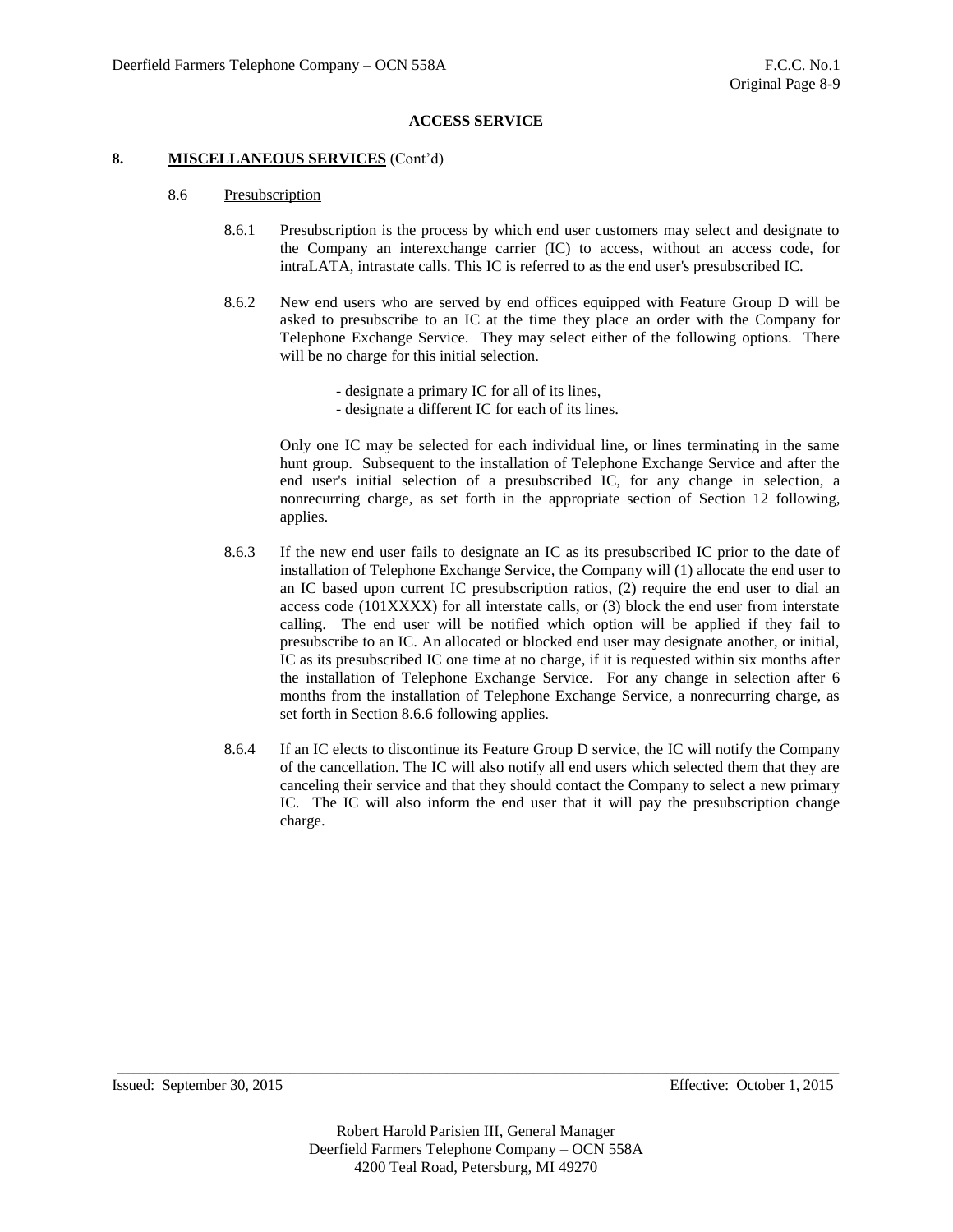### **8. MISCELLANEOUS SERVICES (**Cont'd)

- 8.6 Presubscription (Cont'd)
	- 8.6.5 If an IC elects to change or discontinue use of a Carrier Identification Code (CIC) for any reasons other than those set forth in Section 8.6.4 above, the IC will identify to the Company any affected end users and advise the Company of the new CIC to be assigned to these end users. If the CIC change involves a change of carrier for any end users, the IC will notify the affected end users of the change. The Company will change the presubscribed carrier code of each end user identified by the IC to the new CIC and bill the IC the nonrecurring charge set forth in Section 8.6.6 following for each end user line or trunk that is changed.
	- 8.6.6 As specified above, a nonrecurring charge will apply for subsequent changes to the end user's selection of a presubscribed IC (PIC), including the establishment or removal of a no PIC selection. The nonrecurring charge to process a PIC change request is bifurcated into four (4) separate nonrecurring charges and applies as follows:
		- (1) A nonrecurring charge, as set forth in Section 17.4.4(I)(1), following, applies when the PIC change request is submitted to the Company through manual methods.
		- (2) A nonrecurring charge, as set forth in Section 17.4.4(I)(2), following, applies when the PIC change request is submitted to the Company through electronic methods.
		- (3) A nonrecurring charge, as set forth in Section 17.4.4(I)(3), following, applies to the PIC change when a request submitted to the Company through manual methods requests a simultaneous change to both the interLATA PIC and intraLATA PIC selections.
		- (4) A nonrecurring charge, as set forth in Section 17.4.4(I)(4), following, applies to the PIC change when a request submitted to the Company through electronic methods requests a simultaneous change to both the interLATA PIC and intraLATA PIC selections.

As used above, manual methods are (i) all personal interaction between an end user, or a person acting on behalf of the end user, and a Company employee and (ii) any facsimile or written submissions from an end user, or a person acting on behalf of the end user, to a Company service center. Electronic methods shall include all other methods. If a PIC change request utilizing an electronic method results in manual processing, the electronic nonrecurring charge shall apply upon completion of the request.

Issued: September 30, 2015 Effective: October 1, 2015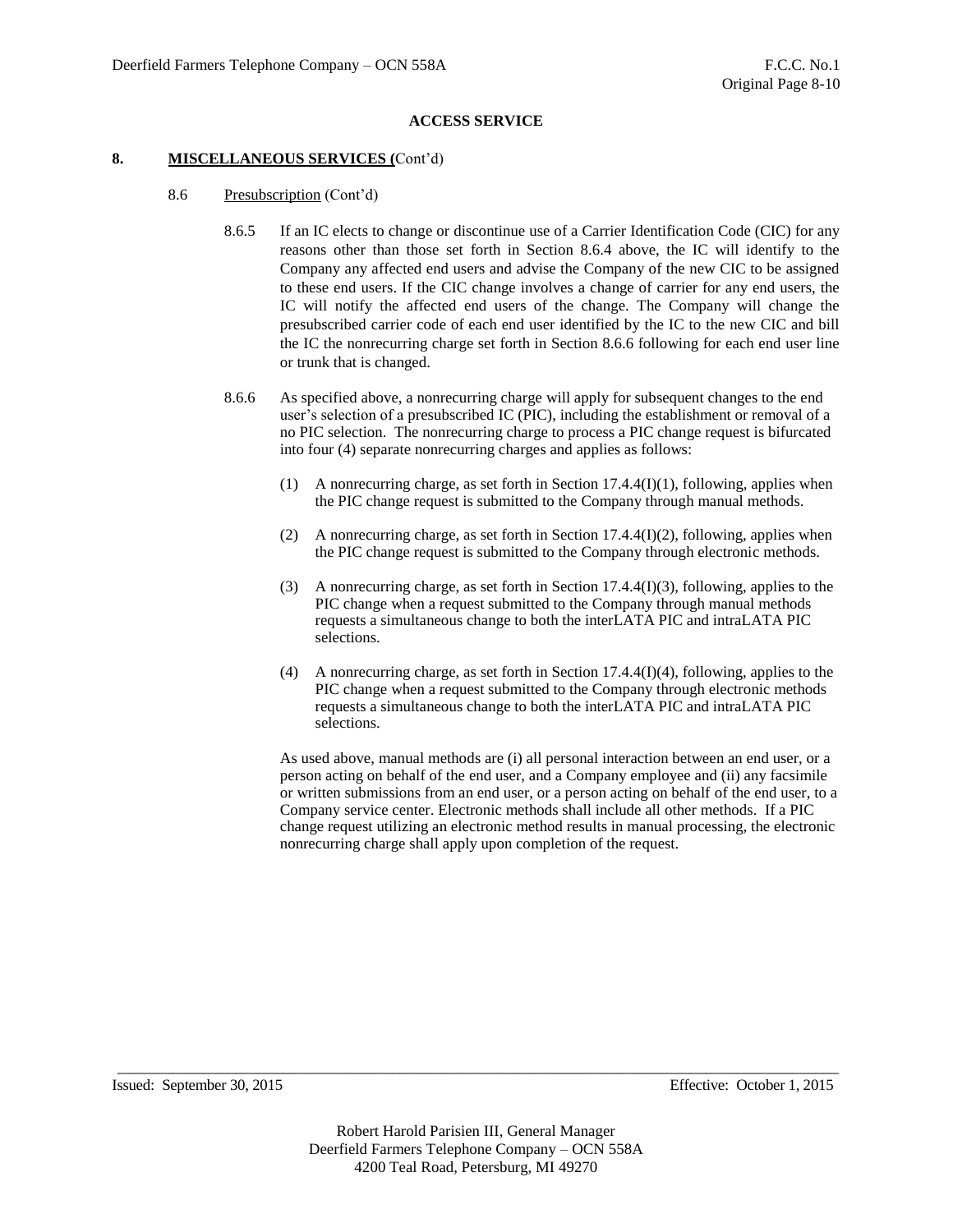## **8. MISCELLANEOUS SERVICES** (Cont'd)

### 8.7 Billing Name and Address - BNA

Billing Name and Address (BNA) provides the billing name and address of an end-user who has an Automatic Number Identification recorded by the Customer (interexchange carriers, operative service providers, enhanced service providers and any other provider of intrastate telecommunication services) for telecommunications services rendered by the Customer to its enduser. The receipt of this information will allow the Customer to provide its own billing to endusers who may have not have established a formal relationship with the Customer.

BNA is provided for the sole purpose of permitting the Customer to bill its telecommunications services to its end-users and may not be resold or used for any other purpose, including marketing activity such as market surveys or direct marketing by mail or by telephone. The Customer may not use BNA information to bill for merchandise, gift certificates, catalogs or other services or products.

- 8.7.1 Undertaking of the Company
	- (A) All requests for information will be by facsimile.
	- (B) The Company will specify the format in which requests are to be submitted.
	- (C) The BNA information will be provided for the calling number furnished to the extent a billing name and address exists in the Company's records. BNA information will not be provided for those end-users who have requested that their BNA not be disclosed for collect and bill to third party calls.
	- (D) The Company will provide the most current BNA information resident in its database. Due to normal end-user account activity, there may be instances where the BNA information provided is not the BNA that was applicable at the time the message originated.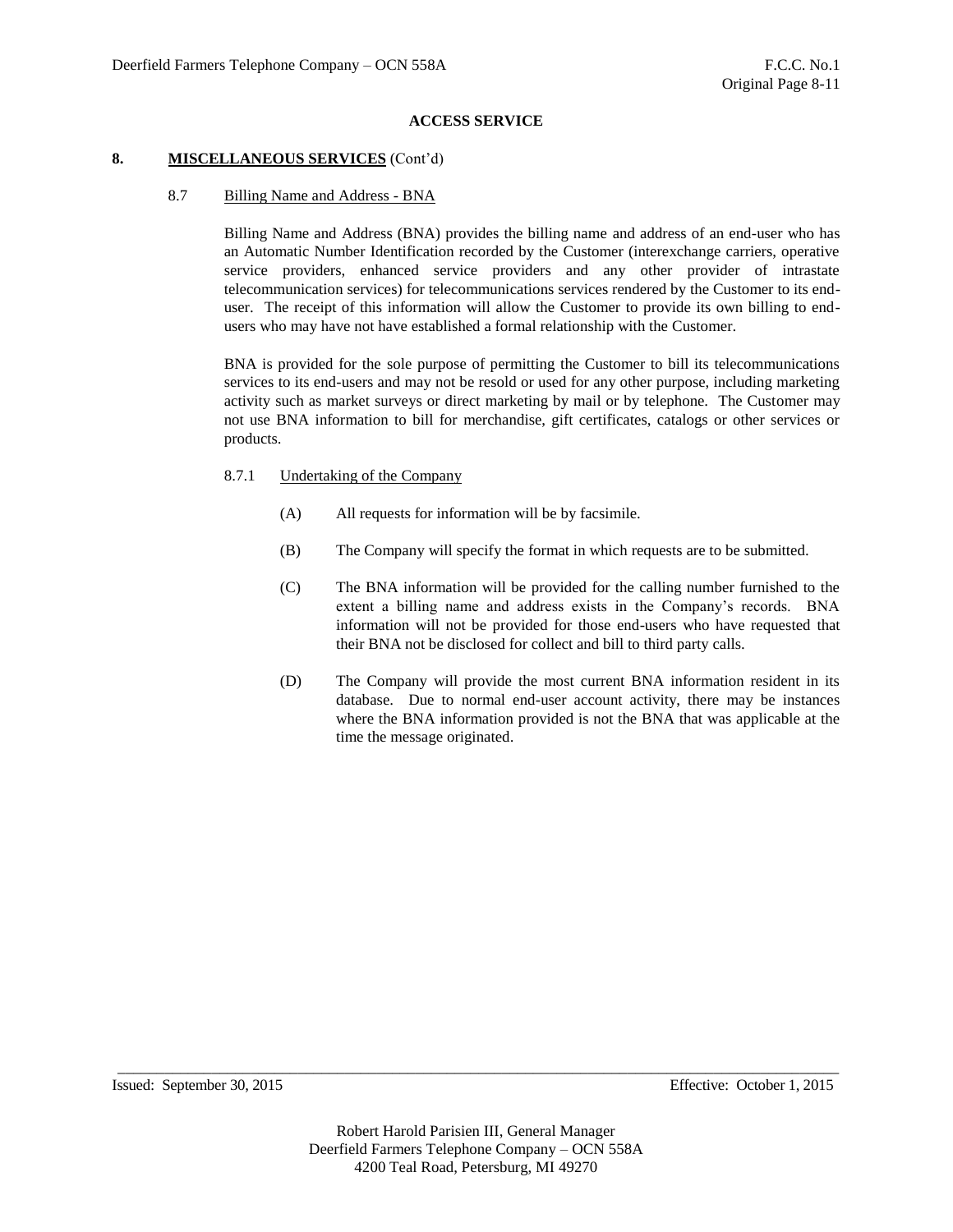### **8. MISCELLANEOUS SERVICES** (Cont'd)

- 8.7 Billing Name and Address BNA (Cont'd)
	- 8.7.2 Obligations of the Customer

With each order for BNA Service, the Customer shall identify the authorized individual, the address, and/or the facsimile to receive the BNA information.

- (A) The Customer shall institute adequate internal procedures to insure that BNA information, including that related to "confidential" non-published and nonlisted telephone numbers, is used only for the purpose set forth in this tariff and that BNA information is available only to those Customer personnel or agents with a need to know the information.
- (B) The Customer shall not publicize or represent to others that the Company jointly participates with the Customer in the development of the Customer's end-user records, accounts, databases or market data, records files and databases or other systems it assembles through the use of BNA Service.
- 8.7.3 Usage Rates

Billing Name and Address (BNA) Customers will be assessed a per record rate for each BNA record requested pursuant to the appropriate section of Section 12 following. This rate is billed to the Customer on a monthly basis. The BNA per record rate applies regardless of whether the requested telephone number is available in the Company's information database.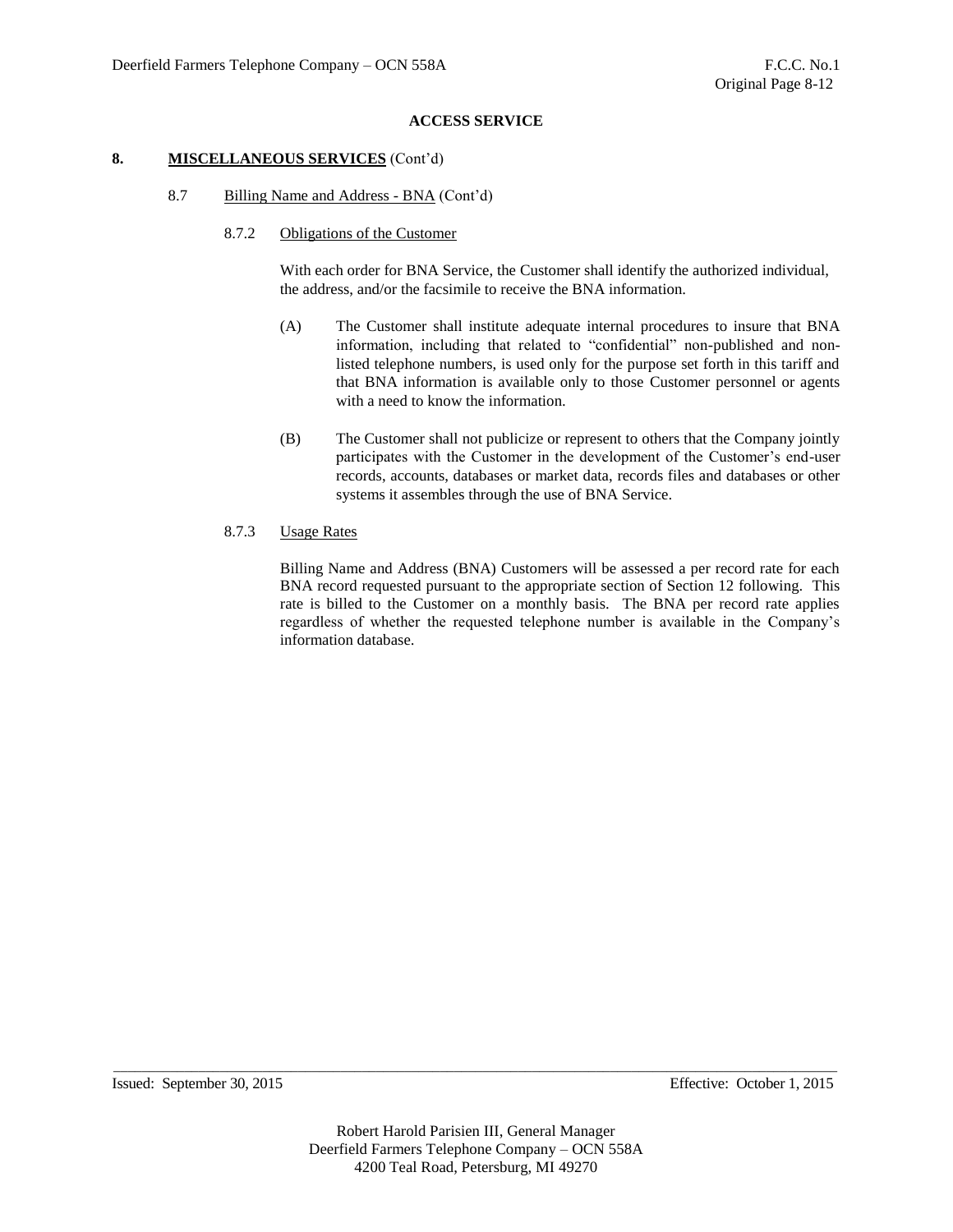### **8. MISCELLANEOUS SERVICES** (Cont'd)

### 8.8 Originating Line Screening (OLS) Service

The Company will provide Originating Line Screening (OLS) Service to aggregators and other customers who obtain local exchange service from the Company under its general or local exchange tariff. OLS service enables customers to determine whether there are billing restrictions on exchange service lines from which a call originates. OLS service delivers codes on operator assisted calls made from aggregator locations to identify, calls originating from privately owned payphones, inmate locations, and hotels/motels, etc.

OLS Service is provided at no charge when ordered with the installation of new local exchange service. However, when an OLS code is added to an existing exchange service line, a charge is applied as set forth in the appropriate section of Section 12. This charge is applied for each exchange service line to which an OLS code is assigned. The customer must specify the number of exchange service lines and each individual telephone number equipped.

A Miscellaneous Service Order Charge as set forth in the appropriate section of Section 12 will apply to orders adding OLS codes that are placed subsequent to the initial installation of the associated exchange service line. This charge does not apply when OLS codes are removed from an exchange service line at the same time that the exchange service line is disconnected.

At the discretion of the Company, OLS codes may be delivered using either the Line Information Database (LIDB) or Flexible Automatic Number Identification (Flex ANI) technology.

## 8.9 Service Provider Number Portability (SPNP) Fee

The Service Provider Number Portability Fee (SPNP) recovers the costs of implementing longterm number portability. The SPNP Fee as set forth in the appropriate section of Section 12 shall be assessed to each end user with the following exceptions:

- Each PBX Trunk shall be assessed nine (9) monthly SPNP Fees.
- Each ISDN PRI arrangement shall be assessed five (5) monthly SPNP Fees.
- Lifeline customers shall not be assessed the SPNP Fee.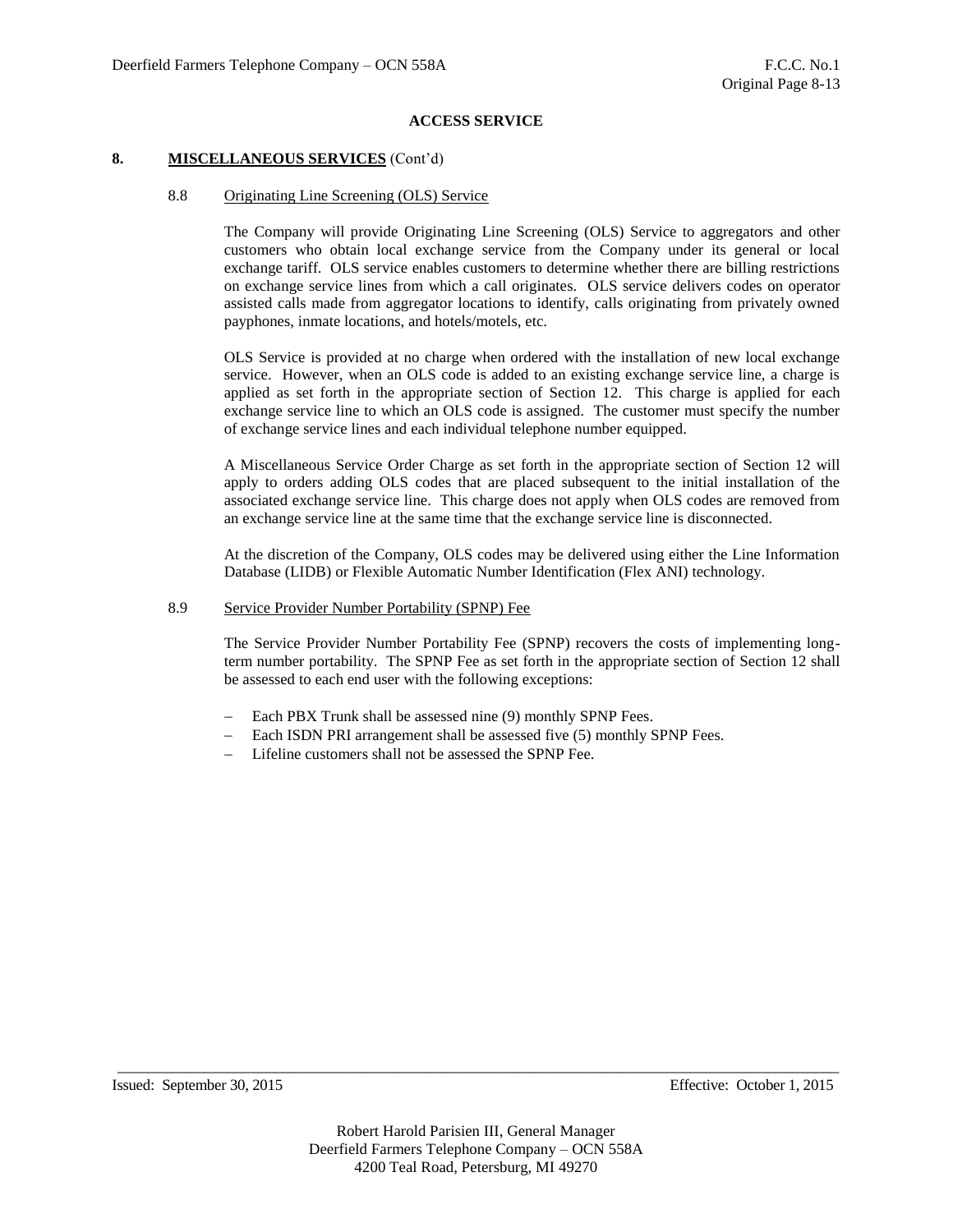## **9. SPECIAL ACCESS SERVICE**

Special Access Service provides a transmission path to connect customer designated premises, directly, or through a Telephone Company hub or hubs where bridging or multiplexing functions are performed, or to connect a customer designated premises and a WATS Serving Office, or to connect a customer designated premises to a Public Packet Data Network Service. Special Access Service includes all exchange access not utilizing Telephone Company end office switches.

The connections provided by Special Access Service can be either analog or digital. Analog connections are differentiated by spectrum and bandwidth. Digital connections are differentiated by bit rate.

The Company provides Special Access Service under the terms and conditions of this tariff at rates established on an individual case basis. Special Access Service provided by the Company are subject to technical capability and feasibility.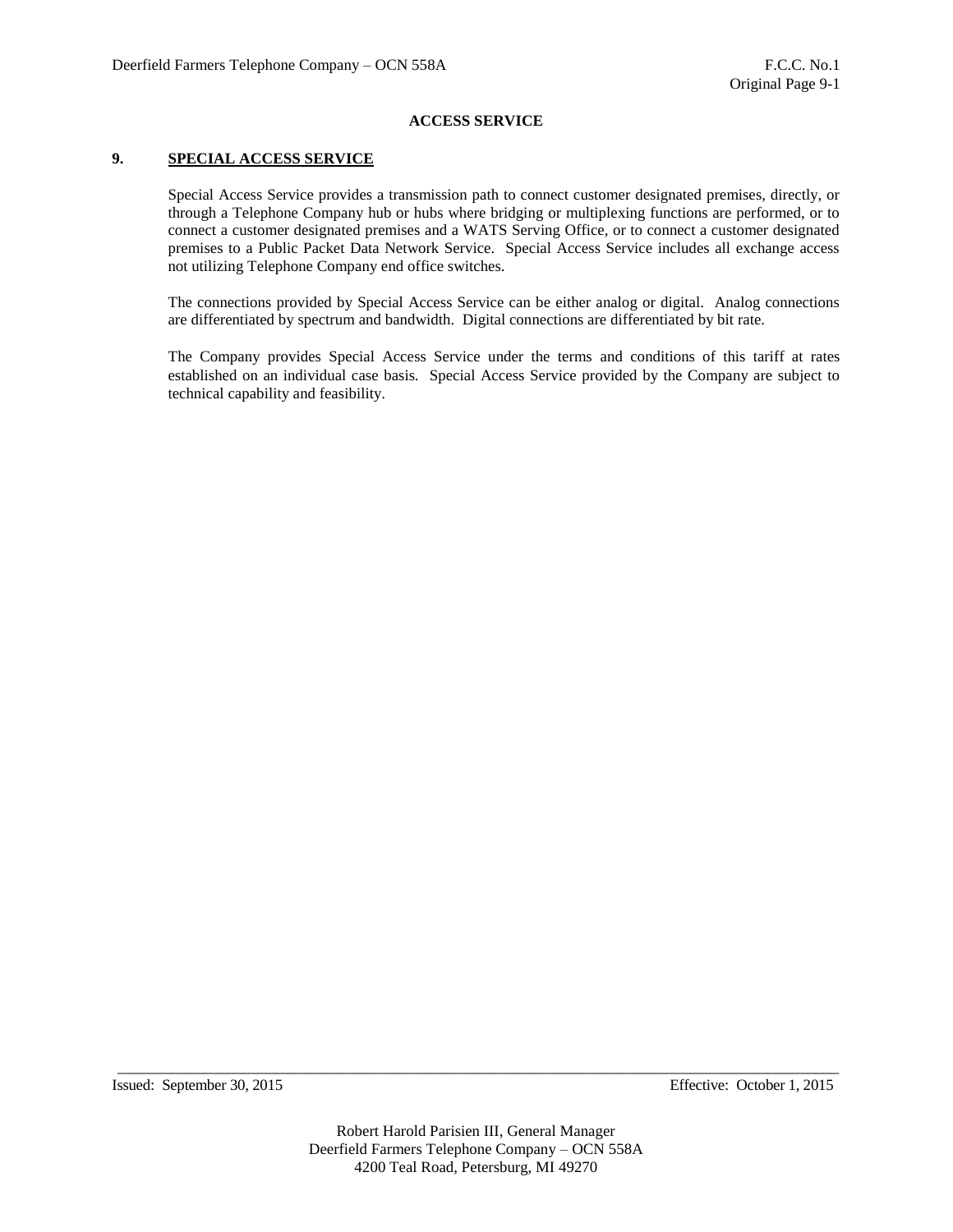# **10. RESERVED FOR FUTURE USE**

Issued: September 30, 2015 Effective: October 1, 2015

Robert Harold Parisien III, General Manager Deerfield Farmers Telephone Company – OCN 558A 4200 Teal Road, Petersburg, MI 49270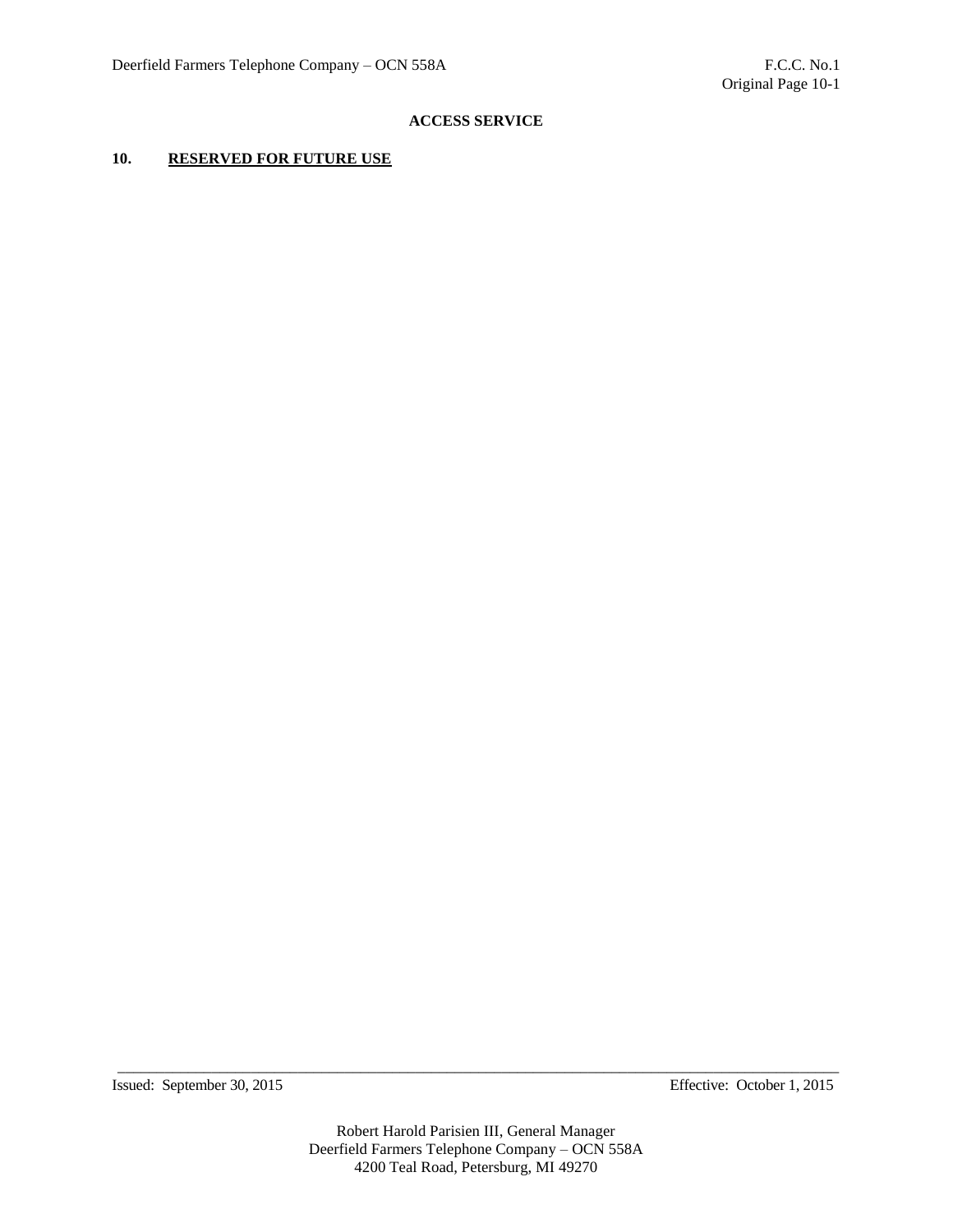Original Page 11-1

# **ACCESS SERVICE**

# **11. RESERVED FOR FUTURE USE**

Issued: September 30, 2015 Effective: October 1, 2015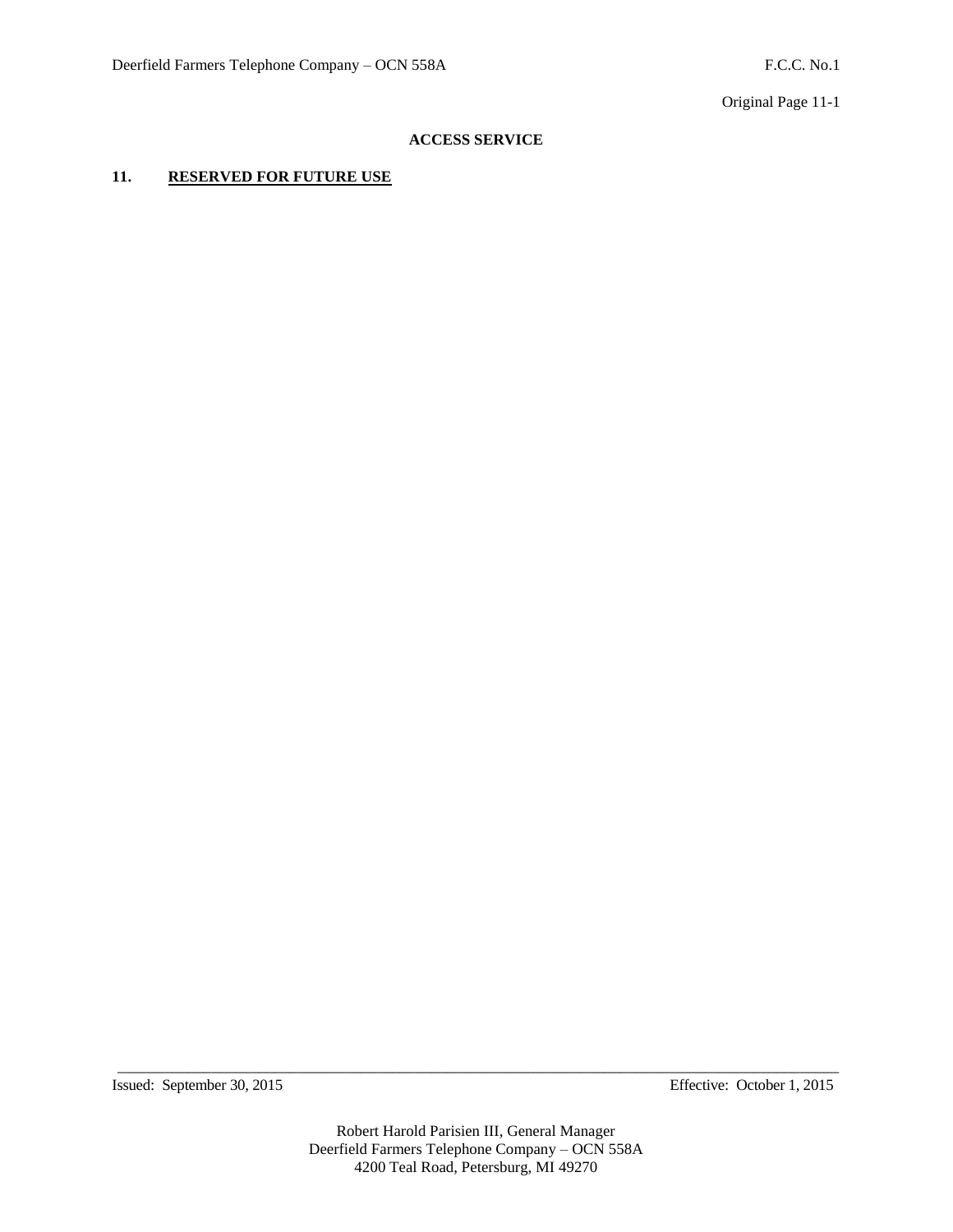## **12. RATES AND CHARGES**

#### 12.1 Switched Access

The rates in Section 12 of this Tariff for Switched Access Services are the applicable current rates in National Exchange Carrier Association, Inc. (NECA) Tariff F.C.C. No. 5. For purposes of references to the rates of NECA. Tariff F.C.C. No. 5, "current rate" shall mean the NECA tariffed rate in effect at the time the service is provided by the Company.

#### 12.1.1 Switched Access

(A) Local Transport

Local Transport – Installation Per Entrance Facility

The nonrecurring charge rate charged by the Company is the applicable current rate, based on type of Switched Access Entrance Facility service, for Local Transport-Installation at NECA Tariff F.C.C. No. 5. Section 17.2.1.(A).

Trunk Activation Per 24 Trunks Activated or Fraction thereof, on a Per Order Basis

The nonrecurring charge rate charged by the Company is the current rate at NECA Tariff F.C.C. No. 5. Section 17.2.1.(E).

Entrance Facility Per Termination

The recurring rate charged by the Company is the current rate for Rate Band 11, based on the type of Switched Access Entrance Facility, at NECA Tariff F.C.C. No. 5. Section 17.2.2., Premium Access-Entrance Facility.

Direct-Trunked Transport Direct Trunked Facility Per Mile

The recurring rate charged by the Company is the current rate for Rate Band 11, based on the type of Switched Access Direct Trunked Facility, at NECA Tariff F.C.C. No. 5. Section 17.2.2., Premium Access-Direct Trunked Transport, Direct Trunked Facility.

Direct-Trunked Transport Direct Trunked Termination Per Termination

The recurring rate charged by the Company is the current rate for Rate Band 11, based on the type of Switched Access Direct Trunked Termination, at NECA Tariff F.C.C. No. 5. Section 17.2.2., Premium Access-Direct Trunked Transport, Direct Trunked Termination.

Issued: September 30, 2015 Effective: October 1, 2015

Robert Harold Parisien III, General Manager Deerfield Farmers Telephone Company – OCN 558A 4200 Teal Road, Petersburg, MI 49270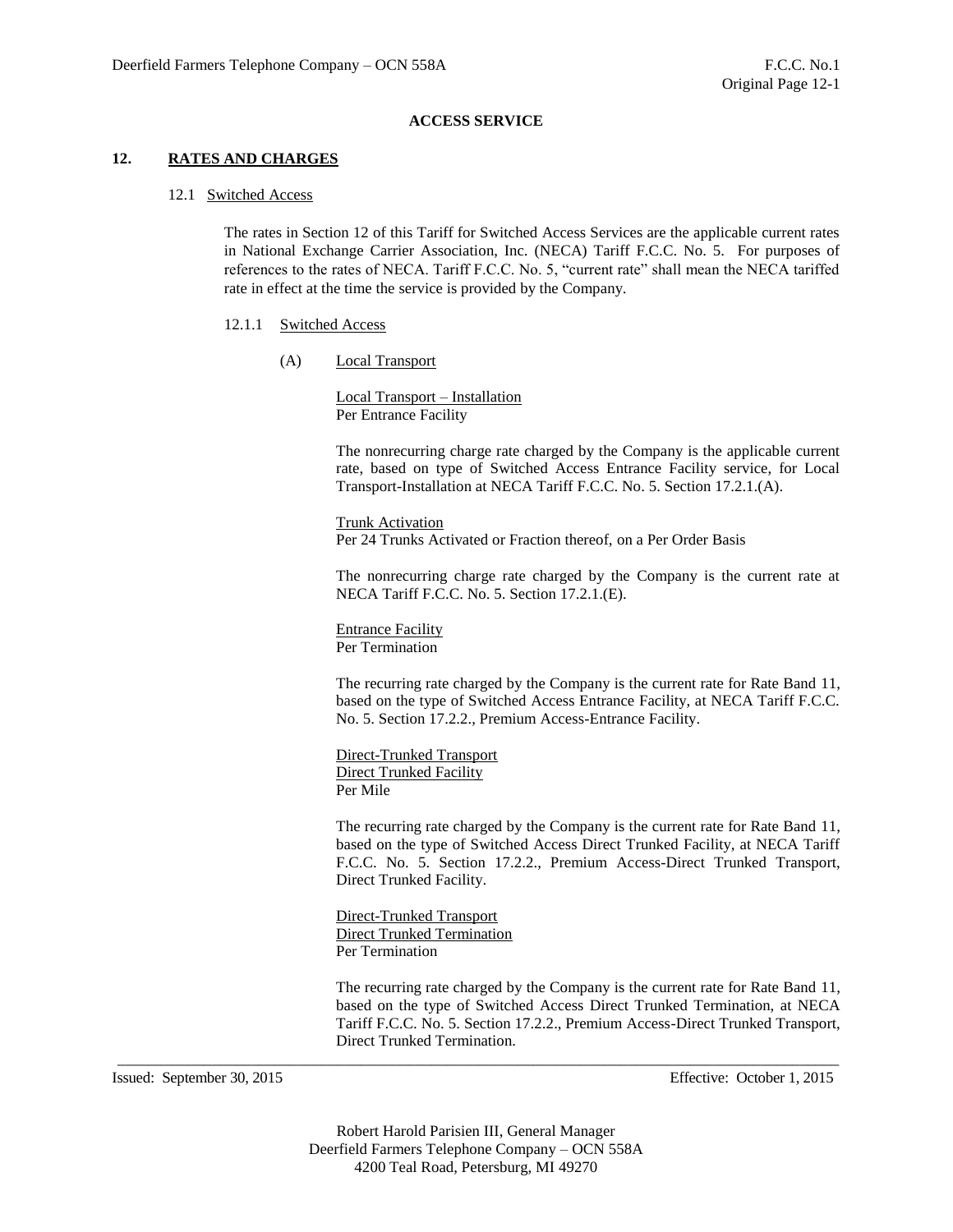- 12.1.1 Switched Access (Cont'd)
	- (A) Local Transport (Cont'd)

**Multiplexing** Per Arrangement

The recurring rate charged by the Company is the current rate for Rate Band 11, based on the type of Switched Access Direct Trunked Multiplexing (DS3 to DS1 or DS1 to Voice), at NECA Tariff F.C.C. No. 5. Section 17.2.2., Premium Access-Direct Trunked Transport, Multiplexing.

Tandem Switched Transport Tandem Switched Facility Per Access Minute Per Mile

The recurring rate charged by the Company is the current rate for Rate Band 2 at NECA Tariff F.C.C. No. 5. Section 17.2.2., Premium Access-Tandem Switched Transport, Tandem Switched Facility.

Tandem Switched Transport Tandem Switched Termination Per Access Minute Per Termination

The recurring rate charged by the Company is the current rate for Rate Band 2 at NECA Tariff F.C.C. No. 5. Section 17.2.2., Premium Access-Tandem Switched Transport, Tandem Switched Termination.

Tandem Switched Transport Tandem Switching Per Access Minute

In the event the Company provides Tandem Switching, the recurring rate charged by the Company is the current rate for Rate Band 2 at NECA Tariff F.C.C. No. 5. Section 17.2.2, Premium Access-Tandem Switched Transport, Tandem Switching.

(B) End Office

Local Switching Per Access Minute

The recurring rate charged by the Company is the current rate for Rate Band 8 at NECA Tariff F.C.C. No. 5, Section 17.2.3(A), End Office, Local Switching-Premium.

Information Surcharge Per 100 Access Minutes

The recurring rate charged by the Company is the current rate for Premium at NECA Tariff F.C.C. No. 5. Section 17.2.3(B), Information Surcharge.

Issued: September 30, 2015 Effective: October 1, 2015

Robert Harold Parisien III, General Manager Deerfield Farmers Telephone Company – OCN 558A 4200 Teal Road, Petersburg, MI 49270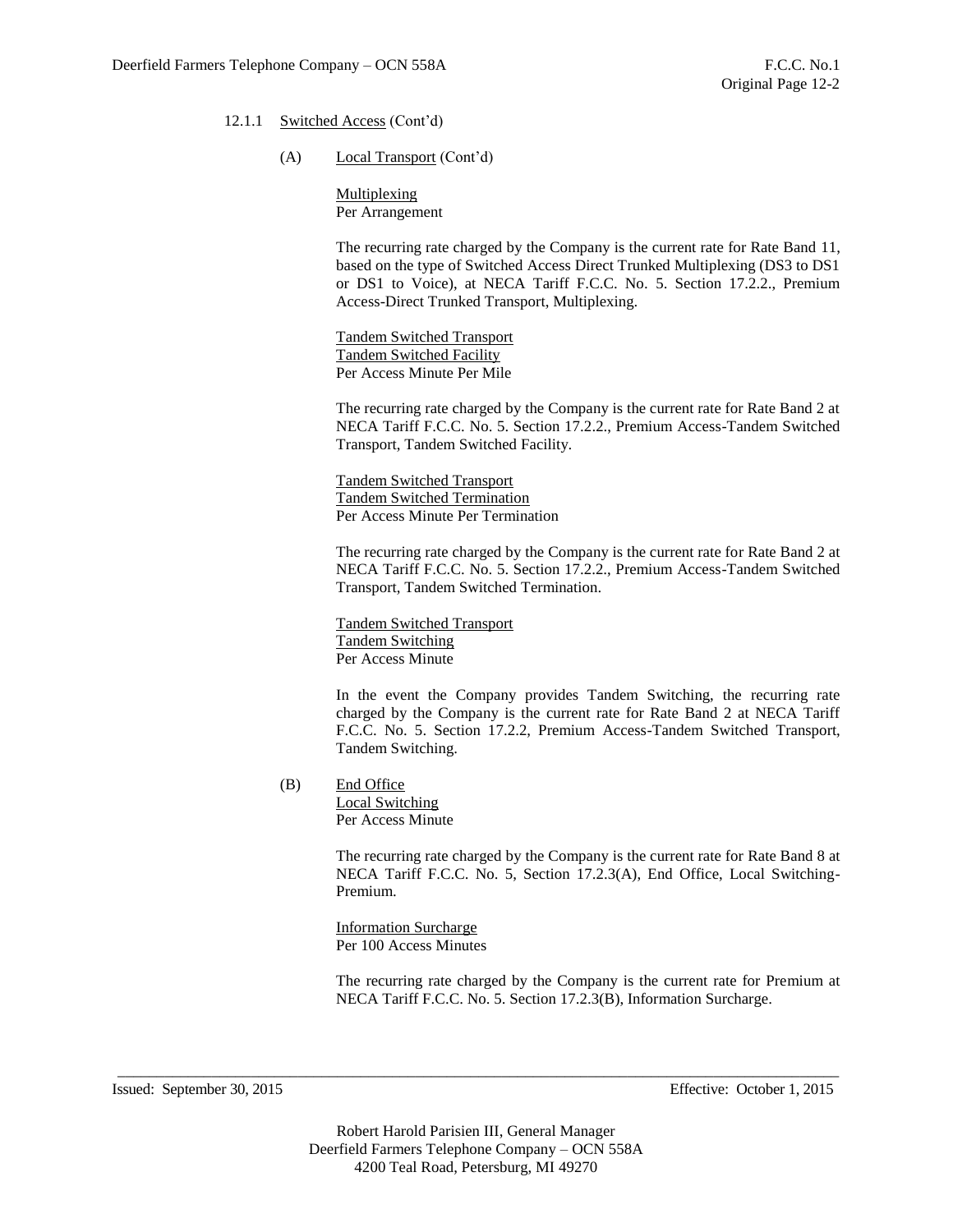## (C) 8YY Database Access Service Per Query

The recurring rate charged by the Company is the applicable Basic or Vertical Feature current rate at NECA Tariff F.C.C. No. 5, Section 17.2.2.(B), 800 Data Base Access Service Queries.

(D) Presubscribed Interexchange Carrier Charge (PICC)

The recurring Presubscribed Interexchange Carrier Charge (PICC) rate charged by the Company for the current monthly rate per line at NECA Tariff F.C.C. No. 5, Section 17.4.4(I).

# 12.1.2 Federal Universal Service Charge

Federal Universal Service Charge Surcharge Factor - percentage of Interstate Access Services billed to End User

The Federal Universal Service Charge (FUSC) recurring rate charged by the Company for interstate services billed to end user customers under this tariff will be determined by application of the current USF Surcharge factor at NECA Tariff F.C.C. No. 5, Section 17.1.3.

- 12.1.3 Service Orders
	- (A) Access Order Charge Per Order

The nonrecurring charge rate charged by the Company is the current rate at NECA Tariff F.C.C. No. 5. Section 17.4.1.(A), Access Order Charge.

## (B) Service Date Change Charge

A Service Date Change Charge will apply, on a per order per occurrence basis, for each service date changed. The Access Order Charge as specified in Section 12.4.3 above does not apply. The applicable charge is the current rate at NECA Tariff F.C.C. No. 5. Section 17.4.1.(B), Service Date Change Charge.

(C) Design Change Charge

The Design Change Charge will apply on a per order per occurrence basis, for each order requiring design change. The applicable charge is the current rate at NECA Tariff F.C.C. No. 5. Section 17.4.1.(C), Design Change Charge.

(D) Miscellaneous Service Order Charge Per Occurrence

> The nonrecurring charge rate charged by the Company is the current rate at NECA Tariff F.C.C. No. 5, Section 17.4.1.(D), Miscellaneous Service Order Charge.

Issued: September 30, 2015 Effective: October 1, 2015

Robert Harold Parisien III, General Manager Deerfield Farmers Telephone Company – OCN 558A 4200 Teal Road, Petersburg, MI 49270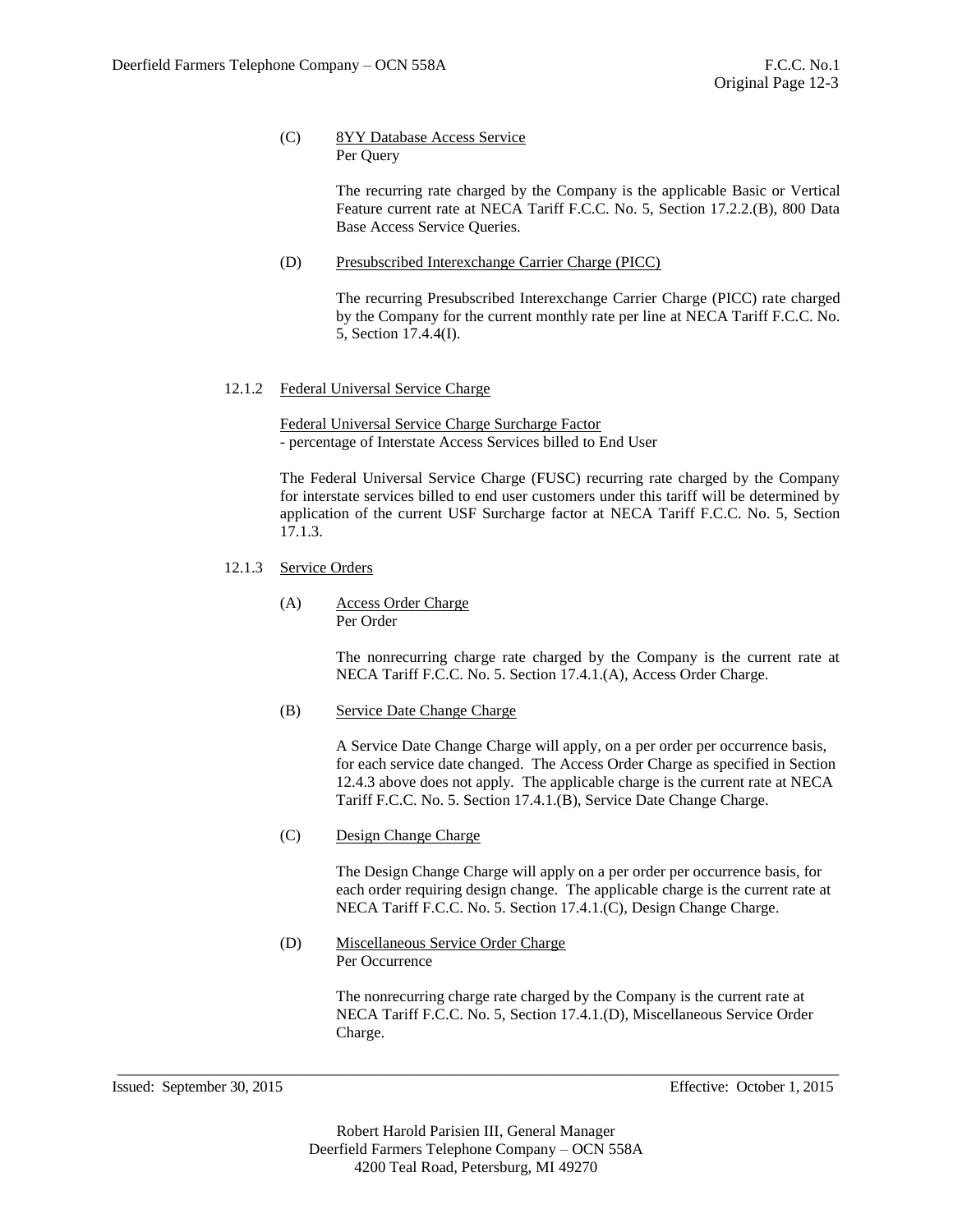# (E) Expedited Order Charge

If the Company determines that extraordinary costs or additional labor is required to meet a requested date earlier than the Standard Interval, the Company will notify the Customer and provide an estimate of the charges including Service Date Change charges. With Customer agreement, all charges will be billed at actual costs, not to exceed 10 percent over the estimated charges. Additional labor will be calculated at the applicable additional labor rate in NECA Tariff F.C.C. No. 5, Section 17.4.3, Additional Labor.

# (F) Cancellation Charge

Cancellation Charges applicable under the terms and conditions of Section 3 of this Tariff are equal to the lesser of the Company's cost of installation less net salvage or the charge for the minimum period. Cancellation Charges are in addition to applicable Access Service Order charges, Service Date Change charges, Design Change Charges, Miscellaneous Service Order Charges or Expedited Order Charges.

## 12.1.4 Miscellaneous Service

## (A) Additional Engineering

The rates charged by the Company for Additional Engineering are the current rates at NECA Tariff F.C.C. No. 5, Section 17.4.2.

(B) Additional Labor

The rates charged by the Company for Additional Labor are the current rates at NECA Tariff F.C.C. No. 5, Section 17.4.3 applicable to the type of Additional Labor.

(C) Additional Testing

The rates charged by the Company for Additional Testing are the current rates at NECA Tariff F.C.C. No. 5, Section 17.4.4.(A) through Section 17.4.4.(E).

(D) Maintenance of Service

The rates charged by the Company for Maintenance of Service are the current rates at NECA Tariff F.C.C. No. 5, Section 17.4.4.(F).

(E) Telecommunications Service Priority - TSP

The rate charged by the Company for Telecommunications Service Priority (TSP) is the current rate at NECA Tariff F.C.C. No. 5, Section 17.4.4.(G).

(F) Presubscription

The rate charged by the Company for Presubscription is the current rate at NECA Tariff F.C.C. No. 5, Section 17.4.4(I), Presubscription.